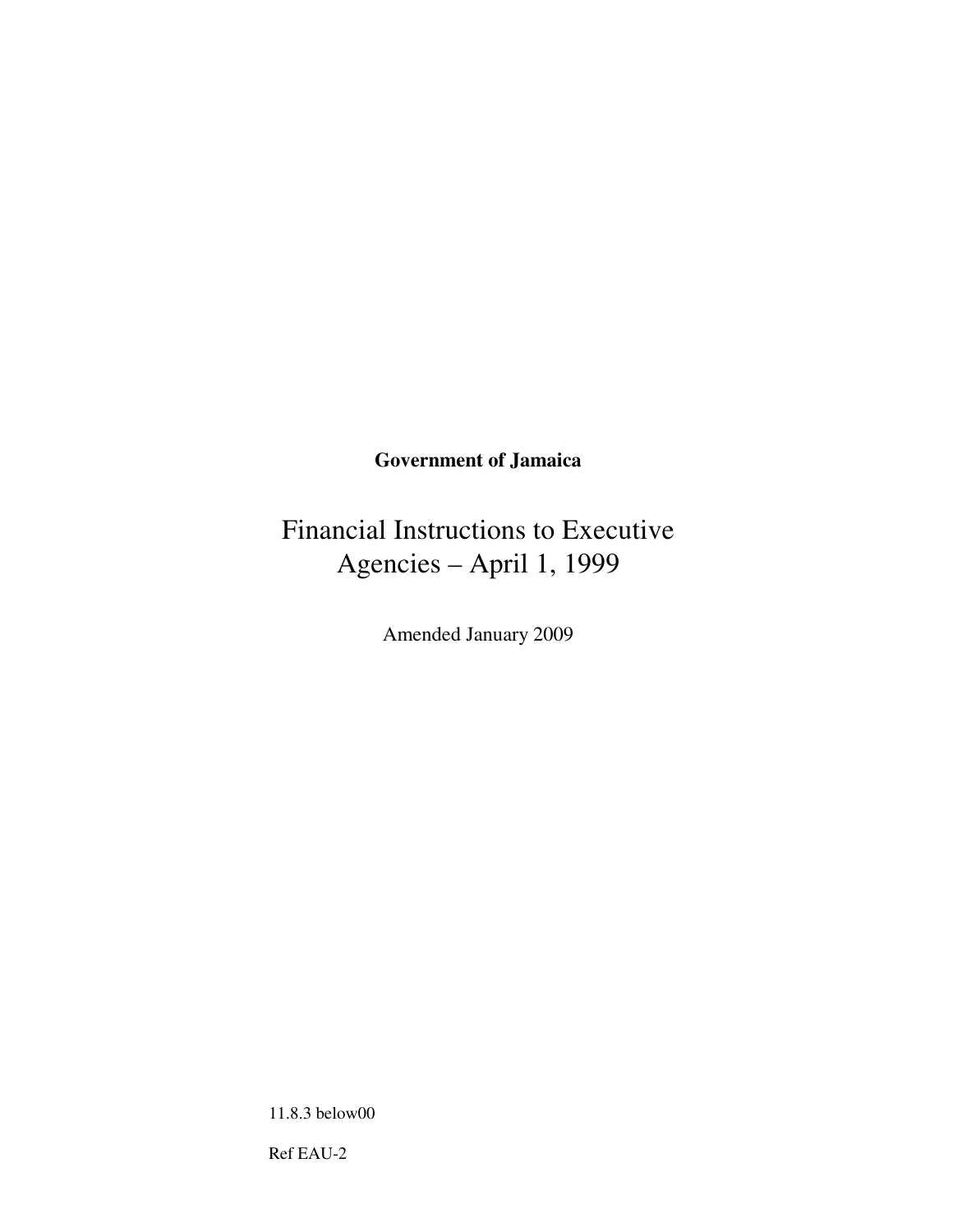## Contents

| $\mathbf{1}$ | Introduction                         | $1 - 1$ |
|--------------|--------------------------------------|---------|
| 1.1          | Background to these Instructions     | $1-1$   |
| 1.2          | <b>Updating these Instructions</b>   | $1 - 1$ |
| 1.3          | Supplementary documents              | $1 - 2$ |
| 1.4          | Compliance with the Instructions     | $1 - 3$ |
| 2            | <b>Executive Agencies</b>            | $2 - 1$ |
| 2.1          | Defining Executive Agencies          | $2 - 1$ |
| 2.2          | Full cost accounting                 | $2 - 3$ |
| 2.3          | Financial management models          | $2 - 4$ |
| 3            | Financial management (Model A)       | $3-1$   |
| 3.1          | Model A Executive Agencies           | $3-1$   |
| 3.2          | Funding regime                       | $3-1$   |
| 3.3          | Financial delegation                 | $3-2$   |
| 3.4          | Capital                              | $3-2$   |
| 3.5          | Loans                                | $3 - 3$ |
| 4            | Financial management (Model B)       | $4 - 1$ |
| 4.1          | <b>Model B Executive Agencies</b>    | $4 - 1$ |
| 4.2          | Funding regime                       | $4 - 1$ |
| 4.3          | Financial delegation                 | $4 - 3$ |
| 4.4          | Capital                              | $4 - 4$ |
| 4.5          | Loans                                | $4 - 4$ |
| 4.6          | <b>Executive Agencies investment</b> | $4 - 6$ |
| 4.7          | <b>Surplus</b>                       | $4 - 6$ |
| 5            | Financial management (Model C)       | $5-1$   |
| 5.1          | Model C Executive Agencies           | $5 - 1$ |
| 5.2          | Funding regime                       | $5 - 1$ |
| 5.3          | Financial delegation                 | $5 - 3$ |
| 5.4          | Capital                              | $5 - 4$ |
| 5.5          | Loans                                | $5 - 5$ |
| 5.6          | <b>Executive Agencies Investment</b> | $5-5$   |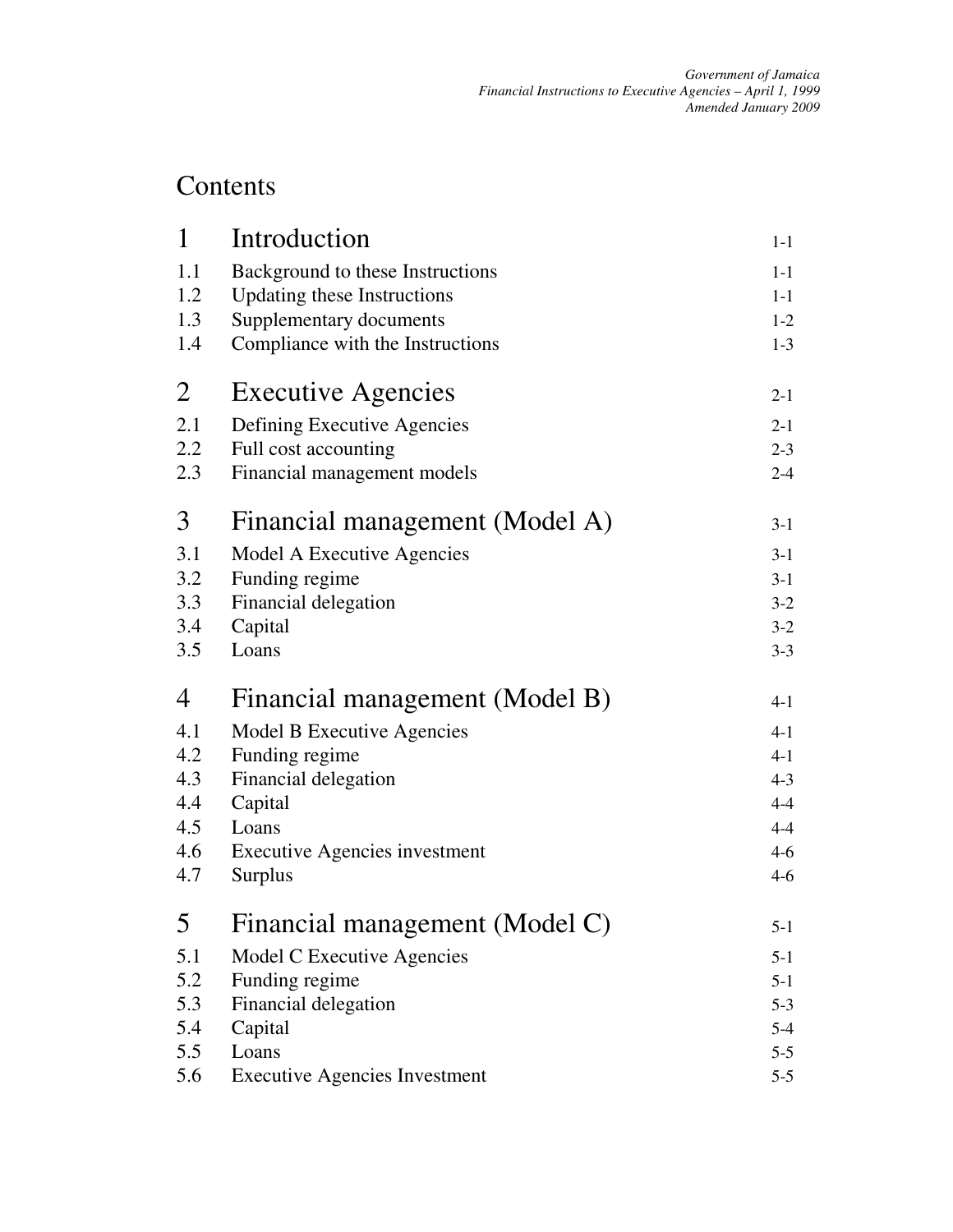| 5.7  | Surplus                                                          | $5-6$     |
|------|------------------------------------------------------------------|-----------|
| 6    | Planning and budgeting                                           | $6 - 1$   |
| 6.1  | Principles of planning                                           | $6-1$     |
| 6.2  | Roles                                                            | $6 - 2$   |
| 6.3  | Content of corporate plan, business plan and budget              | $6 - 3$   |
| 6.4  | Planning and budgeting process                                   | $6 - 5$   |
| 7    | Income                                                           | $7-1$     |
| 7.1  | Revenue categories                                               | $7-1$     |
| 7.2  | Fees                                                             | $7 - 2$   |
| 8    | Assets and procurement                                           | $8 - 1$   |
| 8.1  | Assets                                                           | $8 - 1$   |
| 8.2  | Asset management                                                 | $8-1$     |
| 8.3  | Procurement                                                      | $8-2$     |
| 9    | Cash and bank                                                    | $9-1$     |
| 9.1  | Working capital                                                  | $9-1$     |
| 9.2  | Cash requirements                                                | $9-1$     |
| 9.3  | <b>Bank Accounts</b>                                             | $9 - 2$   |
| 10   | Basis of accounting                                              | $10-1$    |
| 10.1 | Adherence to commercial style accounting                         | $10-1$    |
| 10.2 | Accounting concepts                                              | $10-1$    |
| 10.3 | True and fair view                                               | $10-4$    |
| 11   | Accounting policies                                              | $11 - 1$  |
| 11.1 | Introduction                                                     | $11 - 1$  |
| 11.2 | Property, plant and equipment                                    | $11 - 1$  |
| 11.3 | Government grants $\&$ grants in aid                             | 11.4      |
| 11.4 | Accounting policies, changes in accounting estimates $\&$ errors | 11.5      |
| 11.5 | <b>Employee benefits</b>                                         | $11 - 7$  |
| 11.6 | Inventories                                                      | $11-10$   |
| 11.7 | Development expenditure                                          | $11 - 11$ |
| 11.8 | Provisions, contingent liabilities & contingent assets           | $11 - 12$ |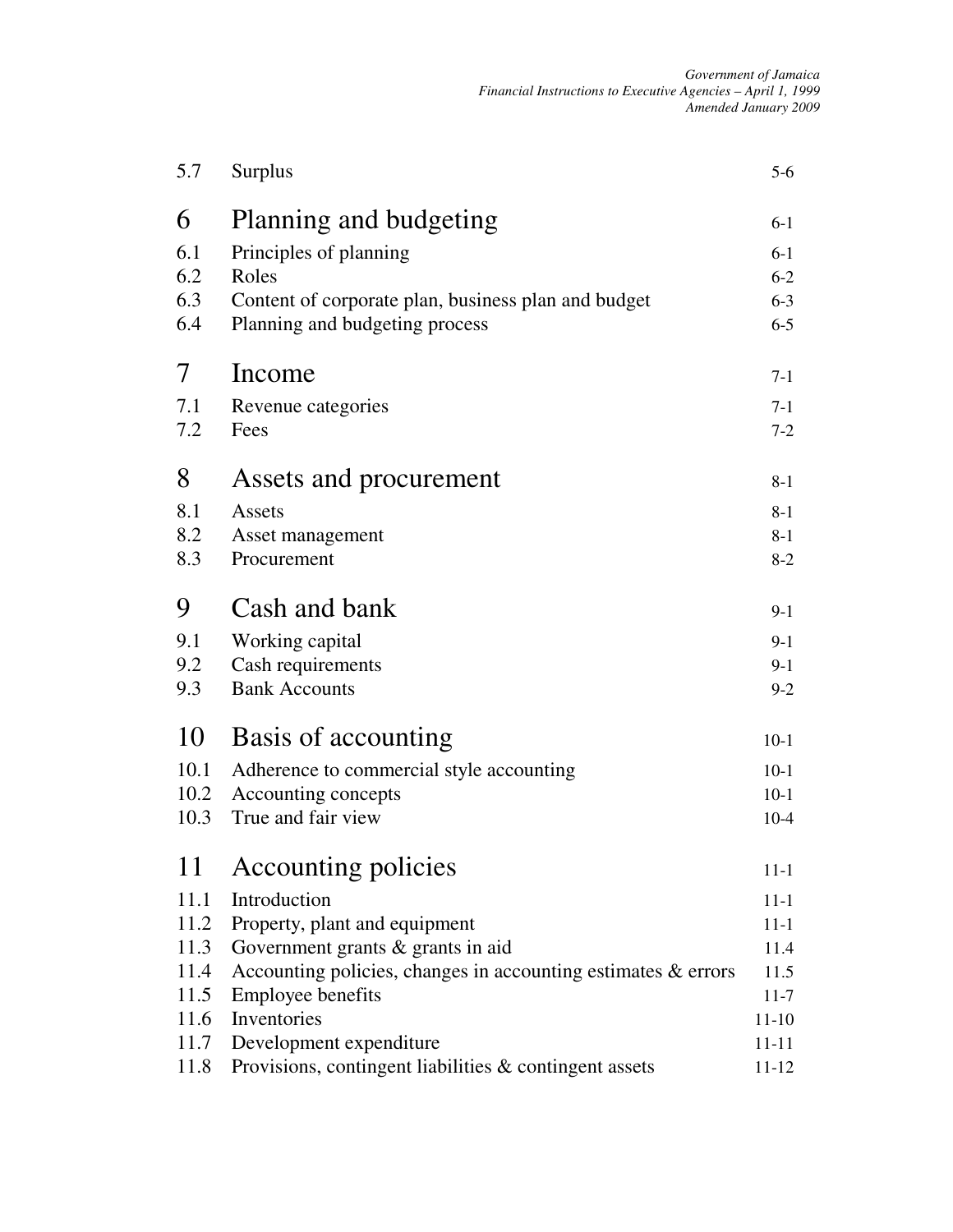|      | 11.9 Events after the balance sheet date                           | $11 - 12$ |
|------|--------------------------------------------------------------------|-----------|
|      | 11.10 Effect of changes in foreign exchange rates                  | $11 - 13$ |
|      | 11.11 Creditors                                                    | $11 - 14$ |
|      | 11.12 Provisions                                                   | $11 - 14$ |
|      | 11.13 Commitments                                                  | $11 - 15$ |
|      | 11.14 Reserves                                                     | $11 - 16$ |
|      | $11.15$ Leases                                                     | $11 - 17$ |
|      | 11.16 Presentation of budgeted information in financial statements | $11 - 18$ |
|      | 11.17 Debtors                                                      | $11-19$   |
| 12   | Reporting arrangements                                             | $12 - 1$  |
| 12.1 | Monthly reporting                                                  | $12 - 1$  |
| 12.2 | <b>Quarterly Performance Report</b>                                | $12 - 1$  |
| 12.3 | <b>Quarterly Cash Report</b>                                       | $12-3$    |
| 12.4 | Quarterly performance reviews                                      | $12-3$    |
| 12.5 | Information provided by MoFPS and Portfolio Ministry               | $12 - 4$  |
| 13   | Annual report and accounts                                         | $13-1$    |
| 13.1 | Executive Agencies' annual reporting requirements                  | $13-1$    |
| 13.2 | <b>Financial statements</b>                                        | $13-2$    |
| 13.3 | Notes to the financial statements                                  | $13 - 3$  |
| 14   | Audit and control                                                  | $14-1$    |
| 14.1 | <b>Audit Committee</b>                                             | $14 - 1$  |
|      | 14.2 Internal audit                                                | $14-3$    |
| 14.3 | Internal controls                                                  | $14 - 4$  |
|      | 14.4 External audit                                                | $14-5$    |
| 14.5 | Portfolio Ministry auditors                                        | $14 - 7$  |
|      | 15 Miscellaneous                                                   | $15-1$    |
| 15.1 | <b>Transitional arrangements</b>                                   | $15 - 1$  |
| 15.2 | Trust funds                                                        | $15-1$    |
| 15.3 | Taxes and duties payable                                           | $15-2$    |
| 15.4 | Private sector funding                                             | $15 - 2$  |
| 15.5 | Market testing and contracting out                                 | $15-3$    |
| 15.6 | Insurance                                                          | $15-3$    |
|      |                                                                    |           |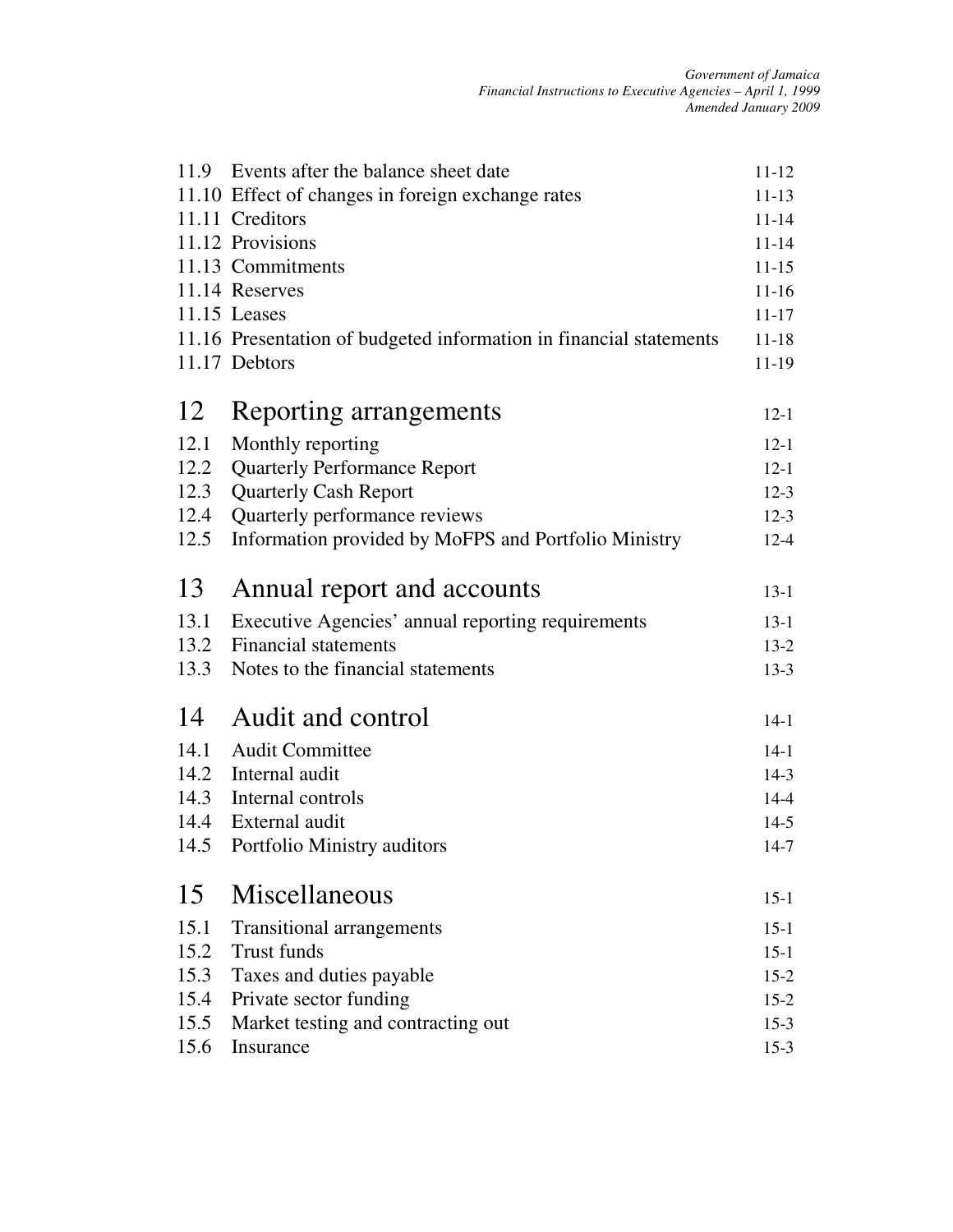## Appendices

A1 Relevance of International Public Sector Accounting Standard (IPSAS) to Executive Agencies

## A2 Format of the financial statements

- A2.1 Introduction
- A2.2 Income and expenditure statement
- A2.3 Balance sheet
- A2.4 Statement of cash flow
- A2.5 Statement of changes in Net Assets/Equity
- A2.6 Monthly non-Tax Revenue Report
- A2.7 Staffing activity
- A2.8 Approved contracts

## A3 Index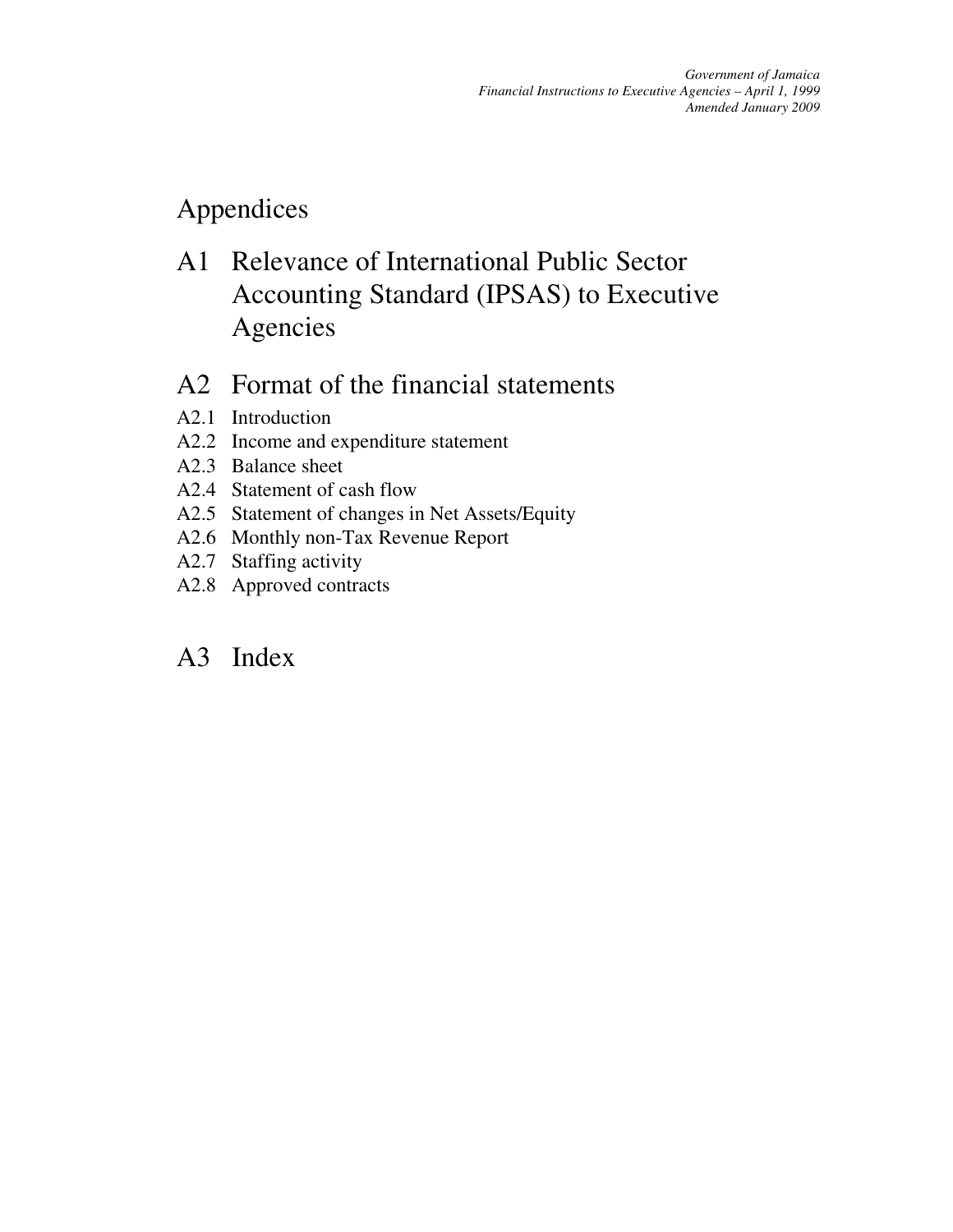| <b>Number</b>    | <b>Date</b> | <b>Initials</b> | <b>Number</b> | <b>Date</b> | <b>Initials</b> |
|------------------|-------------|-----------------|---------------|-------------|-----------------|
| $\mathbf{1}$     |             |                 | $21\,$        |             |                 |
| $\sqrt{2}$       |             |                 | $22\,$        |             |                 |
| $\mathfrak{Z}$   |             |                 | 23            |             |                 |
| $\overline{4}$   |             |                 | $24\,$        |             |                 |
| $\sqrt{5}$       |             |                 | 25            |             |                 |
| $\sqrt{6}$       |             |                 | $26\,$        |             |                 |
| $\boldsymbol{7}$ |             |                 | $27\,$        |             |                 |
| $8\,$            |             |                 | $28\,$        |             |                 |
| $\boldsymbol{9}$ |             |                 | 29            |             |                 |
| $10\,$           |             |                 | $30\,$        |             |                 |
| 11               |             |                 | 31            |             |                 |
| $12\,$           |             |                 | $32\,$        |             |                 |
| 13               |             |                 | 33            |             |                 |
| 14               |             |                 | $34\,$        |             |                 |
| 15               |             |                 | 35            |             |                 |
| 16               |             |                 | 36            |             |                 |
| $17\,$           |             |                 | 37            |             |                 |
| $18\,$           |             |                 | $38\,$        |             |                 |
| 19               |             |                 | 39            |             |                 |
| $20\,$           |             |                 | $40\,$        |             |                 |

# Record of updates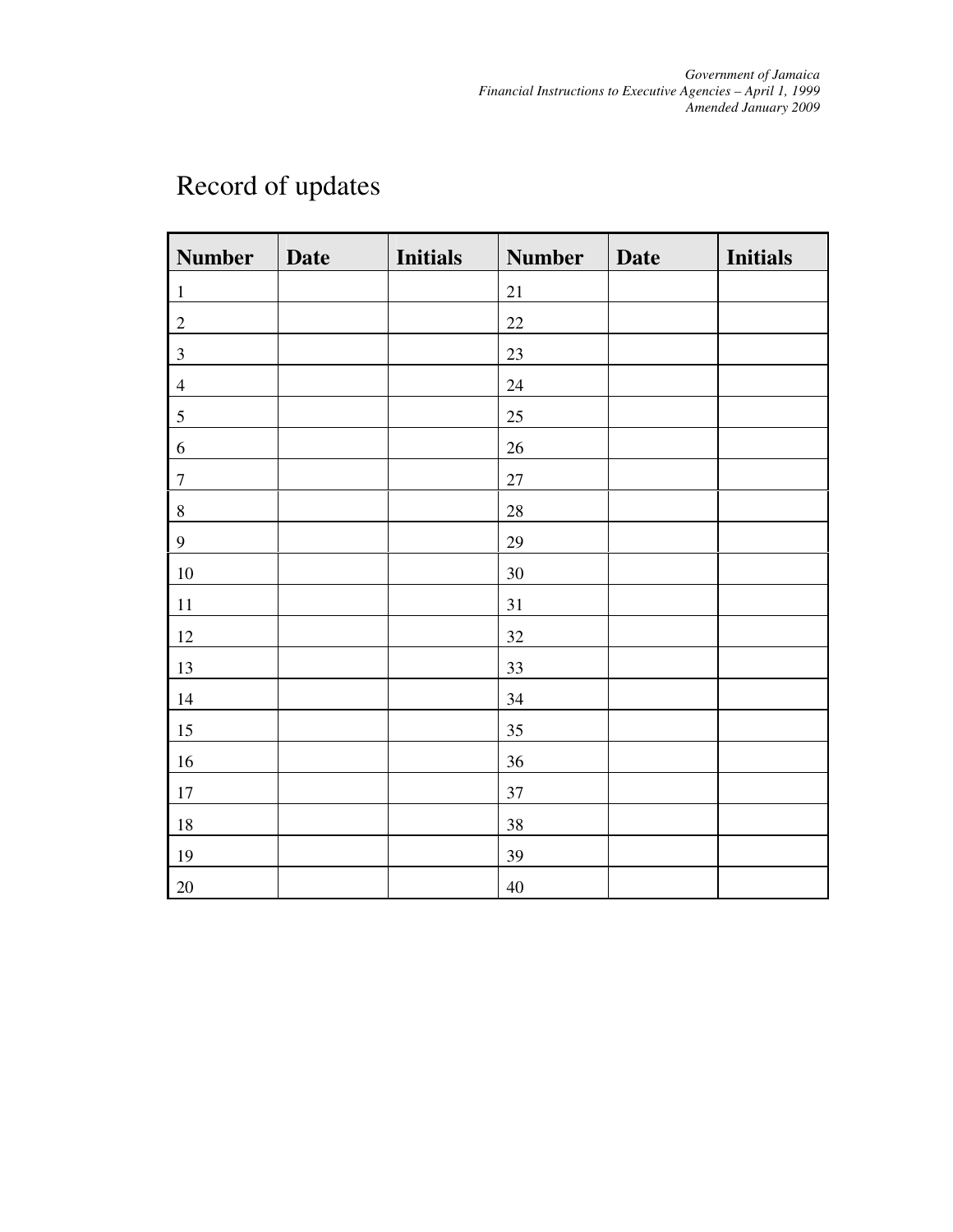## Glossary of terms

**"Appropriations-in-Aid"** are revenues that have been designated as appropriations-inaid in accordance with section 8A of the Financial Administration and Audit Act which states:

*"(1) The Minister [of Finance] may in writing direct that any revenues received by an accounting officer by way of fee, penalty, proceeds of sale or by way of extra or unusual receipt shall be included as an appropriation-in-aid in the annual estimates of revenue and expenditure required by section 115 of the Constitution.* 

*(2) Any revenues to which subsection (1) applies shall be lodged without any deductions being made therefrom into an appropriate bank account established pursuant to regulations made under section 24A.* 

*(3) Such revenues shall be applied for the purposes approved by Parliament and, so far as they are not in fact so applied, shall be paid into the Consolidated Fund Principal Bank Account."* 

**"Gross basis"** refers to the method of financing whereby Parliament continues to appropriate the total level of expenditure of the Executive Agency (that is the gross expenditure). In this situation the Agency may not spend more than the gross amount appropriated without further approval, even if the Agency has generated income to offset any additional expenditure. This is in contrast to the net basis of funding.

"Minister" refers to the Minister of the Ministry which is responsible for the overall direction of the relevant Executive Agency.

**"Net basis"** refers to the method of financing whereby the amount appropriated by Parliament is the amount required to cover expenditure of an Executive Agency after taking into account income which it is anticipated will be generated by the Agency (that is the net expenditure). In this situation the Agency may be able to incur additional expenditure without further approval provided that the expenditure is offset by additional income.

**"Specialist assets"** are assets which are of such a nature that they are unlikely to be of significant value to another entity and which do not easily fall into any of the other categories of fixed asset.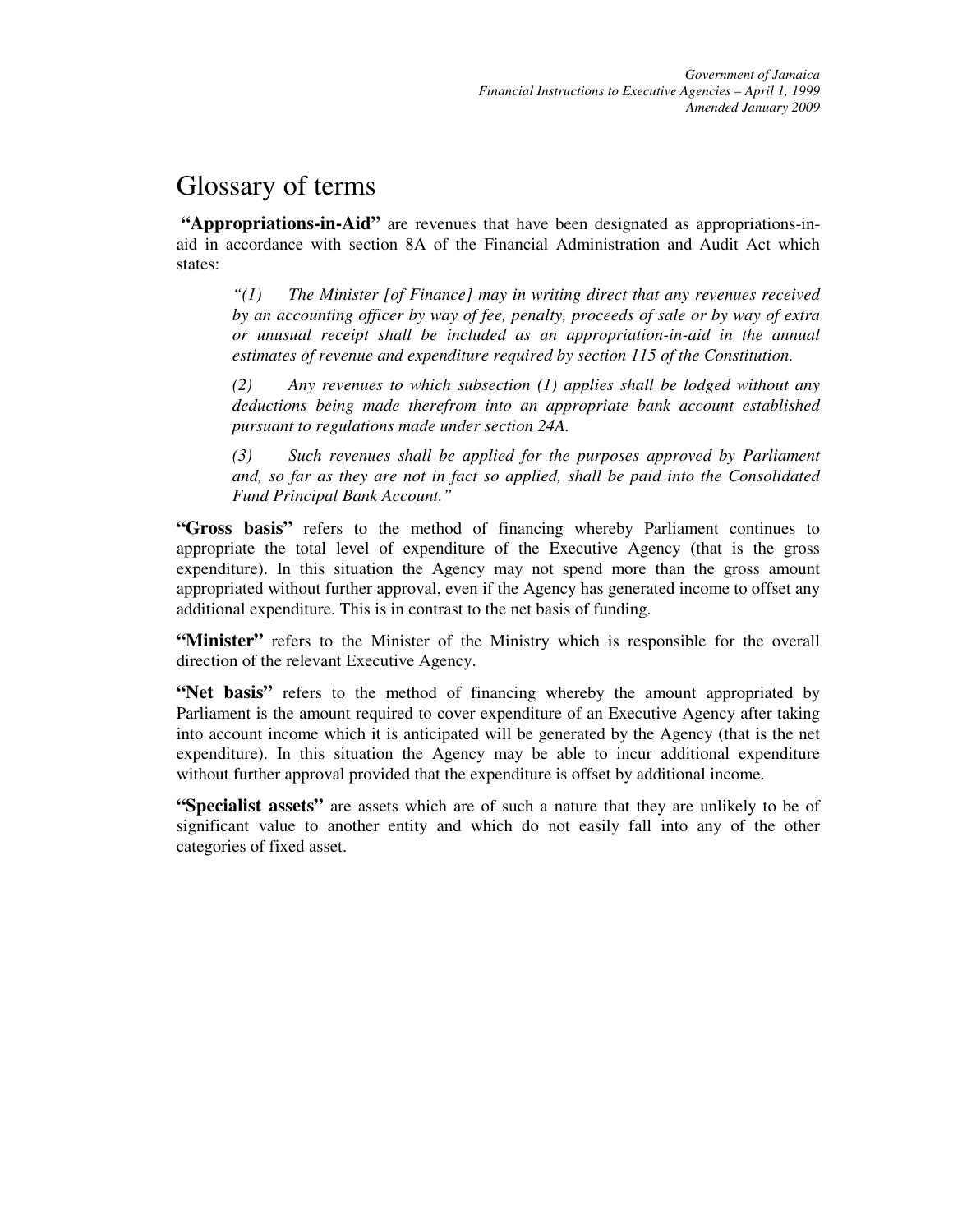*Government of Jamaica Financial Instructions to Executive Agencies – April 1, 1999 Amended January 2009*

## 1 Introduction

## 1.1 **Background to these Instructions**

#### 1.1.1 *Purpose of these Instructions*

These Financial Instructions to Executive Agencies are designed to provide a clear and concise set of Instructions to Executive Agencies concerning all aspects of their financial arrangements.

## 1.1.2 *Application*

These Instructions will apply to all Executive Agencies established in accordance with section 4 of the Executive Agencies Act, 2002, except where explicitly stated.

#### 1.1.3 *Effective date*

These Instructions shall come into force on 1 April 1999. All amendments subsequent to this shall be implemented in the financial year following the current year in which the amendments are made or on any other date as specified by these instructions.

#### 1.1.4 *Status of these Instructions*

These Financial Instructions to Executive Agencies are issued by the Financial Secretary in accordance with section 51 of the Financial Administration and Audit Act and with section 14 (1) (a) of the Executive Agencies Act, 2002.

## 1.2 **Updating these Instructions**

## 1.2.1 *Authority to amend*

The Financial Secretary has authority to amend these Instructions.

#### 1.2.2 *Review by Executive Agencies Monitoring Unit*

An Executive Agencies Monitoring Unit (EAMU) has been established in the Ministry of Finance & the Public Service (MoFPS). The Director of the Executive Agencies Monitoring Unit (Director, EAMU) reports to the Deputy Financial Secretary, Public Expenditure Policy Coordination Division (DFS, PXPC).

These Instructions will be reviewed periodically by the Public Expenditure Policy Coordination (PXPC) Division of the Ministry of Finance. The DFS, PXPC will make recommendations to the Financial Secretary for possible changes to these Instructions from time to time so as to comply with new developments in International Financial Reporting Standards and Legislation In particular, the DFS, PXPC will consider all references to a specific monetary value in these Instructions and will make an explicit recommendation as to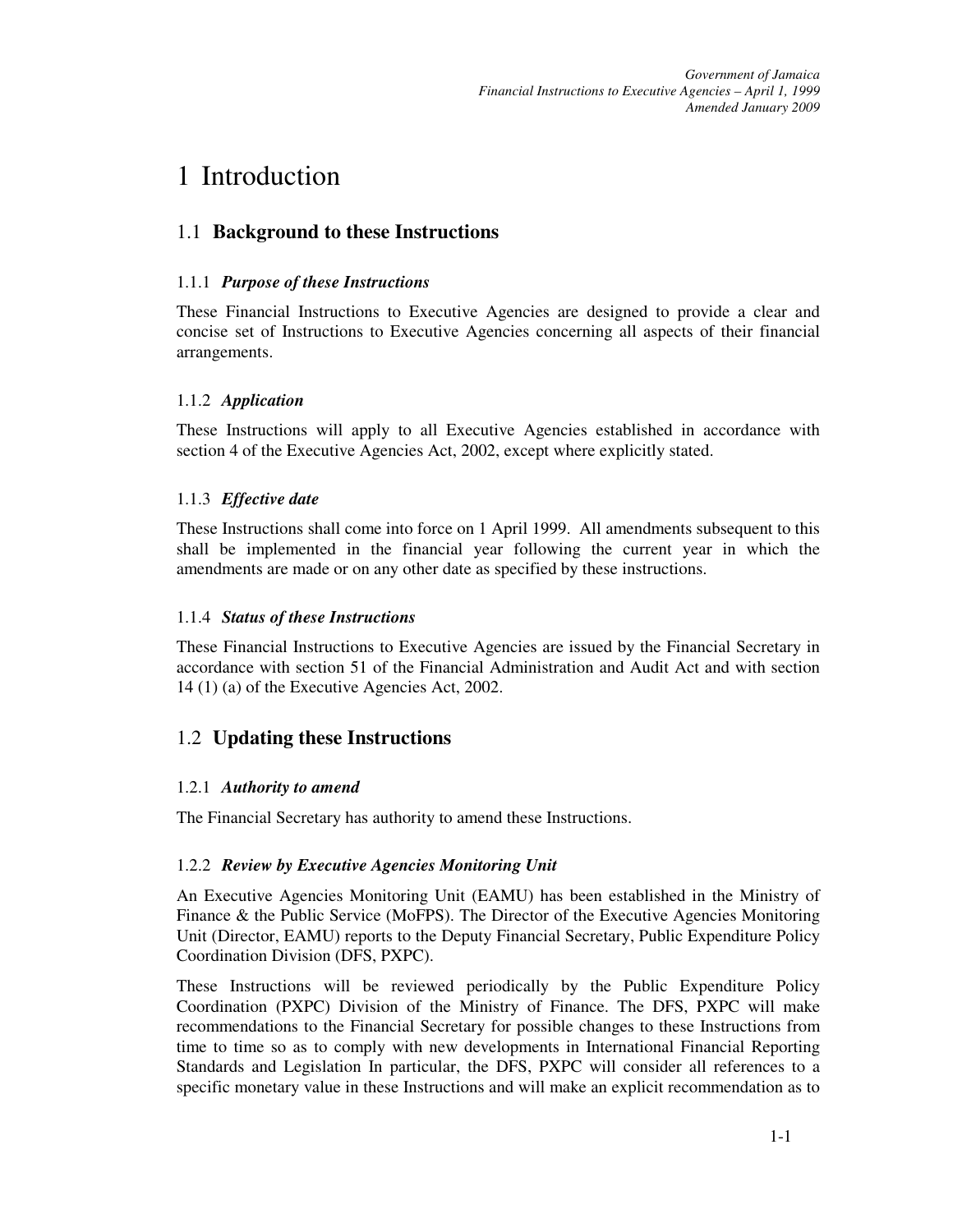whether each value should be amended. The DFS, PXPC may recommend to the Financial Secretary that changes be made to these Instructions at any time.

#### 1.2.3 *Issue of update sheets*

When an amendment is made, the Financial Secretary will issue the amended pages of these Instructions under cover of a Ministry of Finance and Planning Circular. Whole pages, as amended, will be issued. When an amended page is issued the old version should be removed and replaced with the new one.

#### 1.2.4 *Recording inclusion of updates*

It will be the responsibility of the officers allocated the copy of these Instructions to ensure that they are kept up to date. To maintain a record of all amendments, the responsible officer will initial the front page in the appropriate space each time these instructions are updated.

## 1.3 **Supplementary documents**

#### 1.3.1 *Documents to supplement these Instructions*

Other documents will be developed to supplement these Instructions, including:

- Executive Agencies (Financial Management Regulations);
- **procedure notes.**
- **good practice guides; and**
- reference documents.

#### 1.3.2 *Procedure notes*

Each Executive Agency will need to draw up its own procedure notes. These notes will describe in detail the various financial procedures to be followed. They will be different for each Executive Agency but they must comply with the provisions of the Executive Agencies (Financial Management Regulations) and with these Instructions.

#### 1.3.3 *Good practice guides*

Good practice guides will be issued by the Ministry of Finance as soon as they are developed. These will provide guidance to Executive Agencies on various aspects of their operation and financial management.

#### 1.3.4 *Reference documents*

There are a number of key documents that should be referred to. These include: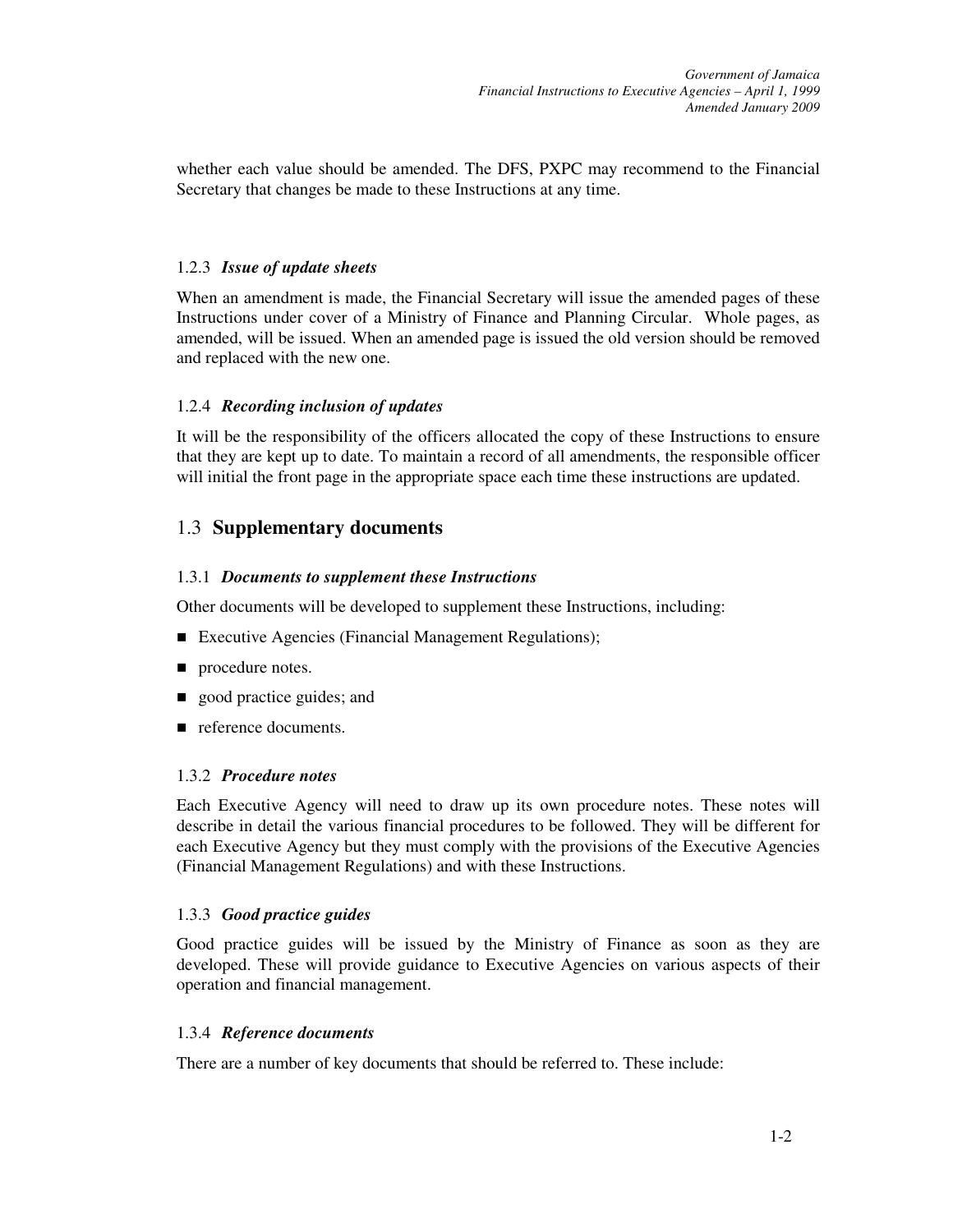*Government of Jamaica Financial Instructions to Executive Agencies – April 1, 1999 Amended January 2009*

- Executive Agencies Act;
- Agency's specific Laws and Regulations;
- Financial Administration and Audit Act, Regulations, Instructions and Ministry of Finance Circulars;
- Framework Document: and
- Corporate and business plans.

## 1.4 **Compliance with the Instructions**

#### 1.4.1 *Requirement to comply*

Executive Agencies must comply with the provisions of these Instructions. Any instances of non-compliance should be brought to the attention of the Ministry of Finance as soon as possible. In cases of doubt about compliance, the advice of the Ministry of Finance should be sought.

#### 1.4.2 *Chief Executive Officer's role*

The Chief Executive Officer of the Executive Agency must be familiar with, understand, and comply with these Instructions.

#### 1.4.3 *Government of Jamaica procedures and guidelines*

Executive Agencies are required to follow all Government of Jamaica procedures and guidelines except where specific allowance is made in the Instructions for an Agency to devise its own procedures and guidelines or for different procedures and guidelines, which have been specifically designed for application to Executive Agencies, to apply.

#### 1.4.4 *Chief Finance Officer's role*

The Chief Finance Officer of the Executive Agency must be familiar with, understand, and comply with these Instructions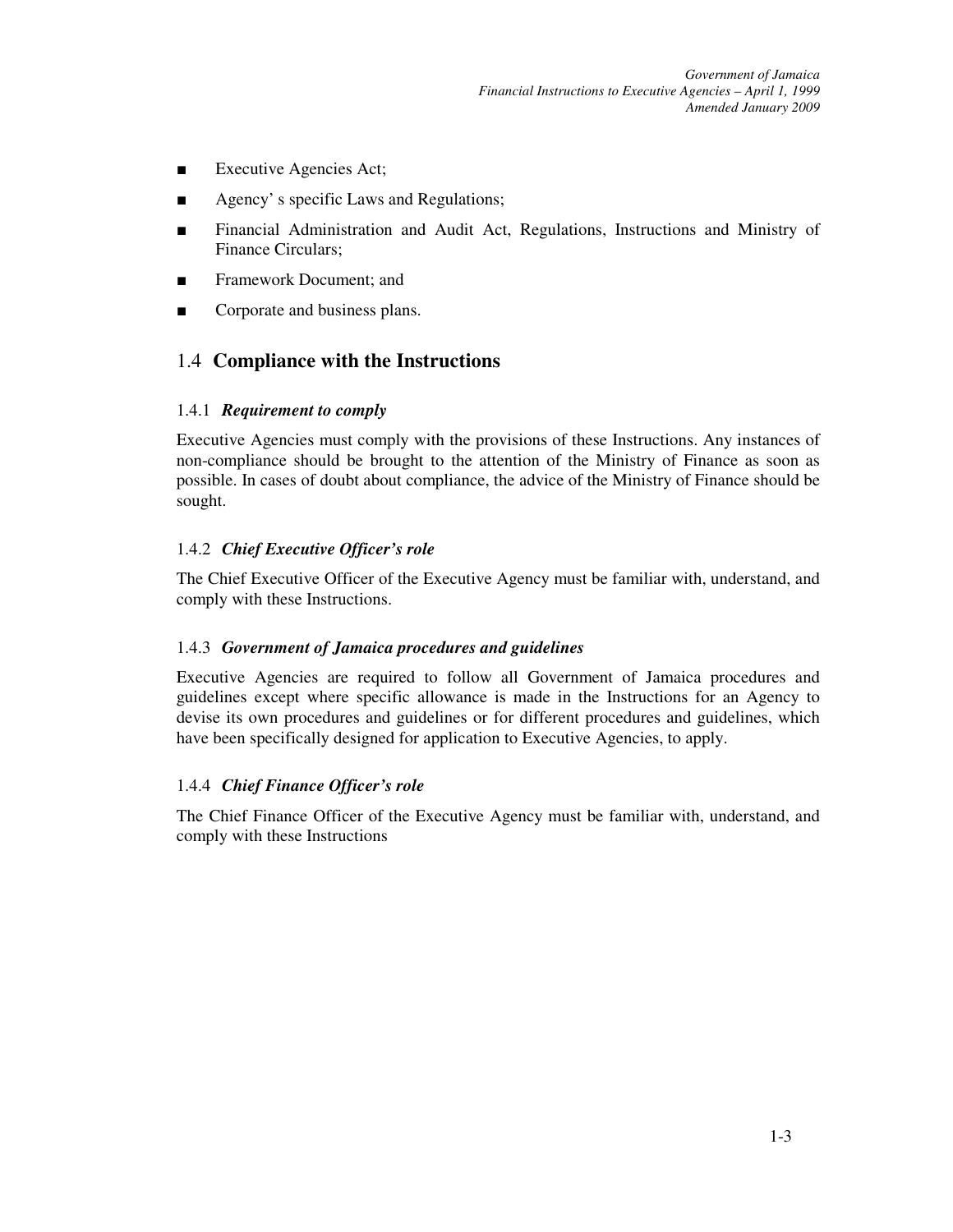## 2 Executive Agencies

## 2.1 **Defining Executive Agencies**

## 2.1.1 *Formal definition of Executive Agencies*

An Executive Agency is a government entity, which has been formally designated as an Executive Agency in accordance with the provisions of section 4 of the Executive Agencies Act 2002. The process for establishing Executive Agencies is set out in section 4 (2) of the Executive Agencies Act, 2002.

## 2.1.2 *Description of Executive Agencies*

Executive Agencies are government entities which focus primarily on the delivery of services with a results oriented approach to governance. In exchange for delegated managerial autonomy, the Chief Executive Officer of each Executive Agency is held accountable for achieving stated results economically, efficiently, and effectively.

## 2.1.3 *Activities of Executive Agencies*

An Executive Agency is an organisation where operational activities can be performed separately from policy activities and where improvements to economy, efficiency, effectiveness and customer service delivery can be achieved by granting greater financial and human resource management responsibilities to a Chief Executive Officer whose actions are governed by a performance contract.

## 2.1.4 *The key principles governing Executive Agencies*

The establishment of Executive Agencies is based on three fundamental principles:

- delegated authority, which would incorporate a certain level of autonomy,
- accountability, and
- transparency.

## 2.1.5 *Transition Agency*

Entities identified as likely candidates for Executive Agency status will be designated "Transition Agencies". Before a Transition Agency can be granted full Executive Agency status it will, during its transition period, be expected to have put in place:

- corporate and business planning processes;
- budgeting procedures;
- appropriate key performance indicators (KPIs) which must be discussed and agreed with the Portfolio Minister;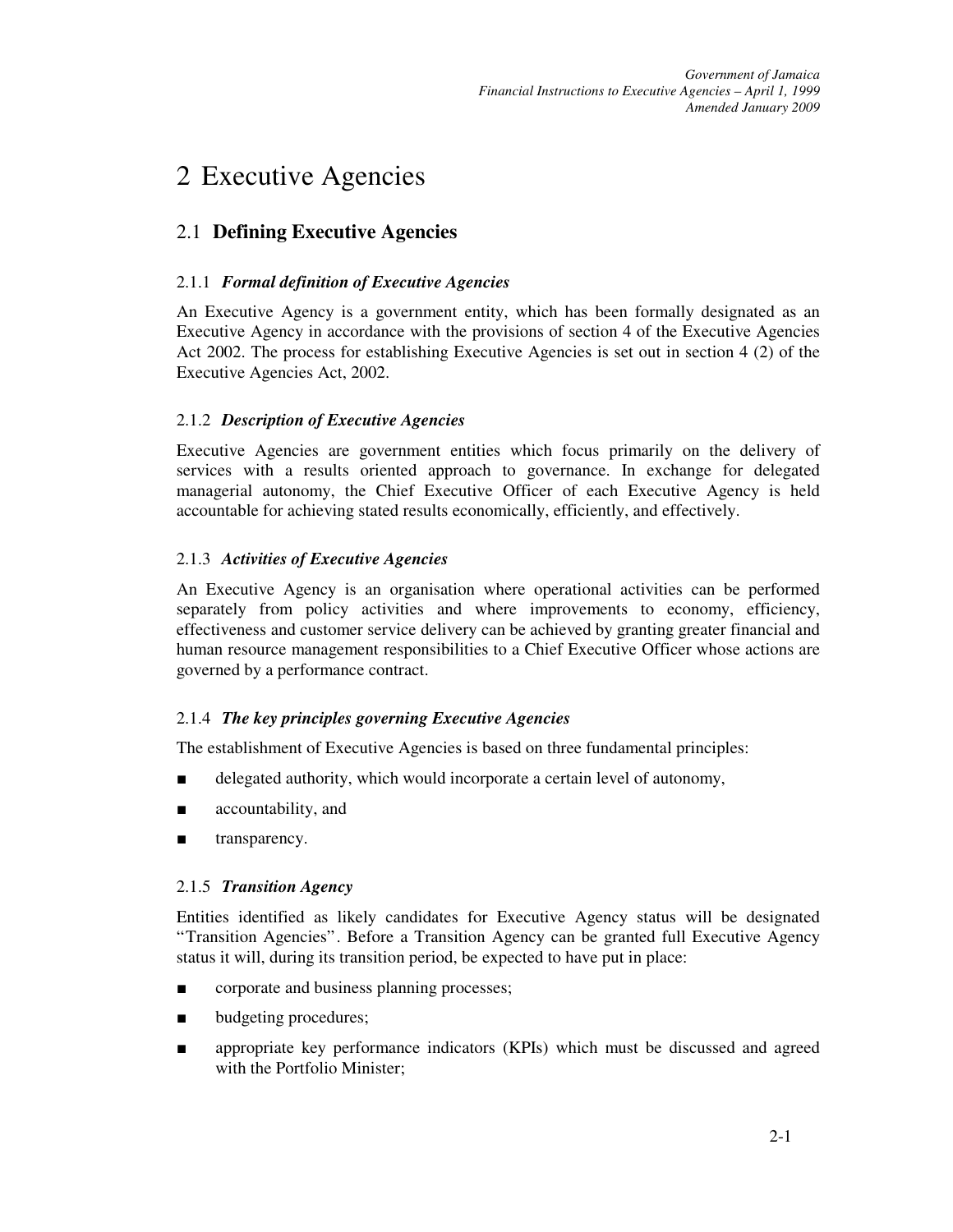- financial systems (not necessarily computerised) including:
	- accruals financial accounting and management information systems;
	- payroll;
	- income;
	- purchasing;
	- cash control; and
	- cost and management accounting (to establish the full costs for all the goods and services it provides);
- proper controls in all systems (manual and computerised); and
- policies to establish the degree of cost recovery for all goods and services;
- an adequate and effective internal audit function.

Once these are established, and other criteria set out in the Executive Agencies Act are met, the Transition Agency will be eligible for progression to full Executive Agency status. When an entity is subsequently granted Executive Agency status it will be designated as being one of the three types of Executive Agency model: A, B, and C; each having progressively more autonomy.

#### 2.1.6 *Criteria to determine status*

The Cabinet Secretary, in consultation with the Financial Secretary, will determine:

- which entities are to be designated Transition Agencies;
- when a Transition Agency should be granted Executive Agency status;
- which model a particular Executive Agency should comply with; and
- how an Executive Agency moves from one model to another.

#### 2.1.7 *Financial factors*

Some of the factors taken into consideration when determining the status of an Executive Agency as described in Instruction 2.1.6 will be finance related and include the following:

- appropriate financial staff are in place and trained;
- an accruals based accounting system is in place;
- appropriate systems and mechanisms are in place to enable the Executive Agency to identify the full costs of its services and products; and
- the Auditor-General is satisfied that the financial systems in operation are reliable.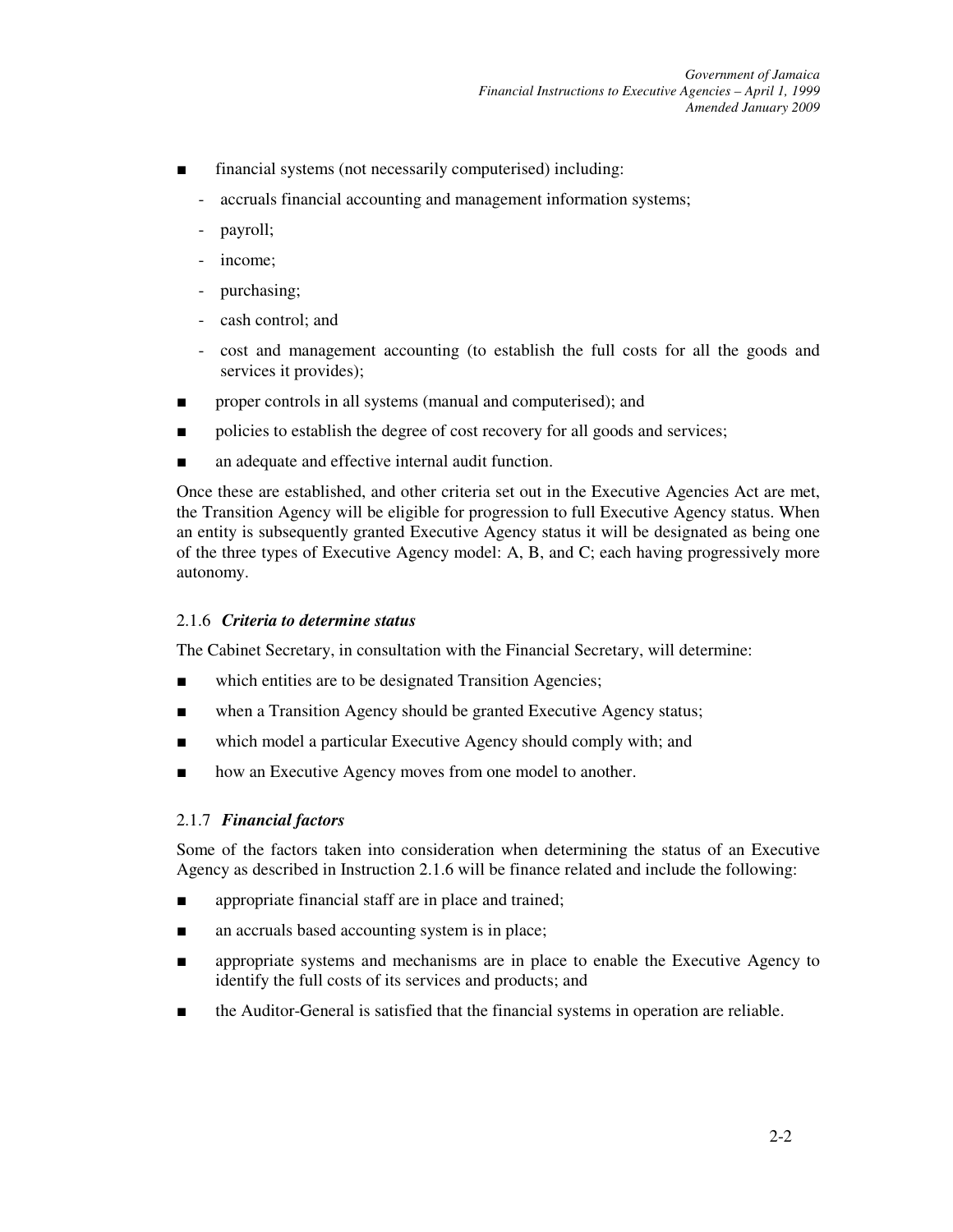#### 2.1.8 *Date of establishment*

Transition Agencies and Executive Agencies will only be formally established as such on 1 April of any year.

#### 2.1.9 *Financial year*

The financial year for all Executive Agencies will run from 1 April of one year to 31 March of the next year.

## 2.2 **Full cost accounting**

#### 2.2.1 *Requirement for full cost accounting*

The Executive Agency must ensure that systems and procedures are in place to identify the full cost of:

- all its key services and products;
- activities or cost centres;
- improvement projects (such as efficiency projects or new business processes).

Full cost means the total economic value of resources consumed in producing a product or service. This is important to help identify what should be the fee or charge levied for a particular good or service. Traditional cost accounting, as used by the Government of Jamaica, ignores many costs which are not readily identifiable in cash terms, for example the cost (or value) of a building built many years ago.

#### 2.2.2 *Items to include*

Full costs should include all direct and overhead costs of the resources consumed by the organisation to provide its services and products. The costs should include:

- rent;
- leases;
- depreciation;
- auditor' s fees;
- interest charges;
- charges from other government departments;
- insurance; and
- bank charges.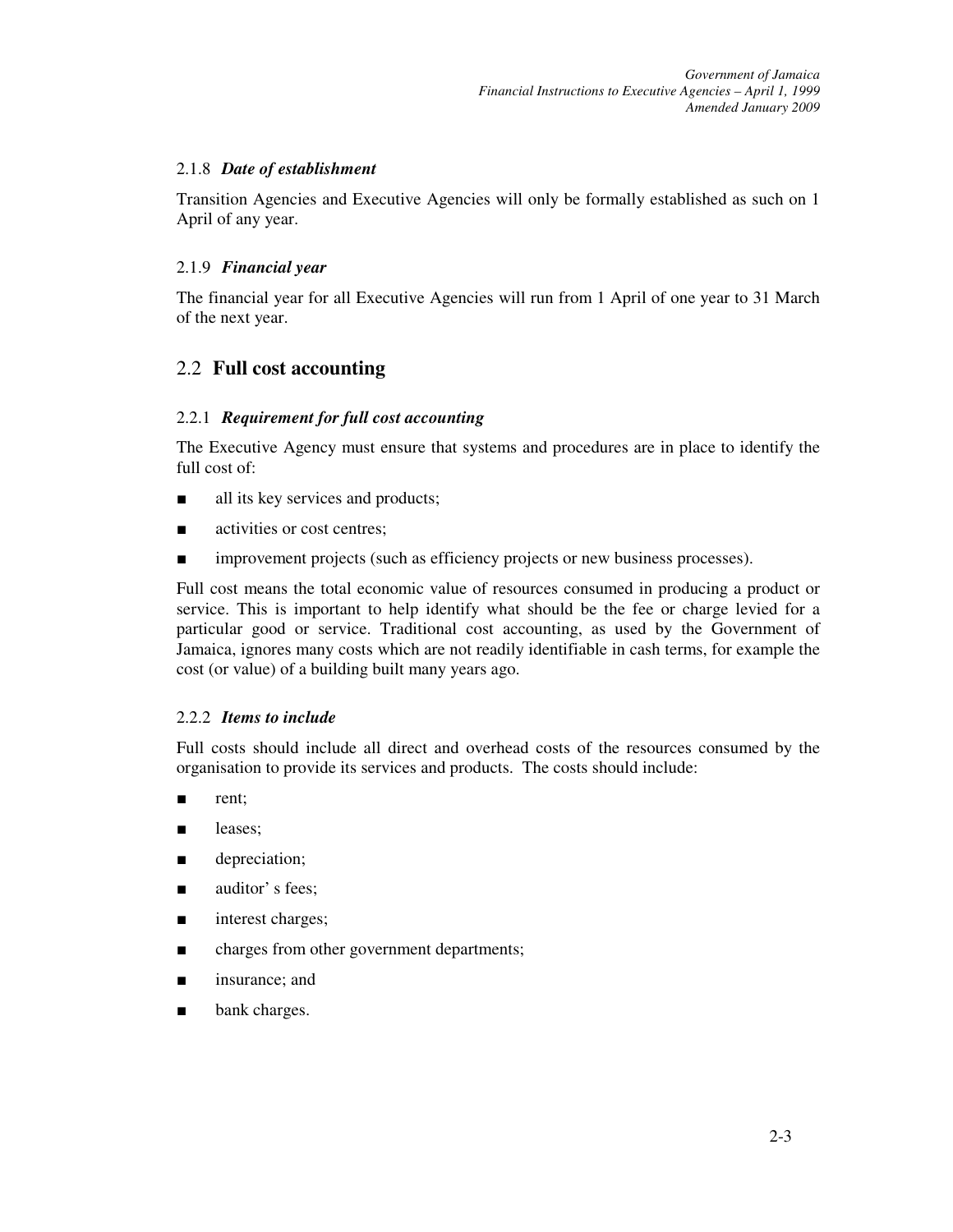#### 2.2.3 *Costing outputs*

The Executive Agency should match its inputs (the resources used such as costs of people, facilities, equipment, utilities, fixed assets) to its outputs (services, products). The outputs will be measured by performance indicators and targets covering volume and quantity, quality, time, and cost.

#### 2.2.4 *Purpose*

The purpose of full costing information systems is:

- to manage resources cost effectively;
- to inform strategic and day-to-day management decision making;
- to identify the true costs of delivering services and products;
- to determine the full costs to be recovered by fees where practical;
- to understand the relationship between operational costs and capital costs;
- to identify the fixed and variable costs of activities and how they move with changes in levels of demand;
- to assess the costs and benefits of investment decisions;
- to identify potential and actual efficiency improvements.

## 2.3 **Financial management models**

#### 2.3.1 *Different models of financial management*

There are three models of financial management which have been established within the overall regime for Executive Agencies. Each Executive Agency will be designated as fitting one of these models. The key elements of each model are summarised in the table shown on pages 2-6 and 2-7. The detailed instructions applicable to each model are given in chapters 3 (Model A), 4 (Model B), and 5 (Model C).

#### 2.3.2 *Common features of the financial management models*

As provided for elsewhere in these Instructions, Executive Agencies, regardless of whether they are Model A, Model B, or Model C, are required to:

- manage their businesses with a focus on outputs;
- aim to achieve set key performance indicator targets;
- comply with an established process providing for approved corporate plans, business plans, and budgets;
- seek to introduce fees and charges to recover full costs in accordance with enabling legislation;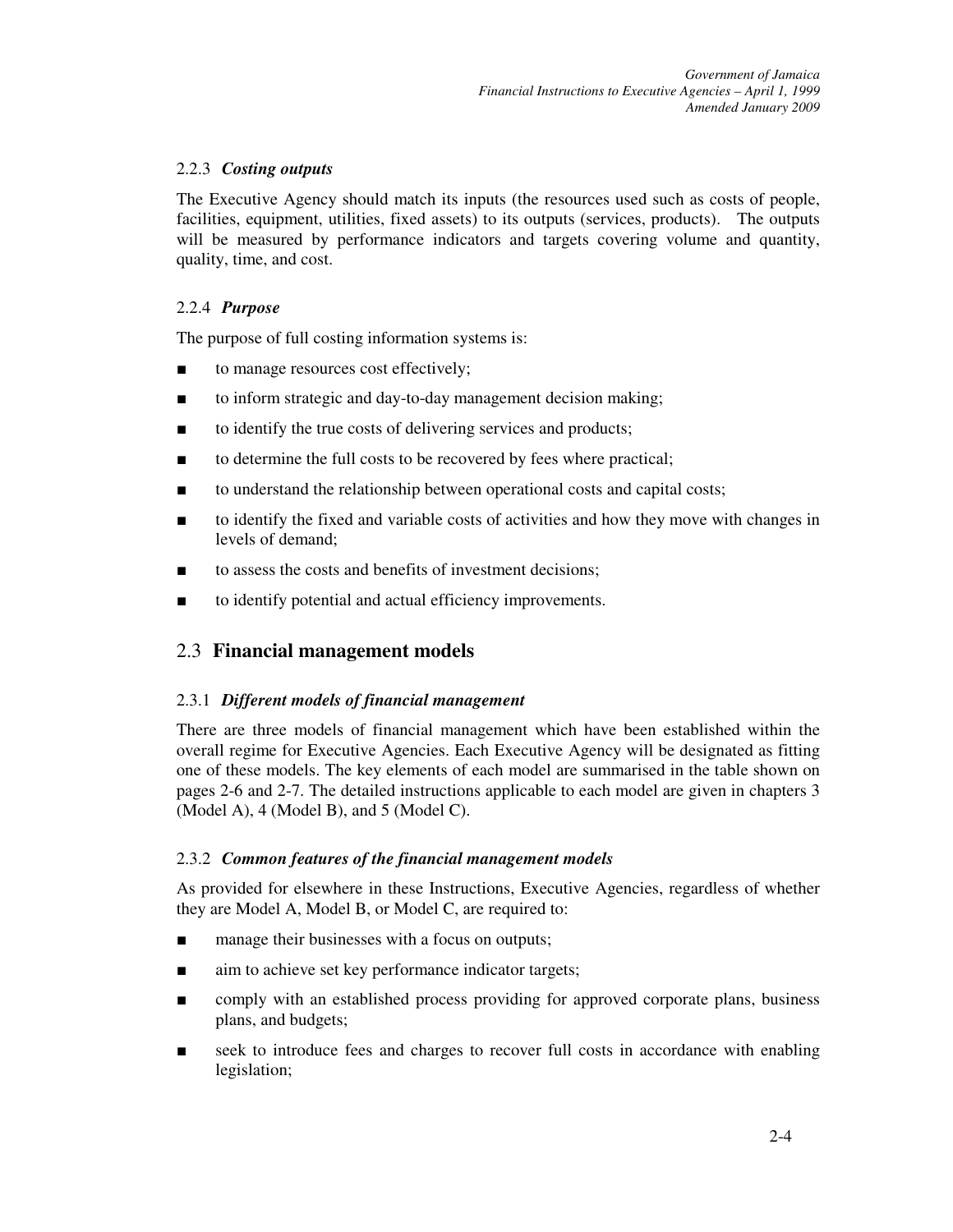- charge all customers, including the public, Portfolio Ministry, and government departments, for the goods and services provided;
- prepare annual reports and accounts which will include financial statements prepared on an accruals basis;
- prepare monthly financial reports and accounts;
- prepare quarterly performance reports;
- prepare monthly cash flow forecasts and requirements;
- maintain an effective and adequate internal audit function;
- have their annual accounts audited by an auditor approved by the Auditor-General;
- establish an Audit Committee:
- have initial capital investments equal to the value of the fixed assets in the opening balance sheet;
- finance additional fixed assets from budgetary allocation;
- remit collected revenues or portion thereof to the Consolidated Fund in accordance with the operating financial model;
- make payments to the Consolidated Fund of interest and principal on all loans; and
- borrow, when necessary, only from GoJ.

#### 2.3.3 *Comparison of models*

The table on the next page compares and contrasts various features of the three financial management models as an overall indication of the nature of the models. Detail is provided in the following three chapters.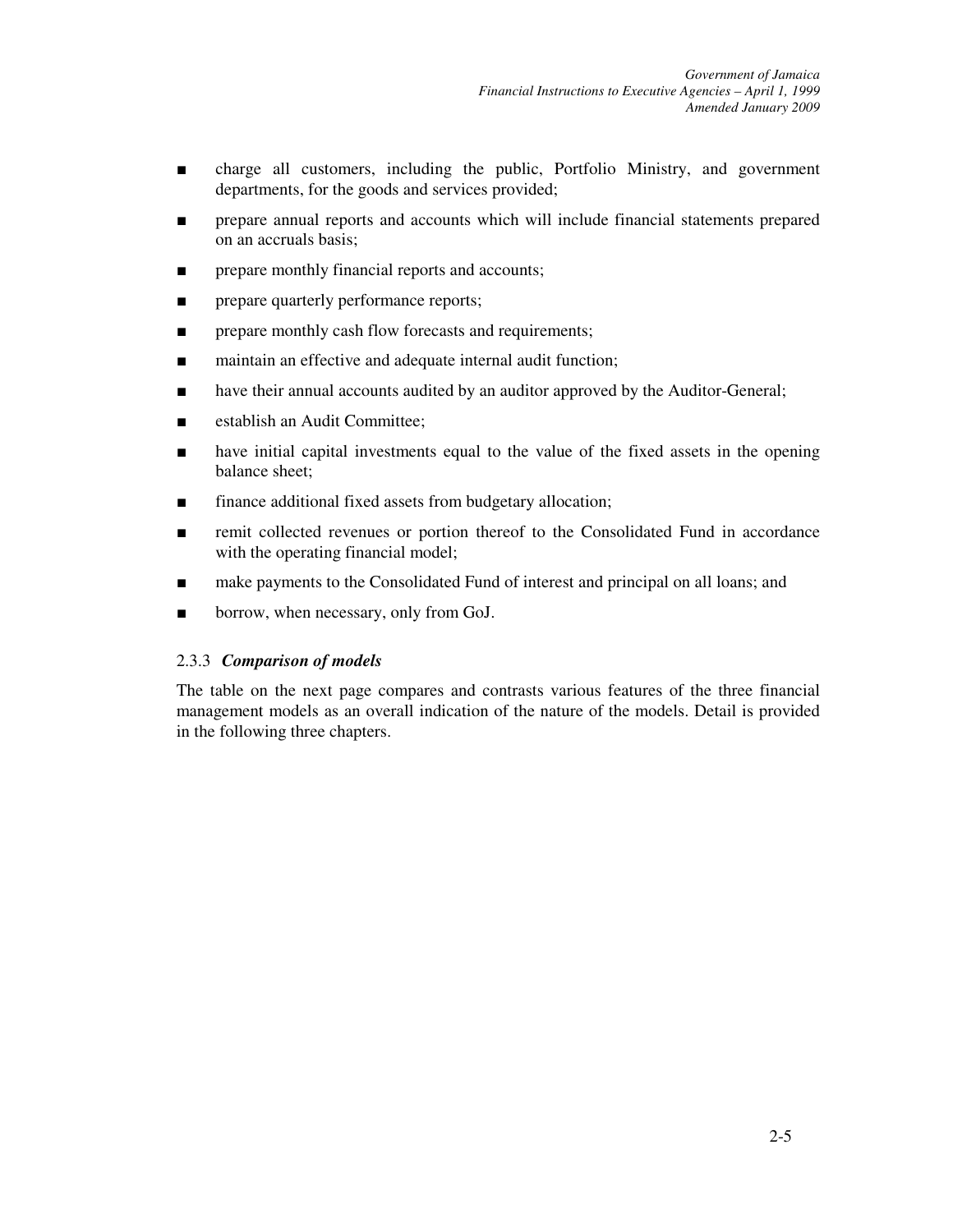## **Comparison of the different Executive Agency financial management models**

| <b>Features</b>                                                                                                                                        | <b>Model A</b>                                                                               | <b>Model B</b>                                                                                           | <b>Model C</b>                                                                             |  |
|--------------------------------------------------------------------------------------------------------------------------------------------------------|----------------------------------------------------------------------------------------------|----------------------------------------------------------------------------------------------------------|--------------------------------------------------------------------------------------------|--|
| Will the Executive Agency have to operate<br>within its Framework Document and agreed<br>corporate and business plans?                                 | <b>Yes</b>                                                                                   | Yes                                                                                                      | Yes                                                                                        |  |
| Will the Executive Agency be subject to<br>and<br>regular<br>performance<br>rigorous<br>measurement based on a range of key<br>performance indicators? | Yes                                                                                          | Yes                                                                                                      | Yes                                                                                        |  |
| Will the Executive Agency remain part of<br>the Consolidated Fund?                                                                                     | <b>Yes</b>                                                                                   | Yes                                                                                                      | N <sub>0</sub>                                                                             |  |
| Will expenditure be controlled on a gross<br>basis?                                                                                                    | Yes, but levels of income<br>will be considered when<br>setting gross expenditure<br>limits. | Partially, expenditure not<br>covered by appropriations-<br>in-aid will be controlled on<br>a net basis. | N <sub>0</sub>                                                                             |  |
| Will appropriations-in-aid be used                                                                                                                     | N <sub>0</sub>                                                                               | Yes                                                                                                      | N <sub>0</sub>                                                                             |  |
| What will Parliament appropriate?                                                                                                                      | Total gross expenditure.                                                                     | Appropriation-in-aid plus,<br>if necessary, ordinary<br>appropriation.                                   | Loan payable to Executive<br>Agency, if any.                                               |  |
| Will the Executive Agency have budget<br>heads?                                                                                                        | Yes, it will have one:<br>(including)<br>recurrent<br>capital A).<br>ш                       | Yes, it will have one:<br>(including)<br>recurrent<br>$\blacksquare$<br>capital A).<br>■                 | Yes, it will have one:<br><i>(including)</i><br>$\blacksquare$<br>recurrent<br>capital A). |  |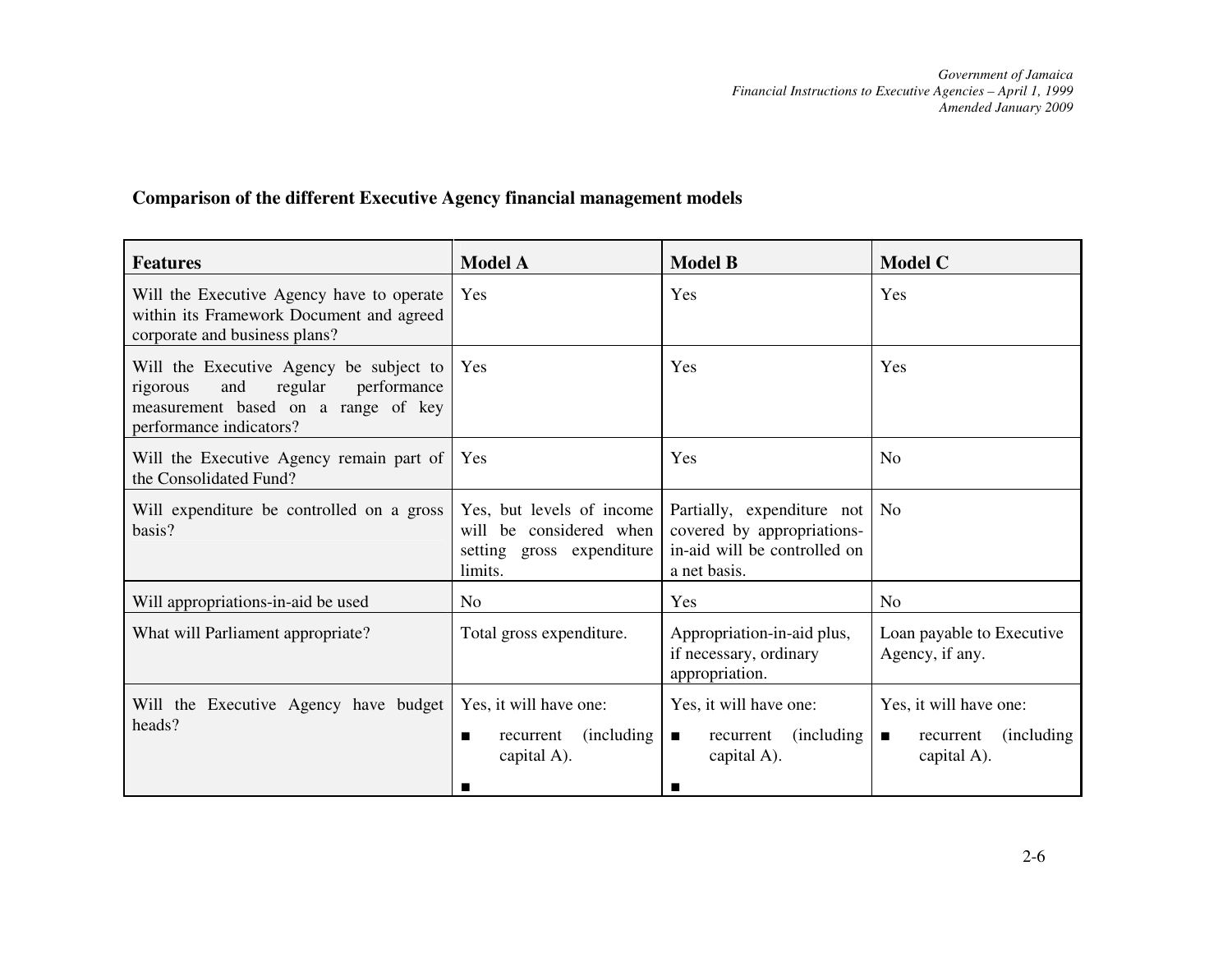| What ability to vire funds will be given to<br><b>Executive Agency?</b>          | Executive Agency can vire<br>funds from recurrent to<br>recurrent or from capital to<br>capital, but not from capital<br>to recurrent or vice versa so<br>long as the total allocation<br>made for the head is not<br>exceeded | Executive Agency can vire<br>funds from recurrent to<br>recurrent or from capital to<br>capital but not from capital<br>to recurrent or vice versa so<br>long as the total allocation<br>made for the head is not<br>exceeded | Executive Agency can vire<br>funds from recurrent to<br>recurrent or from capital to<br>capital but not from capital<br>to recurrent or vice versa so<br>long as the total allocation<br>made for the head is not<br>exceeded |
|----------------------------------------------------------------------------------|--------------------------------------------------------------------------------------------------------------------------------------------------------------------------------------------------------------------------------|-------------------------------------------------------------------------------------------------------------------------------------------------------------------------------------------------------------------------------|-------------------------------------------------------------------------------------------------------------------------------------------------------------------------------------------------------------------------------|
| Will the Executive Agency be encouraged to<br>levy fees and charges?             | Yes                                                                                                                                                                                                                            | Yes                                                                                                                                                                                                                           | Yes                                                                                                                                                                                                                           |
| Should it generally set its fees and charges<br>on a full cost basis?            | Yes                                                                                                                                                                                                                            | Yes                                                                                                                                                                                                                           | Yes                                                                                                                                                                                                                           |
| Can the Executive Agency retain any income<br>(excluding taxes) it generates     | No                                                                                                                                                                                                                             | Yes                                                                                                                                                                                                                           | Yes                                                                                                                                                                                                                           |
| Can the Executive Agency retain any<br>amount unspent, having achieved its KPIs? | No                                                                                                                                                                                                                             | Partially                                                                                                                                                                                                                     | Yes                                                                                                                                                                                                                           |
| Will assets be assigned to the Executive<br>Agency?                              | Yes                                                                                                                                                                                                                            | Yes                                                                                                                                                                                                                           | Yes                                                                                                                                                                                                                           |
| Will the Executive Agency be able to write<br>off and dispose of assets?         | N <sub>o</sub>                                                                                                                                                                                                                 | Yes                                                                                                                                                                                                                           | Yes                                                                                                                                                                                                                           |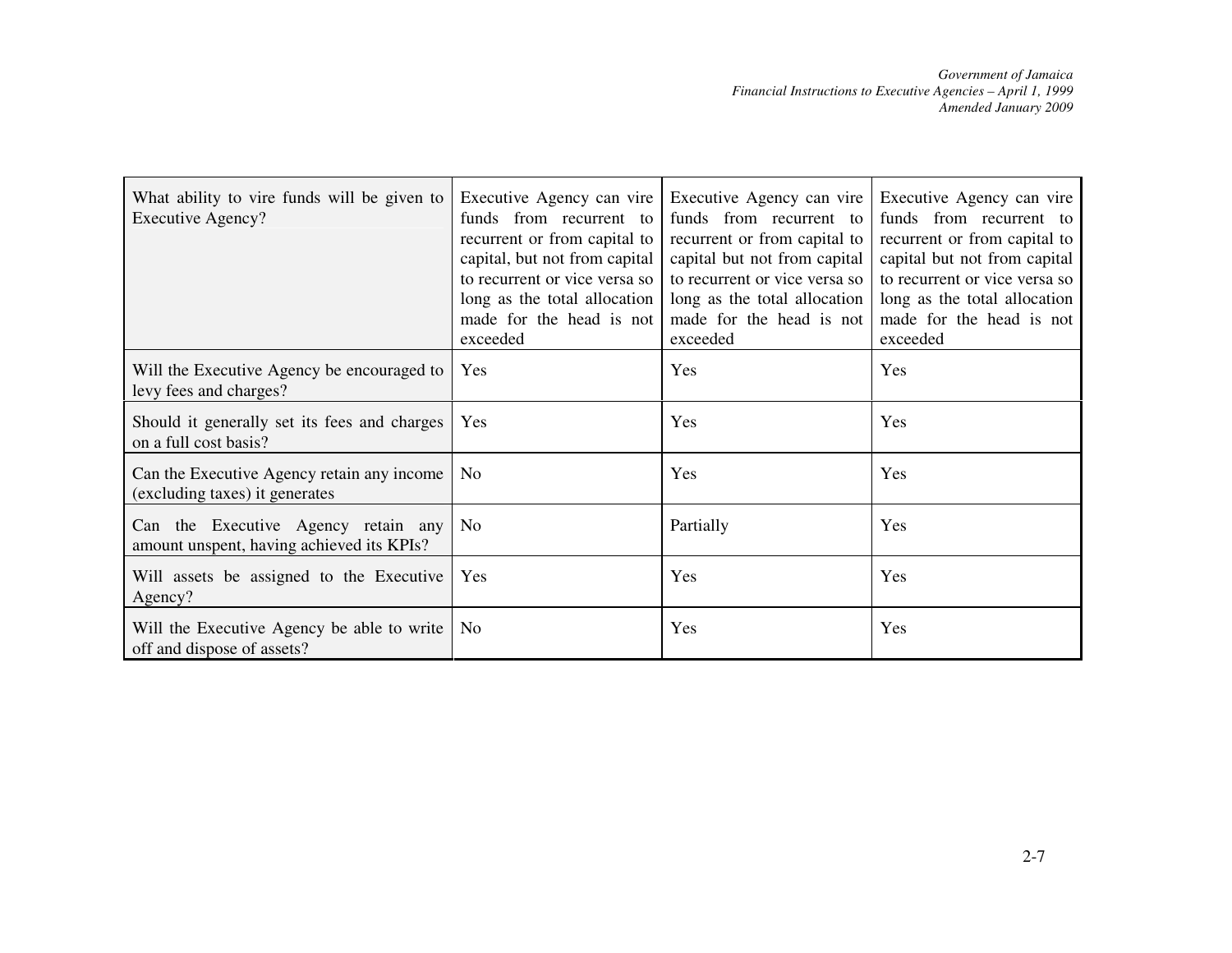## 3 Financial management (Model A)

## 3.1 **Model A Executive Agencies**

#### 3.1.1 *Features of Model A*

Model A Executive Agencies are to be allowed the least degree of flexibility of the three models. In summary, a Model A Executive Agency will:

- remain part of the Consolidated Fund;
- have its expenditure controlled on a gross basis;
- have its income taken into consideration when determining its gross expenditure requirements;
- not be able to carry forward amounts unspent or surpluses;
- will not be able to write off or dispose of assets;
- earn fees of less than 40% of its gross expenditure;
- will remit gross earnings to the Consolidated Fund;
- be set up as a separate budget head;
- be allowed greater ability to vire funds than a government department; and
- have initial capital equal to the value of the fixed assets assigned.

## 3.2 **Funding regime**

#### 3.2.1 *Funding position*

The Executive Agency will remain part of the Consolidated Fund. The expenditure of Model A Executive Agencies will be controlled on a gross basis. However, in proposing an overall budget ceiling for a year the Financial Secretary will take into account the likely levels of income the Agency expects to generate during that year, that is, the Financial Secretary will take into account the net funding position of the Executive Agency.

#### 3.2.2 *Underspending against budget*

In cases where the Executive Agency spends less than the budgeted amount whilst achieving its KPIs, the Executive Agency will not be able to retain the amount unspent. Instead, the amount unspent will be used to offset outstanding loans in accordance with Instruction 3.4.10.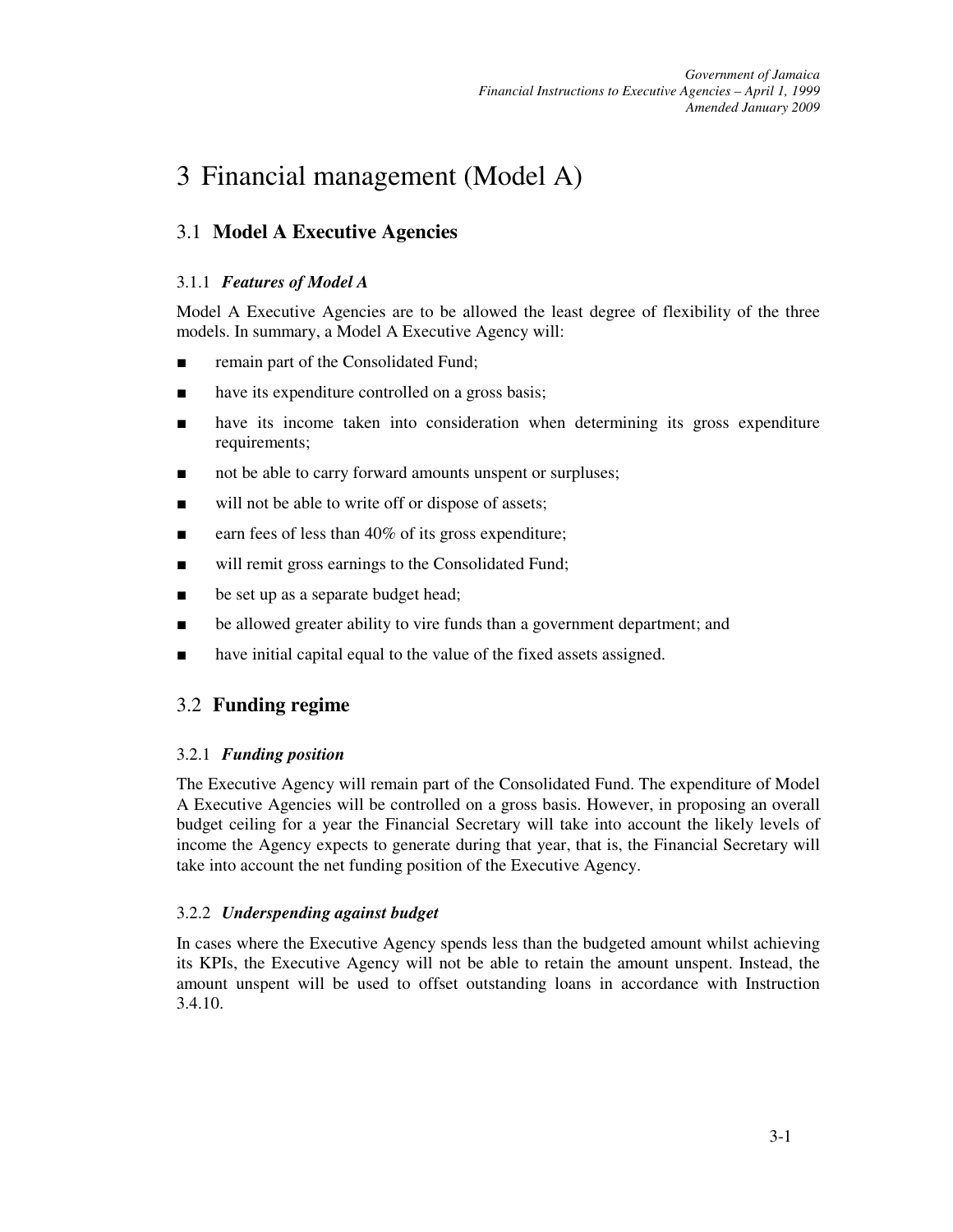## 3.3 **Financial delegation**

#### 3.3.1 *Budget head*

Each Executive Agency will be allocated one Head of Estimates:

recurrent

to cover recurrent expenditure and also GoJ funded capital expenditure (this type of capital expenditure is called "Capital A").

## 3.3.2 *Virement*

The Chief Executive Officer will generally have the ability to vire funds within a particular class of expenditure. Funds can be vired from one type of recurrent to another or from one type of capital to another but not from recurrent to capital or vice versa provided that such virements can be accommodated without increasing the total allocation made for the Head of Estimates.

Where funds are approved by Parliament for use by an Executive Agency to achieve a specific output those funds should be accounted for separately and should not be used for any other purpose without the necessary Parliamentary approval.

#### 3.3.3 *Reallocating funds provided by external funding agencies*

In cases where funds are provided by external funding agencies no variation from the agreed budget is allowed without the approval of the Financial Secretary and such other approval(s) as the agreement with the funding agency may require.

## 3.4 **Capital**

## 3.4.1 *Initial capital investment*

There will be an initial capital investment equal to the value of the fixed assets in the opening balance sheet. The Executive Agency will remit all revenues collected to the Consolidated Fund on a monthly basis as its return on the assets invested by GOJ. "Fixed assets" is defined in Instruction 11.2.2; it does not include stock or debtors.

## 3.4.2 *Further fixed assets*

The acquisition of further fixed assets will be financed from the budget of the Executive Agency by way of yearly budgetary allocation from GoJ.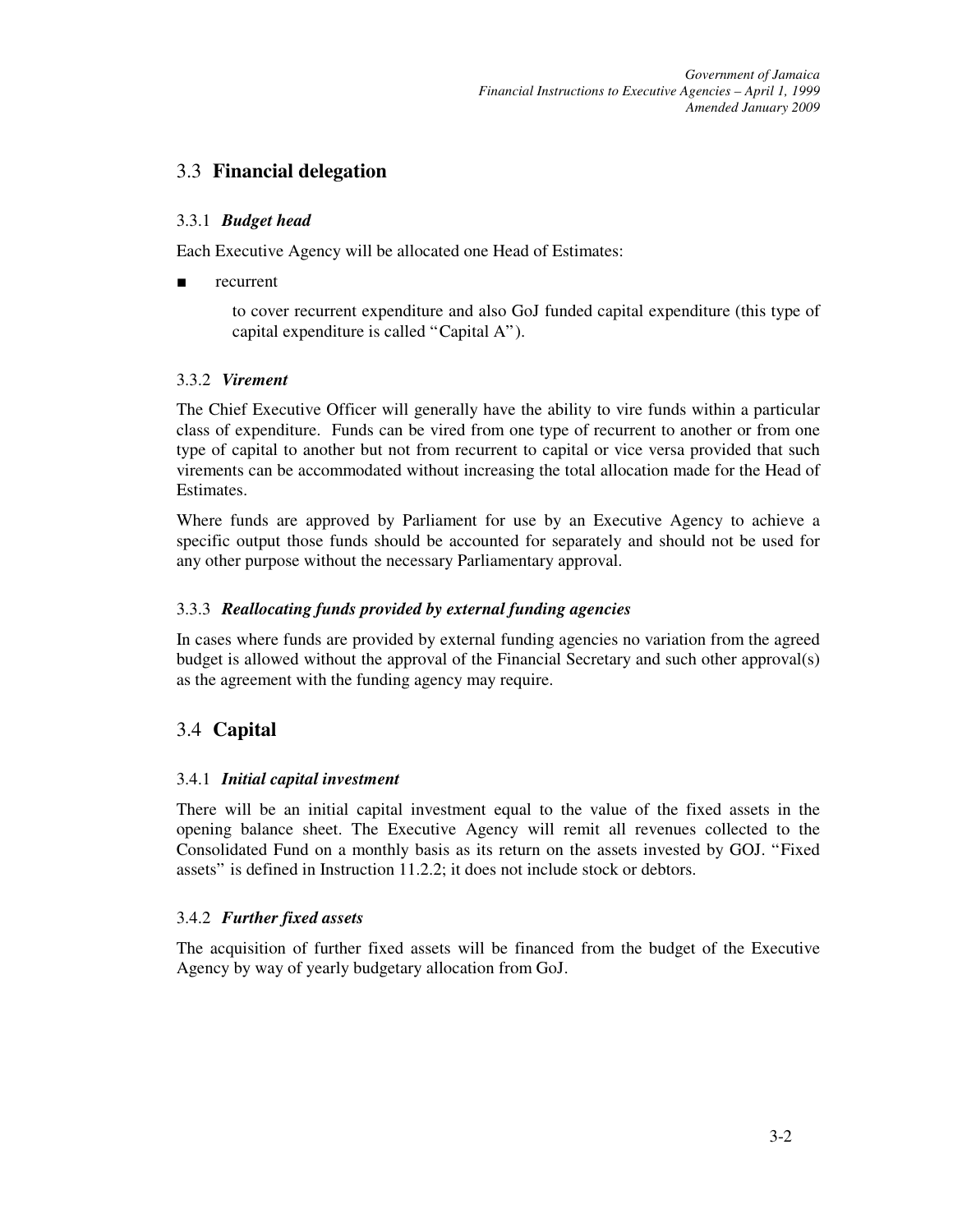## 3.5 **Loans**

#### 3.5.1 *Restrictions on borrowings*

Executive Agencies may only borrow from the Government; they are not permitted to borrow from any other source.

#### 3.5.2 *Conditions of loans*

The term of the loan will be determined by the average life of the assets acquired with the loan and the conditions of the loan set by the Financial Secretary. The loans will only cover capital investments and not recurrent costs. Executive Agency loans will not count against the Portfolio Ministry' s budget for the year and all loans will be unsecured.

#### 3.5.3 *Interest rates*

Subject to Instructions 3.5.4 and 3.5.5, the rate of interest applied to the loans will be the six monthly average Treasury Bill rate in effect on the date of the loan agreement plus one half percent. The rate to be used will be notified by The Financial Secretary on (or as soon after as is practicable) each April  $1<sup>st</sup>$  and October  $1<sup>st</sup>$ . The notified rate will be used for all deemed loans incurred from the date of the notification until the next date of notification.

#### 3.5.4 *Initial rates*

Where, in the opinion of the Financial Secretary, the rates specified in Instruction 3.5.3 would be too onerous for an Executive Agency to bear, he/she may reduce such interest rate charged by as much as he/she thinks fit and for as long a period as he/she may determine.

## 3.5.5 *Loans from external funding agencies*

Where a loan is provided by an external funding agency for a specific asset that is assigned to an Executive Agency, the loan will be advanced to the Executive Agency at the rate charged by and in the currency used by the external funding agency.

#### 3.5.6 *Loans management*

The financial management of the loans to Executive Agencies will be the responsibility of the Accountant-General.

## 3.5.7 *Accounting for debt charges*

The Executive Agency must account for the interest and capital repayments monthly. These charges are to be budgeted and remitted to the consolidated Fund.

The transactions will be recorded in the accounts in line with commercial style reporting requirements. The income and expenditure statement will show the interest payments and a note to the balance sheet will show the balance of the long term loans remaining as due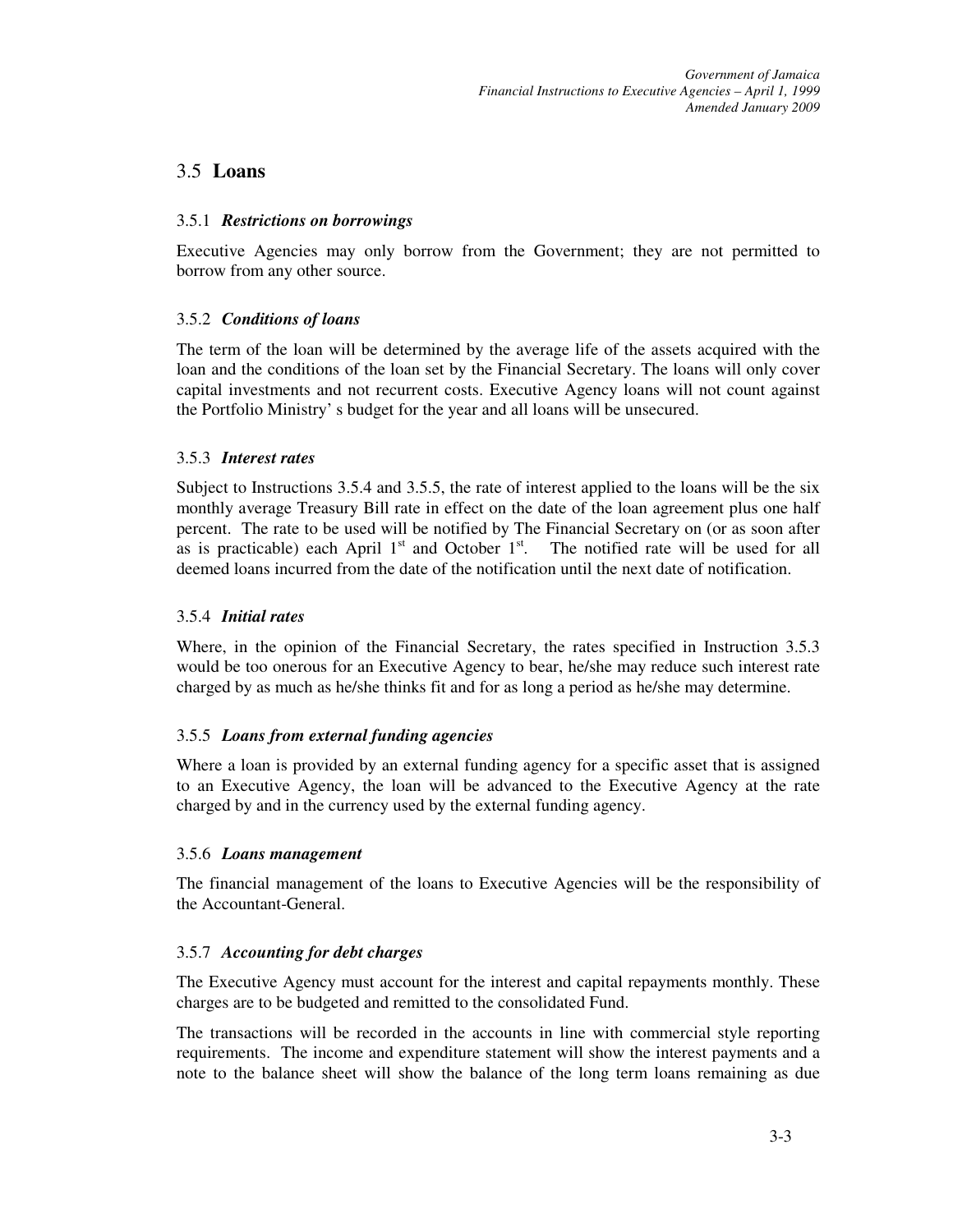within one year, due between one and two years, due between two and five years, and due after more than five years.

#### 3.5.8 *Early redemption*

The Executive Agency will be able to repay part or all of the debt early if it has sufficient resources. No penalties will be imposed for early redemption of debt.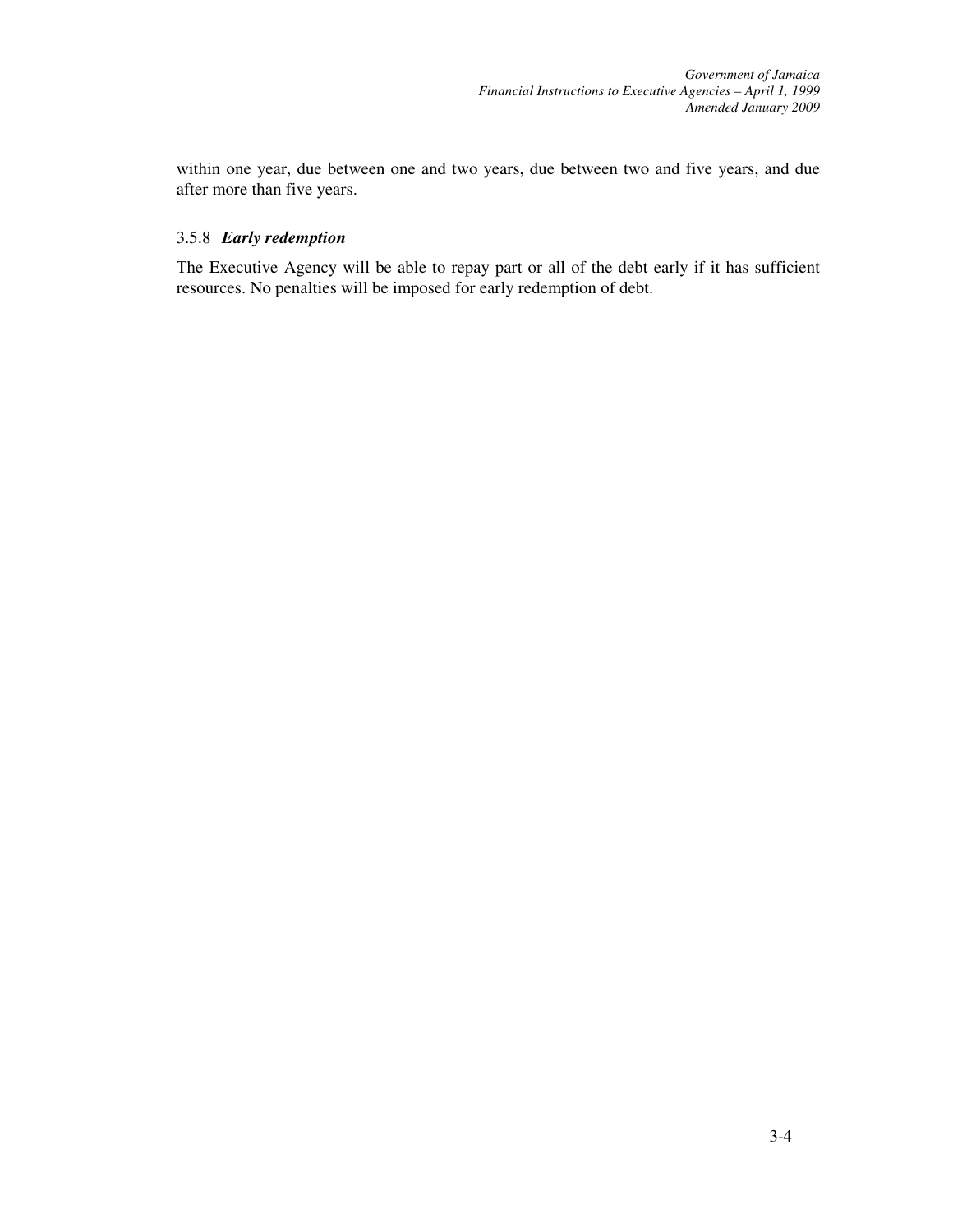## 4 Financial management (Model B)

## 4.1 **Model B Executive Agencies**

## 4.1.1 *Features of Model B*

Model B Executive Agencies are to be allowed considerably more flexibility than Model A Executive Agencies. In summary, a Model B Executive Agency will:

- remain part of the Consolidated Fund;
- be funded in part on a net basis through appropriations-in-aid;
- be able to carry forward 50% of annual net profits/surplus subject to the provisions of Instruction 4.2.4;
- be set up as a separate budget head;
- be allowed greater ability to vire funds than a government department;
- have greater authority to write off losses and deficiencies;
- have authority to dispose of assets;
- earn between 40% and 90% of budgeted expenditures from fees;
- remit at least 50% of annual net profits/surplus to the Consolidated Fund; and
- be able to invest surplus cash in an approved financial institution.

## 4.2 **Funding regime**

## 4.2.1 *Control of net expenditure*

The Executive Agency will remain part of the Consolidated Fund. The expenditure of Model B Executive Agencies will be controlled on a net basis through the use of appropriations-inaid. Parliamentary approval will be sought for appropriation-in-aid. The additional funds needed to supplement the Model B Executive agency will be made through ordinary appropriations of expenditure.

Each Model B Executive Agency will remit at least 50% of its annual net profit/surplus to the Consolidated Fund.

## 4.2.2 *Banking receipts*

All income of the type or type(s) classified as appropriation-in-aid will be banked in a separate "appropriations-in-aid bank account". Transfers will be made to other accounts from time to time to fulfil the obligations as approved by Parliament.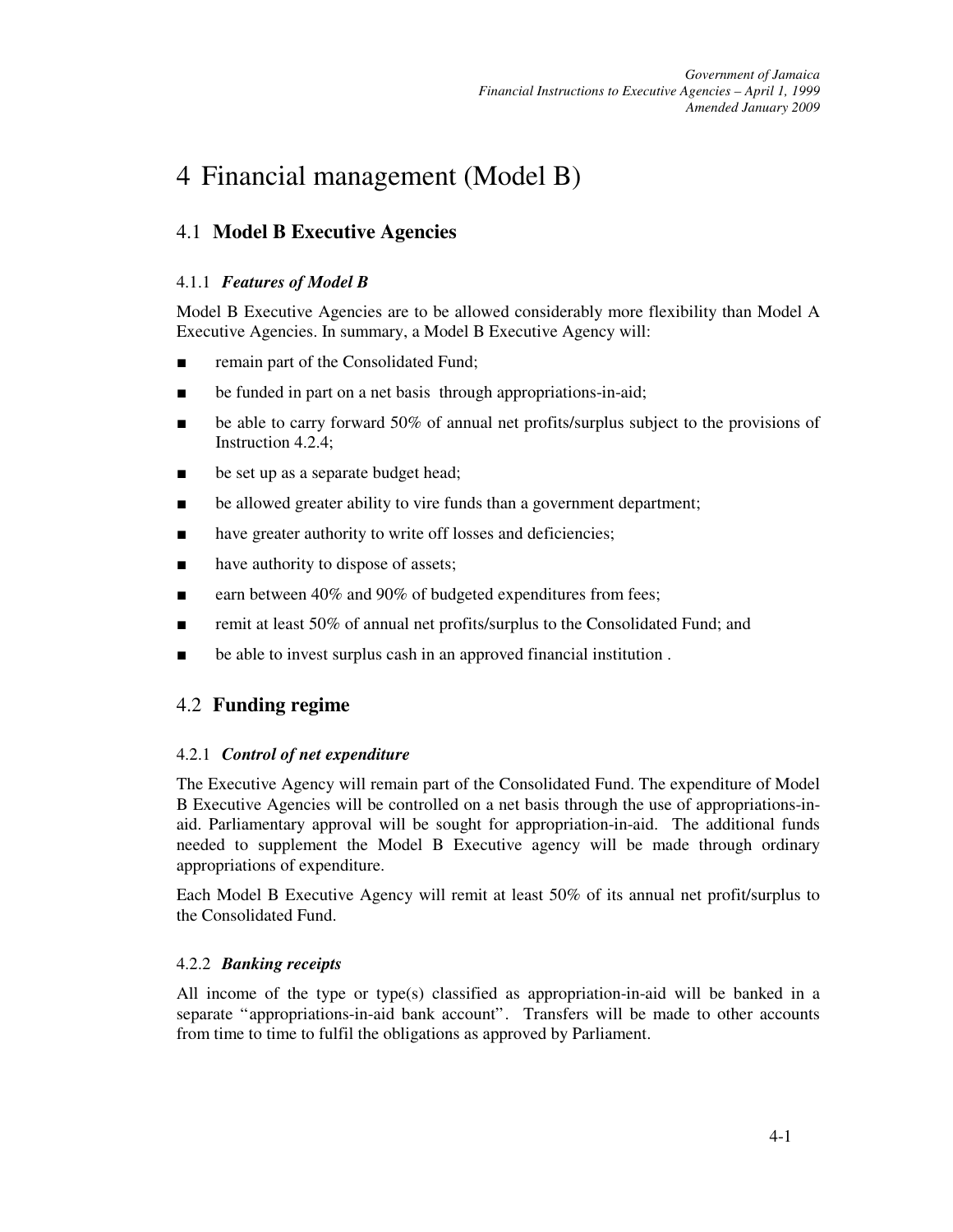#### 4.2.3 *Meeting expenditure*

Expenditure for the routine management and operation of the agency will be met from either:

- appropriations-in-aid; or
- the Consolidated Fund.

#### 4.2.4 *Retained profits/surplus*

Where an Executive Agency earns a profit/surplus, it will be allowed to retain 50% of that profit/surplus provided that:

- the Agency has substantially achieved its KPI targets; and
- the expenditure to be financed by the retained profits/surplus is in accordance with the approved corporate plan.

The Chief Executive Officer will prepare a statement showing the amount of profits/surplus which has been earned and to be carried forward. This statement will form a part of the financial report and will be certified by the Auditor General and will then be submitted to the Financial Secretary.

Authorisation to spend the retained profits/surplus will be given by way of the estimates of expenditure that will be laid before Parliament during the next financial year immediately following the year in which the profit/surplus was earned.

#### 4.2.5 *Investment of surplus*

Any amounts held above that required to finance additional expenditure in accordance with 4.2.4 may be invested in an approved financial institution subject to 4.6 and will remain the property of the Executive Agency. *.* 

#### 4.2.6 *Need to achieve Key Performance Indicator targets*

Executive Agencies are required to substantially achieve all of their Key Performance Indicator targets. If, in any year, they do not, the Financial Secretary may review the level of transfer effected in relation to that year and may require the Executive Agency to repay, in a subsequent financial year, such proportion of the transfer as he/she thinks fit. Such repayments may be effected by reducing the level of transfers made in a subsequent financial year or years. Before determining the level of repayment, if any, the Financial Secretary will consult the Chief Executive Officer of the Agency and allow him/her the opportunity to make representations which the Financial Secretary will take into account.

## 4.2.7 *Excessive cash holdings*

Where the Financial Secretary considers that the cash balances held by an Executive Agency are excessive compared to its needs, he/she may require the Agency to pay to the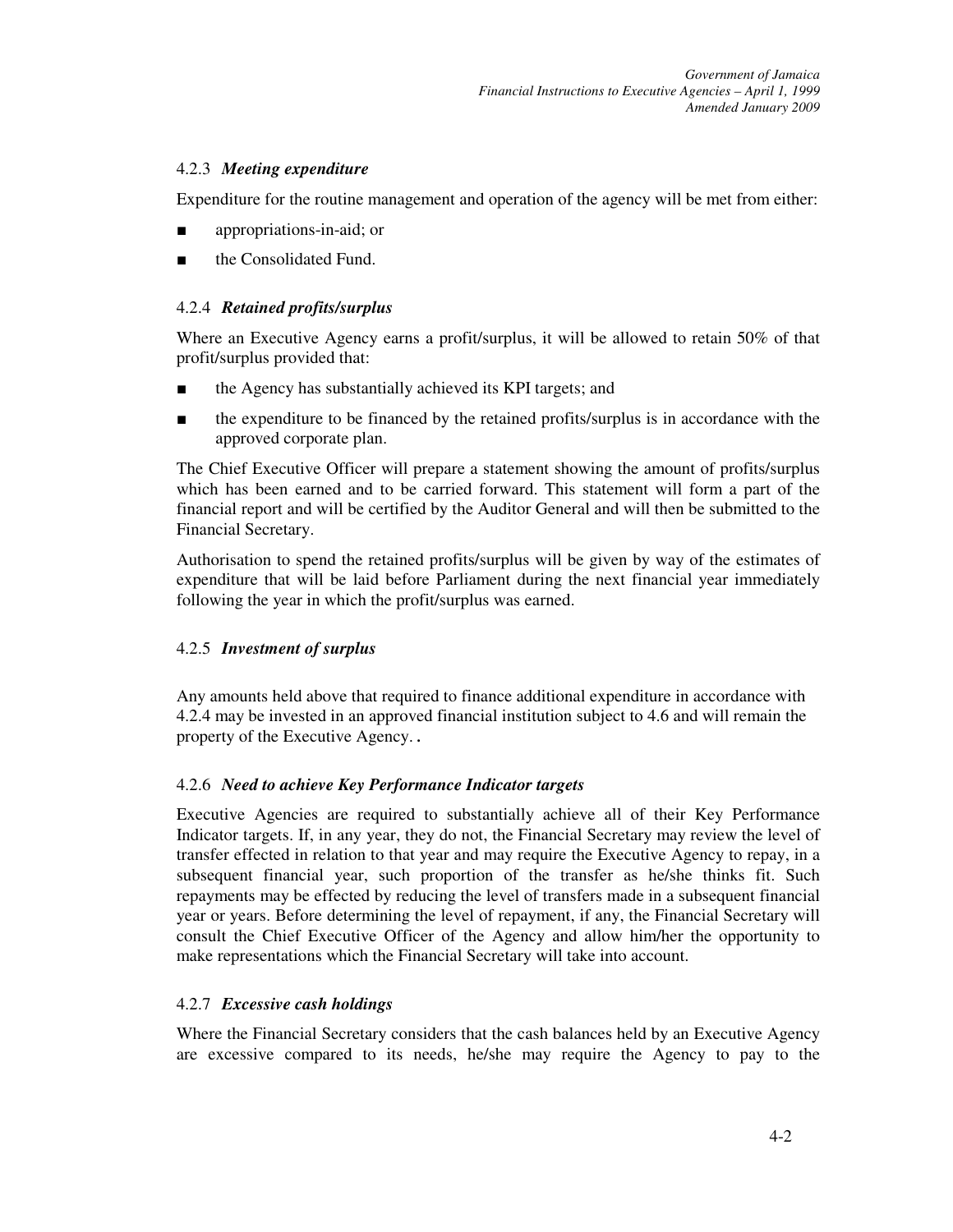Consolidated Fund such amount as he/she may specify. In determining whether cash balances are excessive the Financial Secretary will take into consideration:

- the Agency' s need for cash for its working capital purposes;
- projected expenditure on capital items as shown in the Agency' s approved corporate plan;
- the likely level of cash surpluses accruing in the future; and
- such other factors as he/she considers appropriate.

Before finally determining whether cash balances are excessive, the Financial Secretary will consult the Chief Executive Officer of the Agency and allow him/her the opportunity to make representations which he/she will take into account.

## 4.3 **Financial delegation**

#### 4.3.1 *Budget head*

Each Executive Agency will be allocated one Head of Estimates:

recurrent

to cover recurrent expenditure and also GoJ funded capital expenditure (this type of capital expenditure is called "Capital A").

#### 4.3.2 *Virement*

The Chief Executive Officer will generally have the ability to vire funds within a particular class of expenditure. Funds can be vired from one type of recurrent to another or from one type of capital to another but not from recurrent to capital or vice versa provided that such virements can be accommodated without increasing the total allocation made for the Head of Estimates. Where funds are approved by Parliament for use by an Executive Agency to achieve a specific output those funds should be accounted for separately and should not be used for any other purpose without the necessary Parliamentary approval.

#### 4.3.3 *Reallocating funds provided by external funding agencies*

In cases where funds are provided by external funding agencies no variation from the agreed budget is allowed without the approval of the Financial Secretary and such other approval(s) as the agreement with the funding agency may require.

#### 4.3.4 *Repairs to motor vehicles*

Chief Executive Officers are authorised to make whatever arrangements they consider appropriate to commission any repairs to the motor vehicles that have been assigned to the Agency provided that they comply with the relevant policies established by the Financial Secretary.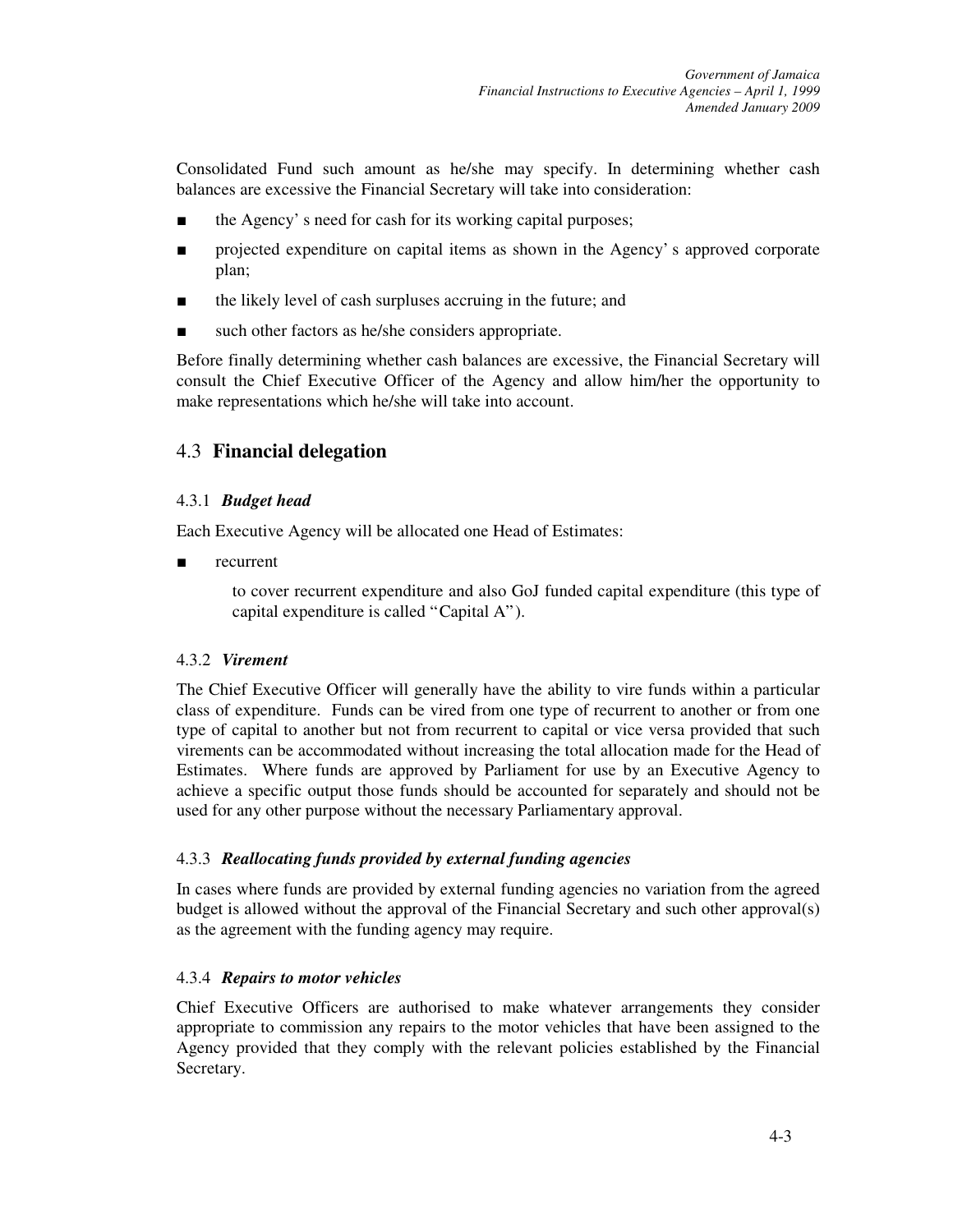#### 4.3.5 *Losses and deficiencies*

Chief Executive Officers are authorised to write off losses and deficiencies of any assets assigned to the Executive Agency, including allocated stores and fixed assets but must comply with established GoJ policies.

Where the Chief Executive Officer considers that a person who is or was an officer is or was responsible for any deficiency in, or for the loss or destruction of, any public moneys, stamps, securities, stores or other Government property then he/she must submit a report on the matter to the Financial Secretary in accordance with section 49 (1) of the Financial Administration and Audit Act.

#### 4.3.6 *Disposal of assets*

Chief Executive Officers are authorised to dispose of any assets which have been assigned to them if they consider that such assets:

- are no longer required for the purposes of the Executive Agency; or
- should be replaced.

Disposal of such assets should be in accordance with the Executive Agency' s procedures for disposing of assets as required by Instruction 8.2.4. Any significant disposal would need to have been approved as part of the corporate planning process and should be reflected in the annual report.

## 4.4 **Capital**

#### 4.4.1 *Initial capital investment*

GoJ will make an initial capital investment equal to the value of the fixed and other assets in the opening balance sheet. The Executive Agency will remit 50% of its annual net profit/surplus to the Consolidated Fund as its return on the assets invested by GoJ. "Fixed assets" is defined in Instruction 11.2.2.

#### 4.4.2 *Further fixed assets*

The acquisition of further fixed assets will be financed from the budget of the Executive Agency by way of normal budgetary allocation from GoJ.

## 4.5 **Loans**

#### 4.5.1 *Restrictions on borrowings*

Executive Agencies may only borrow from the Government; they are not permitted to borrow from any other source.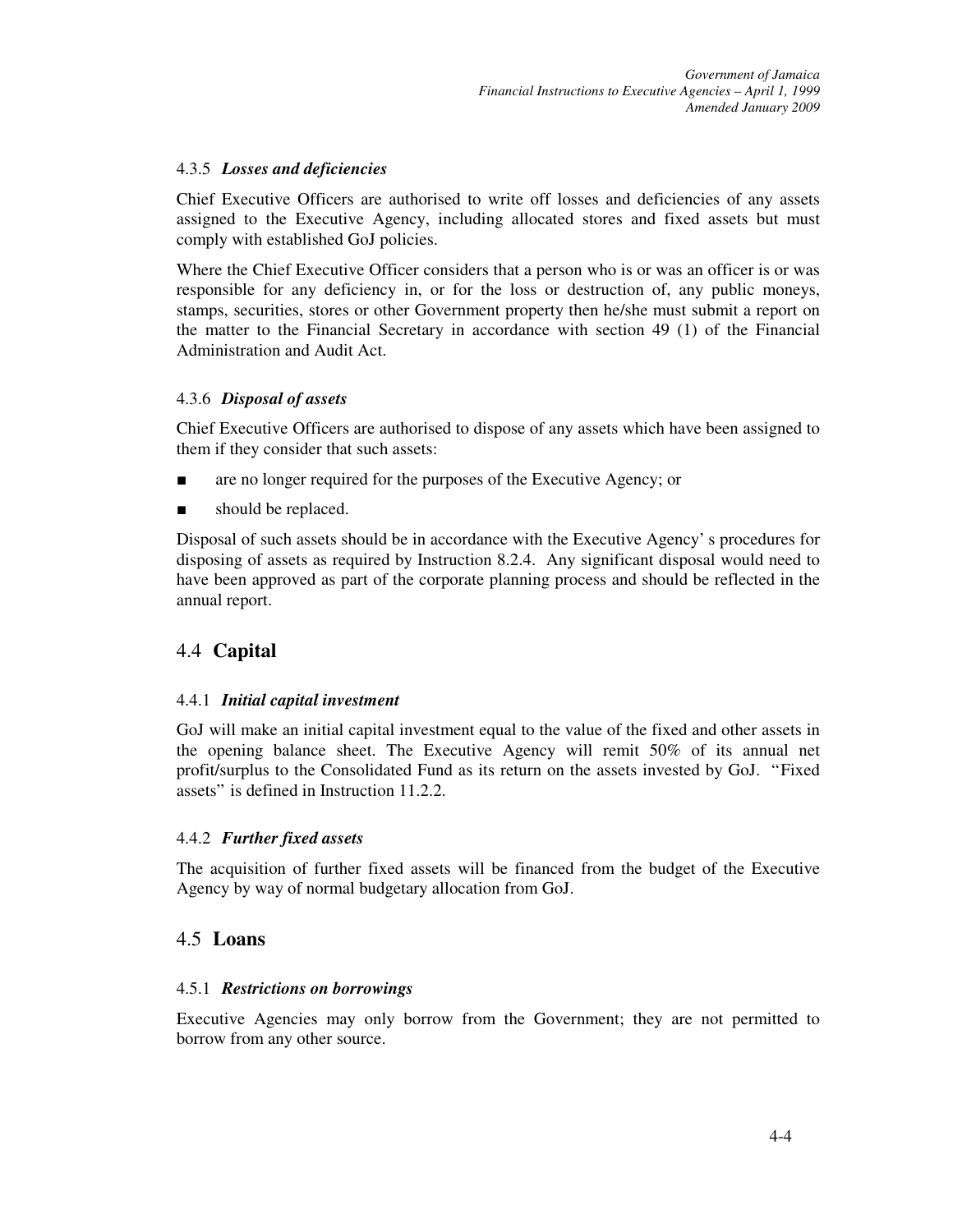#### 4.5.2 *Conditions of loans*

The term of the loan will be determined by the average life of the assets acquired with the loan and the conditions of the loan set by Accountant-General. The loans will only cover capital investments and not recurrent costs. Executive Agency loans will not count against the Portfolio Ministry' s budget for the year and all loans will be unsecured.

#### 4.5.3 *Interest rates*

Subject to Instructions 4.5.4 and 4.5.5, the rate of interest applied to the loans will be the six monthly average Treasury Bill rate in effect on the date of the loan agreement plus one half percent or any other such lower rates agreed on by the parties to the loan. The rate to be used will be notified by The Financial Secretary on (or as soon after as is practicable) each April  $1<sup>st</sup>$  and October  $1<sup>st</sup>$ . The notified rate will be used for all deemed loans incurred from the date of the notification until the next date of notification

#### 4.5.4 *Initial rates*

Where, in the opinion of the Financial Secretary, the rates specified in Instruction 4.5.3 would be too onerous for an Executive Agency to bear, (s)he may reduce such interest rate charged by as much as he/she thinks fit and for as long a period as he/she may determine.

#### 4.5.5 *Loans from external funding agencies*

Where a loan is provided by an external-funding agency for a specific asset which is assigned to an Executive Agency, the loan will be advanced to the Executive Agency at the rate charged by and in the currency used by the external funding agency.

#### 4.5.6 *Loans management*

The financial management of the loans to the Executive Agency will be the responsibility of the Accountant-General.

#### 4.5.7 *Accounting for debt charges*

The Executive Agency must account for interest and capital repayments monthly. The Executive Agency must budget for and pay interest and make principal repayments annually to the Consolidated Fund until the loan is fully repaid.

The transactions will be recorded in the accounts in line with commercial style reporting requirements. The income and expenditure statement will show the interest payments and a note to the balance sheet will show the balance of the long term loans remaining as due within one year, due between one and two years, due between two and five years, and due after more than five years.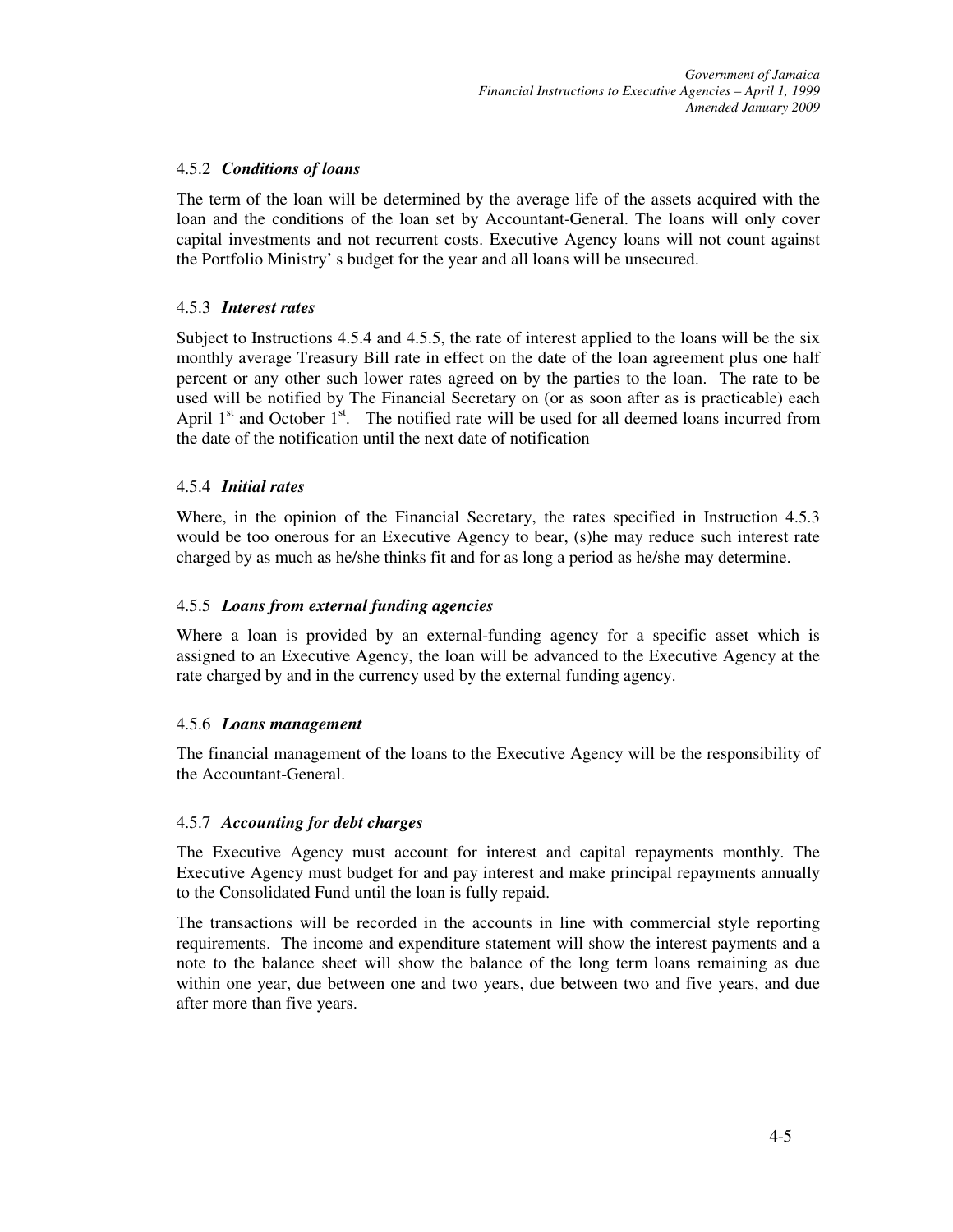#### 4.5.8 *Early redemption*

The Executive Agency will be able to repay part or all of the debt early if it has sufficient resources. No penalties will be imposed for early redemption of debt.

## 4.6 **Executive Agencies Investment**

#### 4.6.1 *Executive Agencies Investment*

Model B Executive Agencies may invest cash which is surplus to their usual day to day requirements in an approved financial institution that is regulated by the Banking Act, the Financial Institutions Act, the Building Societies Act or the Financial Services Commission Act. Money shall only be invested in the following investment instruments:

- GOJ Treasury Bills
- GOJ Local Registered Stocks
- GOJ Debenture and Bonds
- GOJ Repos
- Demand Deposit Accounts
- Certificate of Deposits
- Any other investment instruments authorised by the Ministry of Finance & the Public Service
- $\blacksquare$  The Executive Agency shall not at any time have more than twenty-five percent (25%) of its total portfolio of investment invested in a single security type or with a single financial institution except where the investment is secured by Government of Jamaica securities.

Investment instruments held by the Executive Agency is subject to the treatment prescribed by IPSAS 21 – Non-Cash Generating Assets.

#### 4.6.2 **Interest earned**

Interest earned from investment during the financial period must be recorded as Interest Income. The interest earned can be rolled over until redeemed or lodged to the agency' s bank account as required.

## 4.7 **Surplus**

#### 4.7.1 *Appropriation of Surplus*

Fifty percent (50%) of any surplus earned by the agency will be remitted to the Consolidated Fund no later than three months after the end of the financial year in which it is earned and based on the results contained in financial statement of the last month of the financial year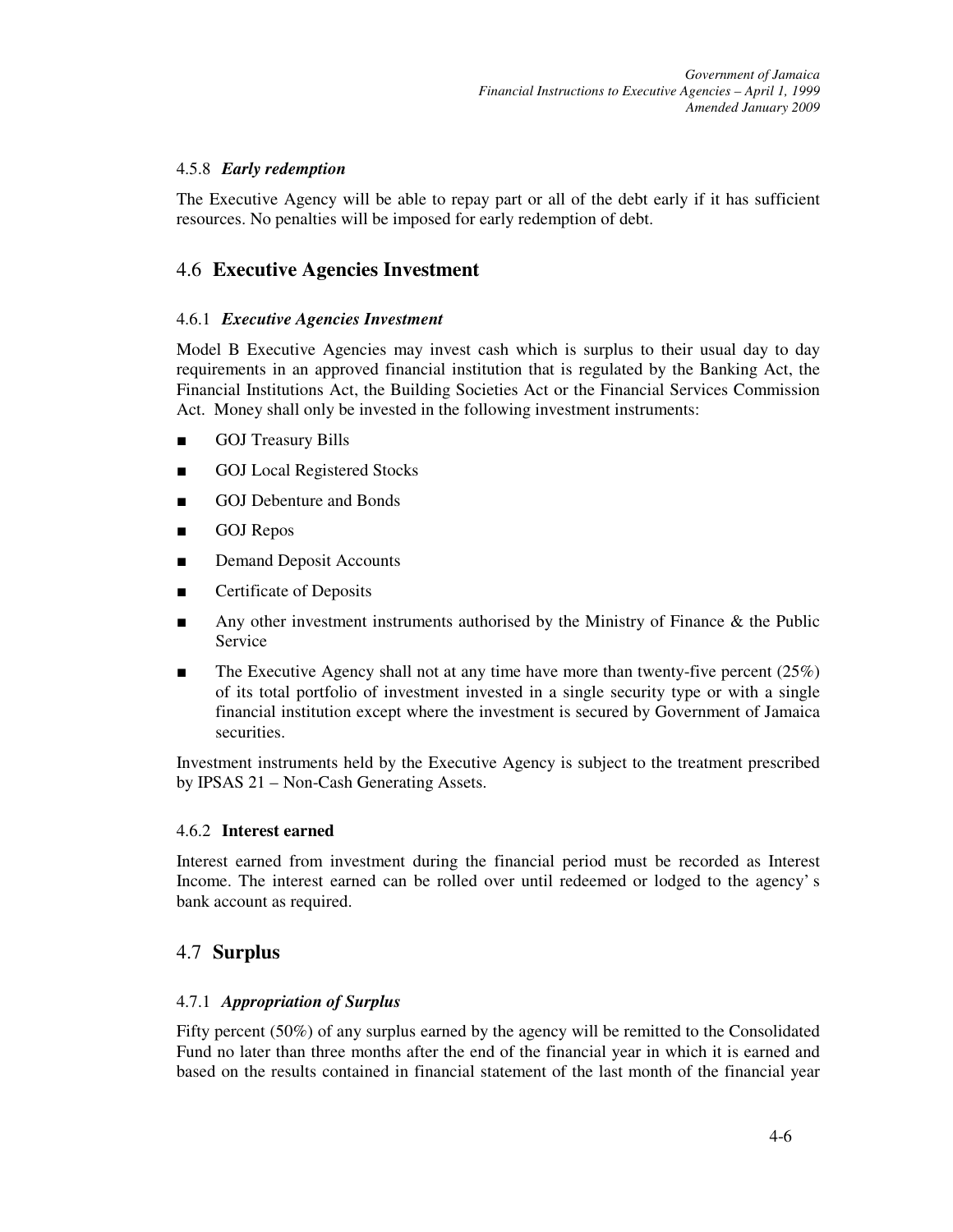*Government of Jamaica Financial Instructions to Executive Agencies – April 1, 1999 Amended January 2009*

prepared by the agency. An adjustment for the correct amount will be made in the current financial year after the Auditor General has certified and issued the audited financial statements for the year in which the appropriated surplus was earned.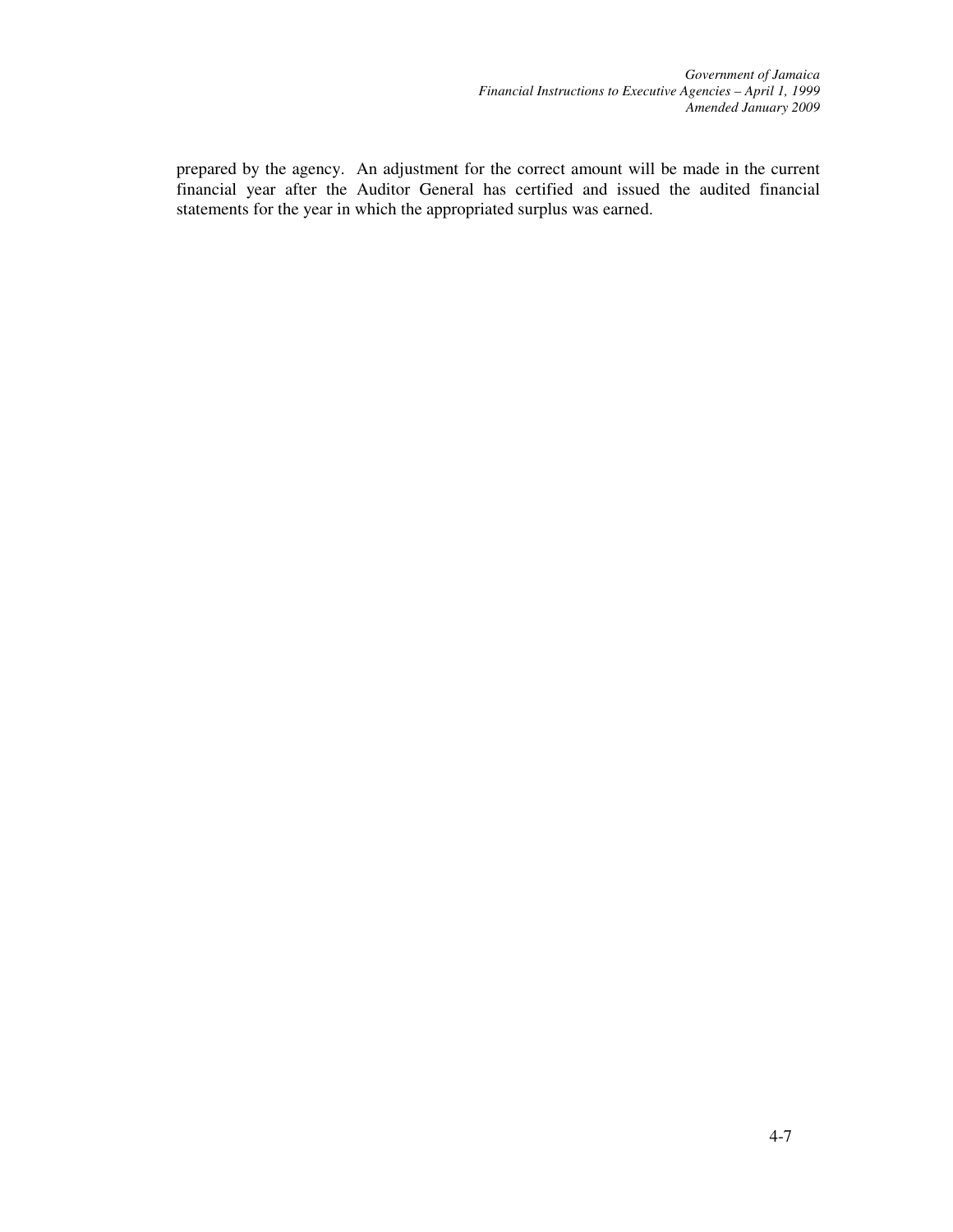## 5 Financial management (Model C)

## 5.1 **Model C Executive Agencies**

## 5.1.1 *Features of Model C*

Model C Executive Agencies are to be allowed the greatest degree of flexibility of the three models. In summary, a Model C Executive Agency will:

- be fully funded from fees earned and will operate independently of the Consolidated Fund;
- be allowed to vire funds within the approved budget limits;
- be able to carry forward amounts unspent, or surpluses;
- be able to retain cash:
- have greater authority to write off losses and deficiencies;
- will earn in excess of 90  $%$  of budgeted expenditure from fees;
- will remit at least 50 % of annual net profit/surplus to the Consolidated Fund;
- have authority to dispose of assets;
- have to repay deemed loans in respect of its fixed assets; and
- be able to invest surplus cash in the Executive Agencies Investment Fund.

## 5.2 **Funding regime**

## 5.2.1 *Establishment of Executive Agency Special Fund*

An Executive Agency Fund (EAF) will be established for each Executive Agency, the EAF will be independent of the Consolidated Fund.

## 5.2.2 *Transfer of funds*

Parliament will approve, as part of the usual budget process, the appropriation and transfer from the Consolidated Fund to the EAF, or vice versa, of a subsidy, loan or grant which may be nil. This transfer will be effected in full during the year or at such other times as the need arises.

This means that Parliament will not only approve the level of any transfer (that is the net cost of the Executive Agency); Parliament will also need to approve the gross level of expenditure.

Each Model C Executive Agency must remit at least 50% of its net profits/surplus to the Consolidated Fund.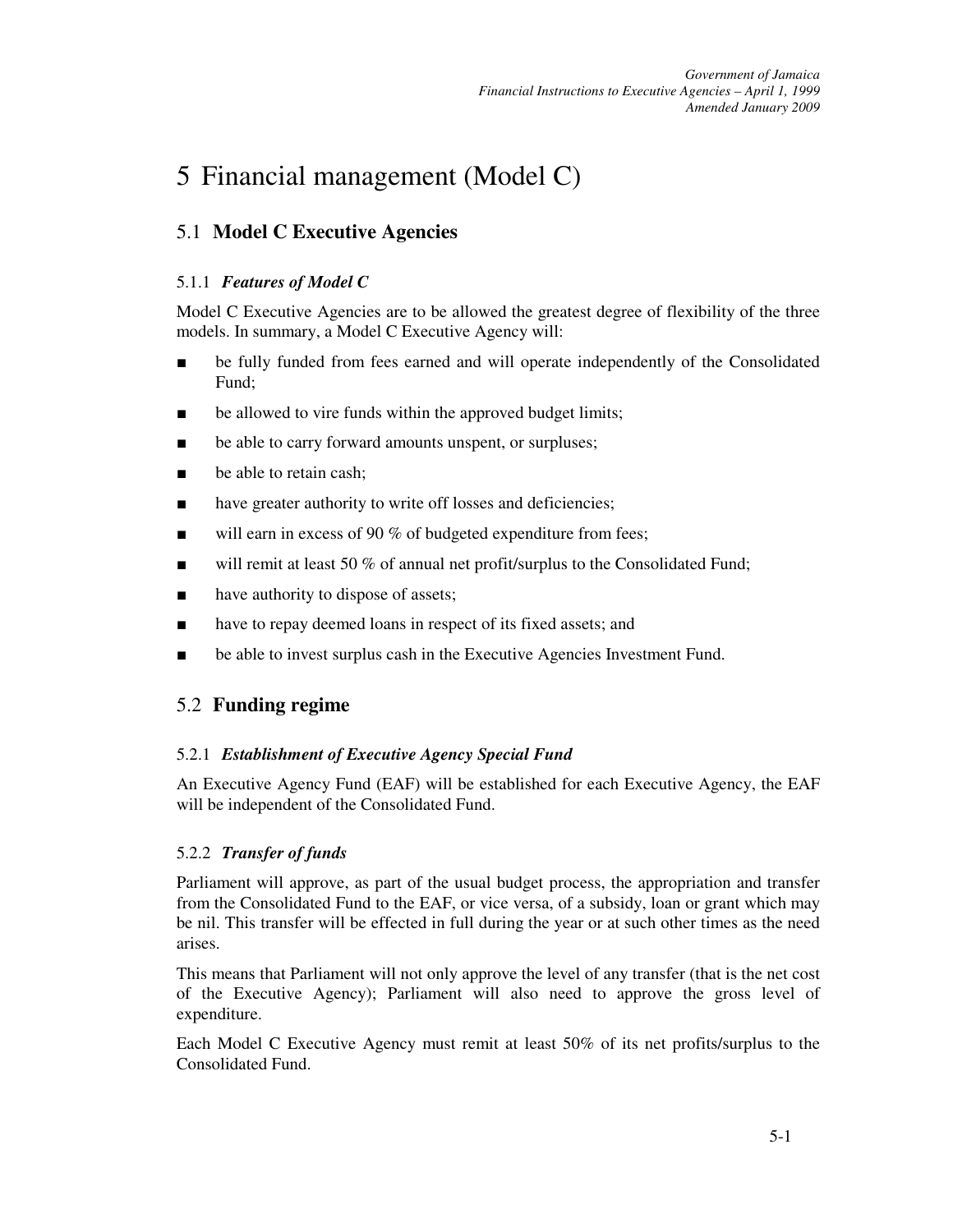## 5.2.3 *Financial target*

The Executive Agency has an overall financial target to match income with expenditure taking one year with another, after any transfers to or from the Consolidated Fund have been taken into account. This means that the total income generated by the Executive Agency plus any subsidies to be transferred from the Consolidated Fund should be about equal to the total expenditure of the Executive Agency over the three-year period of the corporate plan.

#### 5.2.4 *Need to achieve Key Performance Indicator targets*

Executive Agencies are required to substantially achieve all of their Key Performance Indicators targets. If, in any year they do not, then the Financial Secretary may review the level of transfer effected in relation to that year and may require the Executive Agency to repay, in a subsequent financial year, such proportion of the transfer as he/she thinks fit. Any such repayments may be effected by reducing the level of transfer made in a subsequent financial year or years. Before determining the level of repayment, if any, the Financial Secretary will consult the Chief Executive Officer of the Agency and allow him/her the opportunity to make representations which he/she will take into account.

#### 5.2.5 *Unspent cash balances*

Any cash held by the Executive Agency at the end of the financial year will remain under the control of the Executive Agency.

#### 5.2.6 *Excessive cash holdings*

Where the Financial Secretary considers that the cash balances held by an Executive Agency are excessive compared to its needs, he/she may require the Agency to pay to the Consolidated Fund such amount as he/she may specify. In determining whether cash balances are excessive the Financial Secretary will take into consideration:

- the Agency' s need for cash for its working purposes;
- projected expenditure on capital items as shown in the Agency' s approved corporate plan;
- the likely level of cash surpluses accruing in the future; and
- such other factors as he/she considers appropriate.

Before finally determining whether cash balances are excessive, the Financial Secretary will consult the Chief Executive Officer of the Agency and allow him/her the opportunity to make representations which he/she will take into account.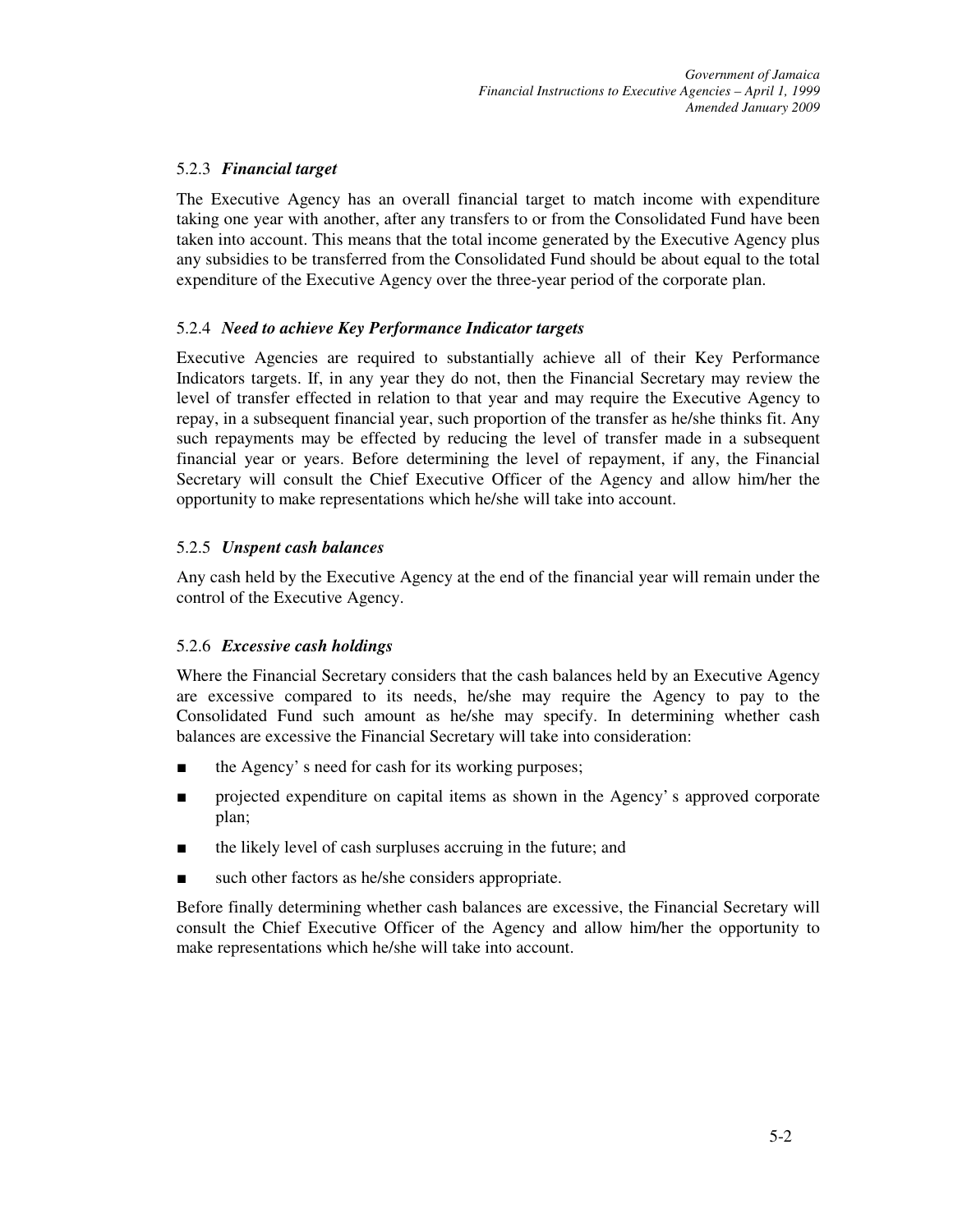## 5.3 **Financial delegation**

#### 5.3.1 *Use of resources*

The Executive Agency may utilise its resources, including cash, as it thinks fit but must give due regard to the economy, efficiency and effectiveness of the use of those resources.

#### 5.3.2 *Reallocating funds provided by external funding agencies*

In cases where funds are provided by external funding agencies no variation from the agreed budget is allowed without the approval of the Financial Secretary and such other approval(s) as the agreement with the funding agency may require.

#### 5.3.3 *Repairs to motor vehicles*

Chief Executive Officers are authorised to make whatever arrangements they consider appropriate to commission any repairs to the motor vehicles that have been assigned to the Agency provided that they comply with the relevant policies established by the Financial Secretary.

#### 5.3.4 *Losses and deficiencies*

Chief Executive Officers are authorised to write off losses and deficiencies of any assets assigned to the Executive Agency, including allocated stores and fixed assets but must comply with established GoJ policies.

Where the Chief Executive Officer considers that a person who is or was an officer is or was responsible for any deficiency in, or for the loss or destruction of, any public moneys, stamps, securities, stores or other Government property then he/she must submit a report on the matter to the Financial Secretary in accordance with section 49 (1) of the Financial Administration and Audit Act.

#### 5.3.5 *Disposal of assets*

Chief Executive Officers are authorised to dispose of any assets, which have been assigned to them if they consider that such assets:

- should be replaced; or
- are no longer required for the purposes of the Executive Agency.

Disposal of such assets should be in accordance with the Executive Agency' s procedures for disposing of assets as required by Instruction 8.2.4.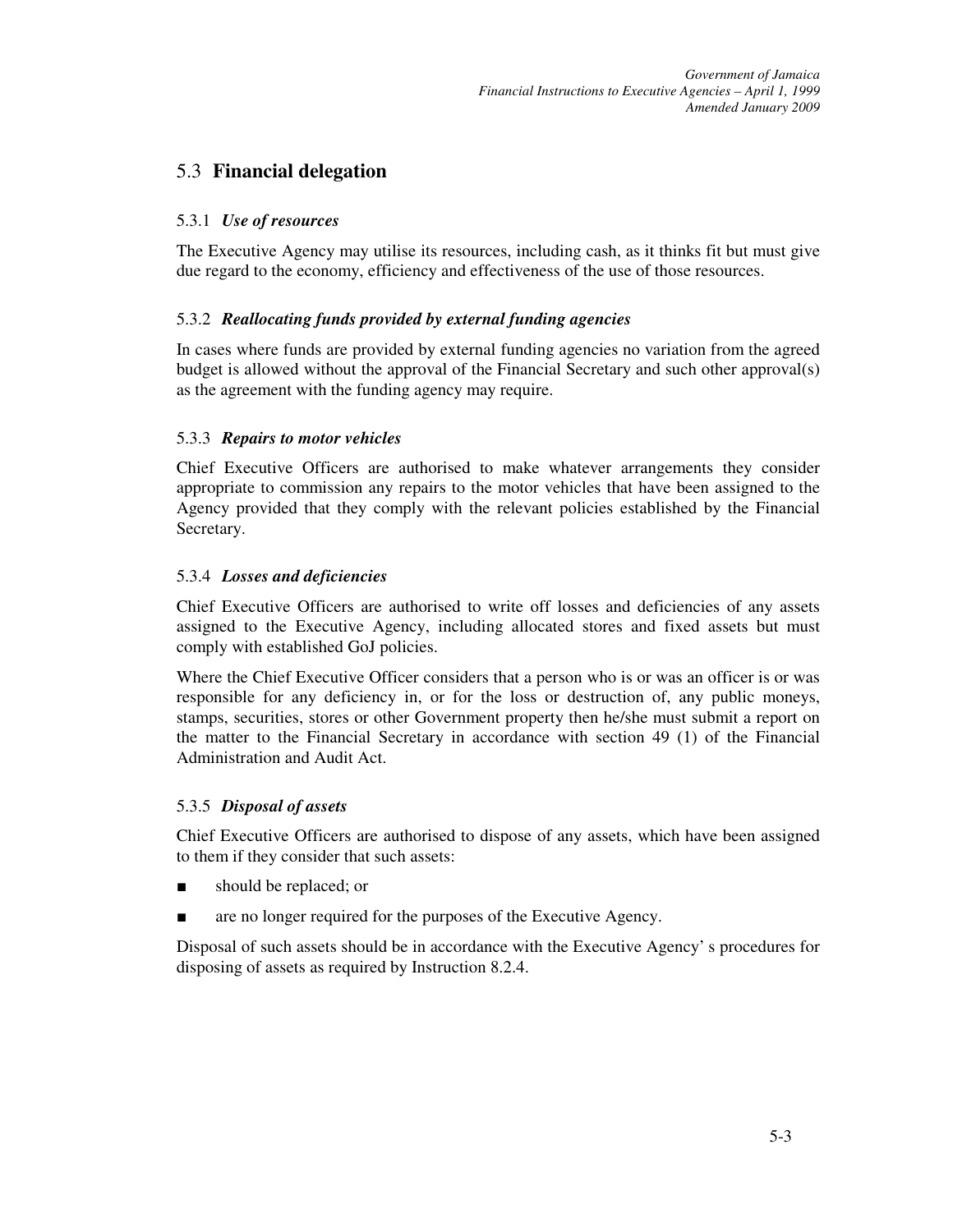## 5.4 **Capital**

## 5.4.1 *Initial capital investment*

GoJ will make an initial capital investment equal to the value of the fixed and other assets in the opening balance sheet. The Executive Agency will remit 50% of annual profits/surplus made to the Consolidated Fund as its return on the assets invested by GoJ. "Fixed assets" is defined in Instruction 11.2.2.

## 5.4.2 *Further fixed assets*

The acquisition of further fixed assets will be financed from the budget of the Executive Agency by way of normal budgetary allocations from GoJ.

## 5.5 **Loans**

## 5.5.1 *Restrictions on borrowings*

Executive Agencies may only borrow from the Government; they are not permitted to borrow from any other source. Model C Executive Agencies may enter into lease agreements subject to any regulations established by the Ministry of Finance and Planning; such leases must be accounted for in accordance with Instructions 11.15.1 to 11.15.4.

## 5.5.2 *Conditions of loans*

The term of the loan will be determined by the average life of the assets acquired with the loan and the conditions of the loan set by Accountant-General. Executive Agency loans will not count against the Portfolio Minister' s budget for the year and all loans will be unsecured.

## 5.5.3 *Interest rates*

Subject to Instructions 5.5.4 and 5.5.5, the rate of interest applied to the loans will be the six monthly average Treasury Bill rate in effect on the date of the loan agreement plus one half percent or any other such lower rates agreed on by the parties to the loan. The rate to be used will be notified by The Financial Secretary on (or as soon after as is practicable) each April  $1<sup>st</sup>$  and October  $1<sup>st</sup>$ . The notified rate will be used for all deemed loans incurred from the date of the notification until the next date of notification

## 5.5.4 *Initial rates*

Where, in the opinion of the Financial Secretary, the rates specified in Instruction 5.5.3 would be too onerous for an Executive Agency to bear, (s)he may reduce such interest rate charged by as much as he/she thinks fit and for as long a period as he/she may determine.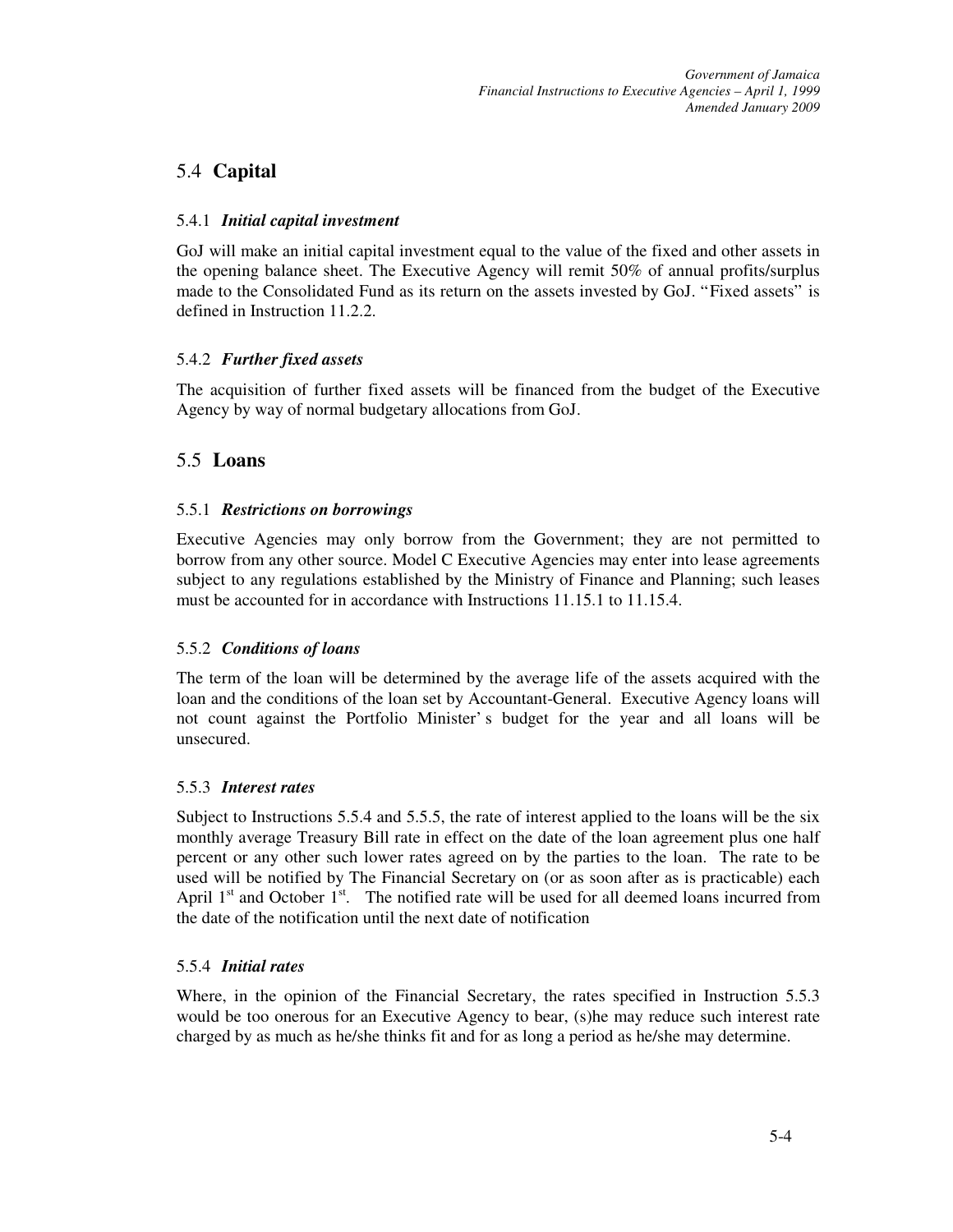#### 5.5.5 *Loans from external funding agencies*

Where a loan is provided by an external funding agency for a specific asset which is assigned to an Executive Agency, the loan will be advanced to the Executive Agency at the rate charged by and in the currency used by the external funding agency.

#### 5.5.6 *Loans management*

The financial management of the loans to the Executive Agency will be the responsibility of the Accountant-General.

#### 5.5.7 *Accounting for debt charges*

The Executive Agency must pay interest and capital repayments annually to the Consolidated Fund. The transactions will be recorded in the accounts in line with commercial style reporting requirements. The income and expenditure statement will show the interest payments and a note to the balance sheet will show the balance of the long term loans remaining as due within one year, due between one and two years, due between two and five years, and due after more than five years.

#### 5.5.8 *Early redemption*

The Executive Agency will be able to repay part or all of its debt early if it has sufficient resources. No penalties will be imposed for early redemption of debt. Given that it would result in a reduction in interest charges, Executive Agencies are encouraged to consider early redemption of debt as a sensible use of any spare cash resources.

## 5.6 **Executive Agencies Investment**

#### 5.6.1 *Executive Agencies Investment*

Model C Executive Agencies may invest cash which is surplus to their usual day to day requirements in an approved financial institution that is regulated by the Banking Act, the Financial Institutions Act, the Building Societies Act or the Financial Services Commission Act. Money shall only be invested in the following investment instruments:

- **GOJ Treasury Bills**
- GOJ Local Registered Stocks
- GOJ Debenture and Bonds
- GOJ Repos
- Demand Deposit Accounts
- Certificate of Deposits
- Any other investment instruments authorised by the Ministry of Finance & the Public Service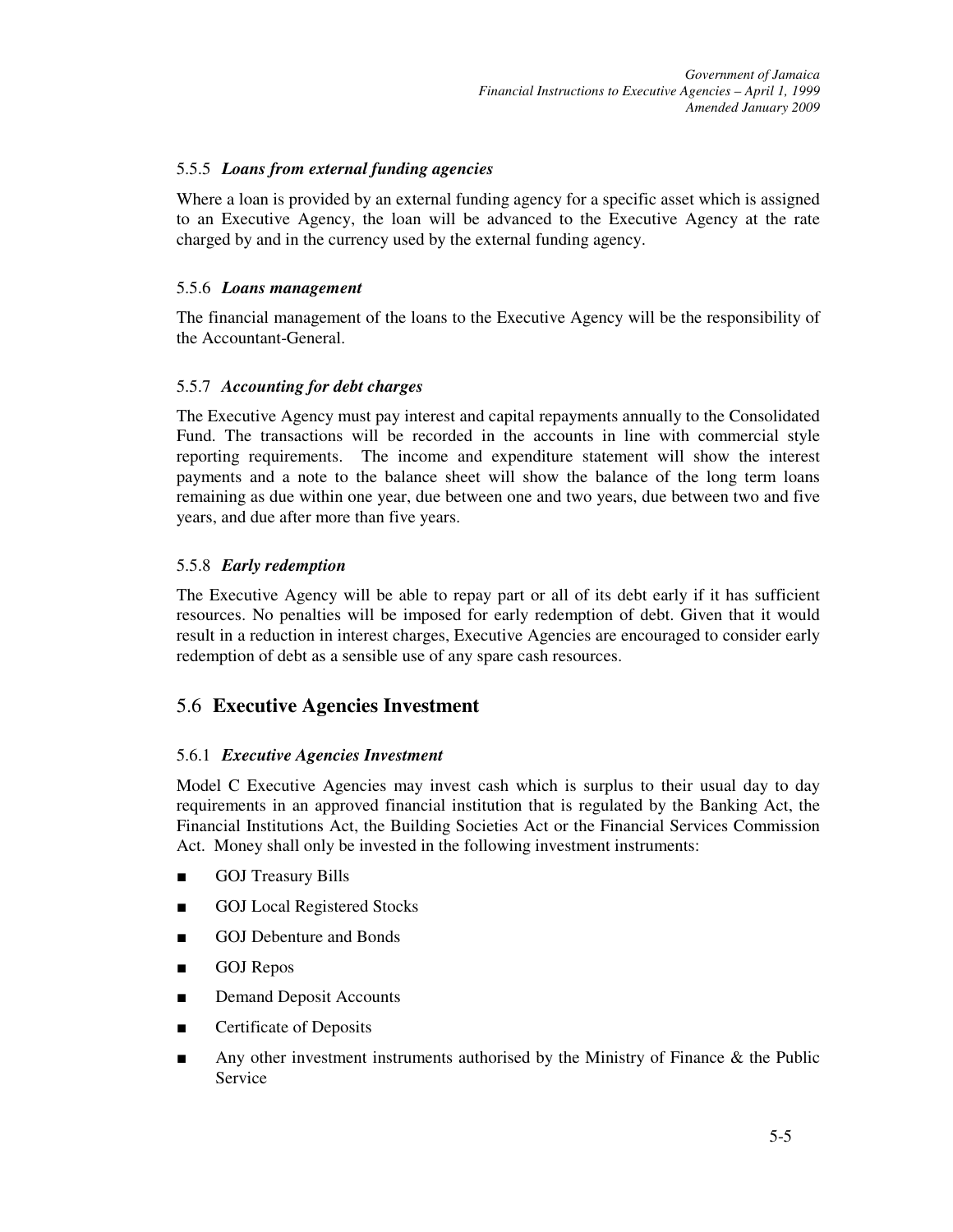**The Executive Agency shall not at any time have more than twenty-five percent**  $(25\%)$ of its total portfolio of investment invested in a single security type or with a single financial institution except where the investment is secured by Government of Jamaica securities.

#### 5.6.2 *Rates of interest*

The terms of the investment, including the rate of interest to be paid and the method of calculating the amounts payable, will be ascertained by all Chief Executive Officers.

#### 5.6.3 *Restrictions on investment*

Executive Agencies are not permitted to invest their cash in any entity other than those stipulated in 5.6.1.

## 5.7 **Surplus**

## 5.7.1 *Appropriation of Surplus*

Fifty percent (50%) of any surplus earned by the agency will be remitted to the Consolidated Fund no later than three months after the end of the financial year in which it is earned and based on the results contained in financial statement of the last month of the financial year prepared by the agency. An adjustment for the correct amount will be made in the current financial year after the Auditor General has certified and issued the audited financial statements for the year in which the appropriated surplus was earned.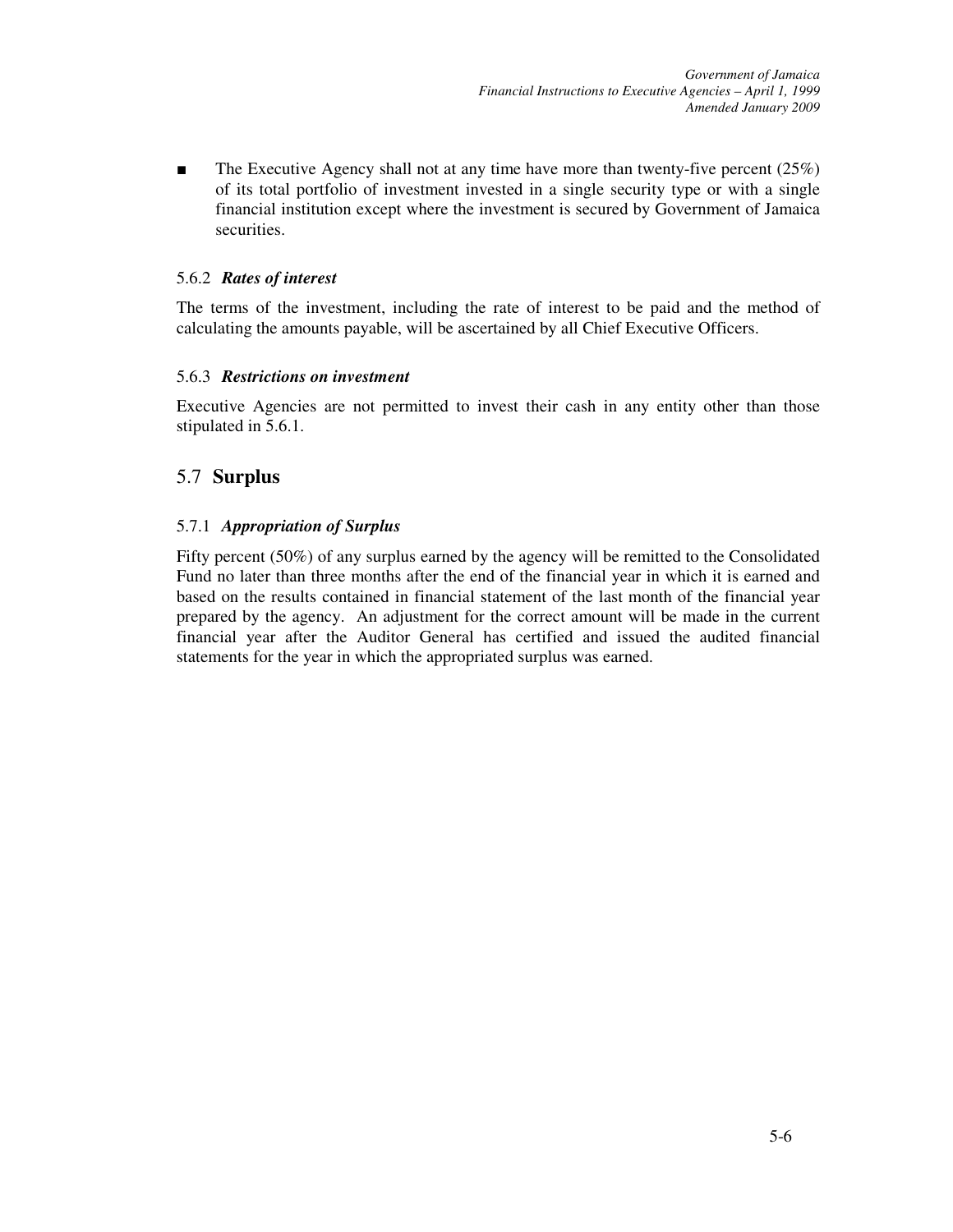## 6 Planning and budgeting

## 6.1 **Principles of planning**

#### 6.1.1 *Key principles*

The key principles supporting planning and budgeting are:

- The planning and budgeting process should be integral such that the plans and budgets inform and reflect each other. The budget statements are part of the business plan and should be shown in the format required by the Financial Secretary.
- Corporate plans are high level, addressing the key organisation-wide issues, and reflecting an outward focus on customers, users, beneficiaries, and outputs. They set out the corporate objectives, key performance indicators and targets, key strategies, and resources required to achieve the stated objectives.
- Corporate plans cover a period of no less than 3 years and no greater than 5 years depending on what is appropriate for the organisation. These are rolling plans, updated and presented for endorsement annually. The budgets set out in the corporate plans cover the same 3-5 year period.
- Budgets are prepared on an accruals basis and are based on the corporate plan.
- Business plans cover one year and contain the key performance targets for the year, other key deliverables, and service standards agreed with the Portfolio Minister and must be so evidenced as being agreed. These targets form the Performance Contract with the Chief Executive Officer. The business plans contain a greater level of detail than corporate plans for management in terms of the strategies and budget information. The targets (if applicable), activities and budgets are phased monthly. Internal operational targets are also set out in the business plan.
- The plans and budgets are primarily for managing the operations of the Executive Agency, but are also used by the Portfolio Minister to set KPIs and endorse the proposed budgets.
- Executive summaries of the Executive Agency corporate plan will be published and made available to the public. These will include the key performance indicators and targets. The plans will be produced at low cost.

## 6.2 **Roles**

## 6.2.1 *Portfolio Minister*

The role of the Portfolio Minister in the planning and budgeting process is to:

- set policy;
- provide strategic direction;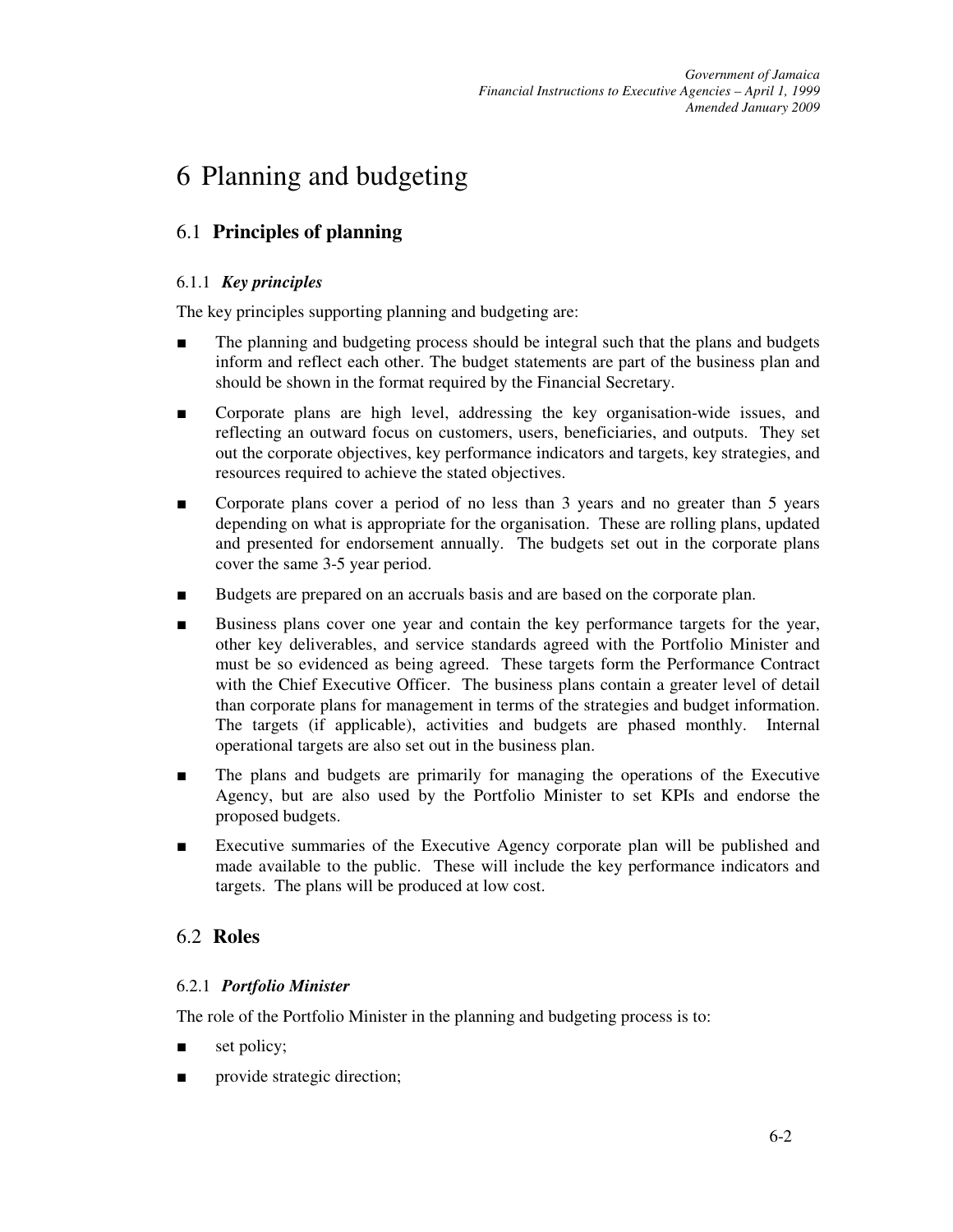- agree the key objectives, key performance indicators (KPIs), and performance targets;
- endorse the corporate plan, business plan and budget;
- evaluate the policy outcomes to which the Executive Agency will contribute; and
- evaluate the performance of the Chief Executive Officer and the Executive Agency against targets and agree rewards, or penalties, based on that evaluation.

#### 6.2.2 *Chief Executive Officer*

The role of the Chief Executive Officer is to:

- prepare a proposed corporate plan, business plan and budget, based on the budget call requirements;
- propose a set of key performance indicators and targets for the coming year;
- propose the fee changes for the coming year; and
- discuss with any advisory boards the proposed plans and budget.

#### 6.2.3 *Permanent Secretary*

The role of the Permanent Secretary in respect of an Executive Agency is to advise the Minister on:

- policy for the Executive Agency;
- the performance of the Chief Executive Officer and the Executive Agency, based on the quarterly performance reports, discussions with the Chief Executive Officer, and the quarterly performance reviews;
- the proposed corporate plan, business plan, budget, performance indicators and targets; and
- key issues that may affect the Executive Agency.

The Permanent Secretary will also facilitate the achievement of the Executive Agency objectives by developing and managing the policy programmes effectively, and seeking advice from the Chief Executive Officer on the impact of policy on the Executive Agency and its customers/beneficiaries.

#### 6.2.4 *Public Expenditure Division in Miinistry of Finance & the Public Service*

The role of the Public Expenditure Division in MoFPS is to:

- provide planning and budgeting assumptions to the Executive Agency;
- discuss with the Portfolio Minister, Portfolio Permanent Secretary, and Chief Executive Officer the financial implications of the Executive Agency plan (in the context of the overall policy, plan and budget for the Ministry), challenge assumptions and negotiate an agreed budget;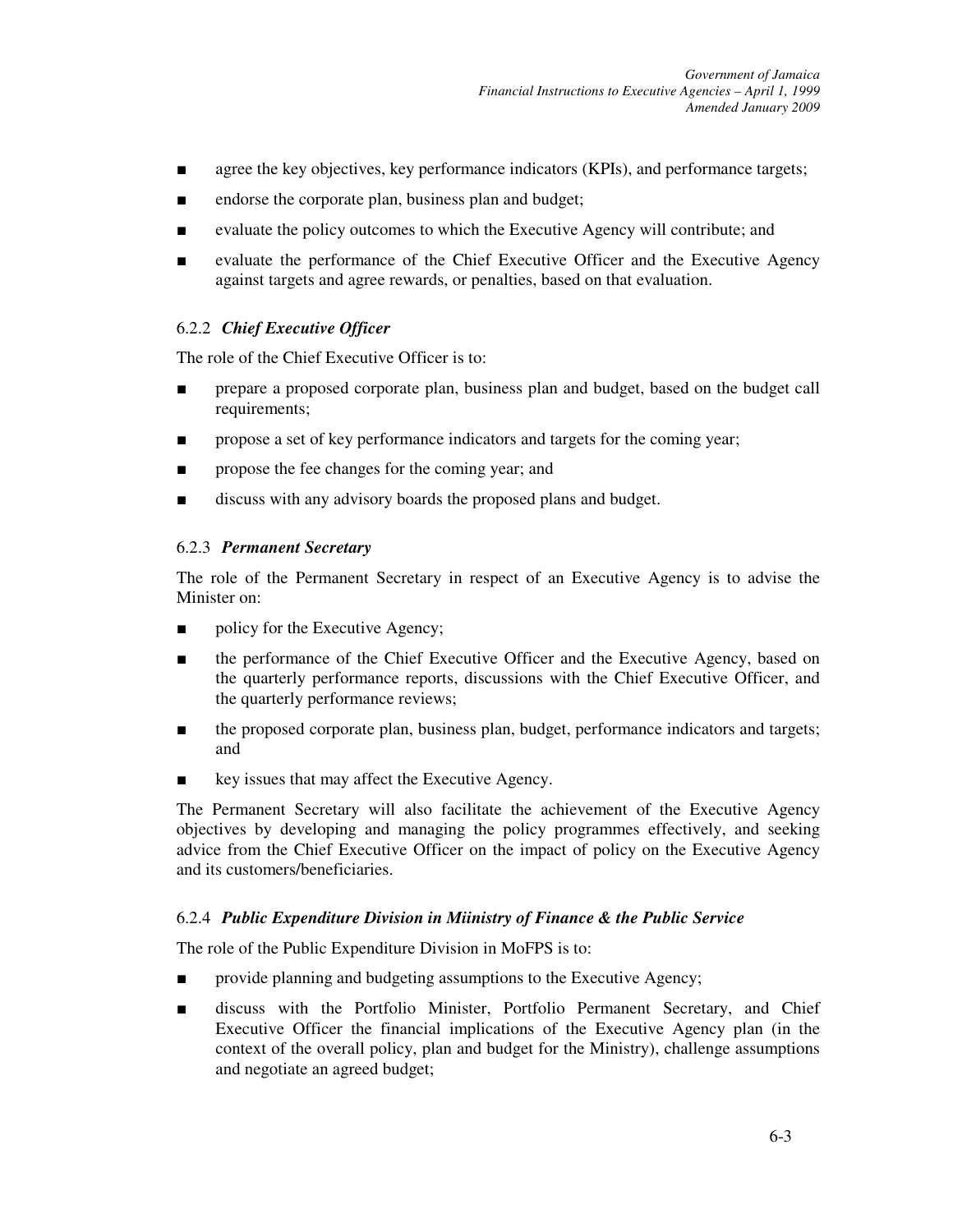- assess the Executive Agency' s plans and budgets by focusing on the Key Performance Indicators (KPIs) (including efficiency measures), proposed targets and trends, plus the total net funding requirement (income net of expenditure); and
- assess the fee proposals set out in the plan to consider the implications for full cost recovery and the impact of the proposed fees on customers and beneficiaries.

# 6.3 **Content of corporate plan, business plan and budget**

# 6.3.1 *Best practice*

The Executive Agency will follow best practice in the formulation and presentation of the plans, as set out in any Ministry of Finance Good Practice Guides, which may be issued from time to time.

# 6.3.2 *Content of the corporate plan*

As a minimum, the Executive Agency corporate plan will include:

- mission and objectives;
- key performance indicators and targets over the three years of the plan;
- key strategies for operations, information technology, human resources, facilities, finance, customer service, and fees;
- resources required (recurrent and capital);
- staffing levels; and
- costs.

# 6.3.3 *Financial and budgetary information*

The financial and related information required for the financial part of the corporate plan will be:

- volumes, workload, statistics for all major outputs;
- key performance indicators and targets;
- fee proposals including change date and percentage change;
- revenue by type, product, or service;
- efficiency analysis, showing baseline costs, outputs, cost savings, or output improvements;
- for each cost centre: key activities and milestones, plus project costs (recurrent and capital);
- direct costs and full costs for whole organisation by object code;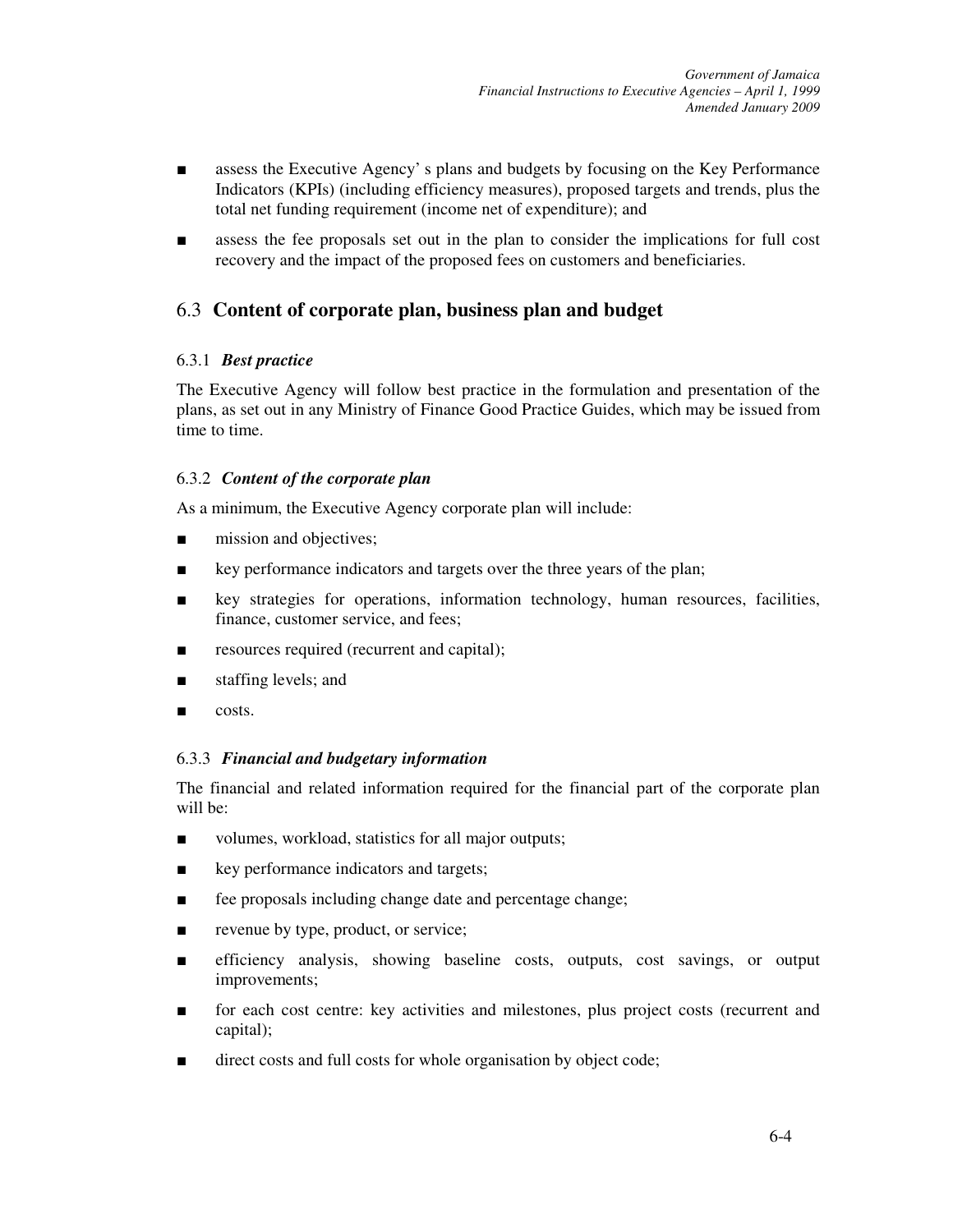- full costs of the organisation split into delivering the business services and products, and change projects;
- direct cost recovery and full cost recovery by product/service/outputs;
- headcount summary;
- capital expenditure (by quarter);
- income and expenditure statement;
- balance sheet;
- cash flow statement (by month).

# 6.3.4 *Content of the business plan*

The business plan for the first year will contain more detailed supporting information for the performance indicators, strategies, and resources. The financial information will include that listed above by month. The phased business plan will be the basis of the quarterly performance reports to the Minister.

# 6.3.5 *Flexible plans and budgets*

The Executive Agency must produce the plans and budgets such that it can readily identify where reductions in the resources required could be made and the impact on targets. The plans must be flexible to match the availability of funds from government.

# 6.3.6 *Budget call and planning information*

The budget call for the Executive Agency will be issued directly to the Executive Agency and copied to the Portfolio Ministry. It will set out the planning and budgeting assumptions and parameters and an indication of the information or presentational format required. It will provide guidance on the likely budget limits.

# 6.3.7 *Timetable*

The planning and budgeting timetable will be that set for all Ministries. It is for the Chief Executive Officer to determine how far in advance he/she should start the internal process of formulating the plans.

# 6.4 **Planning and budgeting process**

# 6.4.1 *Key stages*

The key stages of the process are:

■ Chief Executive Officer initiates planning and budgeting process within the Executive Agency;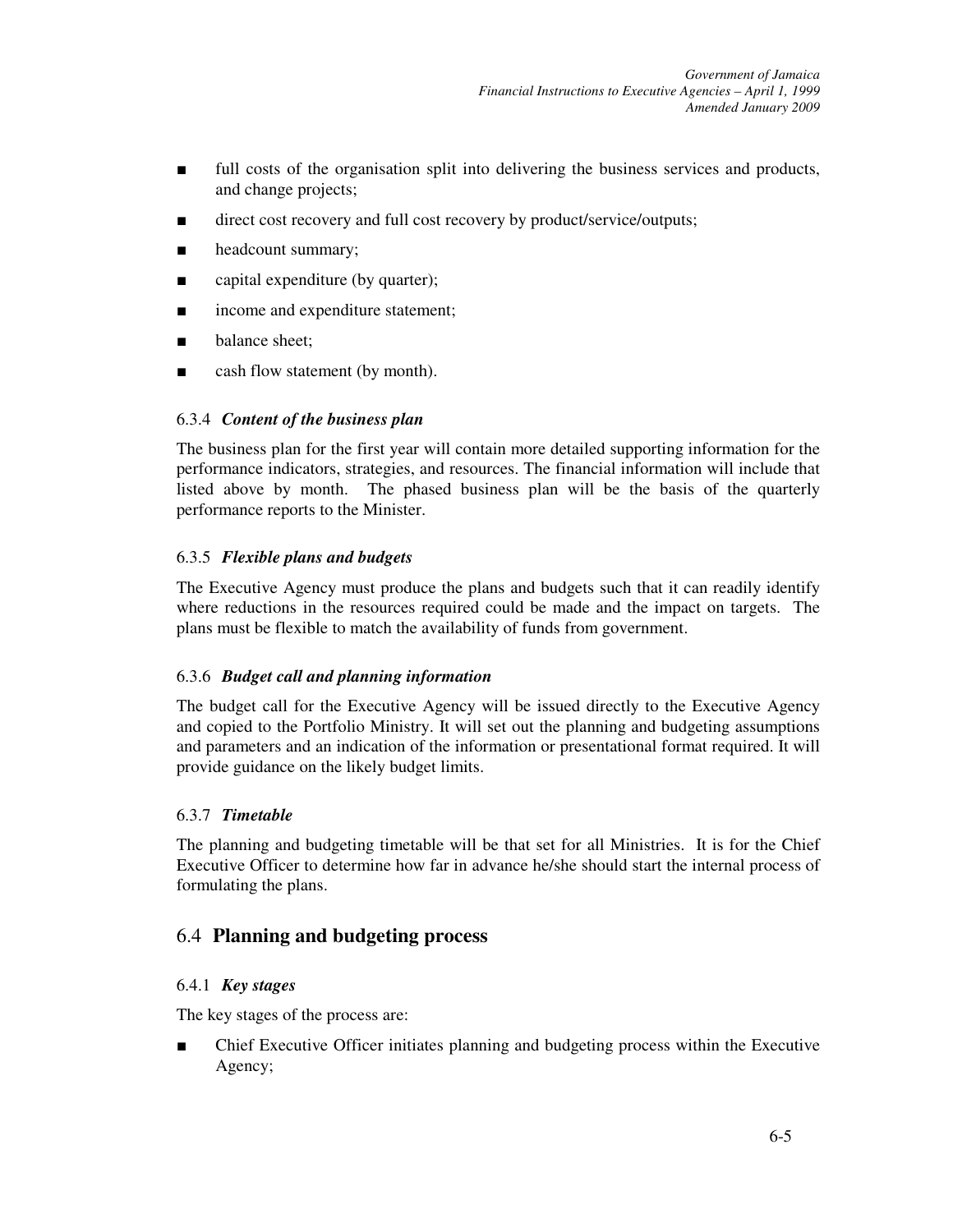- Executive Agency staff, in particular the top management team, formulate the plans and prepare a proposed corporate and business plan and budget;
- The Chief Executive Officer seeks guidance and advice from the Minister, Permanent Secretary, Non-Executive/Advisory Board (where one is established), as appropriate on planning issues, such as new services, fees, and performance targets;
- Where a Board is established The Chief Executive Officer presents the draft plans and budget to the Board for their advice and comments;
- The Chief Executive Officer sends a copy of the proposed corporate and business plan and budget to the Minister and Permanent Secretary;
- The Permanent Secretary reviews the plans and takes advice from the Principal Finance Officer;
- The Chief Executive Officer presents the plan and budget to the Minister and Permanent Secretary;
- The Permanent Secretary advises the Minister;
- The Minister endorses the plans, budget and targets;
- The endorsed Executive Agency business plan is consolidated into the one-year corporate plan and budget of the Portfolio Ministry. (Note: large Executive Agencies will dominate the Ministry plan but small ones may not have a significant budget impact. The Ministry plan will only summarise the Executive Agency one year plan and budget);
- The Ministry sends its one-year consolidated plan to the Budget Officer in the Ministry of Finance & the Public Service;
- The Budget Analyst Ministry of Finance & the Public Service reviews the Ministry plan and budget, and therefore the Executive Agency plan and budget, in the context of the overall Ministry strategy and policy;
- Ministry of Finance & the Public Service, the Minister, Permanent Secretary, Principal Finance Officer and Chief Executive Officer discuss and justify the Executive Agency section of the Ministry plan and budget. After negotiation, agreement is reached;
- Ministry of Finance & the Public Service issues an agreed indicative budget (This could be a reduction on the endorsed budget) and informs the Chief Executive Officer directly, copy the Ministry Permanent Secretary;
- Where there is a budget cut required of the Executive Agency, the Chief Executive Officer decides where and how the cuts should be made to the budget and the impact on the performance targets. Where the targets need to be changed, the Chief Executive Officer renegotiates these with the Minister;
- Ministry of Finance & the Public Service sends the indicative budgets to Cabinet for approval;
- Parliament approves the budgets;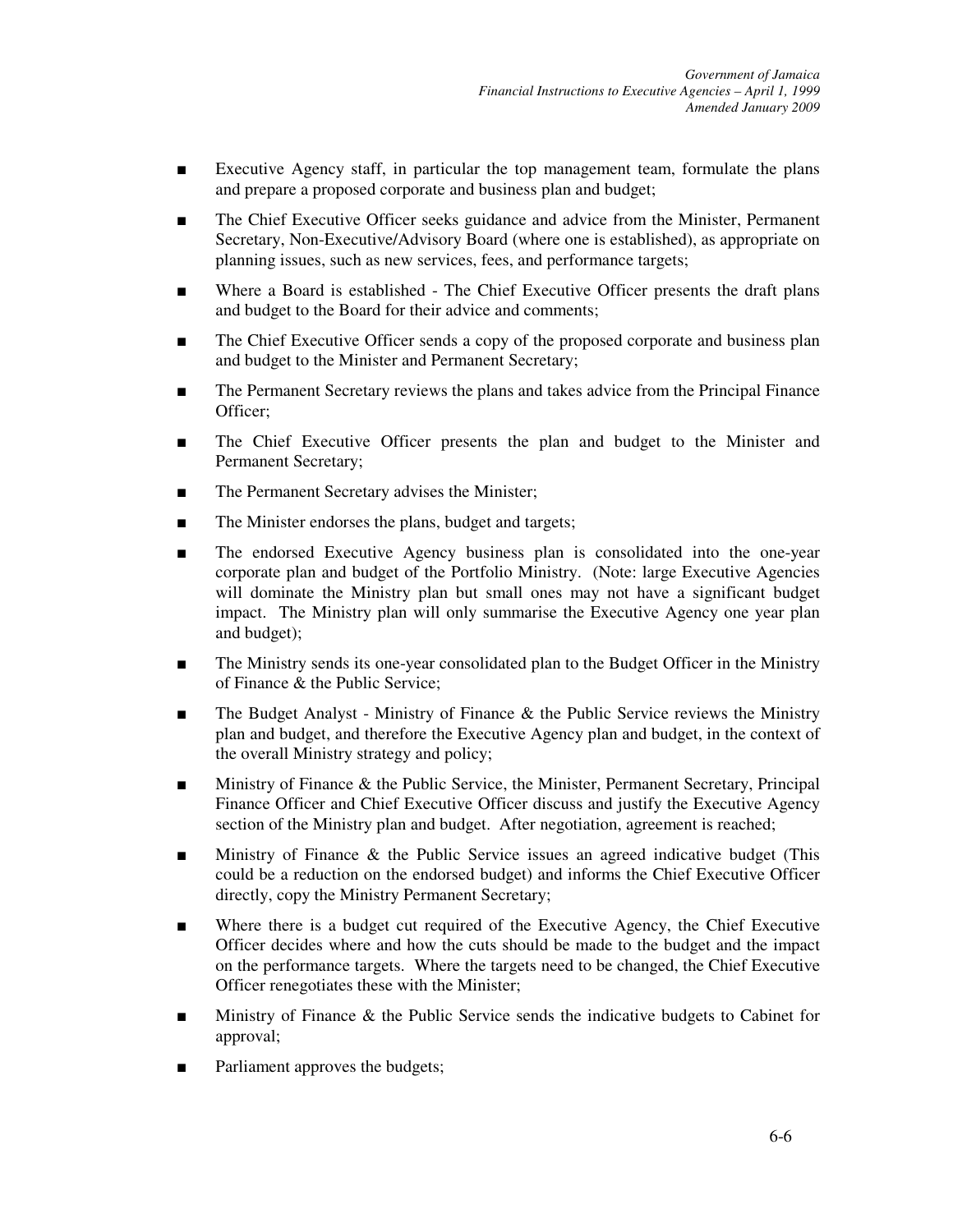- Ministry of Finance & the Public Service issues the budget allocations and notifies the Executive Agency and the Ministry;
- Where at later stages the approved budgets have been cut, the Chief Executive Officer decides where to make the changes and where necessary renegotiates the targets;
- The Executive Agency amends the business plan and re-phases the allocated budget as required;
- The Executive Agency prepares a cashflow statement analysed by month and sends it to the Ministry of Finance & the Public Service;
- The Executive Agency prepares and submits Implementation Plan to MoFPS.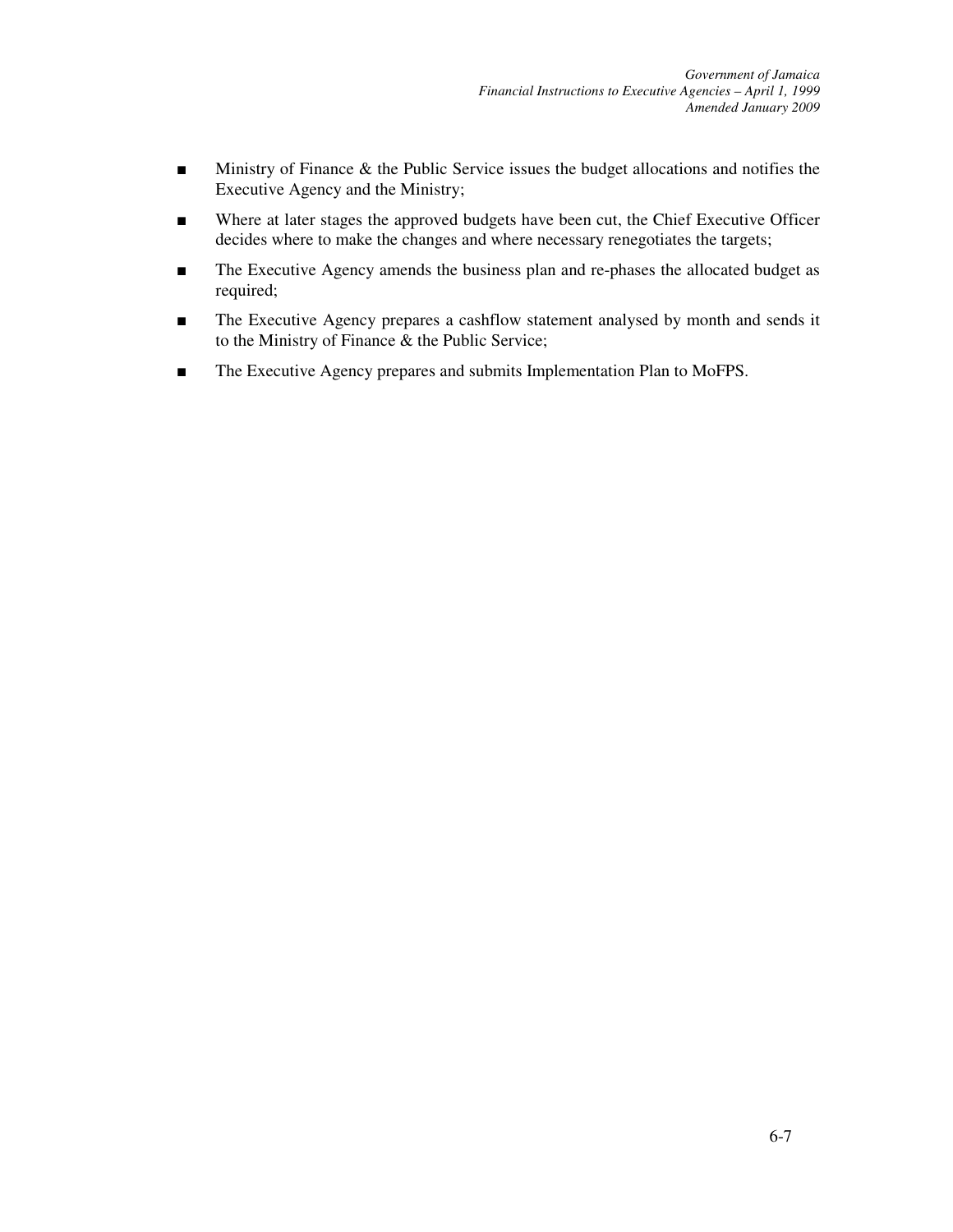*Government of Jamaica Financial Instructions to Executive Agencies – April 1, 1999 Amended January 2009*

# 7 Revenue

# 7.1 **Revenue recognition**

# 7.1.1 *Revenue type*

Executive agencies may derive revenues from exchange or non-exchange transactions. An exchange transaction is one in which the executive agency receives assets or services, or has liabilities extinguished, and directly gives approximately equal value (primarily in the form of cash, goods, services or use of assets) to another party in exchange. A non-exchange transaction is one in which an entity either receives value from another entity without directly giving approximately equal value in exchange or without directly receiving approximately equal value in exchange.

# 7.1.2 *Definition of revenue*

Revenue is defined by International Public Sector Accounting Standard 9 (IPSAS9) as the gross inflows of economic benefits or service potential received and receivable by an agency on its own account. Revenue includes the following exchange transactions and events:

- The rendering of services;
- The sale of goods; and
- The use by others of entity assets yielding interest, royalties and dividends.
- Fees or charges are the amounts paid by customers for services or products provided by the Executive Agency. These fees and charges are defined as "income".

Income does not include that which is collected on behalf of a third party (in the case of Executive Agencies this third party will usually be GoJ) such as taxes, duties, fines, and penalties as they are not economic benefits or service potential that flows to the agency that would result in increases in its assets or decreases in its liabilities.

# 7.1.3 **Receipts for purchase of Plant, Property and Equipment**

Income does not include amounts received by the agency for the procuring of property plant and equipment. Amounts received for the procuring specified property, plant and equipment is recognised as government grants and must be credited to a Government Grants Reserve. Amounts received for procuring general property plant and equipment is recognised as grants in aid and should be credited to Income and Expenditure Reserve (See 11.3).

# 7.1.4 *Distinction between different types of revenue*

This distinction is important because the Agency will not be able to offset its operational and capital costs by using taxes, duties, fines or penalties. Where there is any confusion about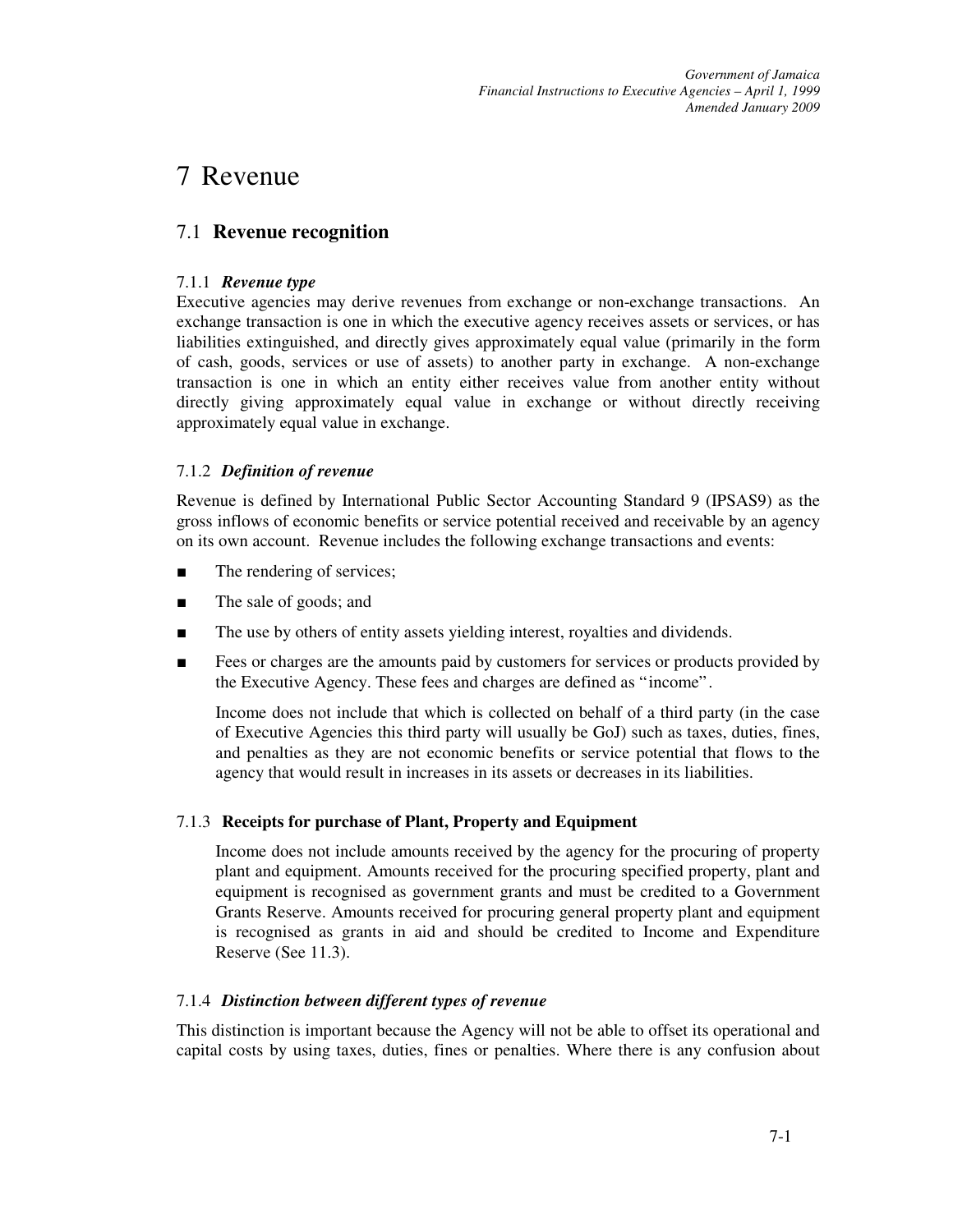whether a particular item of revenue is to be classified as such the advice of the Financial Secretary should be sought and he/she will determine the proper treatment.

# 7.1.5 *Taxes collected by Executive Agencies*

The Executive Agency must account separately for the taxes, duties, fines, and penalties which it collects. These amounts must be paid into a bank account which is specified by the Accountant-General and which is separate from the account into which the Executive Agency' s own income is paid. These taxes, duties, fines, and penalties cannot be used by the Executive Agency to fund its own activities and as such should not be shown in the income and expenditure account. Collection performance against budget and key performance indicator targets, however, should be disclosed.

# 7.1.6 *Analysis of income*

All reports produced by the Executive Agency, including the annual financial statements, will report income in the income and expenditure statement according to the following classification;

- fees and charges (from the public or other non Consolidated Fund government entities);
- fees and charges (from Consolidated Fund government entities);
- funding agency funding or grants by source to cover recurrent costs;
- Portfolio Ministry subsidy to cover any net loss incurred by the Executive Agency (note that this is separate from the payment for services by the Portfolio Ministry);
- other income; and
- interest.

Funds generated by loans are not to be included in income but will be accounted for separately.

# 7.1.7 *Analysis by type of fee or charge*

The Executive Agency will show separately in an annex to its corporate and business plans income from fees and charges analysed by each different type of fee or charge related to each service or product.

# 7.1.8 *Relationship with government purchasers*

Wherever possible the relationship between the Executive Agency and the Portfolio Ministry or other government bodies will be along commercial purchaser/provider lines. Portfolio Ministries or other government bodies should establish a clear contractual relationship with the Executive Agency for the delivery of products or services to them. In these cases payments will be made to the Executive Agency for those products or services calculated on the same basis as the charges paid by non government customers.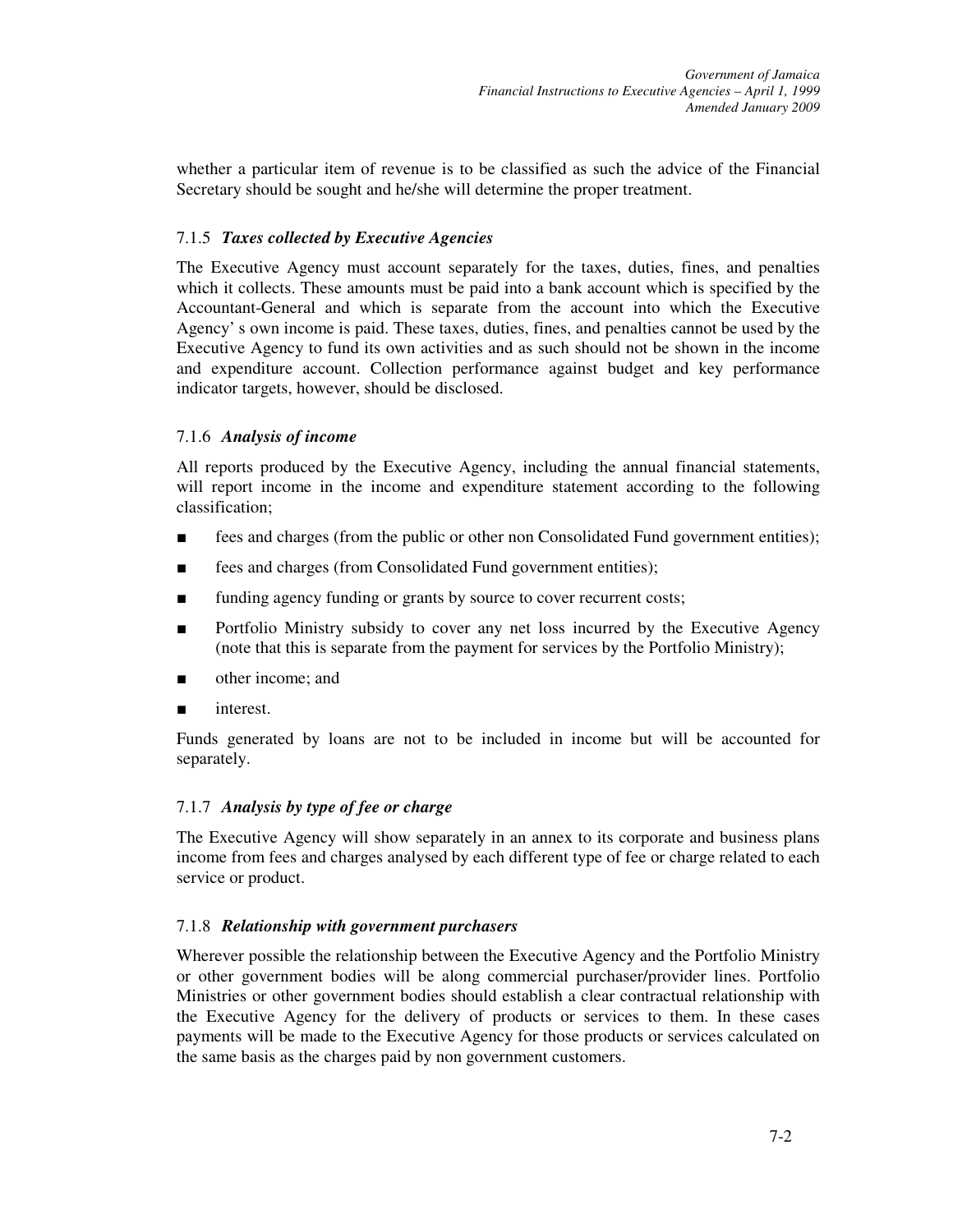# 7.1.9 *Costs of collecting taxes*

Where taxes, duties, fines, penalties are levied, the cost of collection will be reimbursed to the Executive Agency by the Portfolio Ministry through the budget allocation process. The Executive Agency must show in an annex to its corporate and business plan an analysis of the full costs relating to these collection services, separate from services which attract fees and charges.

# 7.2 **Fees**

# 7.2.1 *Recovering costs*

Where practical and appropriate, the Executive Agency will charge the public and other government bodies, including the Portfolio Ministry, for the services and products it provides. The Agency should generally aim to recover full costs, unless the agreed corporate plan, Framework Document, or specific Acts relating to the Agency state otherwise.

# 7.2.2 *Systems*

Fees are not a means of passing on inefficiencies or creating new taxes and therefore the Agency must have transparent and auditable systems:

- to identify full costs of all key activities, services and products;
- to identify all income by services, products, and customer or beneficiary groups;
- to identify future demand levels and the Agency' s capacity to meets those demands;
- to identify the impact of fee proposals on demand levels, or the social or economic impacts on customer/beneficiary groups or society;
- to ensure timely proposals for new fees or changes to fees; and
- to ensure timely implementation of changes to fees.

# 7.2.3 *Value added services and products*

There may be opportunities for the Agency to offer premium or priority services or products, where the standards of delivery are higher than those specified in the standard service, for example regarding timeliness, accessibility, and quality of presentation. These are value added services and products and must recover full costs. The services should be offered at a price higher than that applying to the standard service and products and should generally be set by reference to market demand.

Value added services and products are not essential to the Executive Agency' s attainment of its mission, but enhance the range of services and products on offer to ensure maximum utilisation of existing resources. The Framework Document or Agency specific Acts will state any limitations imposed on the extent to which the Agency may offer value added services.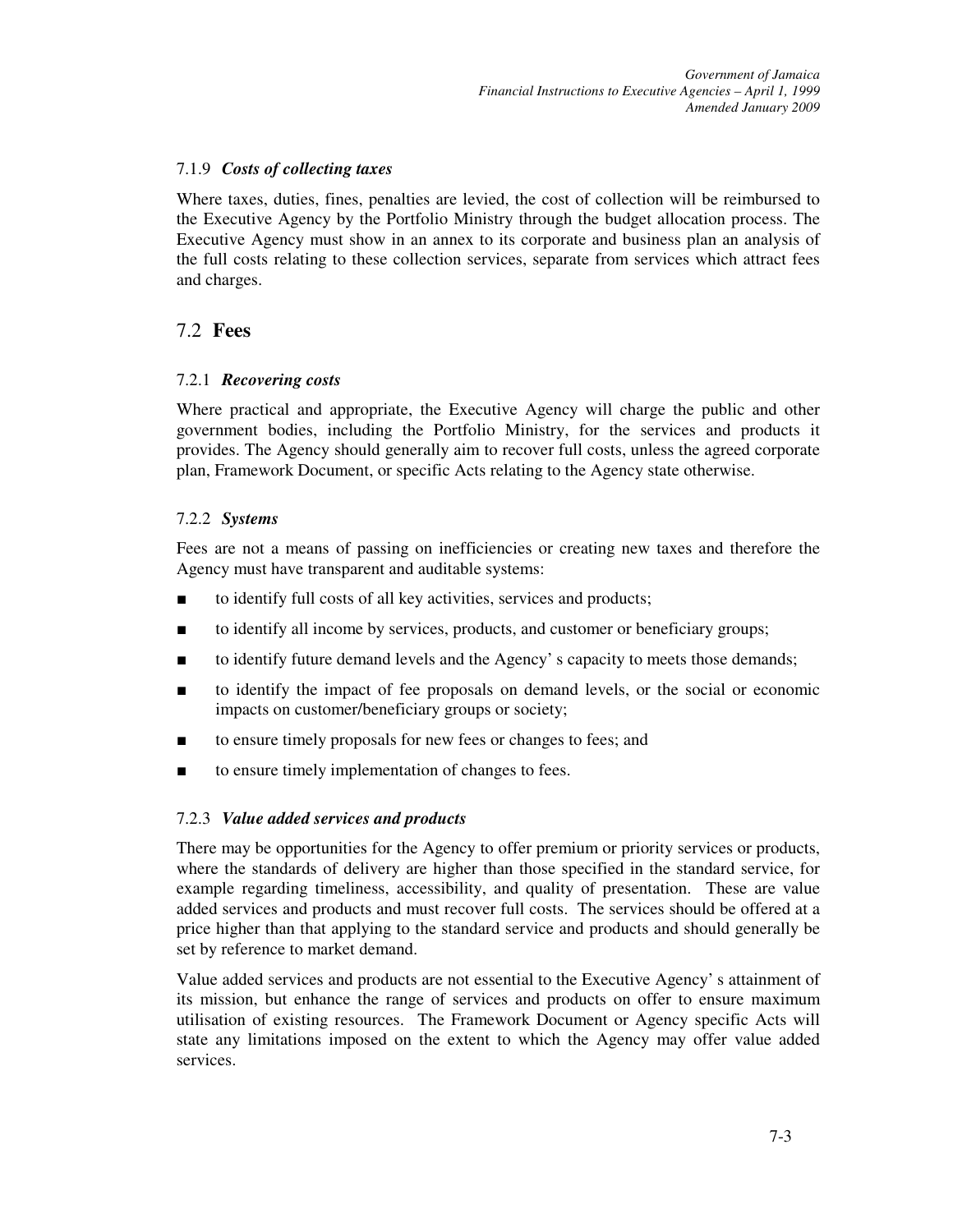# 7.2.4 *Basis for setting fees*

In establishing an Executive Agency, the Portfolio Minister, in consultation with the CEO and the Financial Secretary, will determine whether in principle fees and charges should apply to some or all of the services and products and to what extent those fees and charges should recover full cost. This information will be set out in the Framework Document.

# 7.2.5 *Proposing fee changes*

Proposals for fee changes will be made as part of the annual planning and budgeting process. The corporate plan of the Agency must set out the proposed pricing strategy and underlying assumptions about the services, products, markets, customer groups, demand levels, elasticity of demand, fee trends, and social and economic implications. A pricing annex must be provided to identify the proposed changes, analysed between the following categories:

- no fees for current services and products;
- reductions in fees for current services and products;
- no increases in fees for current services and products;
- increases at or below inflation for current services and products;
- increases above inflation for current services and products; and
- new services and products.

The annex must also show the timing of the proposed changes, the percentage of full cost recovery, and the social/economic impact of contentious fee proposals.

# 7.2.6 *Initiating fee changes*

Agreement to the fees will be given as part of the planning and budgeting approval process. It is the responsibility of the Chief Executive Officer to ensure that the fees are published in the Gazette or any changes necessary to the Act or Regulations are initiated The Agency must give 30 days notice to the public prior to implementation of the changes.

# 7.2.7 *Cross-subsidisation*

In principle, the Portfolio Minister will be expected to set fees to recover full cost for the Agency overall, except where he/she considers it socially or economically unacceptable and where this is agreed as part of the budget process. In achieving the overall target, an Executive Agency is able to cross subsidise services or products where this has been agreed as part of the corporate plan. For example, statutory or core services could be charged below full cost or given free and value added services charged above full cost.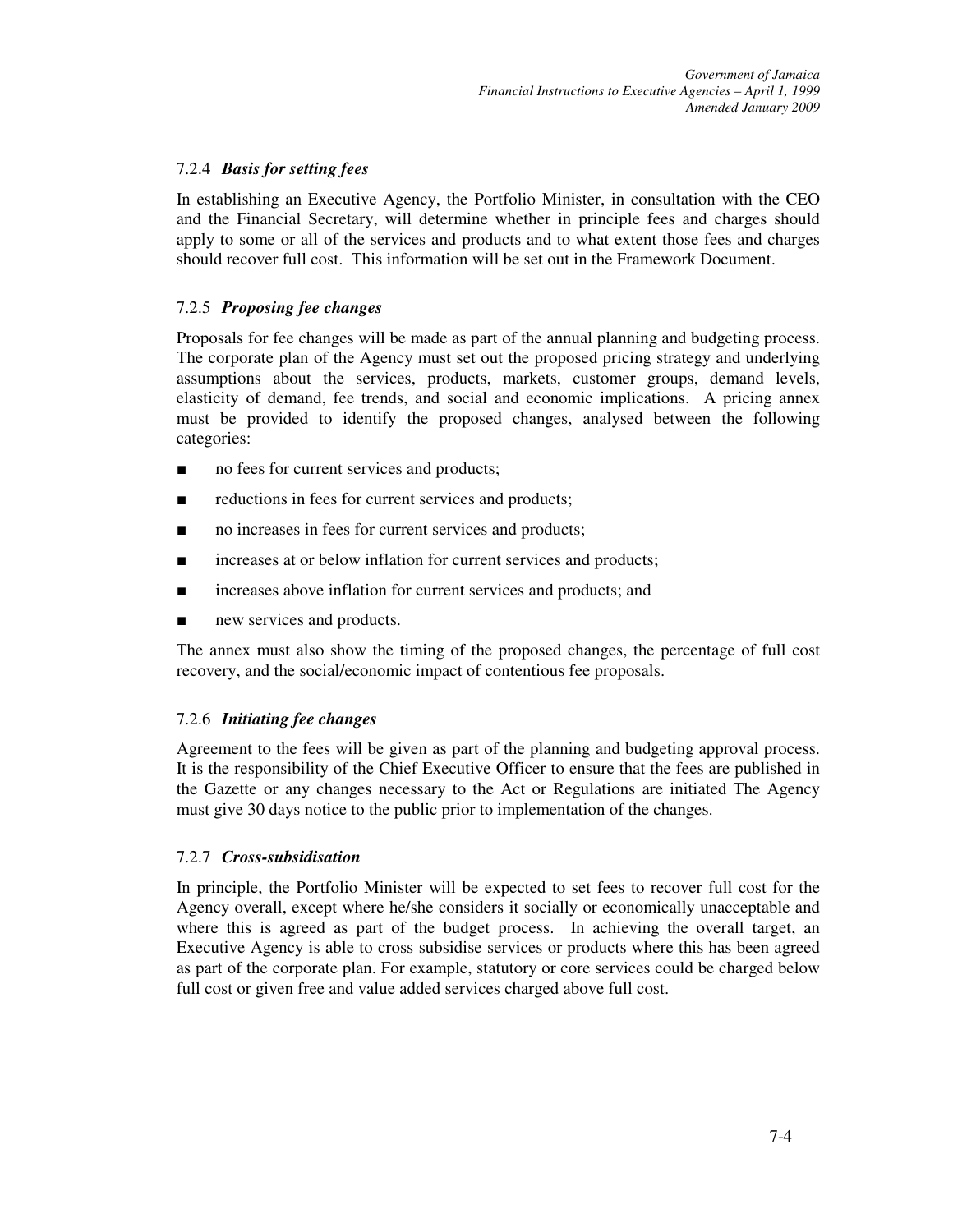# 8 Assets and procurement

# 8.1 **Assets**

# 8.1.1 *Assigning assets to the Agency*

The assets under the day-to-day control of the entity immediately before it is established as an Executive Agency that are owned by the Government will be assigned to the Executive Agency.

# 8.1.2 *Valuation of assigned assets*

Of the total assets assigned, the fixed assets assigned will be valued as at the day the Executive Agency is established in accordance with a methodology specified by the Financial Secretary. The total value of the fixed assets assigned will be the value of the initial capital investment (see Instructions 3.4.1, 4.4.1, and 5.4.1).

# 8.1.3 *Land and buildings*

Land and buildings will not be assigned to the Agency, except where the entity prior to becoming an Executive Agency owned such assets and a relevant act so authorizes. The Commissioner of Lands will retain ownership and control of those assets where the exception does not apply. Where the Agency occupies land and buildings owned by the Government, the Agency will book amounts for notional lease charges at a rate equivalent to that which would be paid in the market as estimated by a person appointed by the Financial Secretary. The amounts booked will be written back at the end of each accounting year thus eliminating the lease/rental liability of the agency.

# 8.1.4 *Rejection of assets by an Agency*

In cases where an Executive Agency notifies the Accountant-General that it does not wish to take control of particular assets then those assets will not be assigned to the Executive Agency but must be handed over to the Accountant-General. Notification must be given not later than one month before the Executive Agency is scheduled to be established. In such cases the value of those assets will not be included when calculating the amount of initial capital debt. The assets will be the responsibility of the Accountant-General who will reassign them to other government departments in due course.

# 8.2 **Asset management**

# 8.2.1 *Exercising proper control*

The Chief Executive Officer must establish appropriate systems and controls to ensure that the assets assigned to the Agency are properly controlled, used only for the purposes for which they were intended, maintained in good working order, and held securely.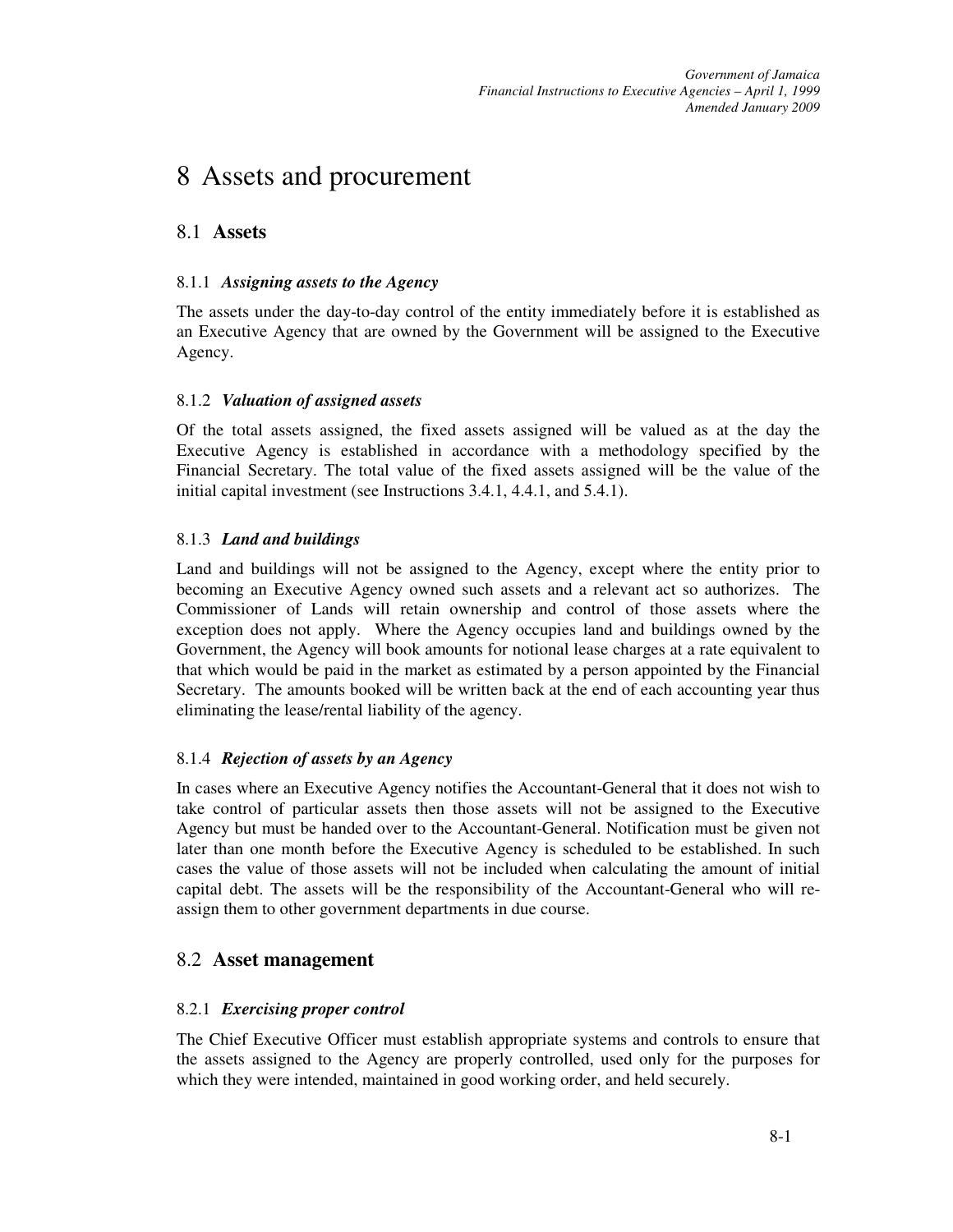# 8.2.2 *Investment appraisal*

The Executive Agency will be responsible for preparing a cost benefit analysis for all proposed fixed asset investments, taking into account all recurrent costs associated with the fixed assets. The Executive Agency must take account of any guidelines on investment appraisal issued by EAMU.

# 8.2.3 *Securing alternative land and buildings*

The Executive Agency will be able to negotiate alternative accommodation in commercial or other government premises which offer better value than its current premises (having taken into account rent and other running costs) and where the corporate and business plans identify the business need and include a full cost benefit analysis.

# 8.2.4 *Disposal of assets*

Chief Executive Officers of Model B and Model C Executive Agencies are authorised to dispose of assets assigned to those Executive Agencies. The Executive Agency must establish proper procedures for the disposal of assets; these procedures must comply with established GoJ policies and must provide for:

- the proper documentation of all disposals;
- the disposal by auction or tender of any asset with an estimated sale value of J\$50,000 or more;
- the disposal of any asset by private treaty only if an auction or tender fails to reach the reserve price;
- the maintenance of the fixed assets register and inventory to reflect all disposals; and
- a requirement that all disposals are approved by the Chief Executive Officer.

When an asset is disposed of in accordance with these procedures any proceeds may be retained by Executive Agency for reinvestment in performance improvement projects, the replacement of derecognised assets or the early redemption of debt.

# 8.3 **Procurement**

# 8.3.1 *Procurement procedures*

Executive Agencies must comply with the GOJ procurement policies and procedures for the procurement of all goods, services and construction work; in doing so they must comply with the requirements contained in the Government of Jamaica Handbook of Public Sector Procurement Procedures issued by the National Contracts Commission (NCC) and are bound to such requirements.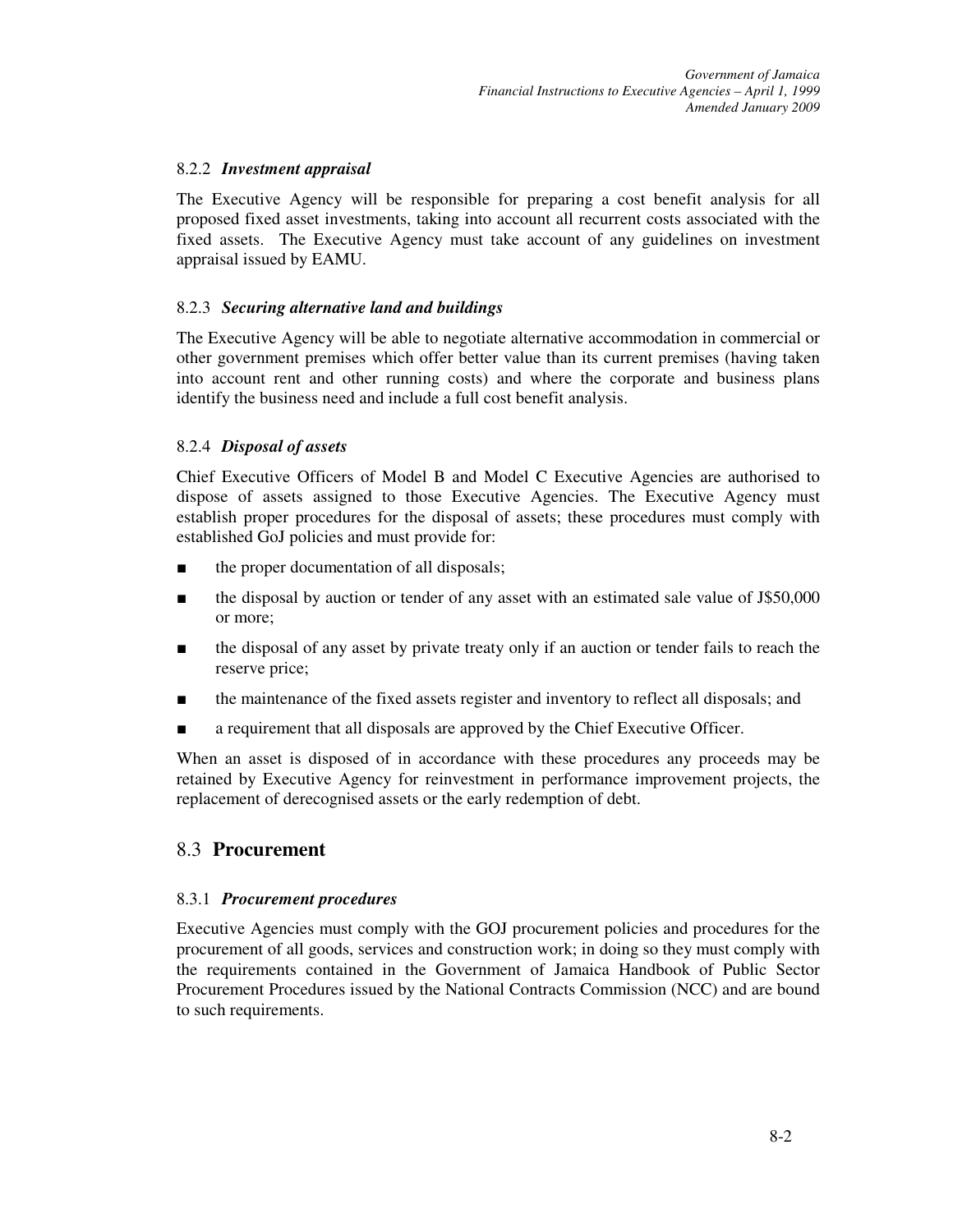# 8.3.2 *Procurement Committee*

Each Executive Agency shall have a Procurement Committee. The Committee shall have not less than four members appointed by the Chief Executive Officer from amongst the staff of the Executive Agency except that the Chief Internal Auditor may not be appointed a member. The Procurement Committee shall have the following members:

- Chairman:
- Senior Financial Management Personnel;
- Secretary; and
- Procurement Officer (non-voting member)

# 8.3.3 *Requirement to comply with certain provisions*

In the procurement of goods, services and construction works, the Executive Agency is obliged to comply with the GOJ procurement policies and procedures including the use of GOJ standard Forms and Contracts and must observe the limits as are outlined in GOJ Handbook of Public Sector Procurement Procedures.

# 8.3.4 *Functions of the Procurement Committee*

The Procurement Committee shall:

- Ensure compliance with relevant policies, guidelines and procedures;
- Effect objective evaluation processes regarding quotations, tenders and request for proposals;
- Facilitate response to contractor enquiries;
- Maintain proper record of Committee meetings, including records of the procurement;
- Ensure compliance with reporting obligations; and
- Report to the Chief Executive Officer recommending the acceptance, or not, of one, or more, of the quotations, tenders or request for proposals received and making such other recommendations in compliance with the procurement guidelines and procedures.

# 8.3.5 *Selecting tenders*

Whilst considering which, if any, tender or tenders to recommend to the Chief Executive Officer for acceptance, the Procurement Committee shall only take into account:

- $\blacksquare$  the ability of tenderers to supply the goods or services to the required standard;
- $\blacksquare$  the tender price submitted by each tenderer;
- such other criteria as may have been determined by the Committee in advance of receipt of the tenders and recorded in the minutes of the Committee; and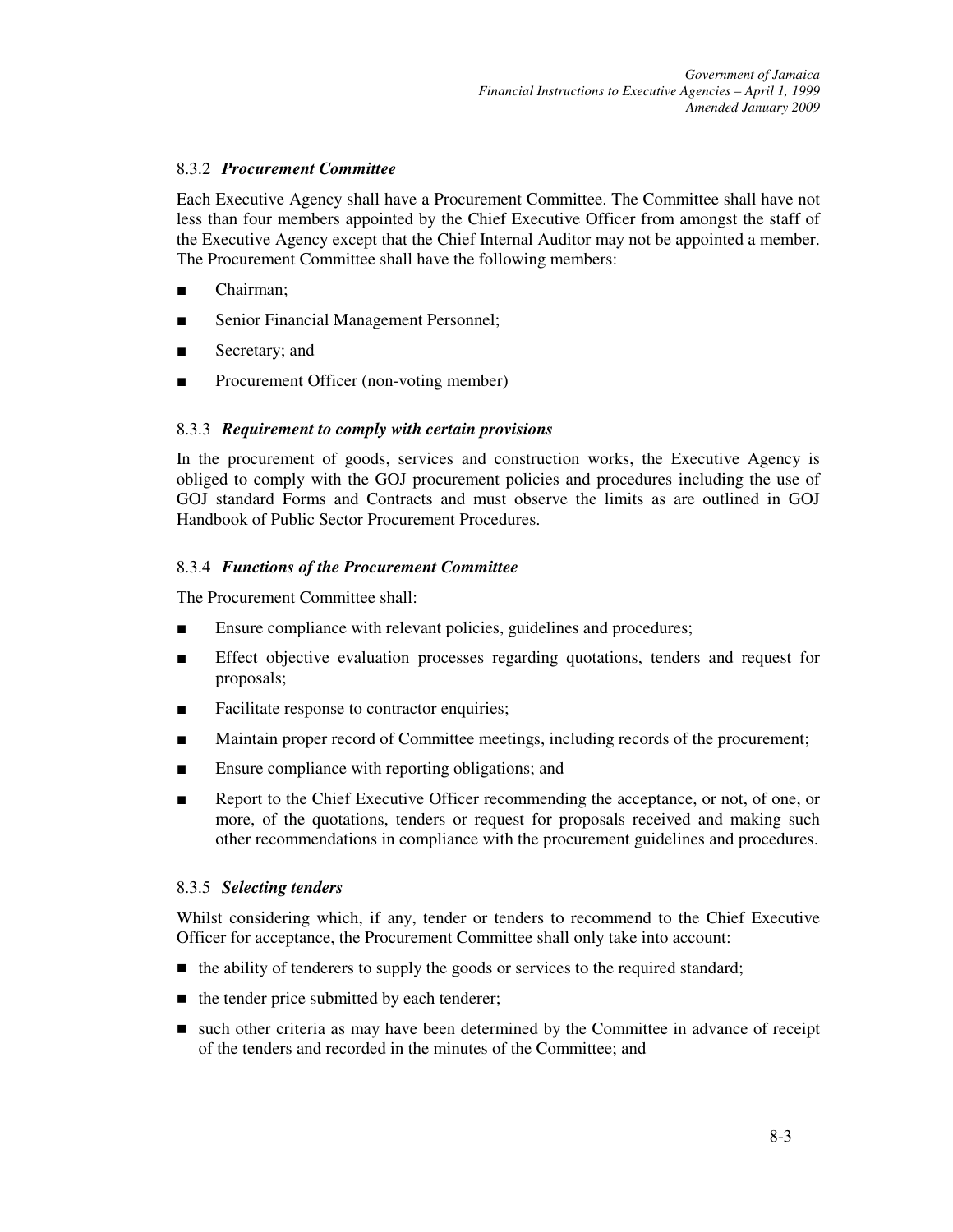all such other criteria outlined in section 6 of GOJ Handbook of Public Sector Procurement Procedures, May 2001.

#### 8.3.6 *Conditions of contract*

In making contracts Executive Agencies will comply with the standard conditions of Government contracts for supplies as contained in section 6 of GOJ Handbook of Public Sector Procurement Procedures.

#### 8.3.7 *Documenting actions*

All actions taken to procure any good or service shall be fully documented and such documentation may be reviewed by the Auditor-General and/or the Chief Internal Auditor.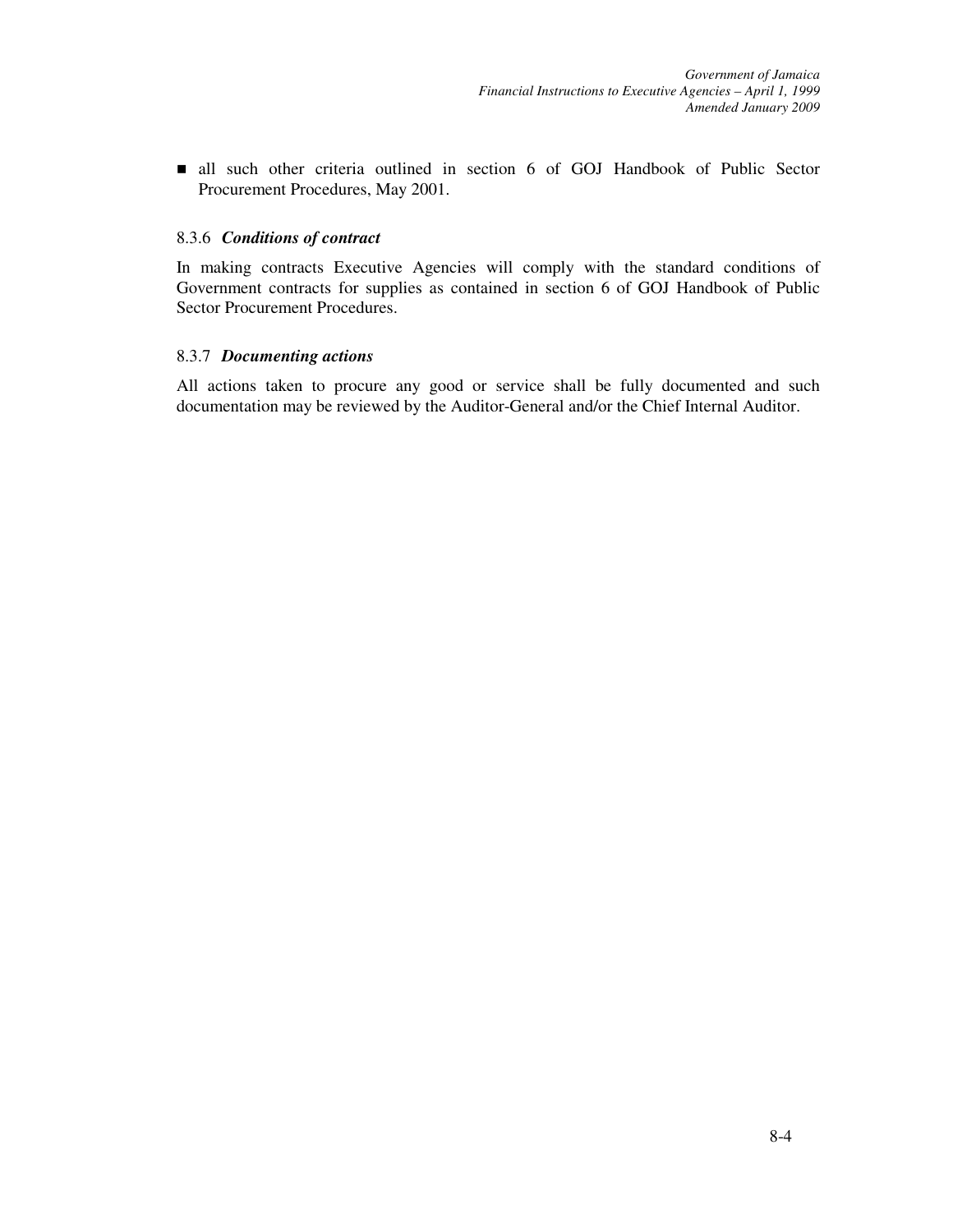# 9 Cash and bank

# 9.1 **Working capital**

# 9.1.1 *Definition of working capital*

Working capital is the net value of current assets and current liabilities and is an indication of the level of financial resources available to meet current and future expenditure. The purpose of working capital is to ensure that the Executive Agency has sufficient funds to enable it to meet expenditure until sufficient receipts are generated to fund current and future expenditure.

# 9.1.2 *Initial availability of cash*

The Agency will not have an opening cash balance in the balance sheet on its first day of Agency status; however, sufficient cash will be made available through the warrant and cash requisition system from the first day of the new accounting year to enable expenditure to be met.

# 9.1.3 *Unspent cash when an Executive Agency is established*

Any unspent cash balances relating to prior years held on the day the Executive Agency is established will be retained in the Consolidated Fund; they will not be available to the Executive Agency. The bank account(s) relating to the prior year will continue to operate until all receipts and payments relating to the prior year are completed and the bank account(s) reconciled. None of these prior year transactions will be recorded in the Executive Agency accounts.

# 9.2 **Cash requirements**

# 9.2.1 *Cash flow profile*

The Agency will receive cash to meet its requirements as agreed in its budget and set out in its quarterly cash reports depending on available financial resources. It is the responsibility of the Agency to ensure that an accurate profile of cash flow is prepared to ensure that payments can be met from income or appropriated funds, as appropriate.

# 9.2.2 *"Overdraft" facilities*

Model B and Model C Executive Agencies may seek a temporary advance from MoFPS to cover any short term cash deficiency in anticipation of the receipt of income. As soon as cash is available the Executive Agency must repay any advance which was received.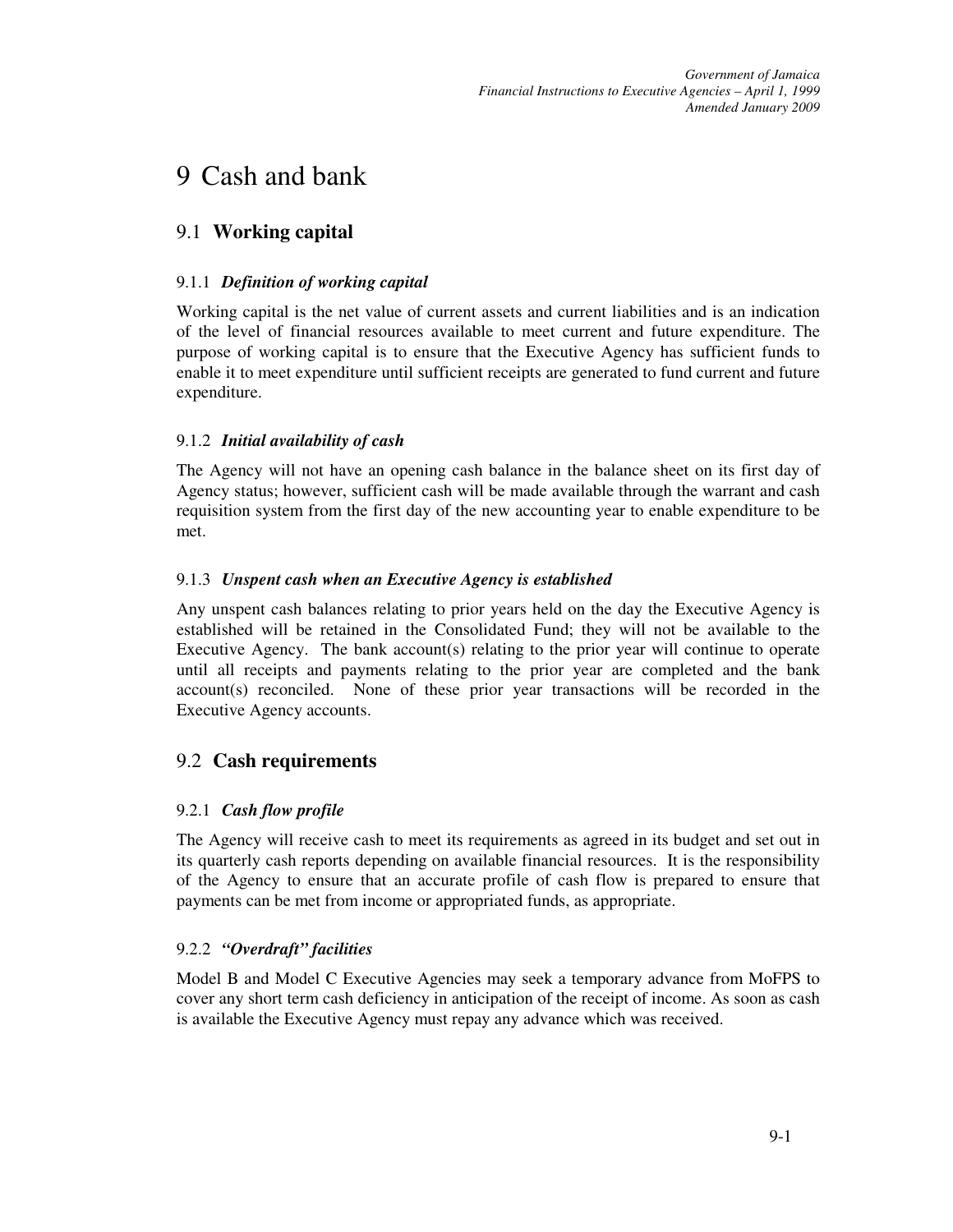# 9.2.3 *Cash transfers*

The cash transfers under the warrant system from the Accountant-General to the Agency will be made at the start of the month for that month, based on agreed cash requirements.

# 9.3 **Bank Accounts**

# 9.3.1 *Types of account*

The Executive Agency subject to the written approval of The Ministry of Finance and Planning may have the following bank accounts:

- an operational account;
- control accounts to facilitate the proper management of funds (for example a salaries control account);
- an appropriation-in-aid account (for Model B Executive Agencies see Instruction 4.2.2);
- a Trust Fund account (for Executive Agencies which administer trust funds see Instruction 15.2.1);
- a tax revenue account or accounts (for Executive Agencies which collect taxes, duties, penalties and fines - see Instruction 7.1.3).

Other bank accounts may only be established with the prior written approval of MoFPS.

# 9.3.2 *Collection of taxes*

Where taxes, duties, fines, or penalties are collected on behalf of Government, the Executive Agency must pay such receipts on a timely basis into a separate account as specified by the Accountant-General.

# 9.3.3 *Deposits*

Where deposits are held that belong to customers or beneficiaries of the Executive Agency, these must be held in a separate account (see section 15.2 for the accounting arrangements relating to trust funds) so designated for this purpose.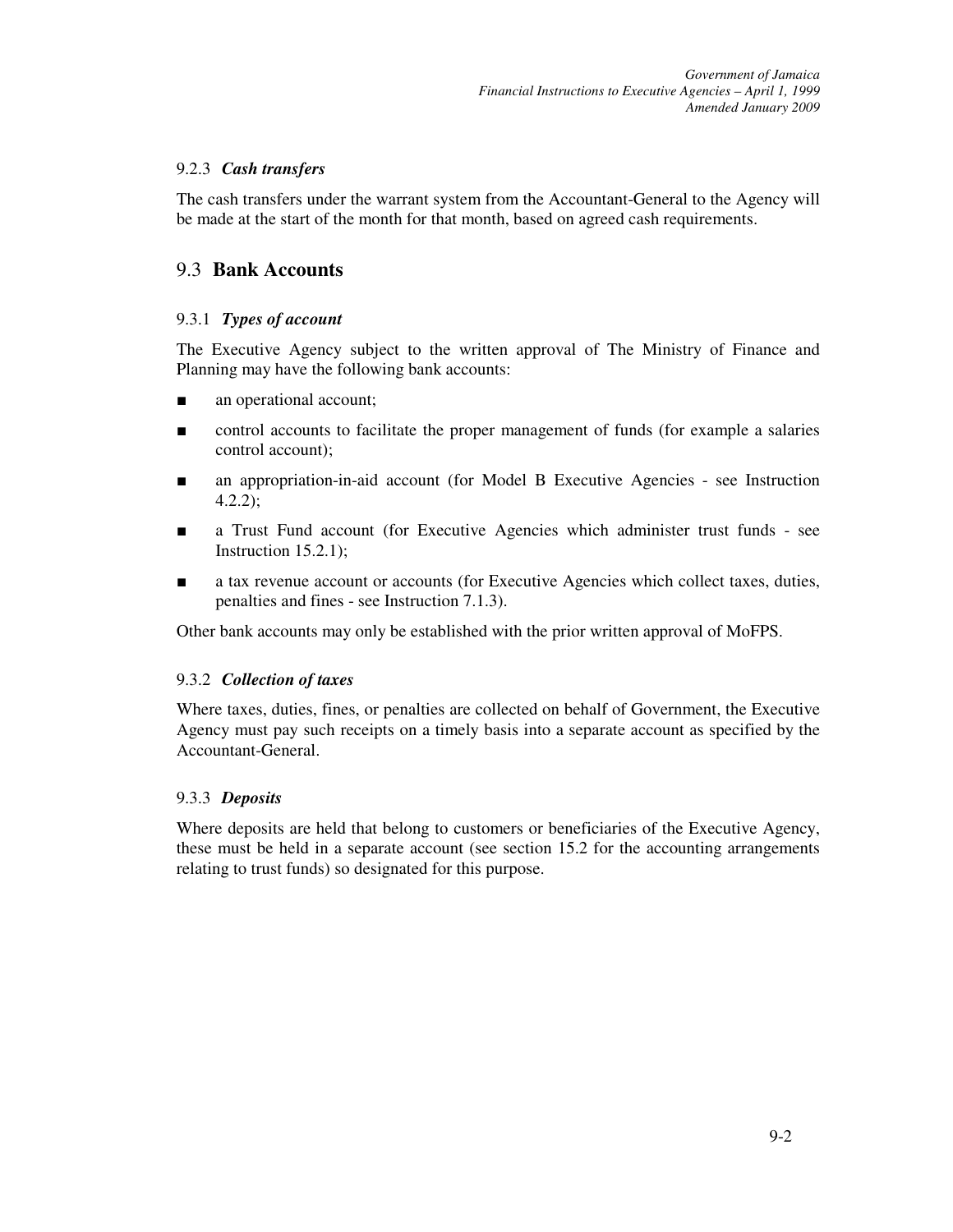# 10 Basis of accounting

# 10.1 **Adherence to commercial style (accrual) accounting**

# 10.1.1 *Accounting requirements*

In general the annual financial statements published by an Executive Agency will follow Jamaican Generally Accepted Accounting Practice (GAAP), which is based on International Public Sector Accounting Standards (IPSAS) and International Financial Reporting Standards (IFRS) issued by the International Public Sector Accounting Standards Board (IPSASB) and International Accounting Standards Board (IASB) respectively and adapted by the Institute of Chartered Accountants of Jamaica (ICAJ).

There are a number of areas where International Public Sector Accounting Standards are not appropriate to the financial statements of the Executive Agencies and in those areas departure from GAAP is acceptable where it has been permitted by these Instructions.

# 10.1.2 *Application of existing GAAP*

A checklist of existing IPSAS and IFRS is given in Appendix 1 indicating which are relevant to Executive Agencies.

# 10.1.3 *Applicability of ICAJ pronouncements*

Whenever there is a new IPSAS or ICAJ pronouncement that is relevant to the preparation of financial statements the Executive Agencies Monitoring Unit will issue a guidance note advising on the applicability of that pronouncement to Executive Agencies. If necessary this guidance will be followed by a revision or addition to these Instructions.

# 10.2 **Accounting concepts**

# 10.2.1 *Compliance with accounting concepts*

The financial statements produced by Executive Agencies will be based on the various accounting concepts set out in this section.

# 10.2.2 *Going concern*

Financial statements will be prepared on the assumption that the entity is a going concern, that is, that the activity of the entity will continue in the foreseeable future and that there is no intention or necessity to curtail it significantly.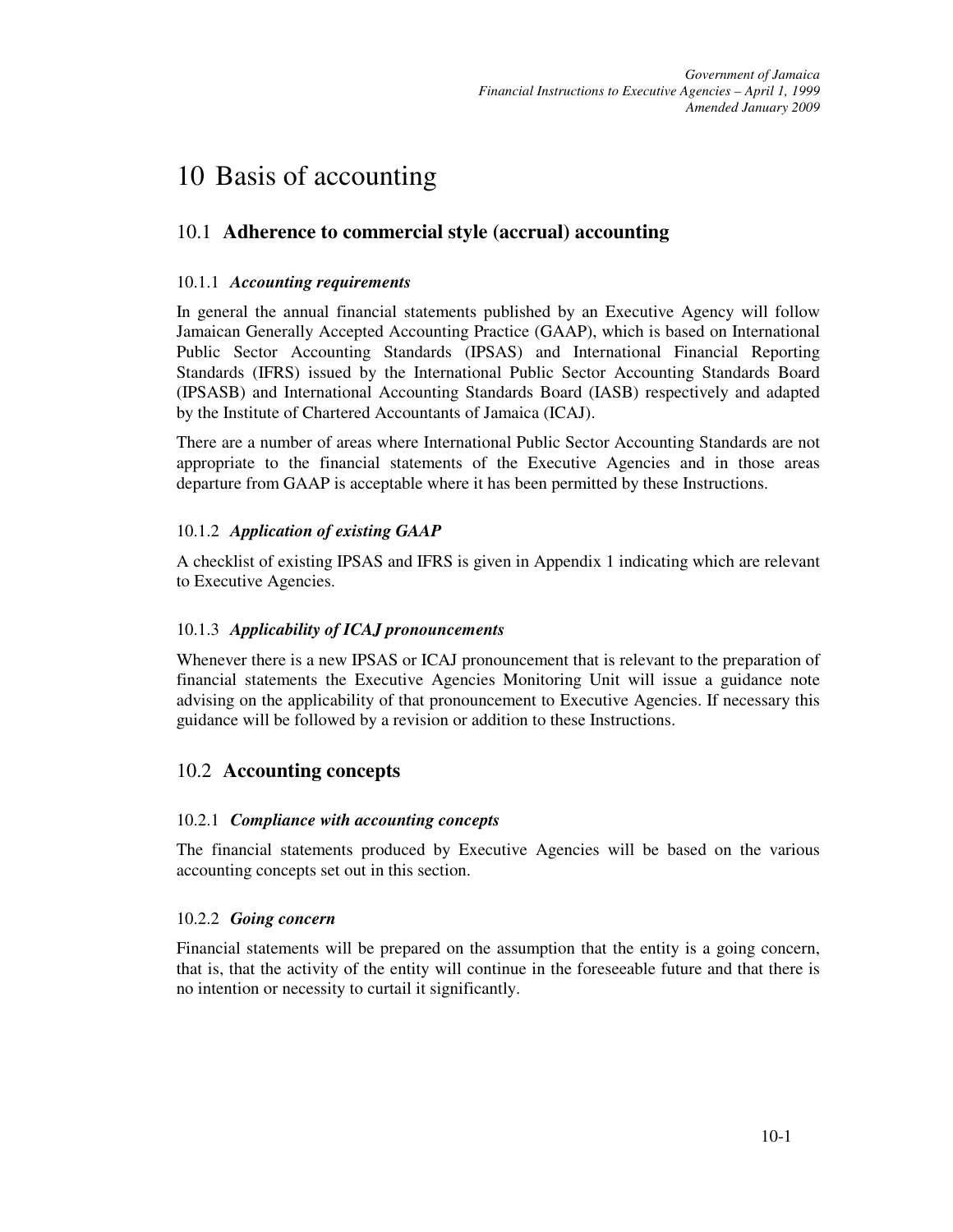# 10.2.3 *Accruals*

Financial statements will be prepared on an accruals or matching basis, which requires that income and expenditure be:

- accrued (that is, recognised when they are earned or incurred); and
- matched (that is, expenditure is matched with the income it has helped to generate).

Accrued means that transactions and events are recognised when they occur and they are recorded in the accounting records and reported in the financial statements of the period to which they relate, for example when an item to be purchased has been delivered, and not when there is an actual transfer of cash, that is when the invoice is actually paid.

Matching means that if money is spent on an item then that cost should be spread over the period in which it helps generate income, deliver services, or produce goods. For example, a computer is likely to last a few years and will provide economic benefit over that period of its useful life. The cost of that computer should be spread over the period of its useful life; this cost is called "depreciation" and is different to the treatment under cash accounting where the full cost is charged when cash is handed over regardless of when the item was purchased.

# 10.2.4 *Consistency*

Financial statements should be prepared on a consistent basis, that is, similar items should be treated similarly within a single period and also from one period to the next.

This means that if a computer is treated as a fixed asset and is to be depreciated, a similar computer should be treated in the same way. It is not acceptable to treat similar items in different ways, as this would make understanding the financial statements difficult.

In addition, if a certain accounting treatment has been adopted this year then it should be adopted next year. For example, it would be inconsistent if stock were to be valued based on one method this year and a different method next year. If a different treatment is adopted, year on year comparisons would be undermined. It is acceptable to change accounting policies but only if the change will result in a more appropriate presentation of events or transactions or the change is required to comply with IPSAS, and the impact on the financial statements is clearly identified.

# 10.2.5 *Prudence*

Wherever there is uncertainty, such that judgement has to be used, in preparing financial statements a degree of caution must be used. In general this means that assets must not be overstated and liabilities must not be understated.

Prudence requires that preparers of financial statements do not take an unreasonably optimistic view of events, as that might be misleading. Prudence demands that financial statements be prepared making realistic judgements but that where there are two equally likely courses it should be assumed that the less favourable one will happen.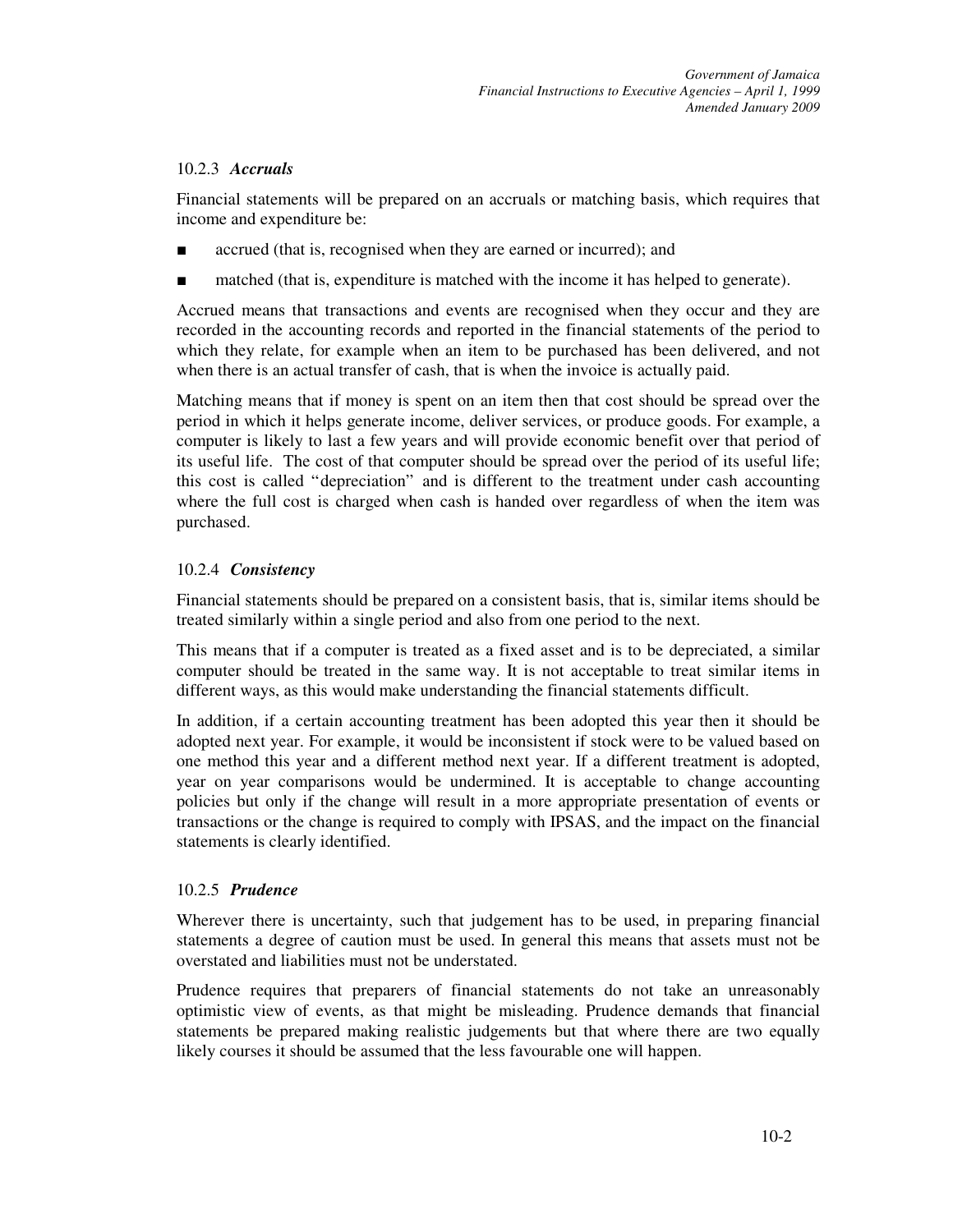# 10.2.6 *Materiality*

An item is material if it is of sufficient size as to influence the opinion of a reader of the financial statements. Similarly, the misstatement or omission of an item would be a material error if the reader of the financial statements would have reached a different opinion on the accounts had the error been corrected. When preparing financial statements materiality must be considered in terms of which items need to be disclosed and what margin of error would be tolerable in valuing a particular item in the statements.

For example, if an Executive Agency had stock of J\$100,000 compared to a gross expenditure of J\$100 million then it would not really matter in terms of the presentation of the financial statements whether the stock were incorrectly stated by, say, 10%. This is a matter of judgement which the external auditor would need to reflect on. This is not to say that errors of 10% are acceptable or that Chief Executive Officers should not exercise proper control over their assets regardless of value.

# 10.2.7 *Substance over form*

Financial statements should be prepared so as to reflect the economic substance and financial reality of transactions rather than only their formal legal character.

An example of this is the legal ownership of assets. Executive Agencies are to have assets assigned to them. The ownership of those assets legally rests with GoJ but the financial statements of the Executive Agency will show the assets in the balance sheet as that reflects the reality of the situation where Executive Agencies will, for day to day purposes, act as though they do own those assets.

# 10.2.8 *Conflict of concepts*

Whenever there is a conflict between accruals and prudence it is prudence which takes precedence. For example, if there is some doubt about whether a debt which is due at the balance sheet date will be paid, the accrual concept would mean that the income is reflected in this year' s statements. However, as there is doubt, prudence would suggest that the debt should be provided for and so not be counted as income this year, although it may be counted next year if the debt is paid. In this case prudence would determine the correct accounting treatment.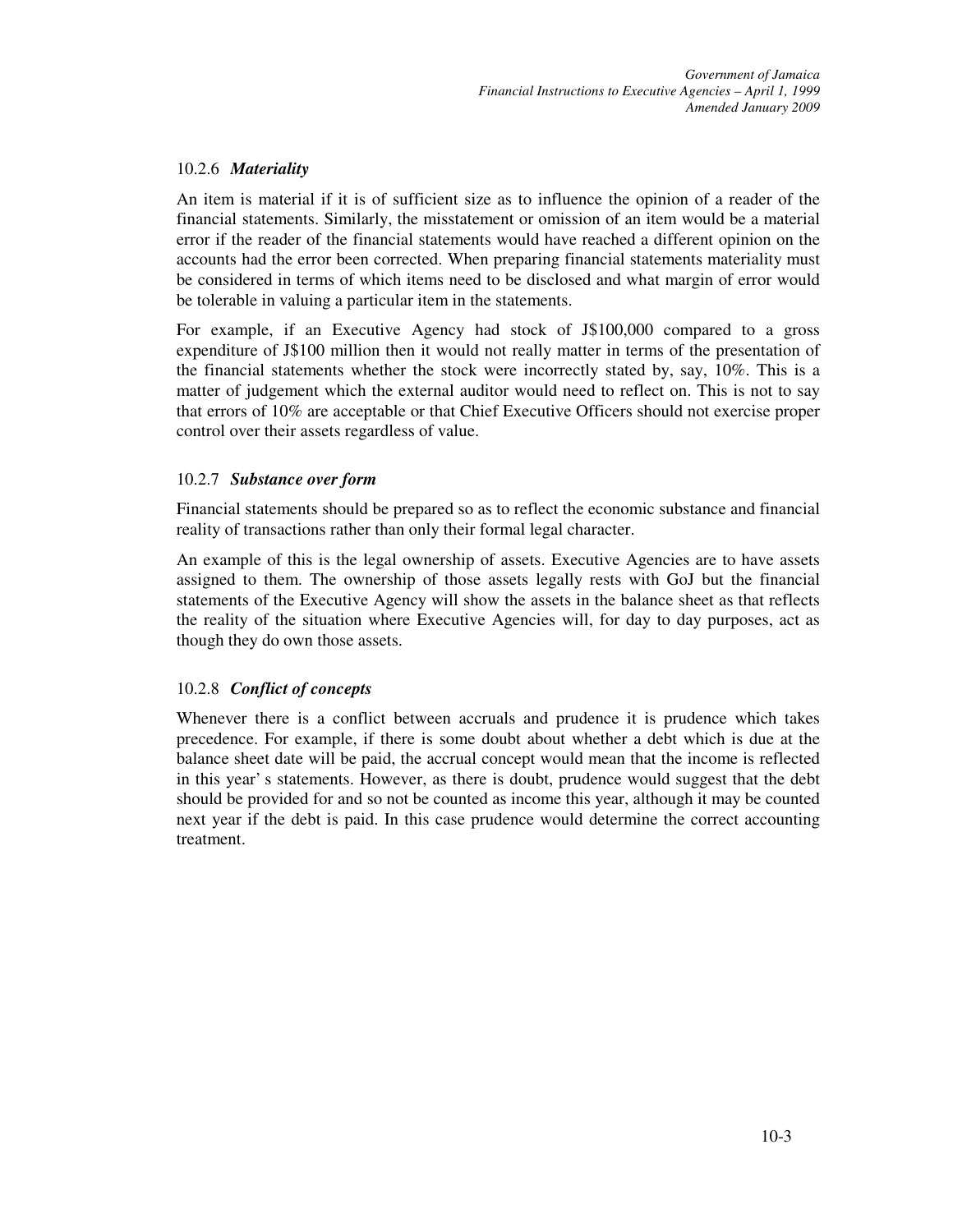# 10.3 **True and fair view**

# 10.3.1 *Over-riding requirement*

The over-riding requirement of the financial statements of the Agency is to give a true and fair view of the financial position of the Agency and of its income and expenditure. Given this, where complying with any accounting concept or following any accounting policy as required by these Instructions would lead to the financial statements not giving a true and fair view, it is acceptable for the financial statements not to comply with that accounting concept or policy provided that this non compliance is clearly noted in the financial statements and, wherever possible, the effect of the non compliance quantified.

This means that the financial statements are intended, above everything else, to give a true and fair view of the position of an entity. They are not intended simply to follow accepted accounting practice where this would lead to a misleading presentation.

Of course, GAAP is drawn up to ensure that financial statements do give a true and fair view so extreme caution would be needed in instances where it was felt that to follow GAAP would not result in a true and fair view being given.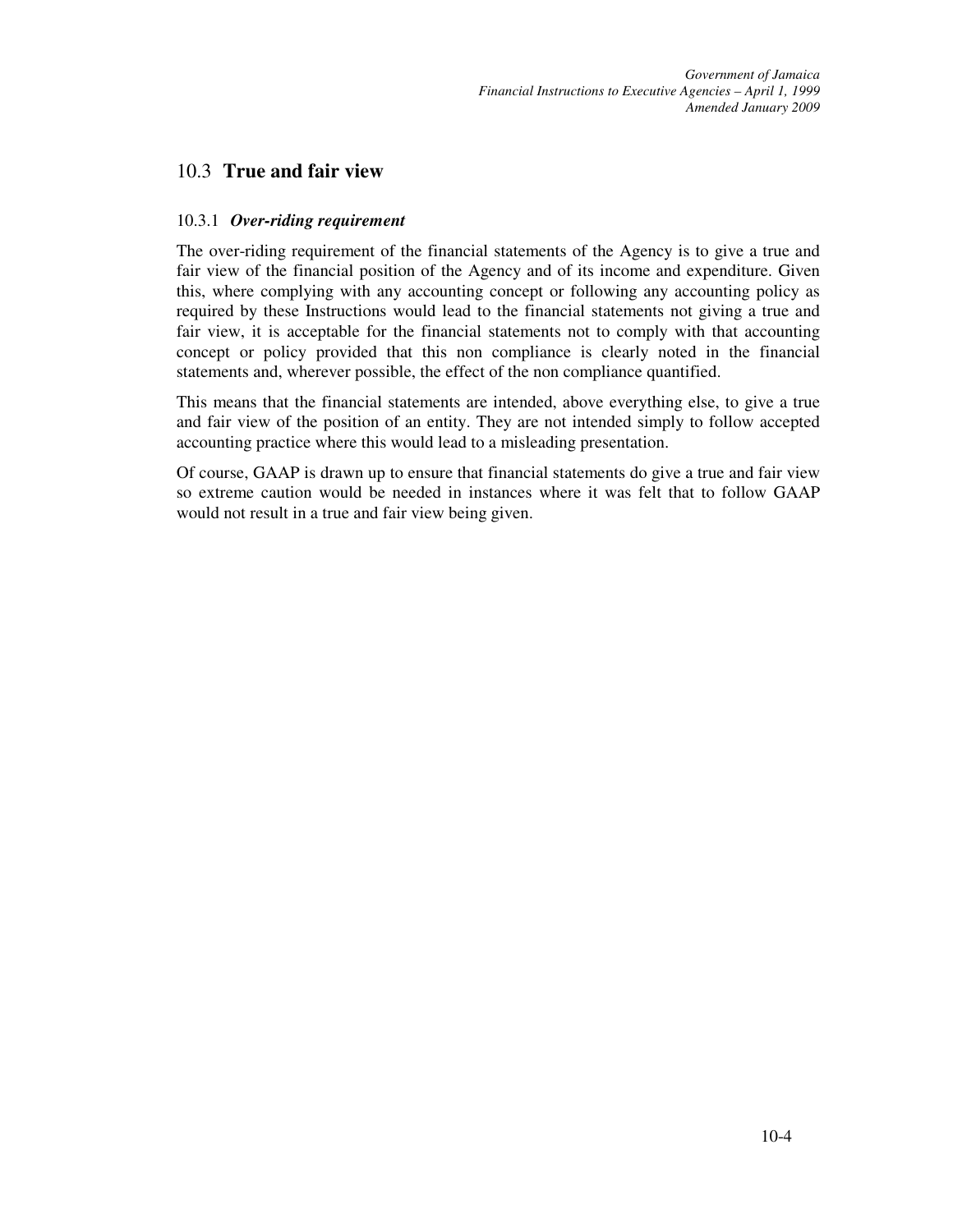# 11 Accounting policies

# 11.1 **Introduction**

# 11.1.1 *Following prescribed policies*

The policies set out in this section will be followed by Executive Agencies in preparing their financial statements except where:

- a particular policy or policies is or are irrelevant; or
- to do so would result in those statements not giving a true and fair view.

# 11.1.2 *Definition*

Accounting policies are the specific principles, bases, conventions, rules and practices applied by an entity in preparing and presenting financial statements.

# 11.1.3 *Disclosure in the financial statements*

Details of the accounting policies followed in preparing the financial statements should be given in those statements.

# 11.2 **Property, Plant and Equipment**

# 11.2.1 *Application of IPSAS17*

IPSAS17 "Accounting for Property, Plant and Equipment" applies to the financial statements of Executive Agencies. Land and buildings are not assigned to Executive Agencies and so should not be shown as assets in those financial statements except where an entity prior to becoming an Executive Agency owned land and buildings and a relevant act so authorises.

# 11.2.2 *Definition of Property, Plant and Equipment*

Property, Plant and Equipment are tangible assets that:

- (a) are held by an entity for use in the production or supply of goods or services, for rental to others, or for administrative purposes; and
- (b) are expected to be used during more than one reporting period*.*

# 11.2.3 *Capitalisation of expenditure*

All expenditure on the acquisition, creation, or enhancement of property, plant and equipment should be capitalised. In this context enhancement means works which are intended to either lengthen substantially the useful life of the asset (beyond that conferred by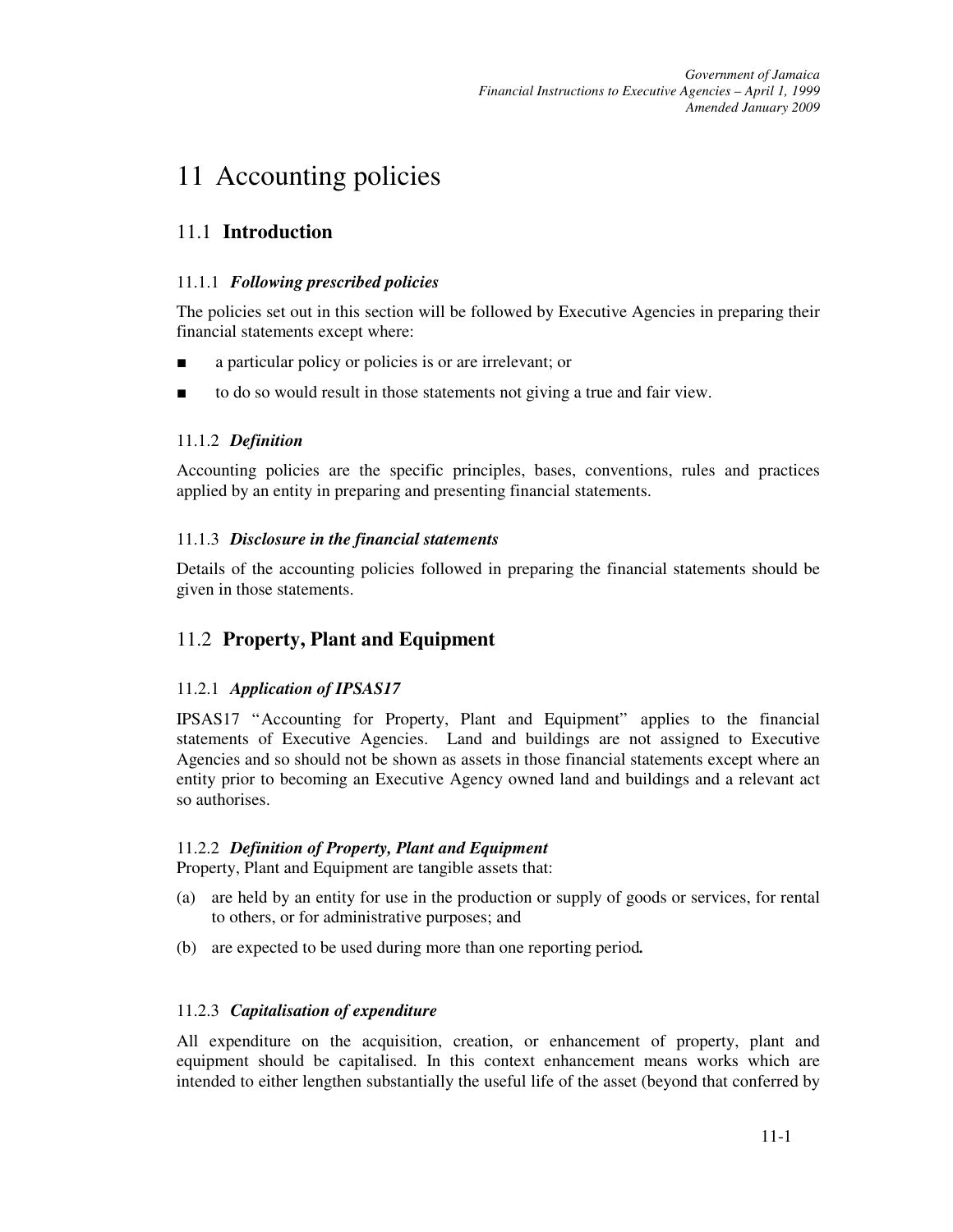routine repairs and maintenance) or to substantially increase the operational capacity of the asset.

# 11.2.4 *De minimis expenditure limits*

Expenditure of \$50,000 or more on any one item or on several items of the same type bought at the same time should be capitalised. The capitalising of non-recurrent expenditure of less than \$50,000 on any one item or several items of the same type bought at the same time will be determined by the accounting policies of the agency. Guidance can be sought from the EAMU, the Auditor General or the Audit Committee to determine if the items should be capitalised, based on the nature of the items.

# 11.2.5 *Maintenance work*

Expenditures relating to routine maintenance work to restore or maintain the future economic benefits or service potential that an entity can expect from the most recently assessed standard of performance of the asset should not be capitalised.

# 11.2.6 *Asset categories*

In analysing fixed assets in the financial statements the following categories should be used:

- leasehold improvements
- plant, machinery, and equipment;
- computers;
- computer software;
- furniture and office equipment;
- fixtures and fittings;
- vehicles; and
- specialist assets.

A category for freehold land and buildings has not been included as such assets are generally not assigned to Executive Agencies except where the Agency prior to becoming an Executive Agency owned land and buildings and a relevant act gives it such authority.

# 11.2.7 *Property, plant and equipment register*

All items which have been capitalised should be recorded in a Property, Plant and Equipment register which shall be maintained by each Executive Agency and which should show:

- item:
- plant, property and equipment category;
- date of purchase;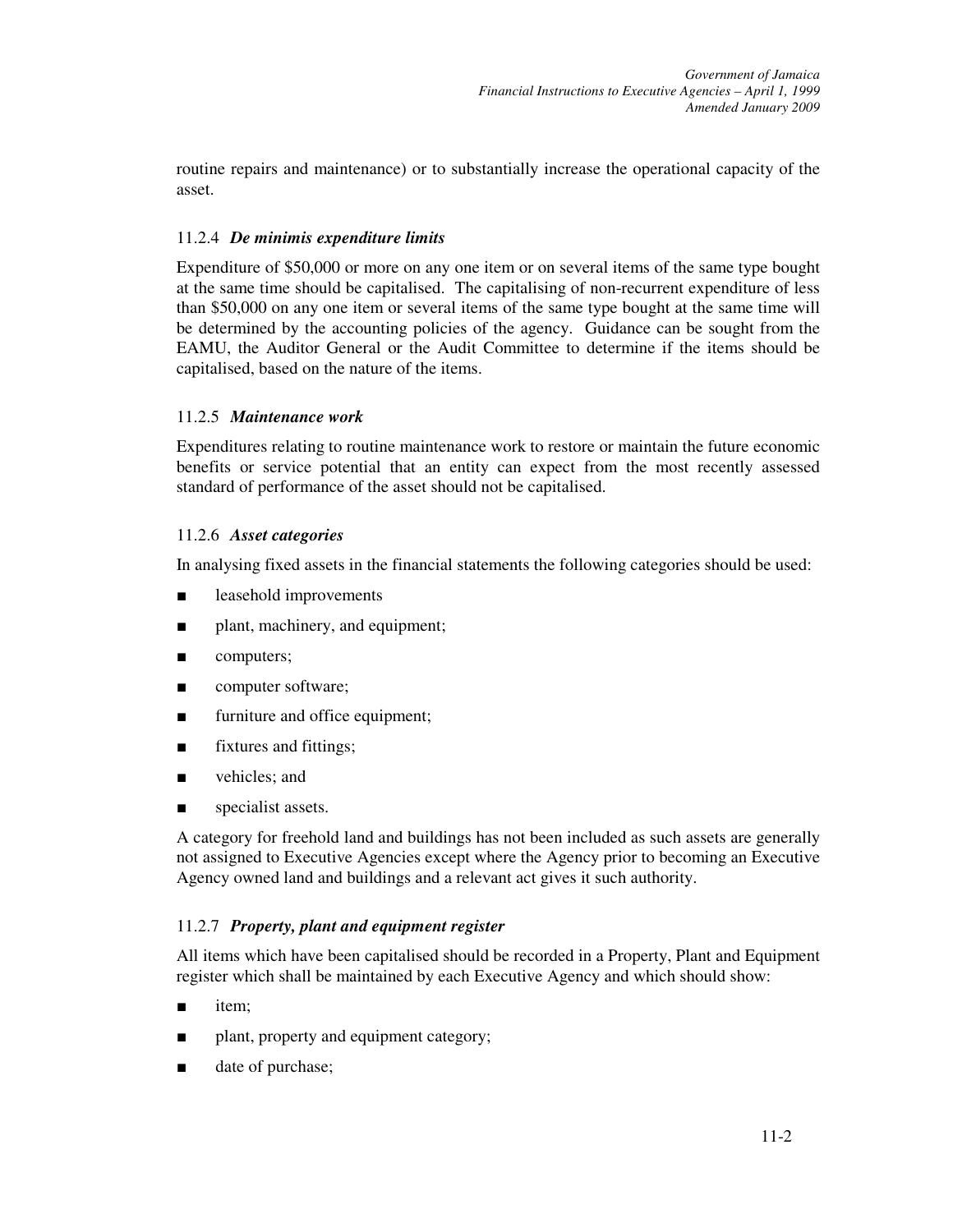*Government of Jamaica Financial Instructions to Executive Agencies – April 1, 1999 Amended January 2009*

- cost;
- depreciation;
- revaluation
- expenditure on enhancement (and date of such expenditure);
- net book value; and
- reference number.

#### 11.2.8 *Inventory of assets*

In addition, Executive Agencies are expected to maintain an inventory of all items which have been assigned to them and over which they must exercise proper control; this will include items below the threshold value for plant property and equipment. The purpose of this register is to effect proper control whereas the Property Plant and Equipment register is largely for accounting purposes.

#### 11.2.9 *Accounting*

A note to the balance sheet should analyse the value of plant property and equipment showing (by category):

- historic cost or revalued amounts;
- additions;
- disposals;
- increases or decreases resulting from enhancements, revaluations or impairment losses;
- depreciation for the year;
- accumulated depreciation; and
- net book value.

#### 11.2.10 *Donated assets*

Items of plant, property and equipment acquired with funding agency support will be included in the balance sheet at cost or market valuation, irrespective of whether they are provided by way of a loan or are donated. Where such plant, property and equipment are wholly or partly funded by an external donor agency (including Government of Jamaica) with no loan attached then there must be a corresponding credit to the Donated Assets Reserve (see Instruction 11.14.4).

#### 11.2.11 *Depreciation*

Depreciation will be provided on all fixed assets at rates calculated to write off the cost (historic or revalued as appropriate) of each asset evenly over its estimated useful economic life (that is on a straight line basis). Executive Agencies should determine the useful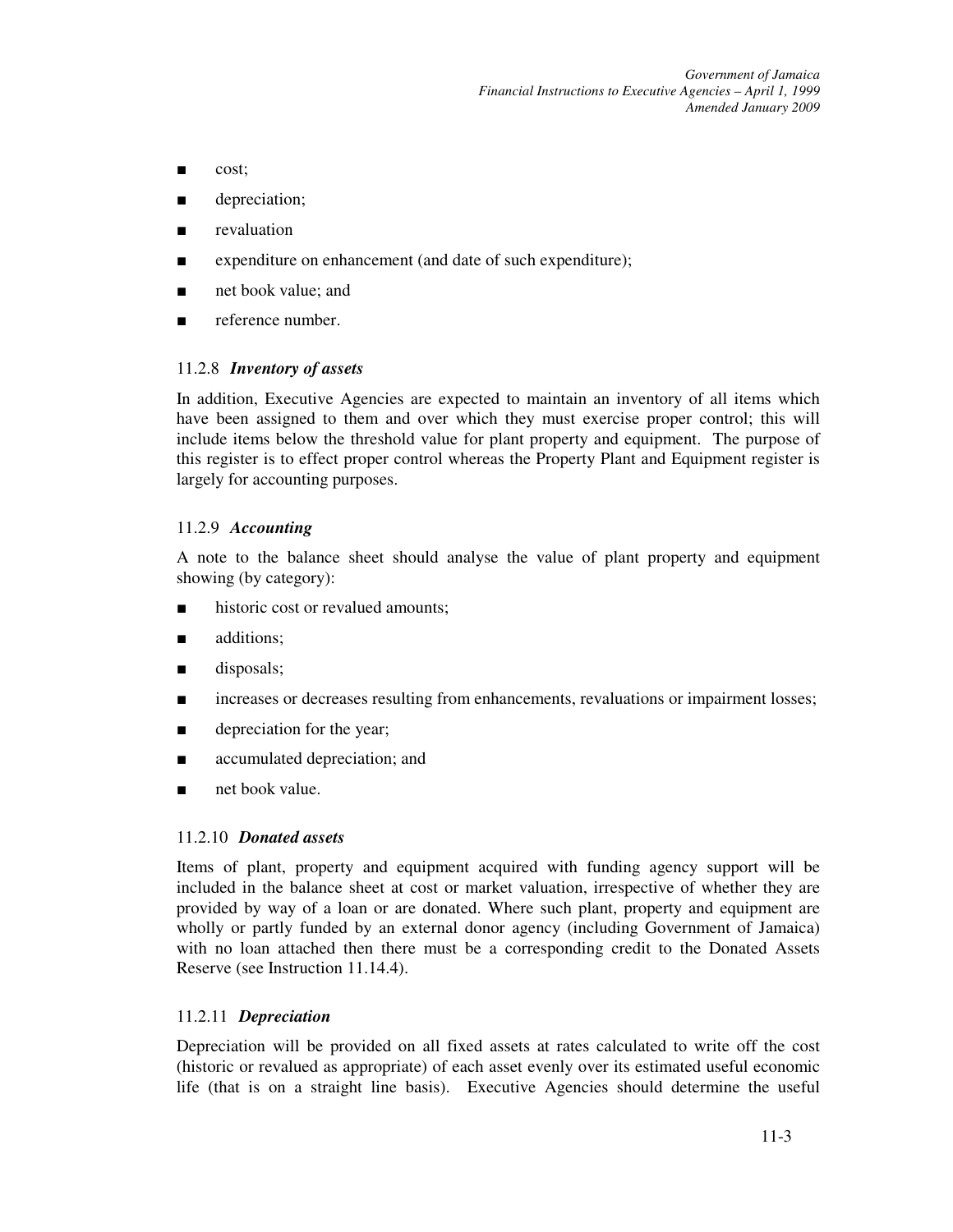economic lives of each of their assets. However, the length of life determined for each category of asset must not exceed:

| $\blacksquare$ | plant, machinery, and equipment                    | 10 years          |
|----------------|----------------------------------------------------|-------------------|
|                | computers                                          | 5 years           |
| п              | furniture, office equipment, fixtures and fittings | 10 years          |
|                | vehicles                                           | 5 years           |
|                | specialist assets                                  | 20 years.         |
|                | leasehold improvements                             | duration of lease |

# 11.2.12 *Depreciation period*

Depreciation of an asset commences when it is in the location and condition that enables it to be used in the manner intended. Depreciation ceases at the earlier of its de-recognition (sale or scrapping) or its classification as being held for sale. Temporary idle activity does not qualify as de-recognition.

#### 11.2.13 *Commencement of depreciation*

Depreciation of an asset should commence in the month during which the asset is acquired, that is, one month depreciation in the month of acquisition and ceases in the month prior to that in which the asset is disposed of. That is, no depreciation for the month during which the asset is disposed of.

#### 11.2.14 *Revaluation of, property, plant and equipment*

The value at which property, plant and equipment are included in the balance sheet should be reviewed periodically and where an asset' s value has changed materially the valuation should be adjusted accordingly. When an item of plant, property and equipment is revalued, the entire class of property plant and equipment to which that asset belong should be revalued. Such revaluations will be in accordance with a method agreed to by MoFPS.

# 11.3 **Government grants and grants in aid**

# 11.3.1 *Recognition and treatment*

Grants and Grants in Aid received should be recognised as contributions from controlling parties giving rise to a financial interest in the residual interest of the body, and hence should be accounted for as financing for them by crediting them to the income and expenditure reserve. If it can be proven that the grants or grants in aid are provided in return for goods and services they should be accounted for as income.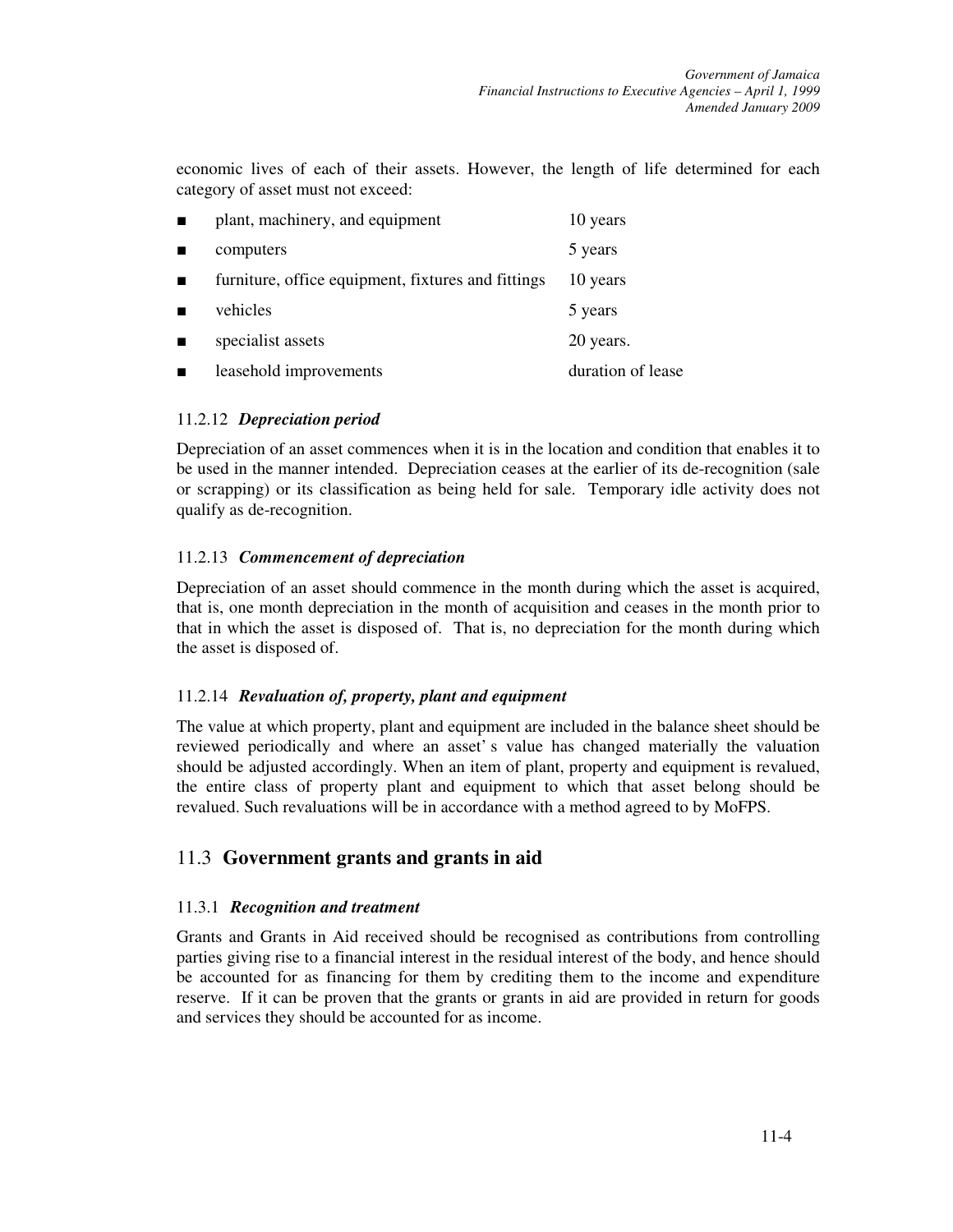Executive agencies should account for grants or grants in aid received as a contribution towards the cost of a fixed asset as follows:

- 1. grants (i.e. for the purchase of a specific asset) whether from the sponsor department or from other sources – should be credited to a government grant reserve (not to deferred income) and released to the income and expenditure account over the useful life of the asset in amounts equal to the depreciation charge in the asset and any impairment.
- 2. grants in aid (i.e. for the purchase of fixed assets in general) should be credited to the income and expenditure reserve. It will not be necessary to release amounts to the income and expenditure account to offset the depreciation charge.

On disposal of an asset financed by a *grant*, the profit or loss is taken to the income and expenditure account/operating cost statement and is offset by a transfer from the government grant reserve of the same proportion of the profit or loss that the amount of the grant bears to the original acquisition cost of the asset. The balance on the government grant reserve in respect of that asset should be transferred to the income and expenditure reserve/general fund representing that same proportion of the proceeds. If the asset has been financed by a *grant in aid*, the profit or loss on disposal is simply taken to the income and expenditure account/operating cost statement.

Revaluation gains are to be credited to Revaluation reserve where the corresponding grant in aid has been credited to general reserves or to the Government Grant Reserve where the grant had been credited to that reserve.

# 11.4 **Accounting Policies, Changes in Accounting Estimates and Errors**

# 11.4.1 *Application of IPSAS3*

The aspect of IPSAS3 that relates to change in accounting policies that is applicable to public sector entities, should not fundamentally affect the financial statements of Executive Agencies.

# 11.4.2 *Changes in Accounting Policies*

IPSAS3 states that an entity shall change an accounting policy only if the change:

1. is required by IPSAS: or

2. results in financial statements providing reliable and more relevant information about the effects of transactions, other events and conditions on the entity' s financial position, financial performance or cash flow.

# 11.4.3 *Determining accounting policy change*

The following are deemed to be changes in accounting policies:

■ A change from one basis of accounting to another basis; and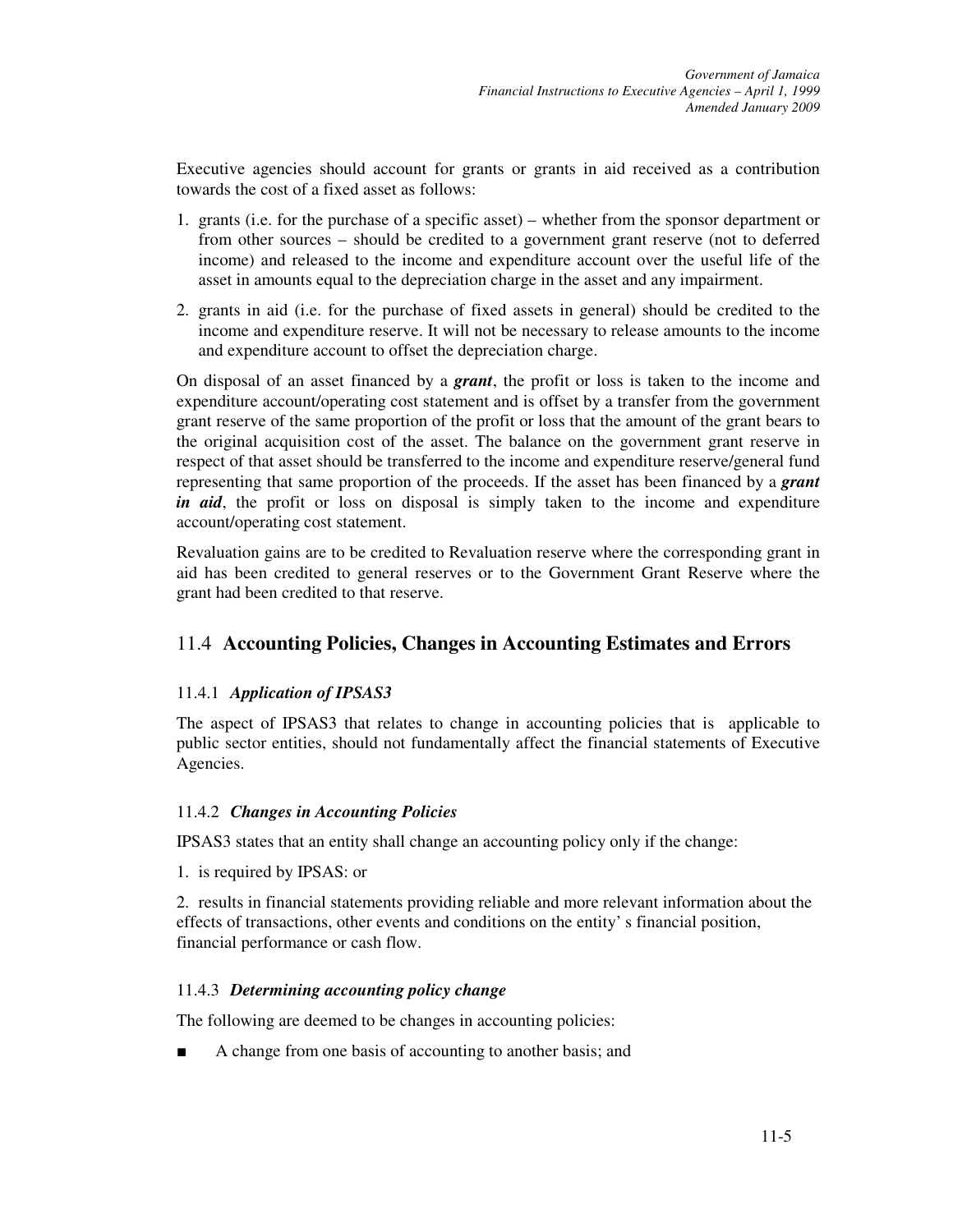■ A change in the accounting treatment, recognition or measurement of a transaction, event or conditions within a basis of accounting.

The following are not deemed to be changes in accounting policies:

- the application of accounting policies for transactions, other events or conditions that differ in substance from those previously occurring: and
- the application of a new accounting policy for transactions, events or conditions that did not occur previously or were immaterial.

#### 11.4.4 *Accounting Errors*

The section of IPSAS3 that relates to prior period errors will apply to the financial statements of Executive Agencies.

#### 11.4.5 *Definition*

IPSAS3 defines prior period errors as:

*"...omission from, and misstatements in, the entity's financial statements for one or more prior periods arising from failure to use or misuse of, reliable information that:* 

1. was available when financial statements for those periods were authorised for issue: and

2. could reasonably be expected to have been obtained and taken into account in the preparation and presentation of those financial statements"

Such errors include the effects of mathematical mistakes, mistakes in applying accounting policies, oversights or misinterpretation of facts and fraud.

# 11.4.6 *Correcting prior period errors*

An Executive Agency shall correct material prior period errors retrospectively in the first set of financial statements authorised for issue after their discovery by:

- 1. Restating the comparative amounts for prior period(s) presented in which the error occurred; or
- 2. If the error occurred before the earliest prior period presented restating the opening balances of assets, liabilities and net assets/equity for the earliest period presented.

A prior period error shall be corrected by retrospective restatement except where it is impracticable to determine either the period specific effects or the cumulative effect of the error.

When it is impracticable to determine the period specific effects of an error on comparative information for one or more prior periods presented, the entity shall restate the opening balances of assets, liabilities and net assets/equity for the earliest period for which retrospective restatement is practicable (which may be the current period).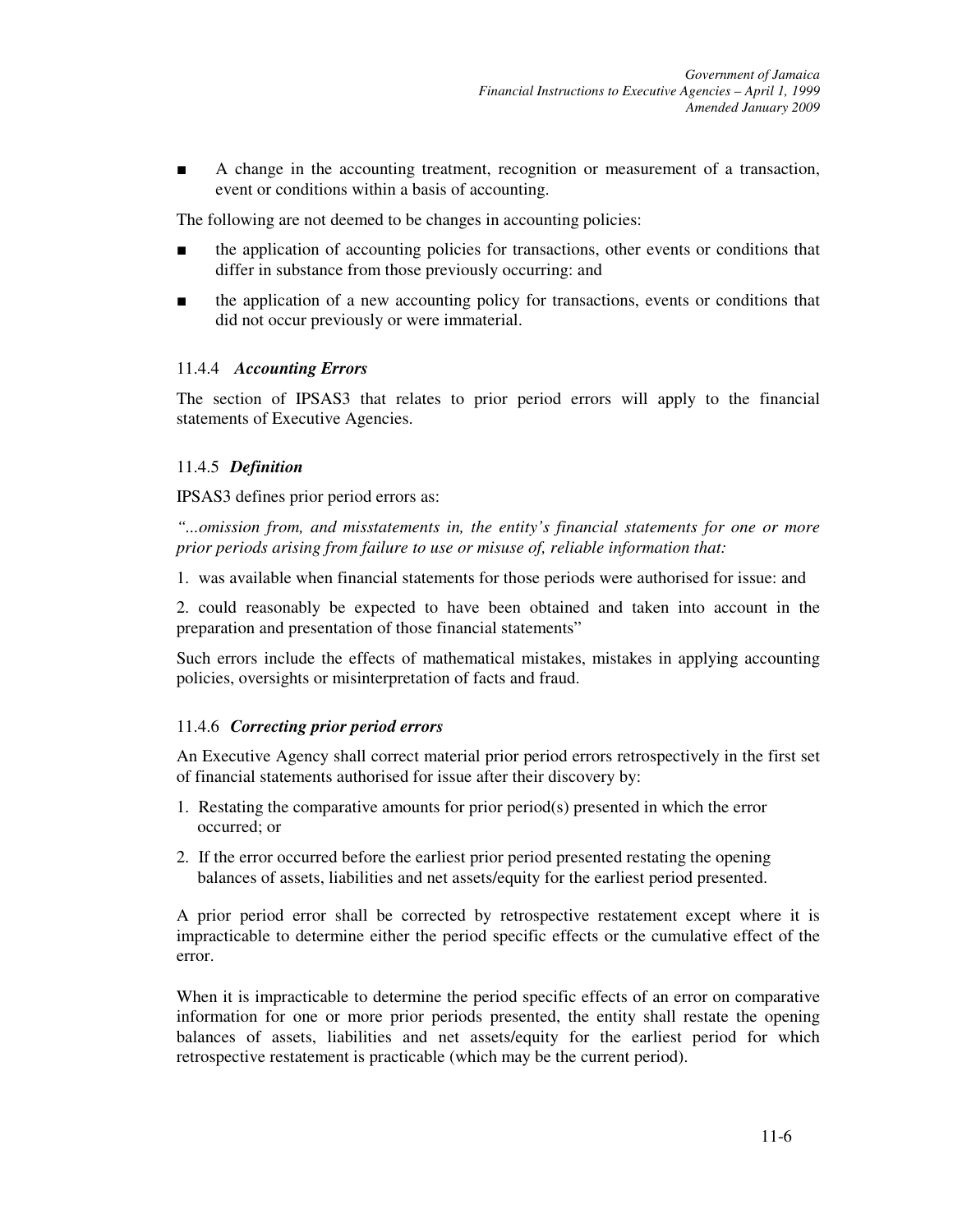When it is impracticable to determine the cumulative effect, at the beginning of the current period, of an error on all prior periods, the entity shall restate the comparative information to correct the error prospectively from the earliest date practicable.

The correction of a prior period error is excluded from surplus or deficit for the period in which the error is discovered. Any information presented about prior periods, including historical summaries of financial data, is also restated as far back as is practicable.

When it is impracticable to determine the amount of an error (e.g., a mistake in applying an accounting policy) for all prior periods, the entity will restate the comparative information prospectively from the earliest date practicable. It therefore disregards the portion of the cumulative restatement of assets, liabilities and net assets/equity arising before that date.

When it is impracticable to correct an error for one or more prior periods, all adjustments for errors will be included in the income and expenditure statement of the current year, that is, the opening balance of reserves will not be adjusted as a result.

# 11.4.7 *Disclosure of prior period errors*

An entity shall disclose the following:

- 1. The nature of the prior period error;
- 2. For each prior period presented, to the extent practicable, the amount of the correction for each financial statement line item affected;
- 3. The amount of the correction at the beginning of the earliest prior period presented; and
- 4. If retrospective restatement is impracticable for a particular prior period, the circumstances that led to the existence of that condition and a description of how and from when the error has been corrected.

Financial statements of subsequent periods need not repeat these disclosures.

# 11.4.8 *Changes in accounting estimates*

The use of reasonable estimates is an essential part of the preparation of financial statements. An estimate may need revision if changes occur in the circumstances on which the estimate is based or as a result of new information or more experience. When there is difficulty in distinguishing a change in accounting estimate from a change in accounting policy the change is treated as a change in accounting estimate. Changes in accounting estimates shall apply prospectively to the extent that it gives rise to changes in assets and liabilities or relates to an item of net asset/equity in the period of change or future periods. To the extent that a change in an accounting estimate gives rise to changes in assets and liabilities, or relates to an item of net assets/equity, it shall be recognized by adjusting the carrying amount of the related asset, liability or net assets/equity item in the period of change.

An entity shall disclose the nature and amount of a change in an accounting estimate that has an effect in the current and/or expected future periods. If it is impracticable to estimate the amount of the effect in future periods, the entity shall disclose that fact.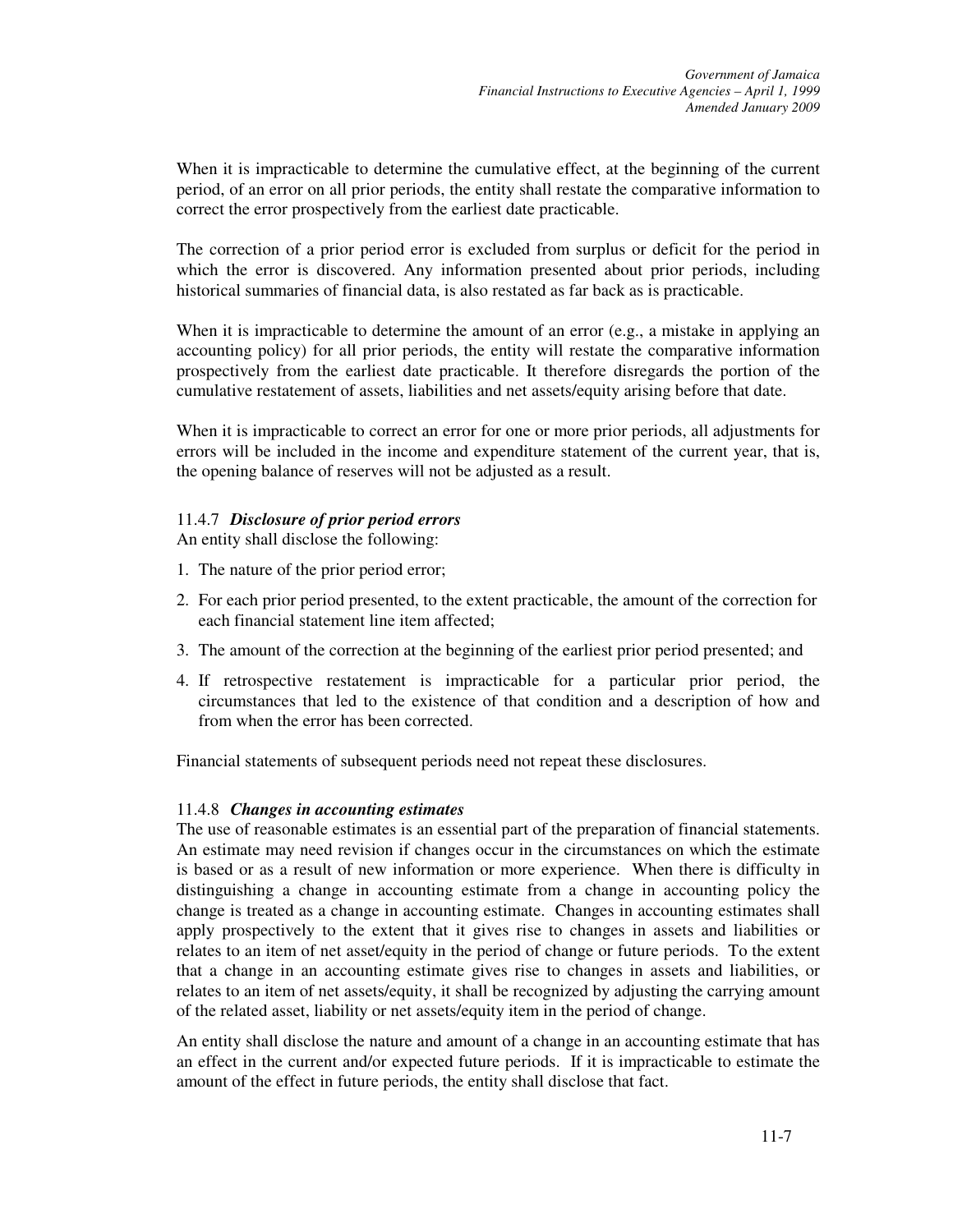# 11.5 **Employee-Benefits**

# 11.5.1 *Application of IPSAS25*

IPSAS25 "Accounting for employee benefit" issued by IPSASB which accounts for employee benefits in the financial statements of employers applies to the financial statements of Executive Agencies. A liability will be recognised when benefits are earned, not when they are due to be paid. Gains and losses arising on the initial recognition of items in the financial statements that is attributable to prior year benefits should be dealt with as a prior period adjustment and written off against retained earnings.

# 11.5.2 *Definition*

IPSAS 25 defines employee benefits as

"*all forms of consideration given by an employer in exchange for service rendered by employees*".

There are five categories of employee benefits:

- Short term employee benefits including wages, salaries, paid annual leave, paid sick leave, profit sharing and bonuses (if payable within twelve months of the end of the period) medical care, cars and free or subsidised goods or services for current employees;
- Post employment benefits including pensions and other retirement benefits, post life insurance and post employment medical care;
- Other long term benefits such as long-service leave, sabbatical leave, long term disability benefits and deferred compensation payable twelve months or more after period end;
- Termination benefits; and
- Equity compensation benefits.

# 11.5.3 *Annual leave*

Annual leave due but not taken is to be recognised as a liability. Calculation is made on the basis of an employee' s salary at the date when the leave is to be taken. Leave taken in the next financial year will be classified as current whilst leave taken in all subsequent years will be classified as non-current.

# 11.5.4 *Sick/Departmental/Compassionate Leave*

Sick, departmental or compassionate leave will not be recognised as a liability or expense until the time of absence.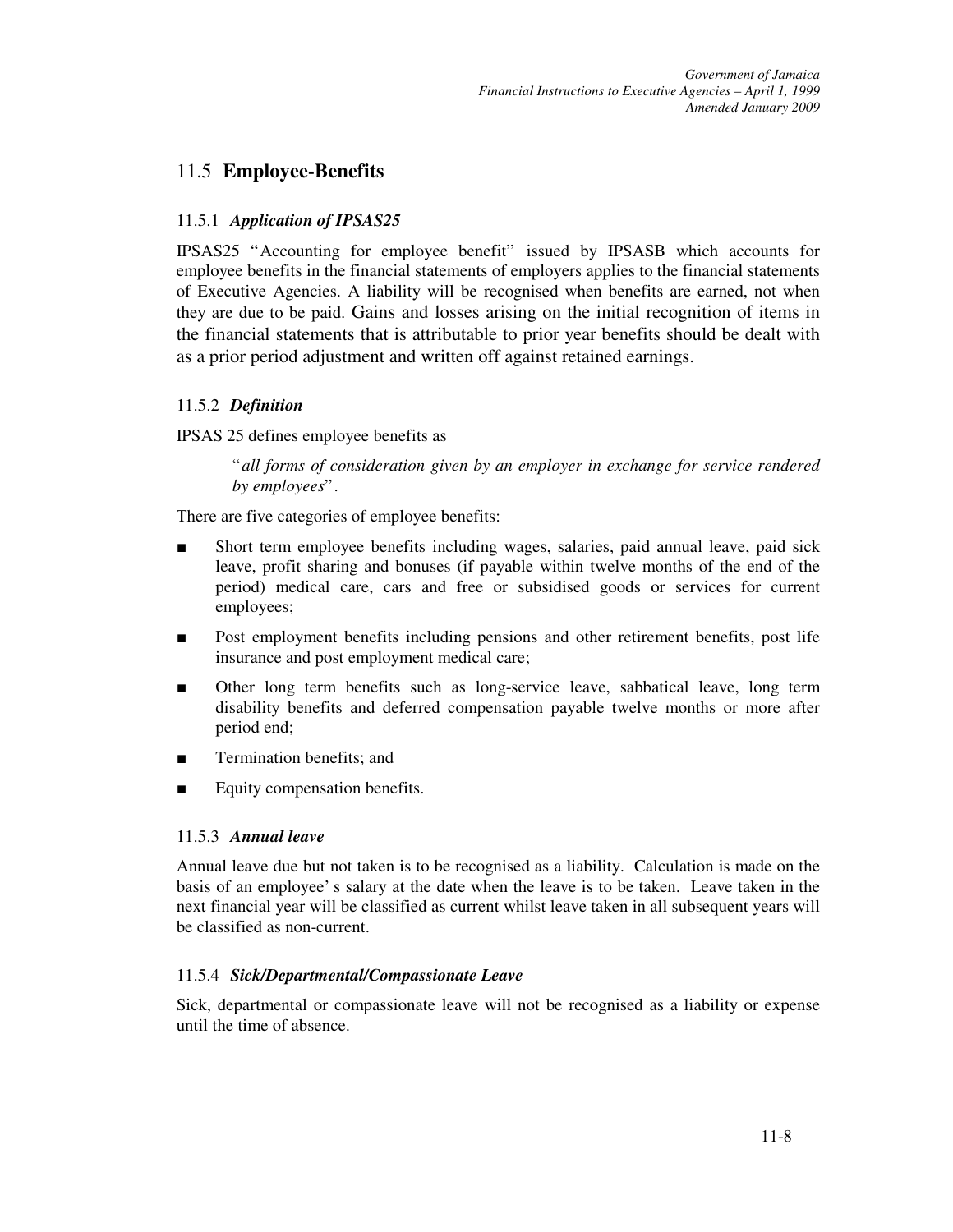# 11.5.5 *Pensions*

Pensions are of two types:

- 1. defined contribution plan where the agency' s legal or constructive obligation is limited to the amount that it agrees to contribute to the fund; and
- 2. defined benefit plans where the agency' s obligation is to provide the agreed benefits to current and former employees and where the actuarial risk and investment risk fall, in substance, on the agency.

The liability (the unfunded component) arising in respect of a defined benefit plan is to be accounted for in accordance with International Public Sector Accounting Standard (IPSAS) 25, *Employee Benefits*.

The amount recognized as a defined benefit liability is to be the net of the following amounts:

- the present value of the defined benefit obligation as at the end of the reporting period (after taking account of any payments against the liability during the period);
- plus any actuarial gains (less any actuarial losses) to the extent that they are recognized in accordance with IPSAS 25;
- less any past service cost not yet recognized as an expense; and
- less the fair value at the end of the reporting period of plan assets out of which the obligations are to be settled directly.

The liability is to be assessed by an actuary. It is to be calculated based on the latest actuarial assessment once every three years or from more recent data if available.

A liability for contributions payable to a defined contribution plan is to be recognized only if the contribution paid during the period is less than the contribution required.

# 11.5.6 *Severance/Termination*

A liability for severance/termination payments is to be recognized only when the agency is demonstrably committed to either:

- Terminate the employment of any employee(s) before their normal retirement date; or
- Provide termination benefits as a result of an offer made in order to encourage voluntary redundancy

An agency is demonstrably committed when it has a detailed formal plan that has no realistic possibility of being withdrawn. The liability is recognized only if at the reporting date the preceding conditions are met.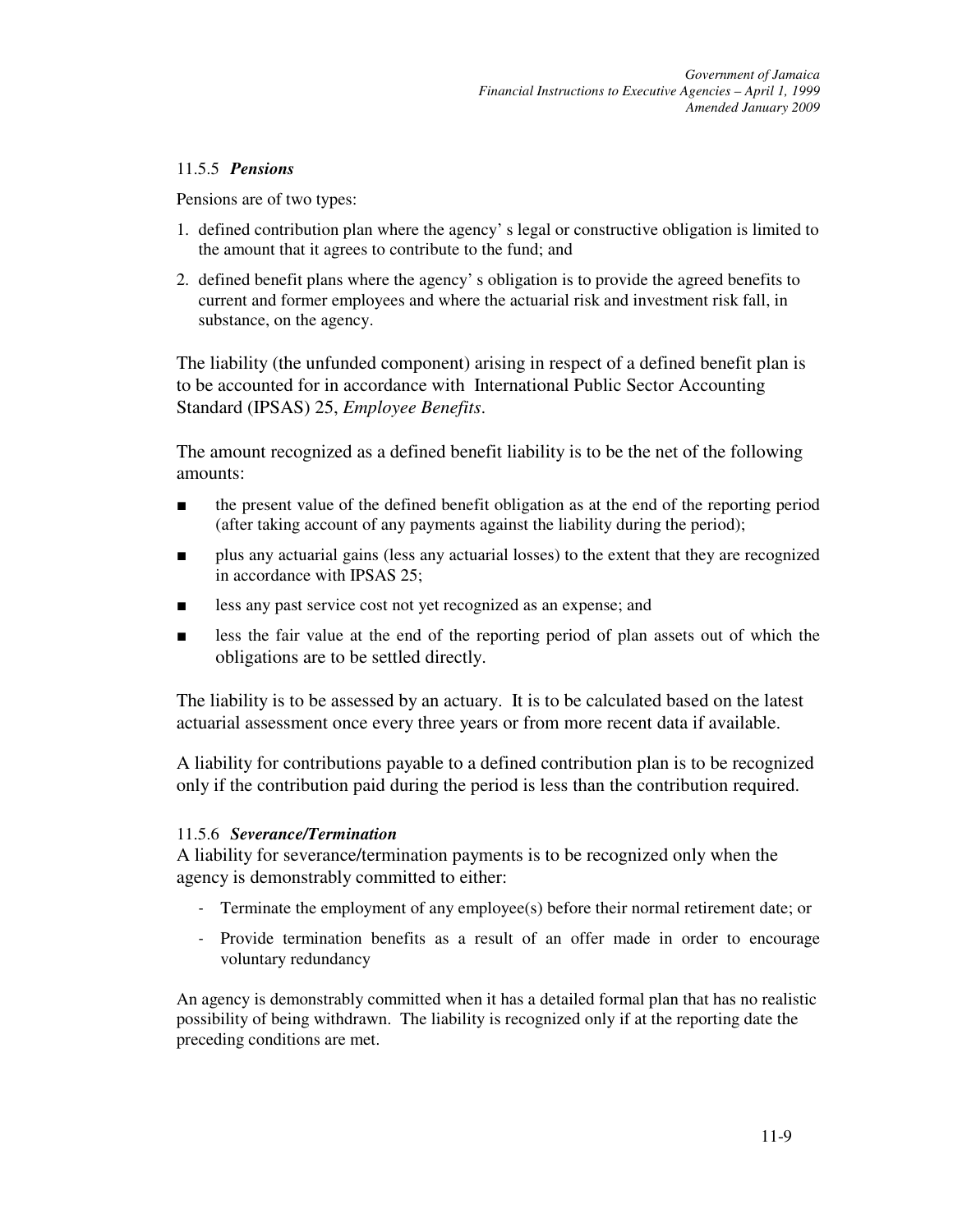# 11.5.7 *Further guidance*

The Financial Secretary will provide further guidance on the accounting for retirement benefits pursuant to any changes in the pension arrangements for the staff of Executive Agencies.

# 11.6 **Inventories**

# 11.6.1 *Application of IPSAS12*

IPSAS12 Accounting for inventories prepared in the context of the historical cost system applies to the financial statements of Executive Agencies.

# 11.6.2 *Categories of inventories*

The following categories of inventories should be used:

- consumables and finished goods;
- goods or other assets purchased for resale or distribution in the normal course of business (for example, if an Executive Agency were involved in tourist promotion it may buy and then sell maps and guidebooks);
- consumable stores;
- raw materials and components purchased for incorporation into products for sale;
- finished goods produced;
- goods purchased or produced which are for distribution to other parties for no charge or for a nominal charge;
- the cost of service for which the entity has not yet recognise the related revenue;
- products and services in intermediate stages of completion; and
- long term contract balances.

# 11.6.3 *Valuation*

Inventories (or stocks) will be valued at the lower of cost and net realisable value. Net realisable value is the actual or estimated net income that could be generated by selling an item of stock. Net realisable value is likely to be relevant in instances of:

- physical deterioration of inventory;
- inventory obsolescence; or
- errors in purchasing such that inventory has little or no value.

Where inventories are acquired through non-exchange transaction it shall be measured at fair value as at the date of acquisition. Fair value reflects the amounts for which the same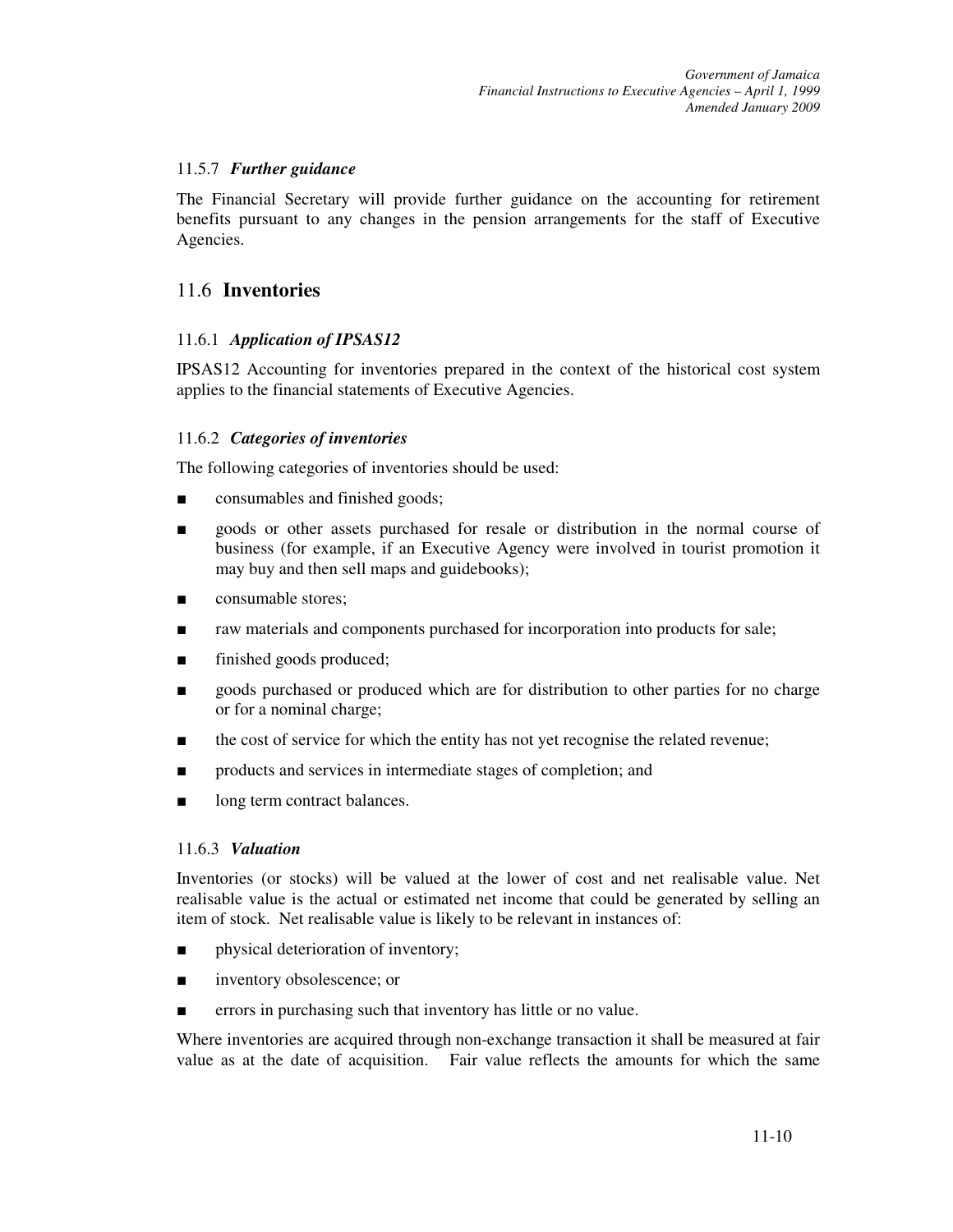inventory could be exchanged between knowledgeable and willing buyers and sellers in the market place.

Inventories shall be measured at the lower of cost and current replacement cost where they are held for:

- distribution at no charge or for a nominal charge; or
- consumption in the production process of goods to be distributed at no charge or for a nominal charge

# 11.6.4 *Basis of determining cost*

The historic cost of inventories should be accounted for using either the first-in-first-out (FIFO) method or the weighted average cost method.

# 11.6.5 *Inventory control systems*

Chief Executive Officers are required to establish systems of control to ensure that:

- regular inventory checks are held;
- inventory holdings are reasonable and that they do not become excessive;
- proper records are maintained of inventory holdings; and
- inventories are kept in appropriate conditions to prevent their theft or deterioration.

# 11.7 **Development expenditure**

# 11.7.1 *Application of IFRS38*

IFRS38 "Intangible Assets (Accounting for research and development activities)" issued by the IASB applies to the financial statements of Executive Agencies, (this in the absence of an IPSAS). However, it is likely to be relevant only in a few instances. Care must be exercised in capitalising development expenditure, a note in the financial statements for all development expenditure capitalised will suffice.

# 11.7.2 *Criteria for capitalisation*

An intangible asset arising from development expenditure should only be capitalised if and only if it meets the following criteria:

- there is a clearly defined project;
- it will generate probable future economic benefits;
- the related expenditure is separately measurable and identifiable;
- the outcome of the project has been assessed with reasonable certainty as to:
	- its technical feasibility; and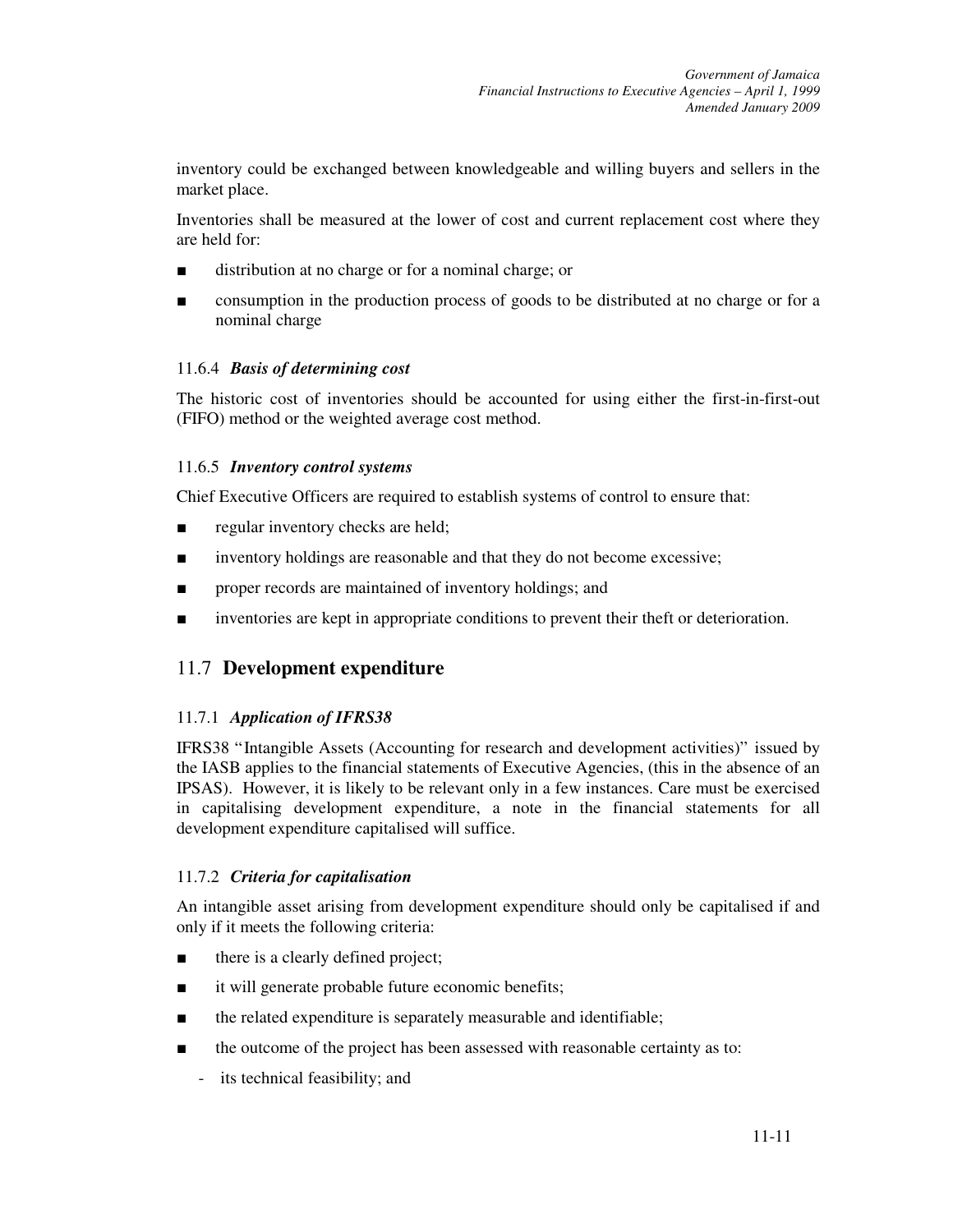- its resulting in a product or service that will eventually be brought into use or sold; and
- adequate technical, financial and other resources exist, or are reasonably expected to exist, to complete the project.

For example, if an Executive Agency were developing its own computer system it might be reasonable to capitalise that expenditure in the financial statements.

# 11.7.3 *Failure to meet criteria*

If any expenditure relates to a project that fails to meet any of the criteria set out above, it must be recognised as research expenditure and written off in the year it is incurred and must not be capitalised.

# 11.8 **Provisions, Contingent Liabilities and Contingent Assets**

# 11.8.1 *Application of IPSAS19*

IPSAS19 "Provisions, Contingent Liabilities and Contingent Assets" applies to the financial statements of Executive Agencies.

# 11.8.2 *Definition of contingencies*

A contingency is a possible asset or liability that arises from past events and whose ultimate outcome will be confirmed only on the occurrence, or non-occurrence, of one or more uncertain future events not wholly within the control of the enterprise.

#### 11.8.3 *Treatment of contingent assets*

Contingent assets should not be accrued in the financial statements as to do so would be contrary to the concept of prudence. Where the inflow of an economic benefit is probable it should be disclosed by way of a note. However, when the gain is virtually certain then it is no longer a contingency and so should be accrued.

# 11.8.4 *Treatment of contingent liabilities*

Contingent liabilities should only be accrued when it is probable, that is, more likely than not, that there will be a loss to the Executive Agency. If the event is not probable, but the chances are greater than remote that it will occur (or not occur) then the amount should not be accrued but should be disclosed by way of a note.

# 11.9 **Events after the Reporting Date**

# 11.9.1 *Application of IPSAS14*

IPSAS14 "Events After the Reporting Date" applies to the financial statements of Executive Agencies.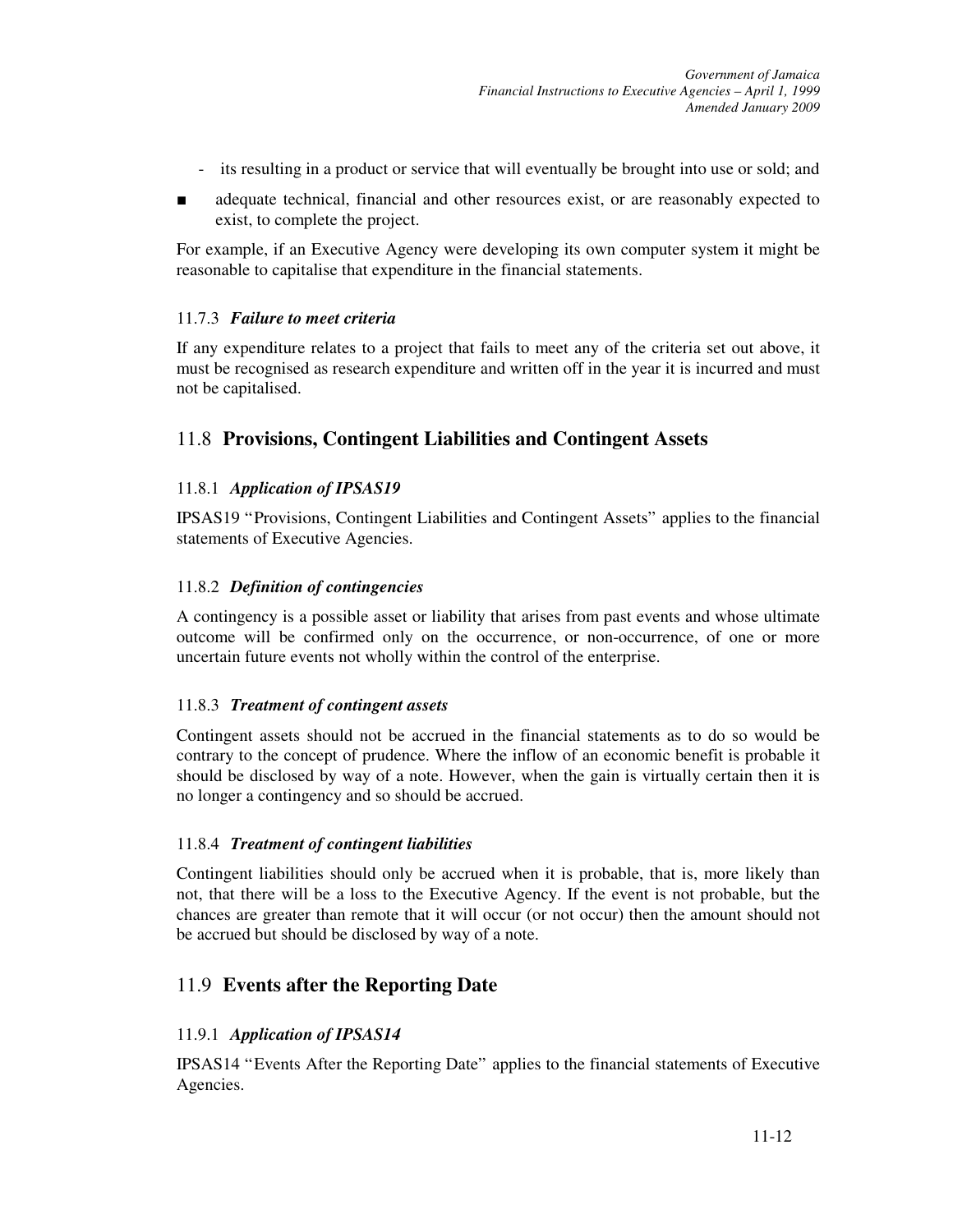# 11.9.2 *Definition of events after the reporting date*

IPSAS14 defines events after the reporting date as:

*"those events, both favourable and unfavourable, that occur between the reporting date and the date on when the financial statements are authorised for issue."* 

# 11.9.3 *Conditions at the reporting date*

If the event provides further evidence of a condition that existed at the reporting date the accounts should be adjusted.

# 11.9.4 *Conditions arising after the reporting date*

If the event relates to conditions arising after the reporting date the financial statements should not be adjusted unless the event is of such significance that non disclosure would affect the ability of the users to make proper evaluations and decisions and likely to change the opinion of a reader of the accounts then it should be disclosed by way of a note to the accounts as to:

- *(a) the nature of the event; and*
- *(b) an estimate of its financial effect, or a statement that such an estimate cannot be made.*

# 11.10 **The Effects of Changes in Foreign Exchange Rates**

# 11.10.1 *Applicability of IPSAS4*

IPSAS4 "Accounting for the effect of changes in foreign exchange rates" applies to the financial statements of Executive Agencies.

# 11.10.2 *Currency for financial statements*

The Financial Statements of Executive Agencies will be prepared in Jamaican Dollars. In IPSAS4 this is referred to as "the functional currency", that is, the currency of the primary economic environment in which the entity operates. Jamaican Dollars is also the "presentation currency" that is, the currency in which the financial statements are presented.

# 11.10.3 *Exchange rate for income and expenditure items*

Income or expenditure items should be translated from the foreign currency to Jamaican Dollars at the prevailing exchange rate on the day the transaction occurred, except that where the transaction is to be settled at a contracted rate, that rate should be used.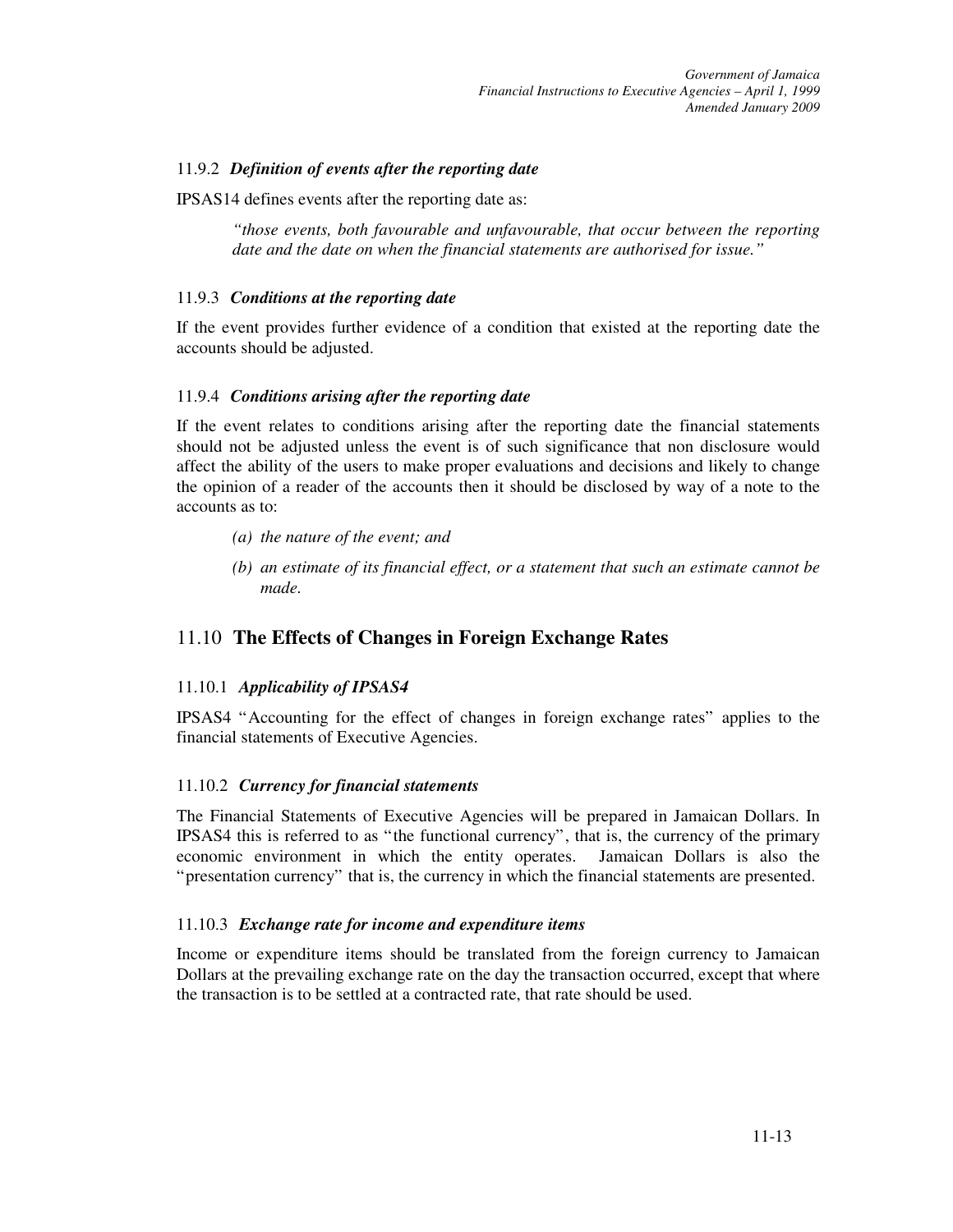# 11.10.4 *Monetary items*

At the balance sheet date foreign currency monetary items resulting from unsettled transactions (for example debtors and creditors) should be translated using the closing rate on the balance sheet date, except where there is a contracted rate in which case that rate should be used. For example, a foreign currency debtor could arise if MIND had run a course elsewhere in the Caribbean and the fee was outstanding, in full or in part. A foreign creditor could arise where an Executive Agency acquired a computer directly from a supplier in the USA.

# 11.10.5 *Gains and losses*

Any gains and losses arising from the effect of changes in foreign currency rates should be taken to the income and expenditure account.

# 11.11 **Creditors**

# 11.11.1 *Types of creditors*

There are three types of creditors:

- trade creditors, sundry creditors, and loans generally contractual obligations to transfer known amounts;
- accrued expenses obligations to pay for goods and services that have been received but which have not been invoiced; and
- deferred income an obligation to transfer economic benefits by providing goods or services for which payment has been received in advance.

# 11.11.2 *Analysis of creditors*

Creditors should be analysed between those amounts falling due within one year and those falling due after more than one year. The former should be shown as current liabilities in the balance sheet and the latter as long term liabilities.

# 11.11.3 *Valuation of creditors*

Creditors should be shown at contractually agreed amounts or, where they are not available, at realistic and prudent estimates of the amounts to be paid.

# 11.12 **Provisions**

# 11.12.1 *Definition of provisions*

Provisions are a subclass of liabilities and not a separate element of the balance sheet. IPSAS19 defines a provision as "Liabilities in respect of which the amount or timing of the expenditure that will be undertaken is uncertain". Provisions can be distinguished from other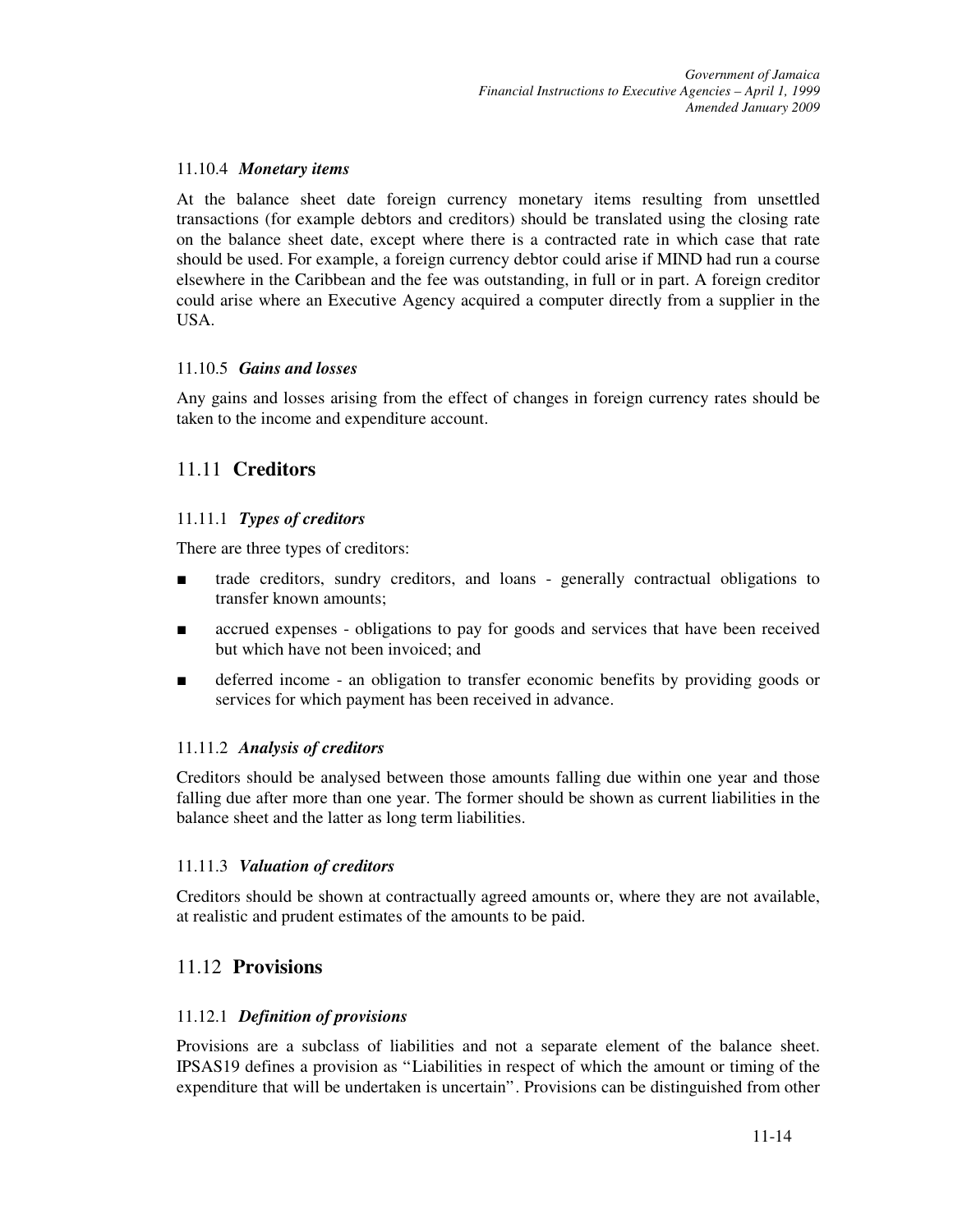liabilities such as trade creditors and accruals. The distinguishing feature for provisions is that there is uncertainty over either the timing or amount of the future expenditure.

# 11.12.2 *Amount provided for*

The amount recognised as a provision should be a realistic and prudent estimate of the expenditure required to settle the obligation that existed at the balance sheet date.

# 11.12.3 *Accounting treatment*

Provisions should be charged immediately to the income and expenditure statement. Expenditure incurred to settle the obligation should be debited direct to the provision. Provisions must only be used for the purpose for which they were established.

# 11.12.4 *Provisions no longer required*

A provision that is no longer required should be credited to the income and expenditure account.

# 11.13 **Commitments**

#### 11.13.1 *Definition of a commitment*

A commitment is an obligation to make a payment at some future date for which provision has not been made in the accounts. Commitments relate to expenditure to be incurred on contracts which have been entered into at the balance sheet date and where there are unperformed obligations.

# 11.13.2 *Capital commitment*

Capital commitments should be disclosed by way of a note to the balance sheet. The value of the commitment should be the amount of capital expenditure contracted for or approved to the extent that it has not been provided for in the accounts. For example, where, at the balance sheet date, an Executive Agency has placed an order for a new computer system which it will finance from its own funds or using a funding agency loan, the cost of that new system should be disclosed by way of a note.

#### 11.13.3 *Non capital commitments*

Other commitments should only be shown when they are:

- significant in terms of their value;
- non cancellable (or only cancellable at significant cost); and
- do not relate to the routine business of the Agency.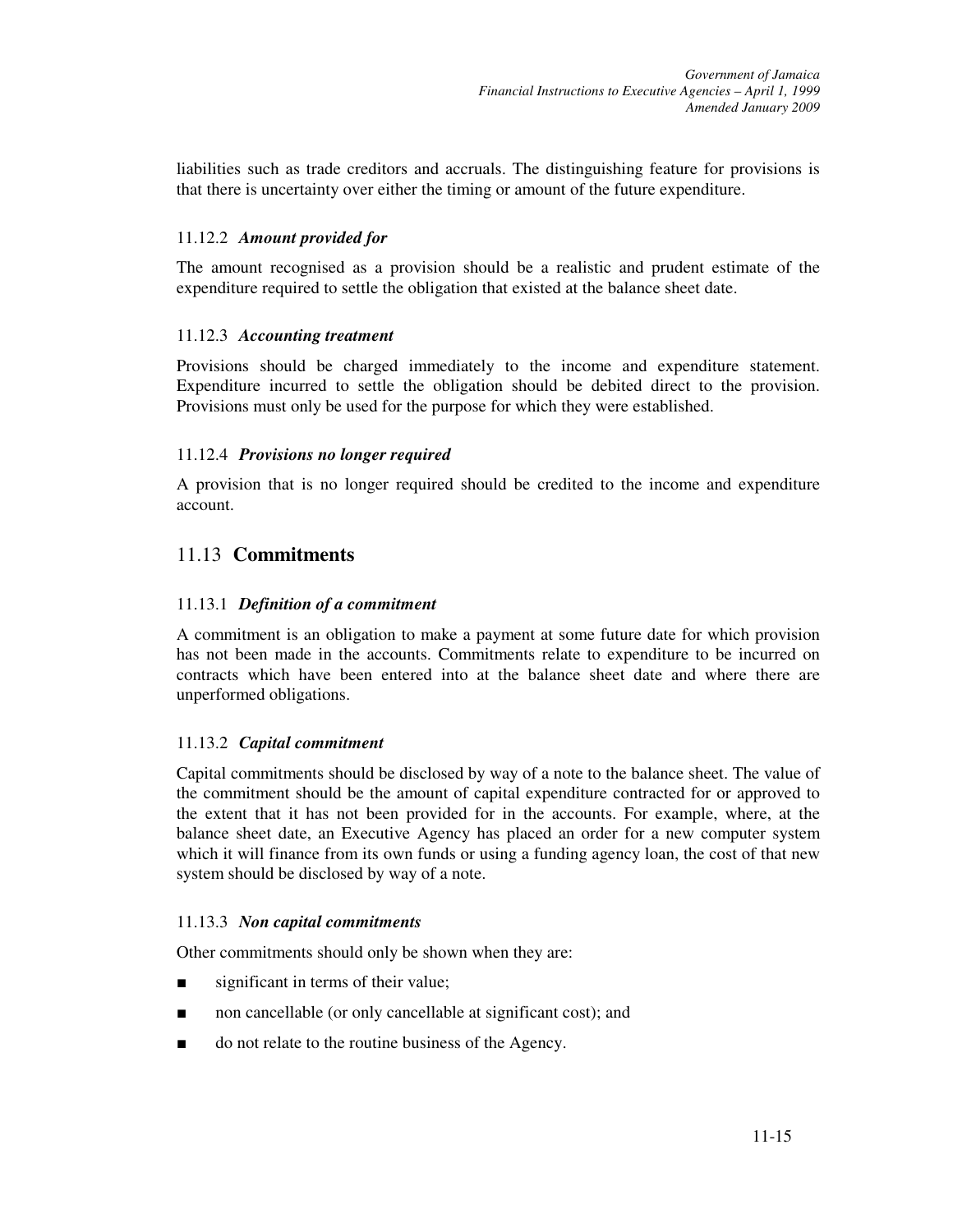It is unlikely that Executive Agencies will have any non-capital commitments which meet all of these criteria. For example, commitments relating to staff salaries would not be shown as they relate to the routine business of the Executive Agency.

# 11.14 **Reserves**

# 11.14.1 *Types of reserve*

Each Executive Agency may establish the following three reserves:

- General Reserve;
- Revaluation Reserve; and
- Donated Asset Reserve.

Executive Agencies are not permitted to establish any other reserves.

# 11.14.2 *General Reserve*

The General Reserve represents the accumulation of the retained surpluses of the Agency. The following items will be credited to the General Reserve:

- any operating surplus made by the Agency (after any transfers to or from the Consolidated Fund have been effected);
- any surplus made on the sale of fixed assets; and
- disposal proceeds of donated assets.

Any operating loss made by the Agency (after any transfers to or from the Consolidated Fund have been effected) will be debited to the General Reserve.

# 11.14.3 *Revaluation Reserve*

The Revaluation Reserve reflects the unrealised increase in the value of fixed assets (see section 11.2). Where an asset is revalued the accounting entries will be:

- debit the asset account by the amount of the revaluation; and
- $\blacksquare$  credit the Revaluation Reserve by the same amount.

Any downward revaluation of a fixed asset should be reflected first by reversing the above entry insofar as the particular asset has been revalued; any further downward revaluation would need to be shown as a charge to the income and expenditure account.

# 11.14.4 *Donated Asset Reserve*

The Donated Asset Reserve reflects the net book value of assets which have been donated to Agencies (either by the Government or by an external funding agency). Donated assets are treated in the same way as purchased assets except that: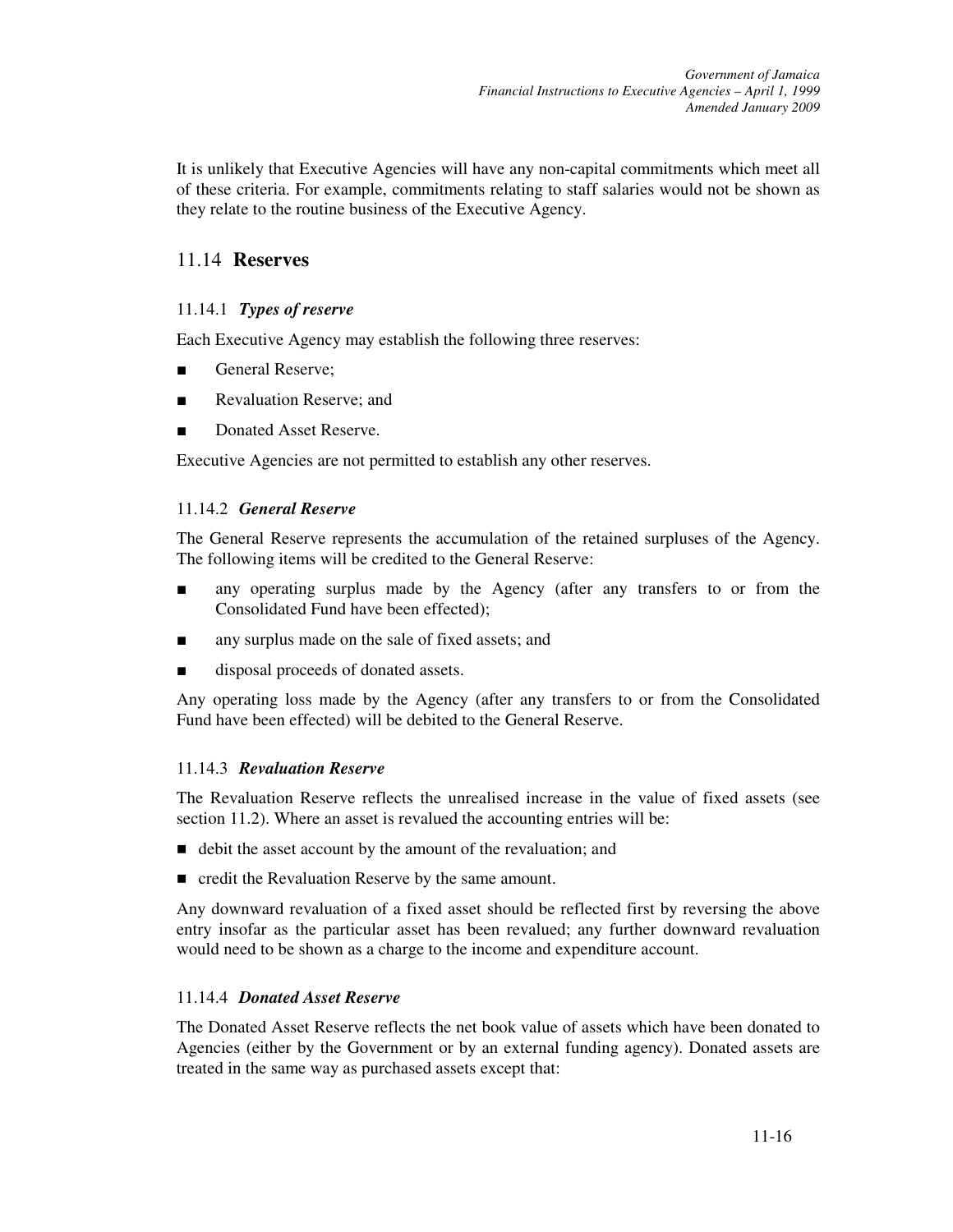- the Donated Asset Reserve is credited with the value of the original donation and with any subsequent revaluations;
- each year an amount equal to the depreciation charge is transferred from the Donated Asset Reserve to the operating cost statement; and
- on disposal of an asset:
	- the profit or loss is charged to the operating cost statement;
	- an equal amount is transferred from/to the Donated Asset Reserve to/from the operating cost statement so that there is a net nil effect on the operating cost statement; and
	- the balance on the Donated Asset Reserve in respect of the sold asset is transferred to the General Reserve.

Where an asset is only partially funded in this way only that part which is so funded should be treated in accordance with this Instruction.

#### 11.14.5 *Government Grant Reserve*

The Government Grant Reserve reflects the value of property, plant and equipment received as grant in aid.

# 11.15 **Leases**

#### 11.15.1 *Application of IPSAS13*

IPSAS13 "Accounting for leases" applies to the financial statements of Executive Agencies.

#### 11.15.2 Definition

A lease is an agreement whereby the lessor conveys to the lessee in return for a payment or series of payments the right to use an asset for an agreed period of time.

#### 11.15.3 *Finance lease*

A finance lease is one that transfers substantially all the risks and rewards of ownership of an asset to the lessee. A finance lease should be reflected in the balance sheet by recording an asset (that is the asset which is being leased) and a liability reflecting the future stream of lease charges. In the income and expenditure statement there will be charges for both depreciation of the asset and finance charges. For example, if an Executive Agency were to lease a computer which it had to maintain, could hire out to other users, and at the end of the lease the Executive Agency could acquire the computer then such a lease would be a finance lease.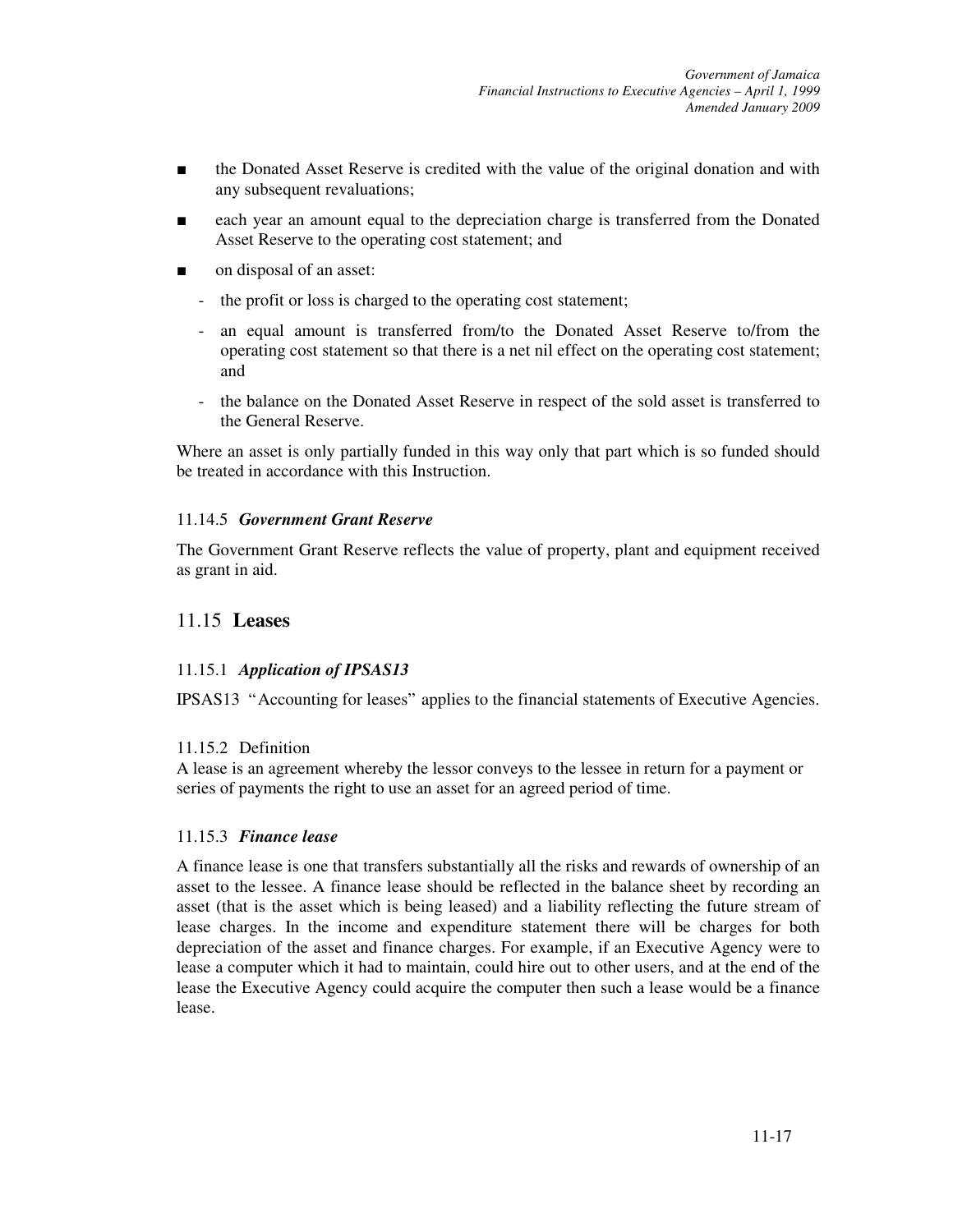# 11.15.4 *Operating leases*

A lease is classified as an operating lease if it does not transfer substantially all the risks and rewards incidental to ownership**.** This will include service based contracts where the Executive Agency pays for a stream of services where the amount paid relates directly to the services consumed and where the other partner controls the asset and carries the risks and rewards of ownership. An operating lease should not be reflected in the balance sheet; instead the lease charges should be charged directly and fully to the income and expenditure account. For example, if an Executive Agency were to lease part of a building and it did not have to meet the cost of major maintenance it is likely that such a lease would be an operating lease.

# 11.15.5 *Seeking advice*

Lease accounting is a difficult area that is continually developing. Chief Executive Officers should seek the advice of the Ministry of Finance or the Auditor-General on the presentation of all leases in their accounting statements.

# 11.16 **Presentation of budgeted information in Financial Statements**

# 11.16.1 *Application of IPSAS 24*

IPSAS 24 "Presentation of budgeted information in Financial Statements" applies to Executive Agencies. The standard applies to all public entities that make their approved budgets publicly available.

# 11.16.2 *Presentation and disclosure requirements*

An Executive Agency shall present a comparison of budget and actual amounts as additional budget column in the financial statements where the financial statements and the budget are prepared on a comparable basis or may be presented separately in a "statement of comparison of budget and actual amounts" or a similarly titled statement.

The financial statements of executive agencies should include:

- A comparison of actual amounts with budgeted amounts
- An explanation of material differences between budget and actual amounts; and
- A reconciliation of actual budget amounts and actual amounts presented in the financial statements where the basis for preparation of both statements differ.

# 11.16.3 *Changes from original budget*

An entity shall present an explanation of whether changes between the original and final budget are a consequence of reallocations within the budget, or of other factors:

(a) By way of note disclosure in the financial statements; or

(b) In a report issued before, at the same time as, or in conjunction with the financial statements, and shall include a cross reference to the report in the notes to the financial statements.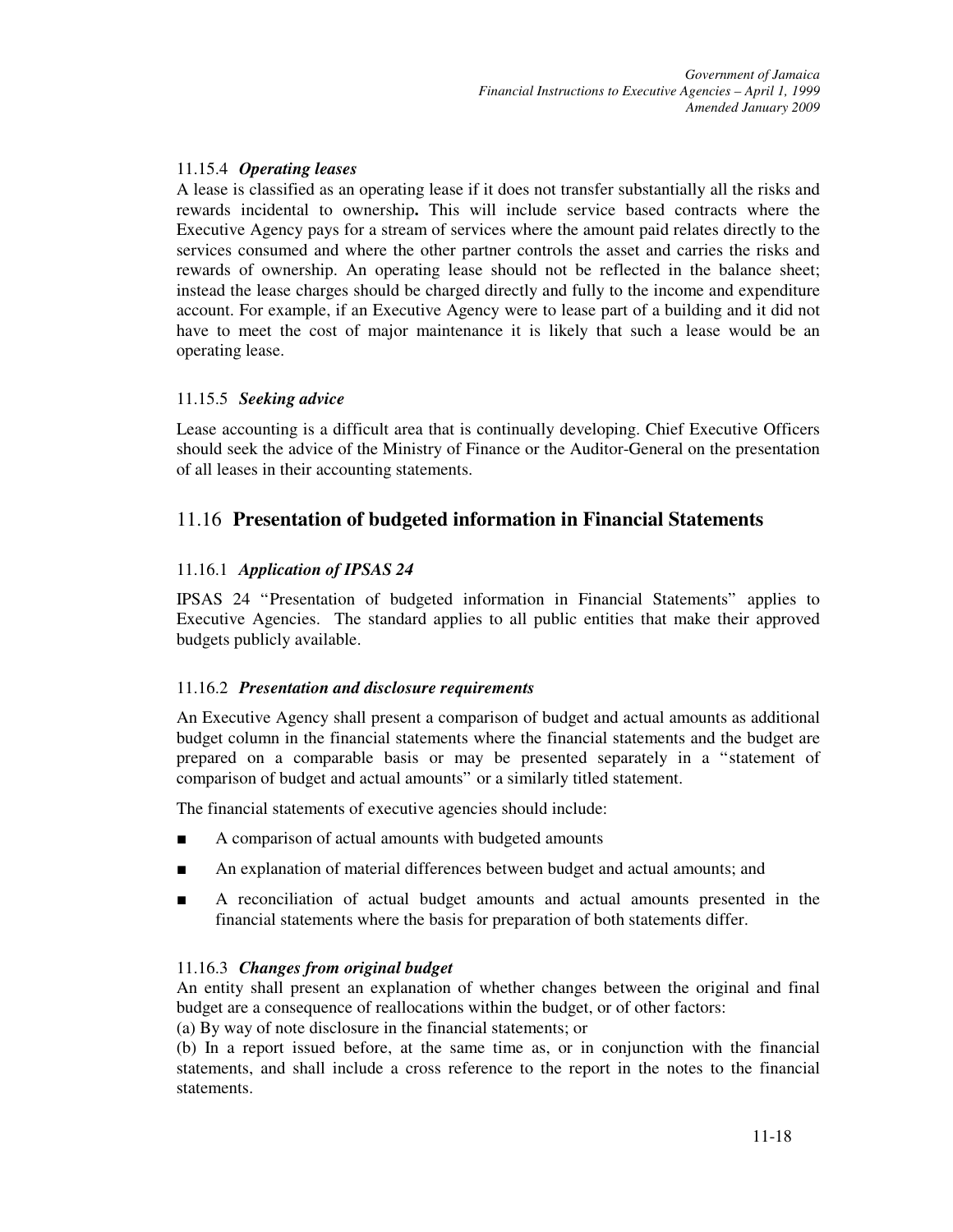# 11.17 **Debtors**

### 11.17.1 *Definition of debtors*

The item "Debtors" in the balance sheet includes amounts receivable as at the balance sheet date no matter when they fall due for payment.

#### 11.17.2 *Transactions giving rise to debtors*

Most Executive Agency goods and services which are not provided to GoJ will be paid for at the time they are received by the customer so no debtor would arise. A debtor will arise where a good or service is provided and an invoice is raised for payment. For example, the cost of a course run by MIND for a private company may be recovered by raising an invoice. To qualify as a receivable, the collection of a debt must be legally enforceable. For example, the unfunded portion of a Warrant from GOJ that remain outstanding would not qualify as a debt because its collection is not legally enforceable.

#### 11.17.3 *Staff loans and advances*

The outstanding balance on all staff advances and loans should be included in the value of debtors shown in the balance sheet. A note to the balance sheet should analyse the debtors figure and should show separately the value of staff loans and staff advances.

## 11.17.4 *Allowance for bad and doubtful debts*

Debtors should be stated at their net realisable value after allowance for bad and doubtful debts. The allowance for bad and doubtful debts should be a prudent estimate of the value of debts which are likely not to be collected. The allowance should be the sum of:

- an allowance for specific debts which are not likely to be collected because of their age, nature, or the debtor involved; and
- a general allowance based on a proportion of debts outstanding the proportion being estimated by management based on previous experience and future expectations.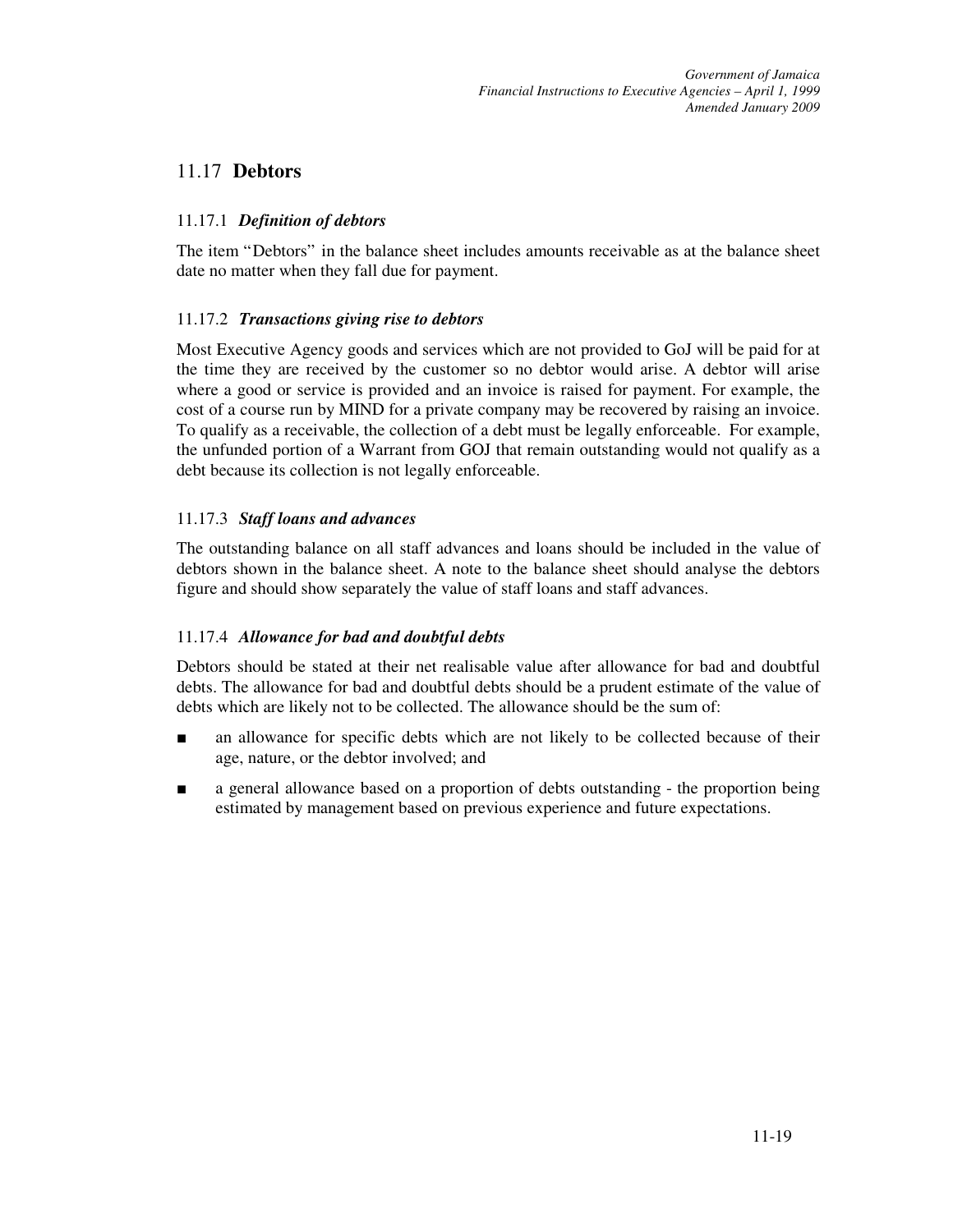# 12 Reporting arrangements

# 12.1 **Monthly reporting**

## 12.1.1 *Monthly reporting*

On a monthly basis the Chief Executive Officer and management team will, as a minimum, be expected to review and report on their performance against:

- the business plan;
- budget (recurrent, capital, and revenue);
- key performance indicators and targets (those which can be measured monthly); and
- internal operational performance targets.

## 12.1.2 *Other internal reporting*

Other than that specified in Instruction 12.1.1, Chief Executive Officers can establish whatever procedures for internal reporting that they think fit. They shall be guided by relevant legislations and any relevant good practice guides issued by the Ministry of Finance.

## 12.1.3 *Submission of report*

The Chief Executive Officer shall submit copies of monthly financial statements (income and expenditure, balance sheet and cash flow statements) detailing budget and corresponding prior year income statement amounts, no later than fourteen days after the end of the reporting month to:

- Financial Secretary;
- Auditor-General;
- Deputy Financial Secretary (Public Expenditure Division); and
- Deputy Financial Secretary (Public Expenditure Policy Coordination Division)

# 12.2 **Quarterly Performance Report**

## 12.2.1 *Quarterly reporting of performance*

At the end of each quarter the Chief Executive Officer will produce a report which summarises the performance of the Executive Agency up to the end of that quarter and projections of future performance. The report shall be known as "the Quarterly Performance Report".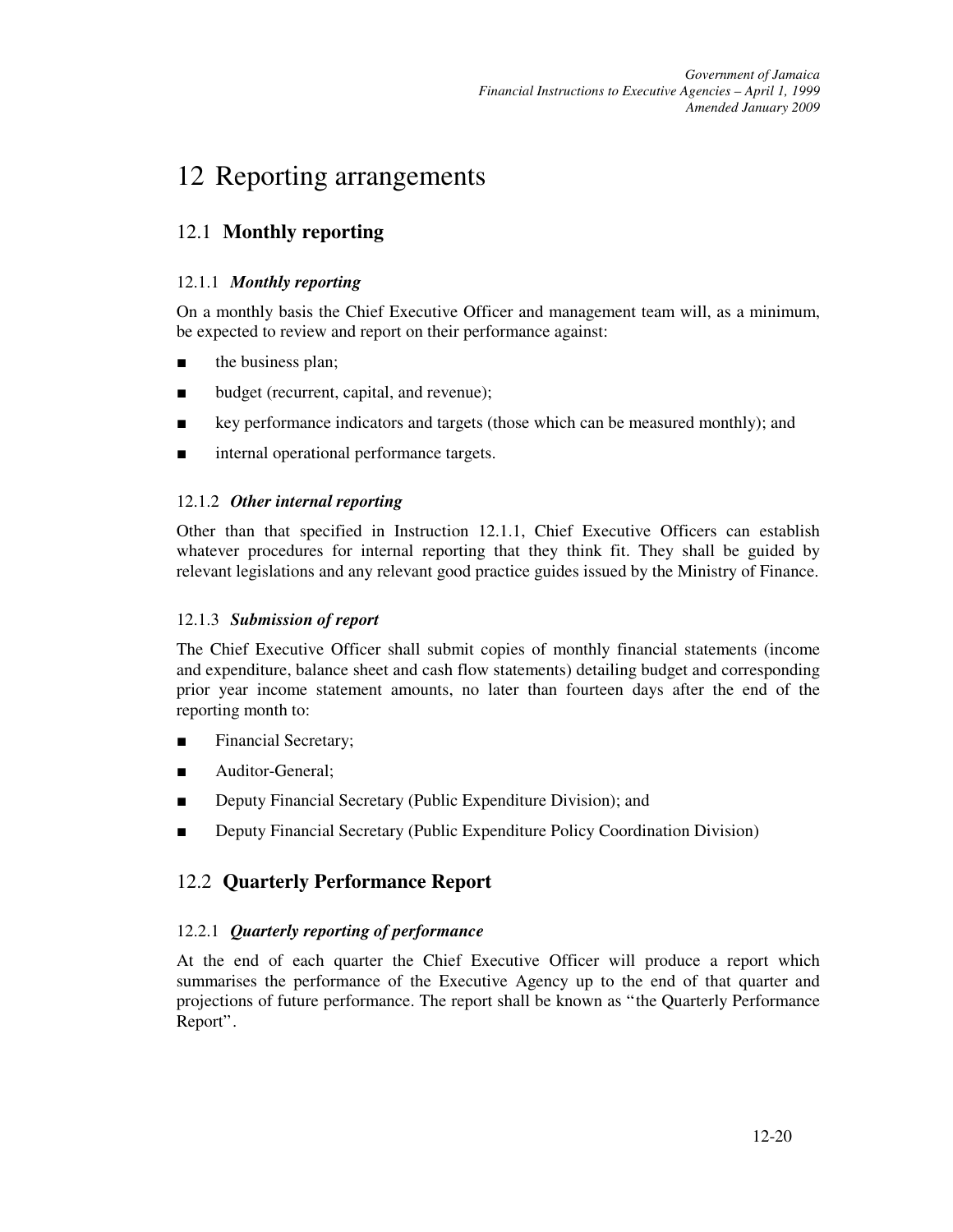#### 12.2.2 *Contents of the Report*

The Quarterly Performance Report shall include:

- actual performance for all Key Performance Indicators measured against the target for the quarter and the year to date, together with full year projections measured against the annual target;
- a brief report on the key performance issues, progress, and current topics of note;
- workload or demand levels against budget and variance, for the quarter and full year projections;
- summary income and expenditure statement against budget and prior year, and variance for the quarter and full year projections;
- a balance sheet showing the financial position of the Executive Agency at the end of each quarter;
- a statement of cash flows for each quarter;
- details of accounting policies applied in preparing the financial statements;
- summary capital expenditure statement against budget and variance, for the quarter and full year projections;
- summary of cash position measured against the approved cash budget, investments, deposits and loans;
- summary of all procurement contracts over Two Hundred Fifty Thousand Dollars Jamaican (J\$250,000) or any amount prescribed by GOJ Procurement Handbook that the agency entered into;
- summary of key efficiency improvement projects against budget, variance for the quarter and full year projections;
- summary of key capital or improvement project milestones and costs, against budget, variance for the quarter and full year projections; and
- such other information which the Portfolio Minister or Chief Executive Officer consider significant or helpful in aiding the understanding of readers of the report.

#### 12.2.3 *Submission of the report*

The report will be submitted by the Chief Executive Officer, not later than one month after the end of the appropriate quarter, to the Portfolio Minister. Copies will also be sent to:

- Portfolio Permanent Secretary;
- Cabinet Secretary;
- Financial Secretary;
- DFS (Public Expenditure Division);
- DFS (Public Expenditure Policy Coordination Division); and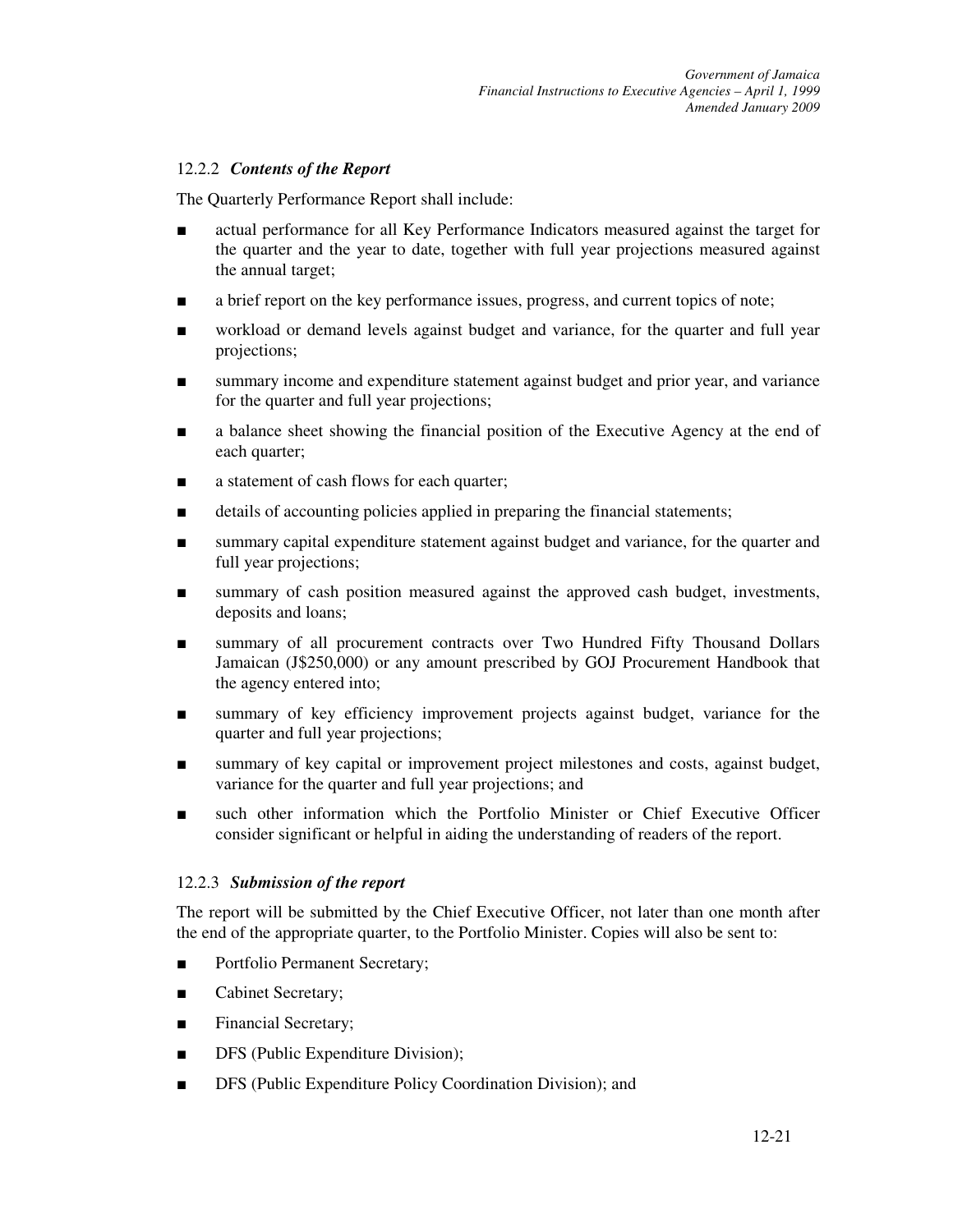■ Auditor-General.

# 12.3 **Quarterly Cash Report**

#### 12.3.1 *Monitoring cashflow monthly*

Not later than fifteen days before the start of a quarter year, the Chief Executive Officer will produce a report which summarises the cash position of the Executive Agency and projections of cash requirements for the quarter and will submit the report to MoFPS.

#### 12.3.2 *Contents of the Quarterly Cash Report*

The Quarterly Cash Report will show:

- cashflow projections by month for the quarter and cash requirements, analysed between recurrent and capital;
- total cash and bank balances held at the date the report is prepared, analysed by account; and
- total recurrent and total capital cumulative cash expenditure, accruals, prepayments, commitments, earmarked funds, cumulative warrant allocation, and balance on warrant, all compared to budget.

#### 12.3.3 *Format of the report*

The Deputy Financial Secretary (Public Expenditure) may specify the format in which the report is to be submitted.

# 12.4 **Quarterly performance reviews**

#### 12.4.1 *Consideration by Portfolio Ministry*

The Portfolio Ministry will conduct quarterly performance reviews chaired by the Portfolio Permanent Secretary, to monitor performance and provide feedback on policy issues arising. The Chief Executive Officer will attend for part or all of the review as appropriate. The Chief Executive Officer will be ready to answer queries on his/her performance and the implications for policy delivery. The DFS (Public Expenditure) and DFS (Public Expenditure Policy Coordination) will be represented at the meetings.

#### 12.4.2 *Discussion with Boards*

Where an advisory board exists, the quarterly performance report will also be discussed with the members at the quarterly board meetings.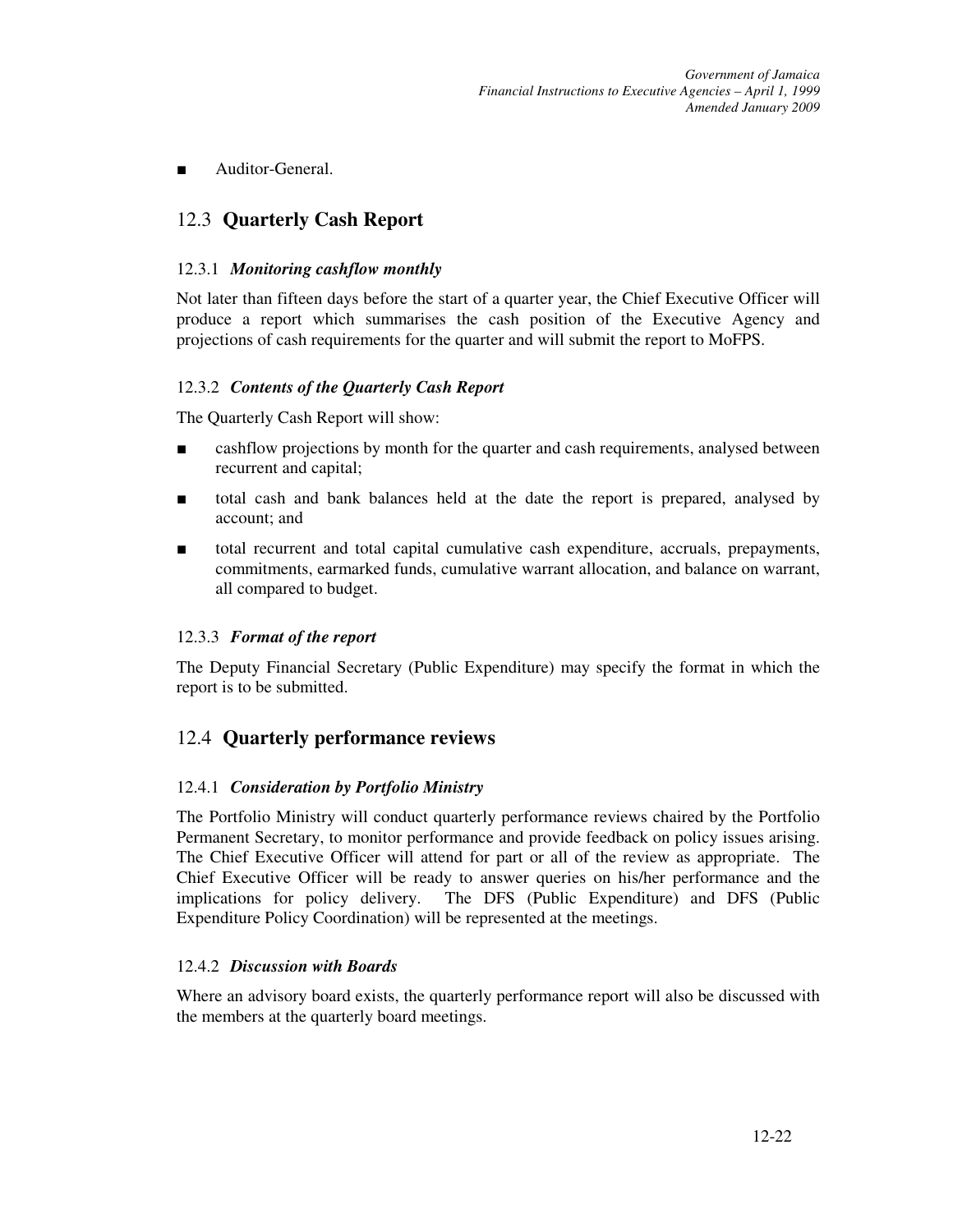# 12.5 **Information to be provided by MoFPS and the Portfolio Ministry**

#### 12.5.1 *Ministry of Finance & Public Service*

Information will be sent directly to the Agency and copied to the Portfolio Ministry.

#### 12.5.2 *Expenditure warrants*

The Executive Agency will consult the Accountant General who will provide the following information to the Agency:

- $\blacksquare$  the monthly warrant for recurrent and capital funds; and
- notice of when the funds are available in the bank.

#### 12.5.3 *Cash requisition*

The Accountant General will fund the Agency to the full extent of the warrant given the availability of financial resources. Only where the Cabinet determines that the Executive Agency is a priority will funds be guaranteed.

#### 12.5.4 *Public Expenditure Division*

The Public Expenditure Division of the Ministry of Finance & the Public Service will:

- make available the approved budget (recurrent and capital) of the Executive Agency and any changes to the budget;
- issue the budget call; and
- request any required revisions to the budget during the year by way of supplementary estimates.

The budget call will be issued to the Executive Agency directly, and will contain any Executive Agency specific Instructions. The budget call will provide guidelines for assumed budget levels and a summary of Cabinet decisions on relevant policy.

#### 12.5.5 *The Portfolio Ministry*

The Portfolio Ministry will provide policy direction and policy decisions relating to the Executive Agency.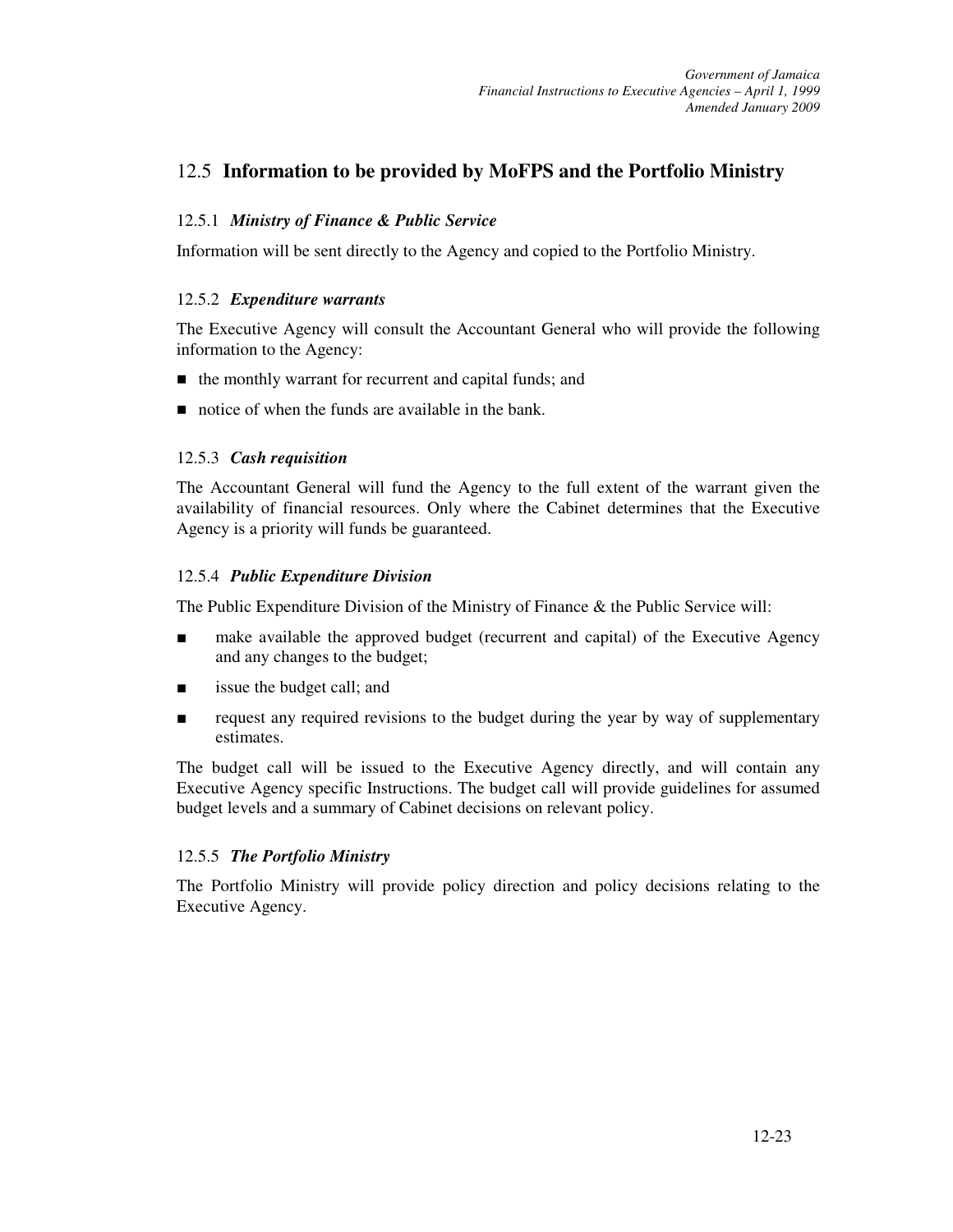# 13 Annual report and accounts

# 13.1 **Executive Agencies' annual reporting requirements**

## 13.1.1 *Preparation of annual report and accounts*

In respect of each financial year, and within a period of three months after the end of such financial year, the Chief Executive Officer of an Executive Agency shall prepare an annual report and accounts relating to the Executive Agency and transmit them to:

- the Minister of Finance:
- the Portfolio Minister: and
- the Auditor-General.

## 13.1.2 *Content of the annual report and accounts*

The annual report and accounts will include:

- the Chief Executive Officer' s annual report; and
- the Executive Agency' s financial statements.

## 13.1.3 *Annual report*

The Chief Executive Officer' s annual report will be in such form as he/she may determine but must include:

- a commentary on the Executive Agency' s overall performance for the year, including performance measured by the key performance indicators and a comparison of actual achievements with those forecast in the business plan;
- a summary of the level of activity undertaken by the Executive Agency during the year;
- details of significant developments which are likely to affect the Executive Agency's performance in subsequent years, in particular any initiatives to improve quality, value for money, customer satisfaction, and income generation; and
- an outline of the organisational and managerial structure of the Executive Agency.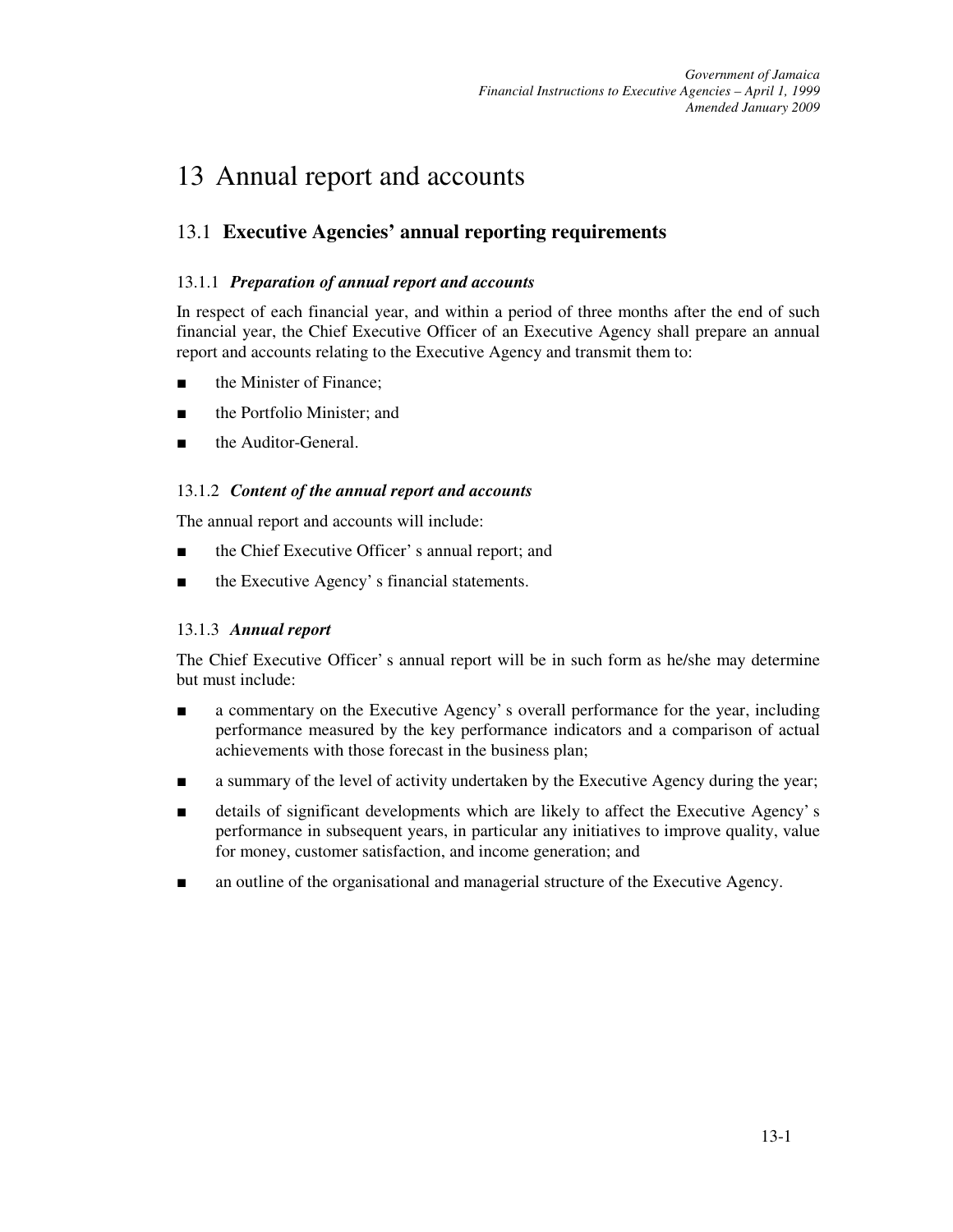# 13.2 **Financial statements**

#### 13.2.1 *Presentation of the financial statements*

Chief Executive Officers must ensure that the financial statements referred to in Instruction  $13.1.2:$ 

- give a true and fair view of the Executive Agency' s financial position as at the balance sheet date and of income and expenditure for the financial year;
- have been prepared on the basis of accounting set out in chapter 10 of these Instructions;
- comply with the accounting policies set out in chapter 11 of these Instructions; and
- are in the format prescribed by Instructions 13.2.4 and 13.2.5.

#### 13.2.2 *True and fair view over-ride*

Wherever there is any conflict between the requirements given above, the first requirement shall take precedence, that is, the primary requirement of the financial statements is that they give a true and fair view.

#### 13.2.3 *Laying statements before the House of Representatives*

Within four months after the end of the financial year or as soon as practicable thereafter, the Auditor-General will issue the certificate in accordance with Instruction 14.4.5. (S)he will submit a signed set of the financial statements and the Chief Executive Officer' s annual report, with his/her certificate appended, to the Speaker of the House who will cause the statements/reports to be laid on the Table of the House of Representatives.

#### 13.2.4 *Content of the financial statements*

The financial statements of each Executive Agency shall include:

- an income and expenditure statement (statement of financial performance) for the financial year;
- a balance sheet (statement of financial position) showing the financial position of the Executive Agency at the end of the financial year;
- a statement of cash flows for the year;
- a statement of changes in net assets/equity
- a comparison of budget and actual amounts either as separate additional financial statement or as a budget column in the financial statement;
- notes, comprising a summary of significant accounting policies applied in preparing the financial statements and other explanatory notes;
- a statement on internal control as required by Instruction 14.3.4;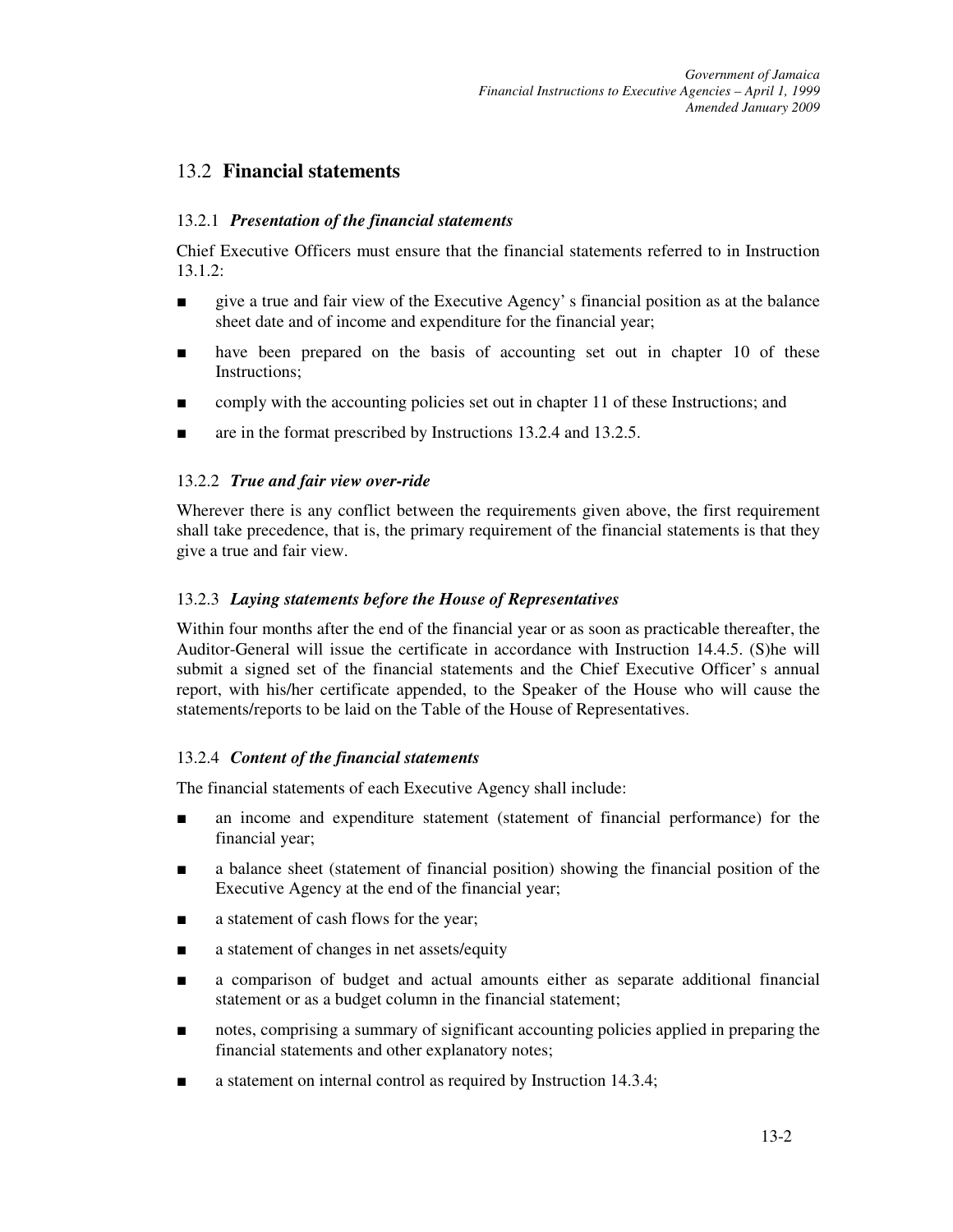- a statement of Key Performance Indicators;
- such other notes as the Chief Executive Officer considers helpful to readers of the statements; and
- the Auditor-General' s certificate issued in accordance with Instruction 14.4.5.

#### 13.2.5 *Format of the financial statements*

The balance sheet, income and expenditure statement, and cash flow statement will be in the format set out in Appendix 2. The headings shown in the prescribed format must be used although additional headings may be used if they are necessary to ensure that the statements give a true and fair view of the Agency' s financial affairs.

#### 13.2.6 *Comparative figures*

With the exception of the financial statements relating to the first financial year of an Executive Agency' s existence, financial statements should show corresponding figures for the preceding period.

# 13.3 **Notes to the financial statements**

### 13.3.1 *Disclosing emoluments over J\$2 million per annum*

A note to the income and expenditure account must be included which identifies the number of staff who have received total emoluments in excess of J\$2 million during the financial year (this should be included even if the number of such employees is nil). The number of such employees should be analysed in bands of J\$250,000: the first band will be J\$2 million to J2.25 million; the second will be J\$2.25 million to J\$2.50 million and so on as far as is necessary.

#### 13.3.2 *Disclosing procurement activities*

A note to the financial statements will also include a summary of all contracts entered into by the agency valued over Two Hundred Fifty Thousand Dollars Jamaican (J\$250,000) during the year or any other minimum sum as prescribed by the GOJ Procurement Handbook from time to time.

## 13.3.3 *Additional information to be included*

The statements will also include such additional information as necessary to ensure that the statements comply with section 19A (5) of Financial Administration and Audit Act.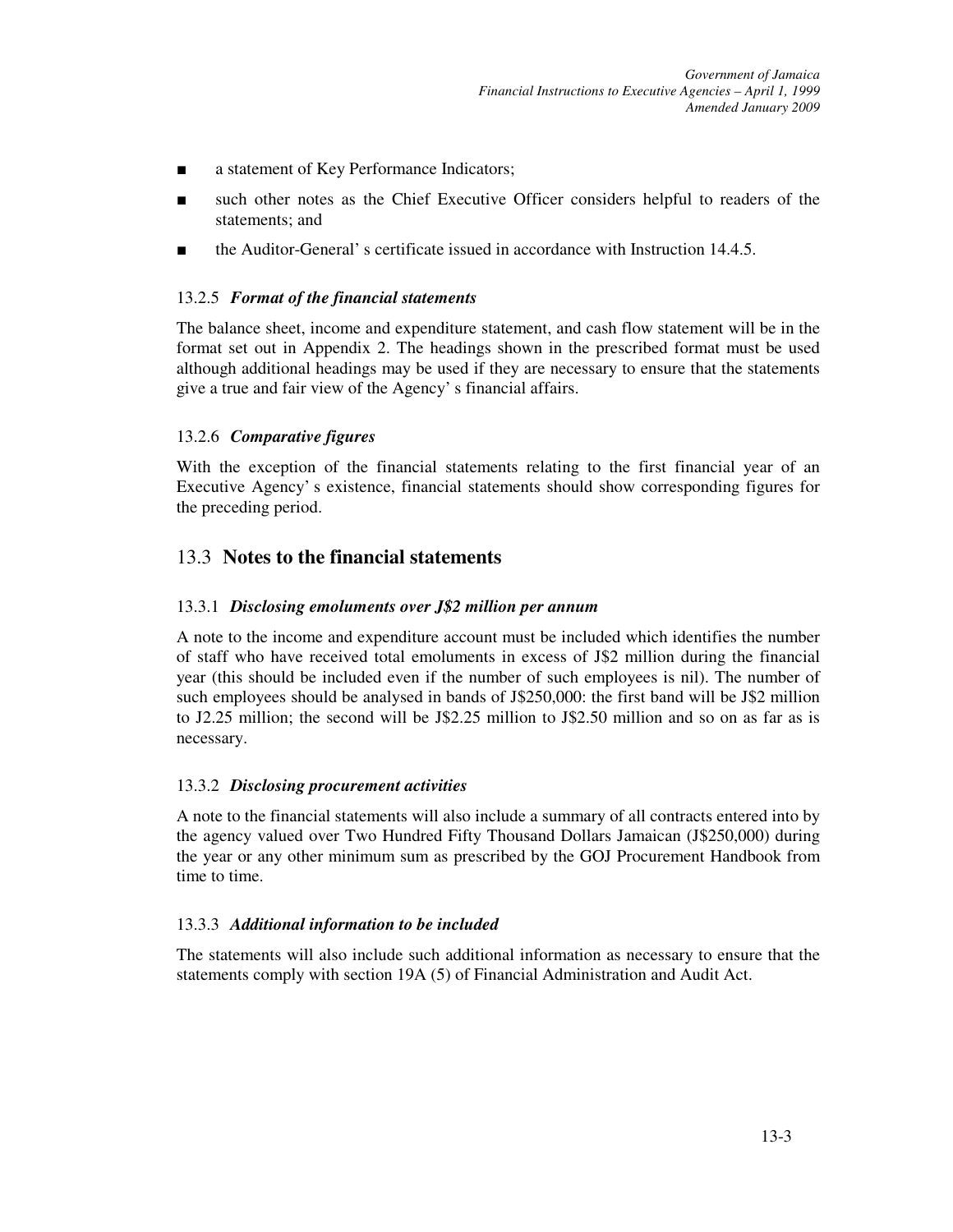# 14 Audit and control

# 14.1 **Audit Committee**

#### 14.1.1 *Requirement to establish an Audit Committee*

In accordance with section 33 of the Financial Administration and Audit Act the Minister of Finance requires each Executive Agency to establish an Audit Committee. The Committee will act in an advisory capacity and has no executive powers.

#### 14.1.2 *Membership of the Audit Committee*

The Audit Committee will have not less than five (5) and no more than seven (7) members comprising the following:

- at least one but not more than two suitably qualified and experienced members appointed by the Portfolio Permanent Secretary to represent the interests of the Portfolio Ministry and the users of the services provided by the Executive Agency;
- at least one but not more than two suitably qualified and experienced members appointed by the Financial Secretary to represent the interests of the Ministry of Finance and Planning;
- one suitably qualified and experienced member appointed from the agency by the Chief Executive Officer to represent the interests of the Agency; and
- at least one but not more than two qualified and experienced independent member appointed by the Chief Executive Officer in consultation with the Ministry of Finance & the Public Service and the Portfolio Ministry.

## 14.1.3 *Appointment of members*

The establishing of the Audit Committee shall be the responsibility of the Chief Executive Officer of the agency acting through the Office of the Cabinet Secretary.

- Appointment of members to the committee shall be made in accordance with instruction 14.1.2 and the appointment of Chairman in accordance with instruction 14.1.5.
- A list of all nominees for appointment shall be sent to the Financial Secretary for evaluation and recommendation for appointment.
- The Financial Secretary shall submit the list of nominees recommended for appointment to the Cabinet Secretary who will cause a meeting of the selection panel to be convened to appoint a chairman in accordance with instruction 14.1.5.
- Internal auditors or accounting personnel employed to the Executive Agency are not eligible for appointment to the committee.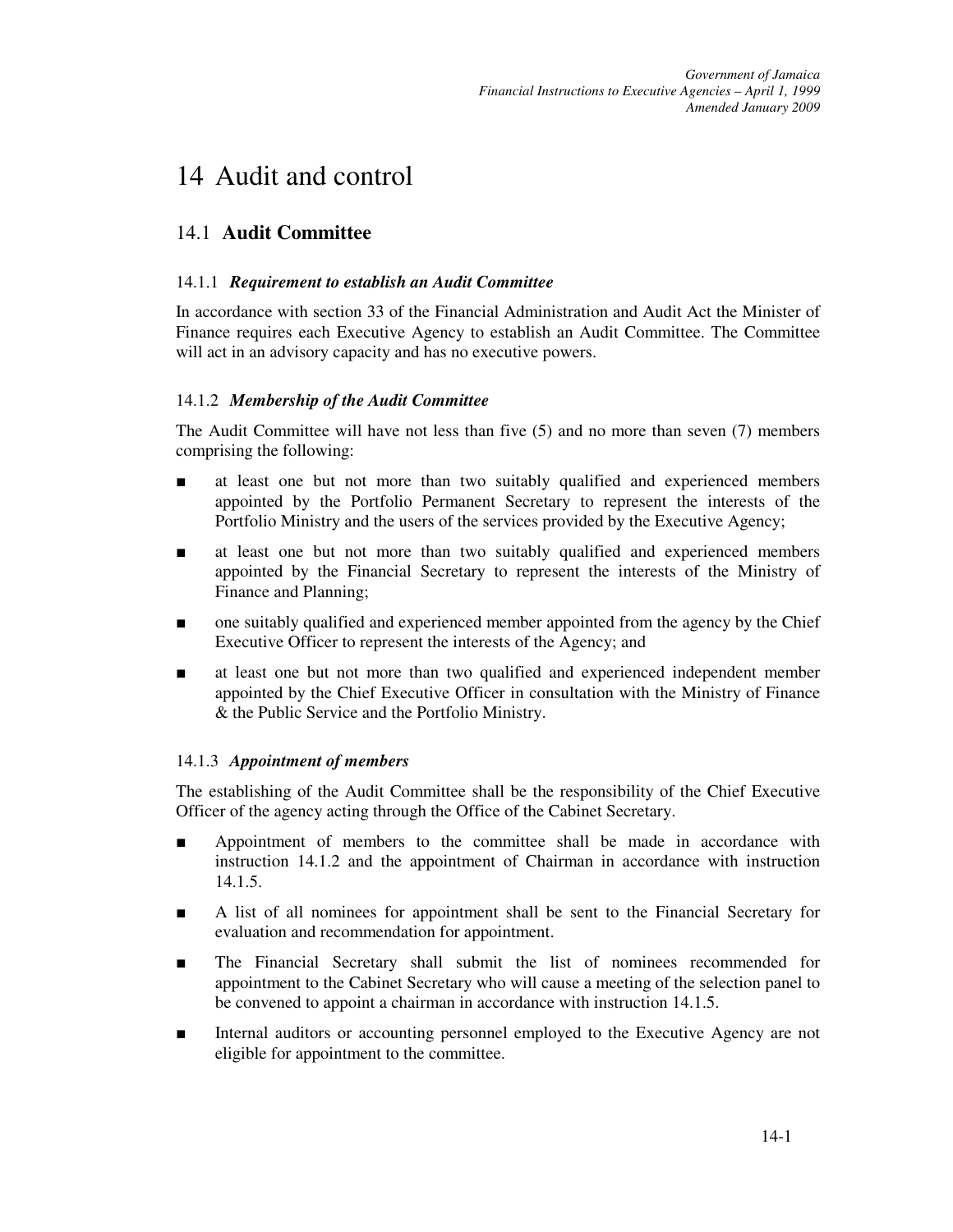#### 14.1.4 *Functions of the Audit Committee*

The Audit Committee shall be responsible for:

- assessing the adequacy and scope of the arrangements for the internal and external audit of the Executive Agency;
- examining the reports of the internal and external auditors;
- considering any special reports submitted by the Chief Internal Auditor in accordance with Instruction 14.2.6;
- ensuring the co-ordination, relationship and scope of the internal and external audit work, and any other value for money or non-financial studies by other consultants;
- reviewing and recommending for approval, or otherwise, the Agency's major accounting policies, principles and practices;
- ensuring the independence and objectivity of auditors and reviewing with management any areas of disagreement between management and the auditors;
- ascertaining what action has been taken in respect of the recommendations contained in such reports; and
- reviewing the Chief Internal Auditor's strategic and operational plans.

#### 14.1.5 *Operation of the Audit Committee*

The method of operation and procedures of the Audit Committee shall be determined by the Committee itself except that:

- the Chairman of the Committee shall be appointed by an appointment panel the members of which shall be at least three members of the Audit Commission and the Chief Executive Officer of the agency . The Cabinet Secretary or his/her representative shall act as chairman of the appointment panel;
- the quorum for any meeting of the Committee shall be not less than two thirds of the members;
- the Committee shall meet at least once in every three month period;
- decisions taken by the audit committee shall be communicated in writing to the Chief Executive Officer no later than thirty days after the sitting of the most recent audit committee meeting at which the decisions were taken..
- committee members appointed by the Ministry of Finance & the Public Service, the Portfolio Ministry and the Agency shall be limited to personnel employed on a permanent basis in these entities;
- persons employed on a contractual basis for a period of not less than three years are deemed to be employed on a permanent basis for the purposes of this committee;
- termination of employment with the Ministry of Finance & the Public Service, the Portfolio Ministry or the Agency is interpreted as termination from membership of the Committee;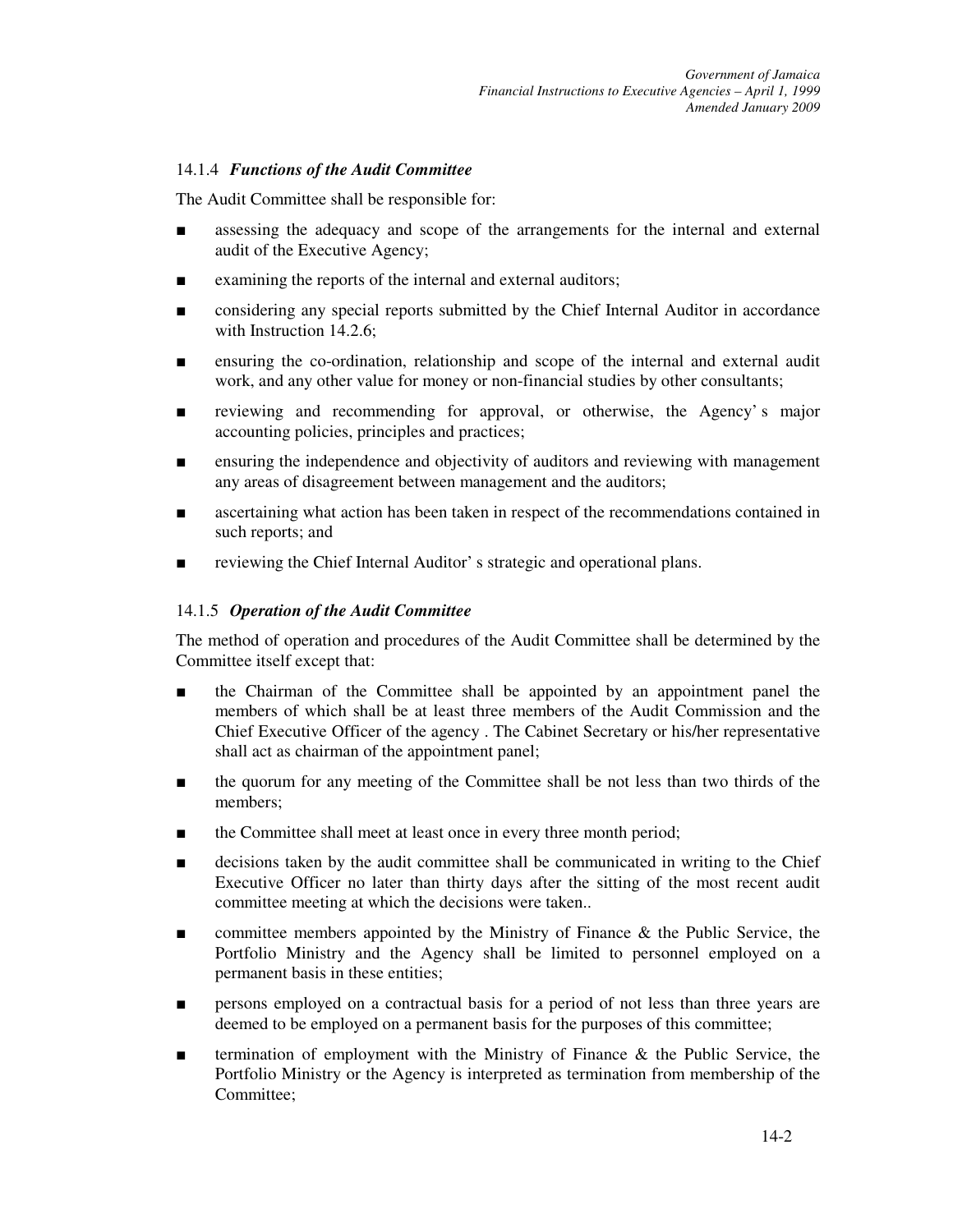- the Committee members shall be appointed for a minimum period of five years in the first instance;
- each Committee member demitting office in the first instance shall be eligible for reappointment;
- no member shall be appointed to the Committee for a period exceeding seven years consecutively.
- any member who is absent from three consecutive meetings without just cause shall be deemed to have abandoned the position and is thus disqualified;
- the chairman shall write to the Cabinet Secretary, the Financial Secretary and the Chief Executive Officer notifying them of the disqualification;
- the chairman may replace disqualified member(s) by inviting recommendations through the office of the Cabinet Secretary from the entity whose interest was represented by the disqualified member(s); and
- every Audit Committee shall establish a Charter to guide its operations.

#### 14.1.6 *Other parties to attend*

The Chairman of the Committee may ask other parties to attend, supply information, or to advise on specific matters from time to time to enable the committee members to carry out their duties.

#### 14.1.7 *Annual audit report*

The Committee will prepare an annual report in respect of each financial year and it will be submitted, no later than six months after the end of that financial year, to the Portfolio Minister. Copies will also be sent to:

- Financial Secretary;
- all members of the Committee;
- Chief Executive Officer;
- Auditor-General:
- members of the Advisory Board; and
- The Audit Commission.

## 14.2 **Internal audit**

#### 14.2.1 *Requirement for internal audit*

Each Chief Executive Officer must establish an effective and adequate internal audit function within the Executive Agency.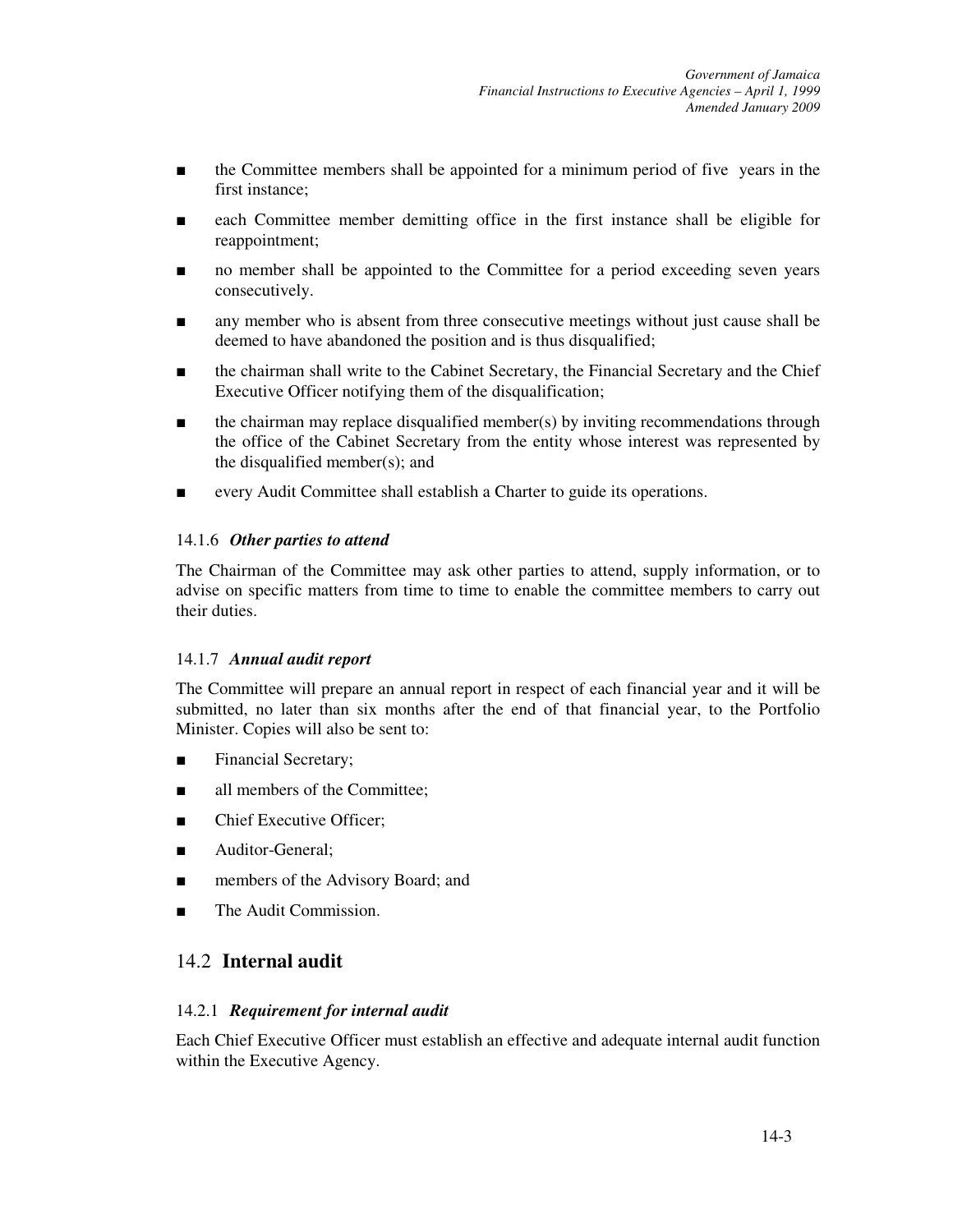#### 14.2.2 *Chief Internal Auditor*

The head of the Executive Agency' s internal audit function shall be designated the Chief Internal Auditor. The Chief Internal Auditor need not be a permanent member of the staff of the Executive Agency.

#### 14.2.3 *Modes of delivery*

The structure of the internal audit function and the arrangements to ensure its effectiveness are to be determined by the Chief Executive Officer on the advice of the Audit Committee. There are a number of possible methods by which internal audit services may be secured, these include:

- direct provision by the Executive Agency;
- provision by an internal audit consortium of Executive Agencies (that is an internal audit function servicing a number of Executive Agencies who would jointly manage and finance the consortium);
- contracting out the provision to a firm of accountants; or
- provision by the Portfolio Ministry (for a fee).

This list is not exhaustive.

#### 14.2.4 *Reporting arrangements for internal audit*

The Chief Internal Auditor shall report directly to the Chief Executive Officer.

#### 14.2.5 *Submission of internal audit reports*

A copy of each report issued by the Chief Internal Auditor shall be submitted to the Chairman of the Audit Committee for presentation to the Committee as soon after the report is issued as is practicable.

#### 14.2.6 *Special investigations*

The Chief Internal Auditor may undertake a special investigation of any matter coming to his/her attention which he considers to be significant, important, and relevant to the finances of the Executive Agency although such investigation may not have been included in his/her operational plan. Following a special investigation the CIA may submit a special report directly to the Audit Committee regarding the investigation. In such circumstances he/she may submit his/her report without first consulting the Chief Executive Officer.

#### 14.2.7 *Preparation of quarterly reports*

At the end of each quarter the Chief Internal Auditor shall prepare a report summarising the activities undertaken by the Internal Audit function during the quarter together with a summary of all significant findings and recommendations. The Chief Internal Auditor shall submit this quarterly report to the Chief Executive Officer and, in accordance with section 34 (3) of Financial Administration and Audit Act, the Financial Secretary.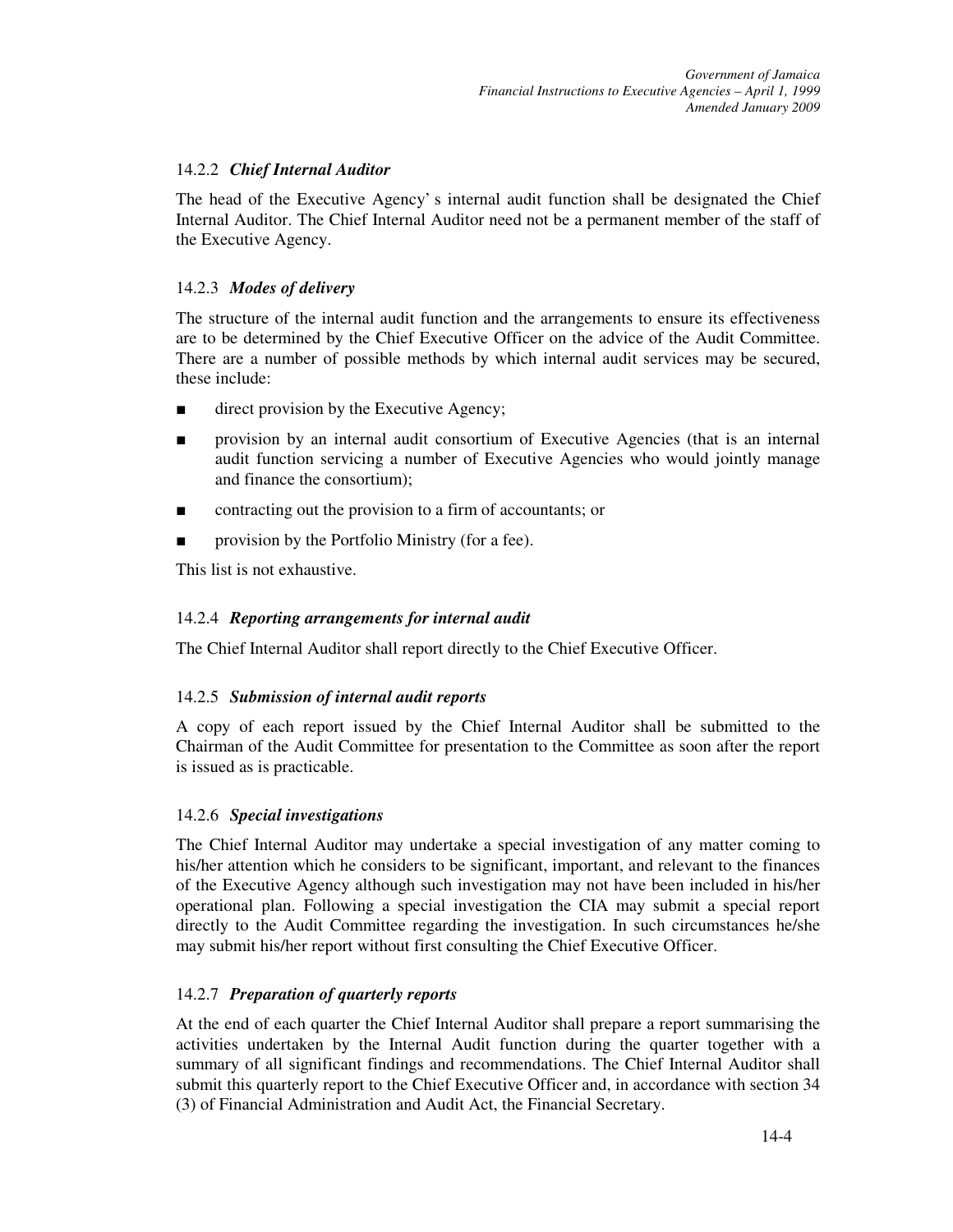#### 14.2.8 *Access given to the Auditor-General*

The Auditor-General will be given access to all files, working papers, reports, and plans, whether held physically or electronically, for the purpose of completing his/her audit or for reviewing the effectiveness of internal audit.

## 14.2.9 *Duties of the Chief Internal Auditor*

The Chief Internal Auditor shall:

- liaise closely with the Auditor-General to ensure that maximum benefit is derived from the use of audit resources;
- review and report upon the operation of all financial and other systems operating in the Executive Agency, in particular he/she should consider and comment on the effectiveness of any controls contained in those systems;
- investigate and report to the Chief Executive Officer upon any instances of alleged misappropriation or fraud which come to his/her attention by whatever means;
- review the arrangements made by the Chief Executive Officer to secure value for money in the use of resources by the Executive Agency;
- prepare quarterly reports and submit them in accordance with Instruction 14.2.7;
- carry out such special investigations in accordance with Instruction 14.2.6 as (s) he may determine; and
- carry out such other investigations as the Chief Executive Officer may require from time to time that is consistent with the duties and responsibilities of personnel operating in a similar capacity internationally.

# 14.3 **Internal controls**

#### 14.3.1 *Internal control system*

The internal control system is the whole system of controls, financial and otherwise, established by the management of the Agency in order to undertake its business in an orderly and efficient manner, ensure adherence to management policies, ensure transparency and accountability, safeguard assets, and secure as far as possible the completeness and accuracy of records.

## 14.3.2 *Scope of internal control*

The system of internal control will embrace:

financial and operational control systems and procedures, including, amongst other controls, physical safeguard of assets, segregation of duties, authorisation and approval arrangements, and information systems;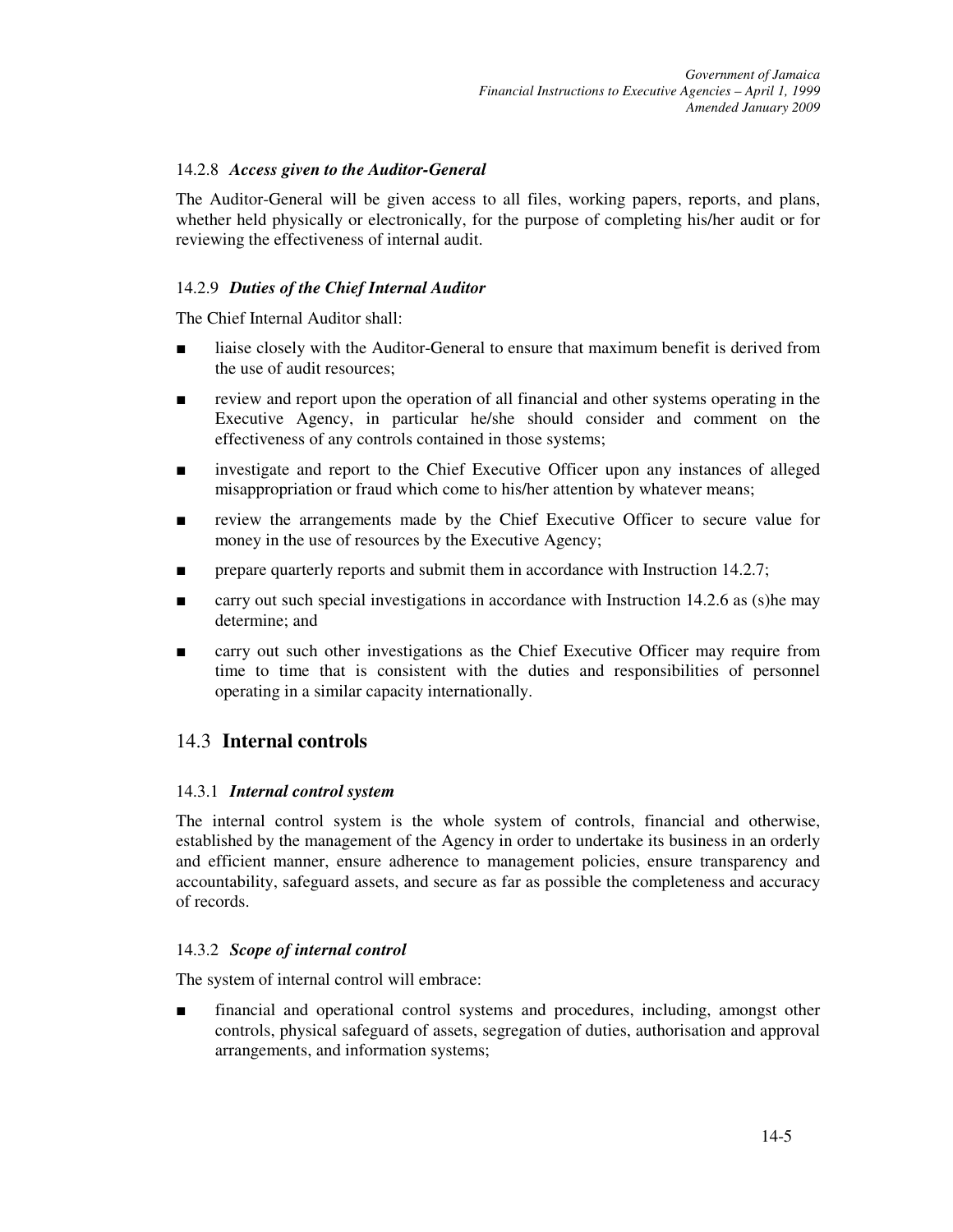- management control including setting objectives and plans, monitoring financial and non-financial performance indicators, anticipating changing circumstances, and correcting poor performance;
- internal audit review, undertaken by staff independent of the functions it reviews, which is objective, and has direct access to top management and the Audit Committee;
- Audit Committee review by independent members, who include non-executive directors where applicable, which can give independent advice to executive management on internal control issues.

#### 14.3.3 *Responsibility for internal control*

It is the responsibility of the Chief Executive Officer to ensure that there is an effective and comprehensive system of internal control in the Executive Agency.

#### 14.3.4 *Statement on internal control*

In the interests of public accountability, the Chief Executive Officer should include a statement in the Annual Reports and Accounts of the Agency on internal control, but need not comment on its effectiveness. The statement should:

- acknowledge the responsibilities of management for the system of internal control;
- describe the limitations of any system of internal control;
- describe the key procedures designed to provide effective internal control; and
- confirm that the senior management have reviewed the effectiveness of the system of internal control (the Chief Executive Officer need not comment on the outcome of that review).

# 14.4 **External audit**

#### 14.4.1 *Auditor-General's freedom*

These Instructions are not binding on the Auditor-General and in no way restrict his freedom of action. Where these Instructions state or imply that the Auditor-General will take any action it is because he/she has indicated his/her intention so to do.

#### 14.4.2 *Functions of the Auditor-General*

The annual financial statements published by an Executive Agency shall be audited by an auditor appointed by the Chief Executive Officer and approved by the Auditor-General. The appointed auditor shall also review the procedures for calculating the value of key performance indicators of each Executive Agency and carry out value for money studies of the use of resources by the Executive Agency.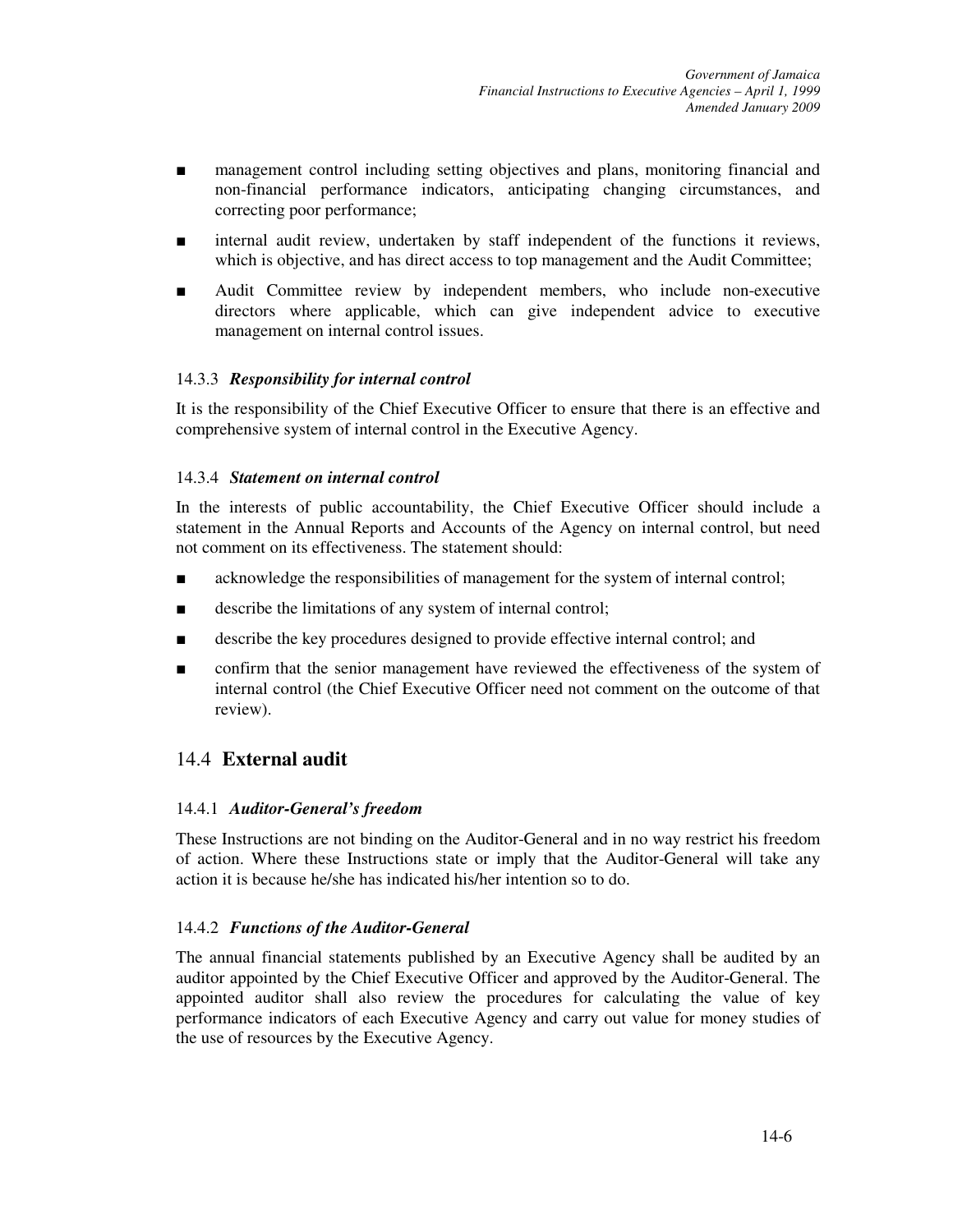#### 14.4.3 *Appointed firms of accountants*

The Auditor-General may, if he thinks fit, appoint a firm of accountants to undertake the audit of the Executive Agency on his/her behalf. In cases where he has so appointed a firm of accountants, reference to the Auditor-General in these Instructions shall be construed to include reference to an appointed firm of accountants.

#### 14.4.4 *Audit work*

The Auditor-General shall carry out such audit work, as he considers necessary to enable him/her to fulfill his/her functions and duties.

#### 14.4.5 *Duties of the Auditor-General*

The Auditor-General shall:

- give his/her opinion on the annual statement of accounts and whether it gives a true and fair view of the financial position of the Executive Agency at the financial year end and its income and expenditure for the financial year;
- give his/her opinion on the key performance indicators shown in the annual statement of accounts and whether they properly present the Executive Agency' s performance for the year;
- give his/her opinion on whether the Executive Agency has made proper arrangements to secure value for money in the use of its resources;
- certify that he(she) has completed the audit of the Executive Agency for the year in accordance with Auditing standards, Executive Agencies Act, Financial Administration and Audit Act, and these Instructions.

#### 14.4.6 *Review of Transition Agency systems*

For a Transition Agency, at a time agreed with the Chief Executive Officer, the Auditor-General shall review the systems in place and give his/her opinion as to the adequacy of such systems for the purposes of enabling a Transition Agency to be designated an Executive Agency (see Instruction 2.1.7).

#### 14.4.7 *Fees to be charged*

The Auditor-General may levy a charge upon the Executive Agency to reflect the full costs incurred in undertaking the audit of the Executive Agency in accordance with these Instructions.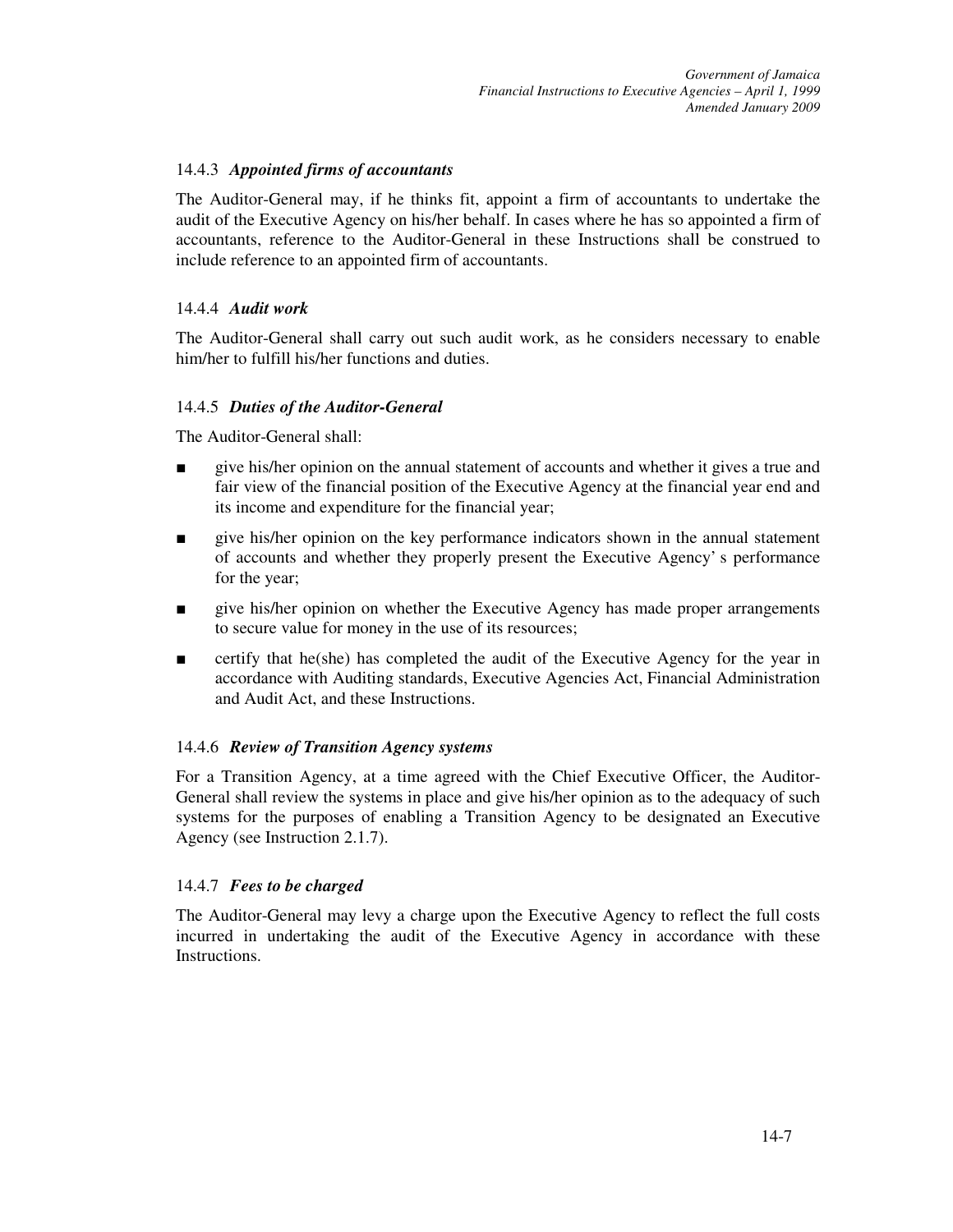# 14.5 **Portfolio Ministry auditors**

#### 14.5.1 *Right of access*

The Chief Internal Auditor of the Portfolio Ministry has the right to undertake an audit review in the Executive Agency and to inspect the books, records, and vouchers of the Executive Agency only if (s)he is authorised so to do by:

- the Portfolio Minister in consultation with the Portfolio Permanent Secretary; or
- the Financial Secretary; or
- the Chief Executive Officer.

#### 14.5.2 *Reporting arrangements*

In cases where the Chief Internal Auditor of the Portfolio Ministry is authorised under Instruction 14.5.1 to undertake an audit review and then undertakes such a review, he/she shall produce a written report of his/her findings and, where appropriate, recommendations and shall submit that report within 30 days of the completion of the audit review to:

- the Portfolio Minister:
- the Portfolio Permanent Secretary;
- the Financial Secretary; and
- the Chief Executive Officer.

# 14.6 **The Audit Commission**

#### 14.6.1 *Establishment*

The Cabinet Secretary will appoint an Audit Commission to monitor the performance and guide the activities of audit committees.

#### 14.6.2 *Members*

The Audit Commission will be an independent body comprising five (5) members from Government and executive members from the Jamaican Accounting and Internal Auditing profession as stipulated in the Government of Jamaica Audit Committee Policy document.

#### 14.6.3 *Role and Responsibilities*

The responsibilities of the Audit Commission include but are not limited to the following:

- The Audit Commission should keep copies of the charters of Audit Committees and perform annual reviews to determine their pertinence;
- The Audit Commission should review the annual audit committee report to identify and resolve outstanding issues;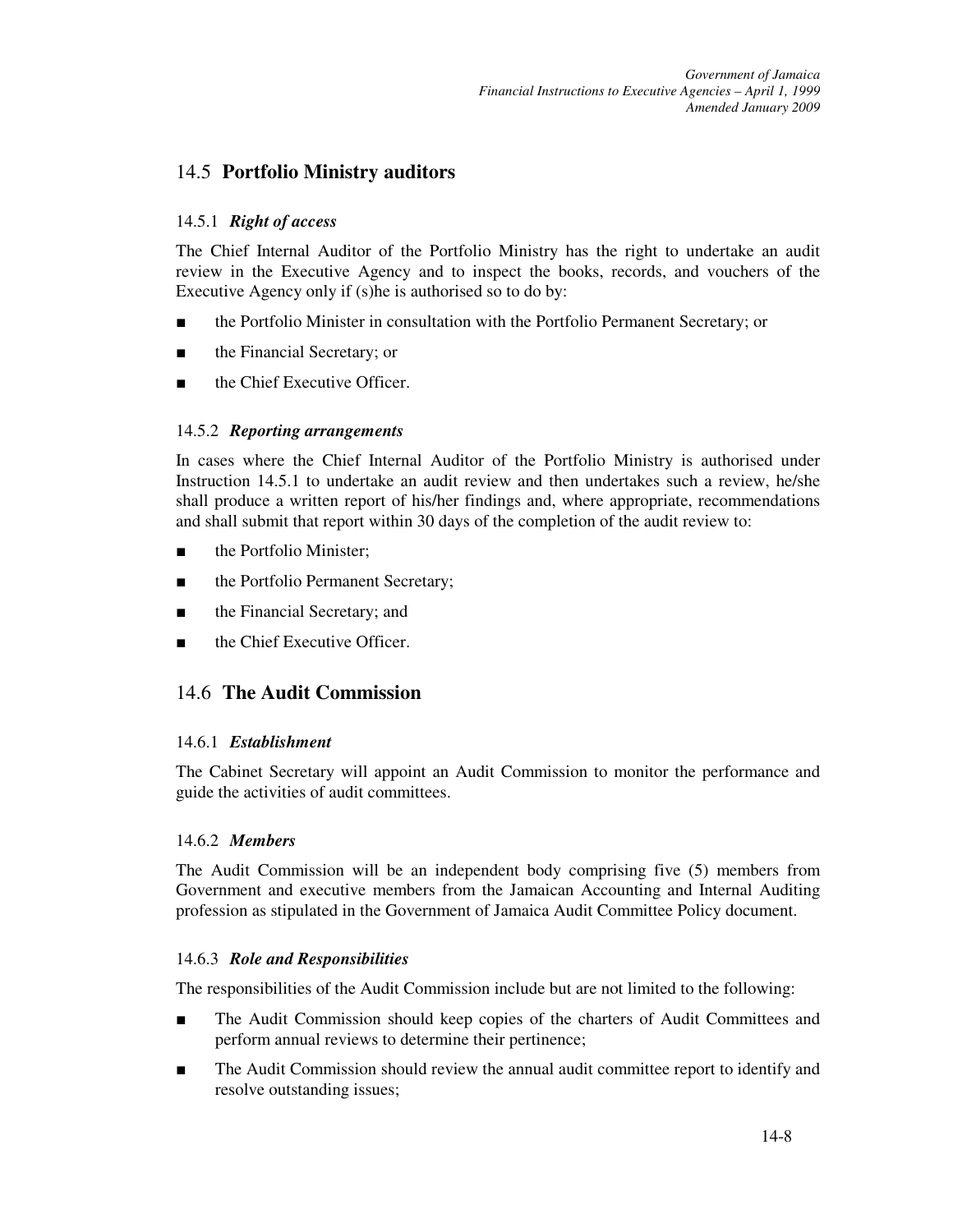*Government of Jamaica Financial Instructions to Executive Agencies – April 1, 1999 Amended January 2009*

- The Audit Commission should evaluate the performance of the Audit Committees; and
- The Audit Commission will act as temporary custodian of audit committee records during the transition of an audit committee.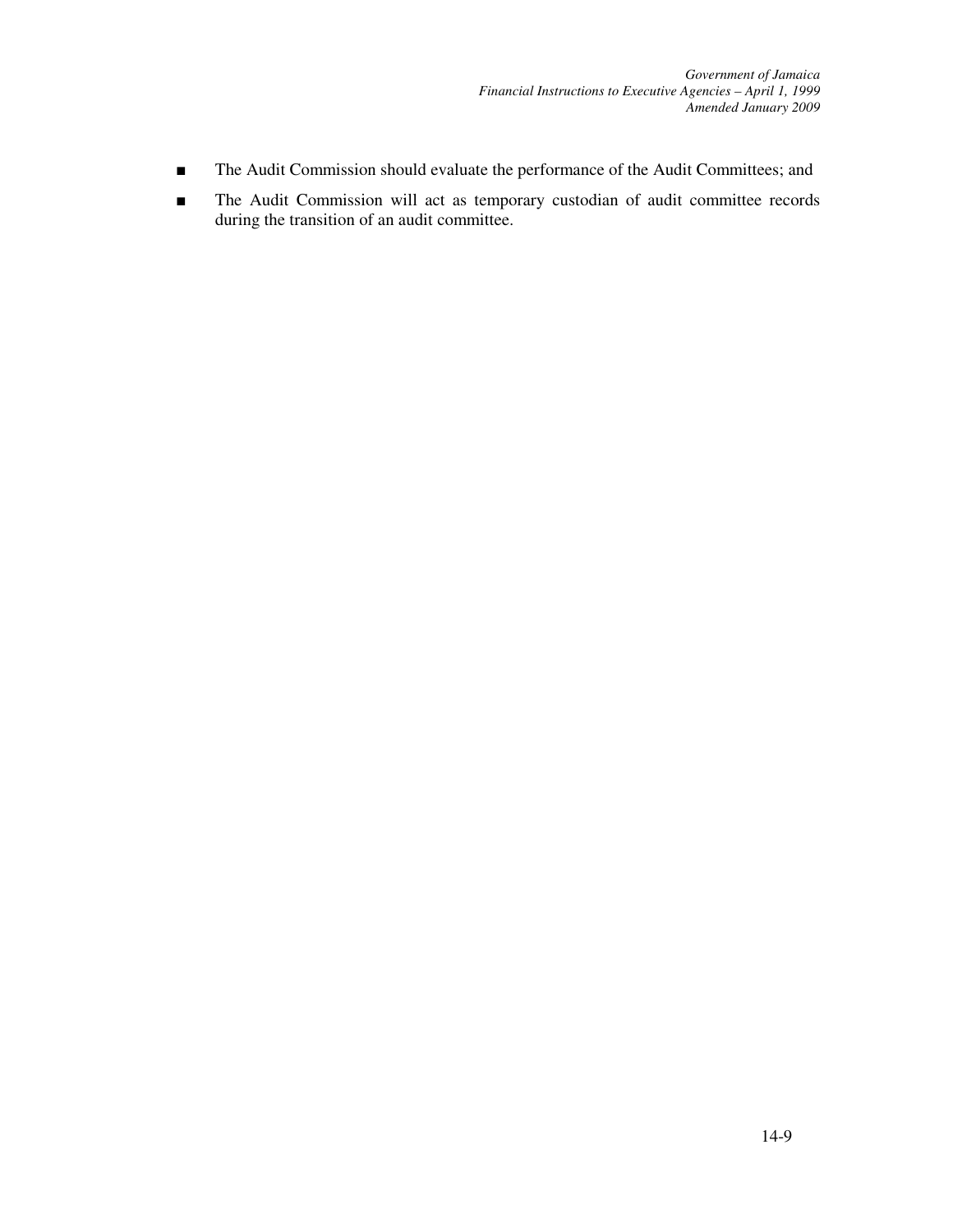# 15 Miscellaneous

# 15.1 **Transitional arrangements**

### 15.1.1 *Accrued holiday*

Upon transfer to an Executive Agency, where an employee has accrued holiday relating to previous service as a civil servant the cost of buying out that accrued holiday will not fall upon the Executive Agency but will be borne by the Government; as such, any related costs should not be reflected in the financial statements of the Executive Agency.

#### 15.1.2 *Cost of severance or outplacement*

Where any civil servants who are employed in a Transition Agency do not become employees of the relevant Executive Agency on vesting day, for whatever reason, any costs which may be incurred as a result, including any costs of severance or outplacement, will not fall upon the Executive Agency but will be borne by the Government; any such costs should not be reflected in the financial statements of the Executive Agency.

## 15.1.3 *Pension liability for service as a civil servant before becoming an Executive Agency employee*

An employee of an Executive Agency will, if eligible, receive a pension upon retirement in accordance with the standard Government civil service pension scheme in relation to his/her service as a civil servant before he/she became an employee of the Executive Agency. This does not relate to service as an employee of the Executive Agency and so represents no liability to the Executive Agency; as such it should not be reflected in the financial statements of the Executive Agency. Instead GoJ will fund the costs of any pensions relating to qualifying periods of employment before employment by an Executive Agency.

# 15.2 **Trust funds**

## 15.2.1 *Separate bank accounts*

Some Executive Agencies look after cash, or other assets, on behalf of a third party in the capacity of a trustee (for example the Administrator-General administers the assets of some orphaned minors). In such cases the trust funds' cash must be deposited in a bank account which is separate from those accounts which are used to hold the Executive Agency' s cash.

#### 15.2.2 *Presentation in the financial statements*

The accounts of trust funds should not be consolidated in the financial statements of the relevant Executive Agency. Instead, financial statements for the trust funds administered by an Executive Agency should be shown by way of a note to the financial statements of the Executive Agency.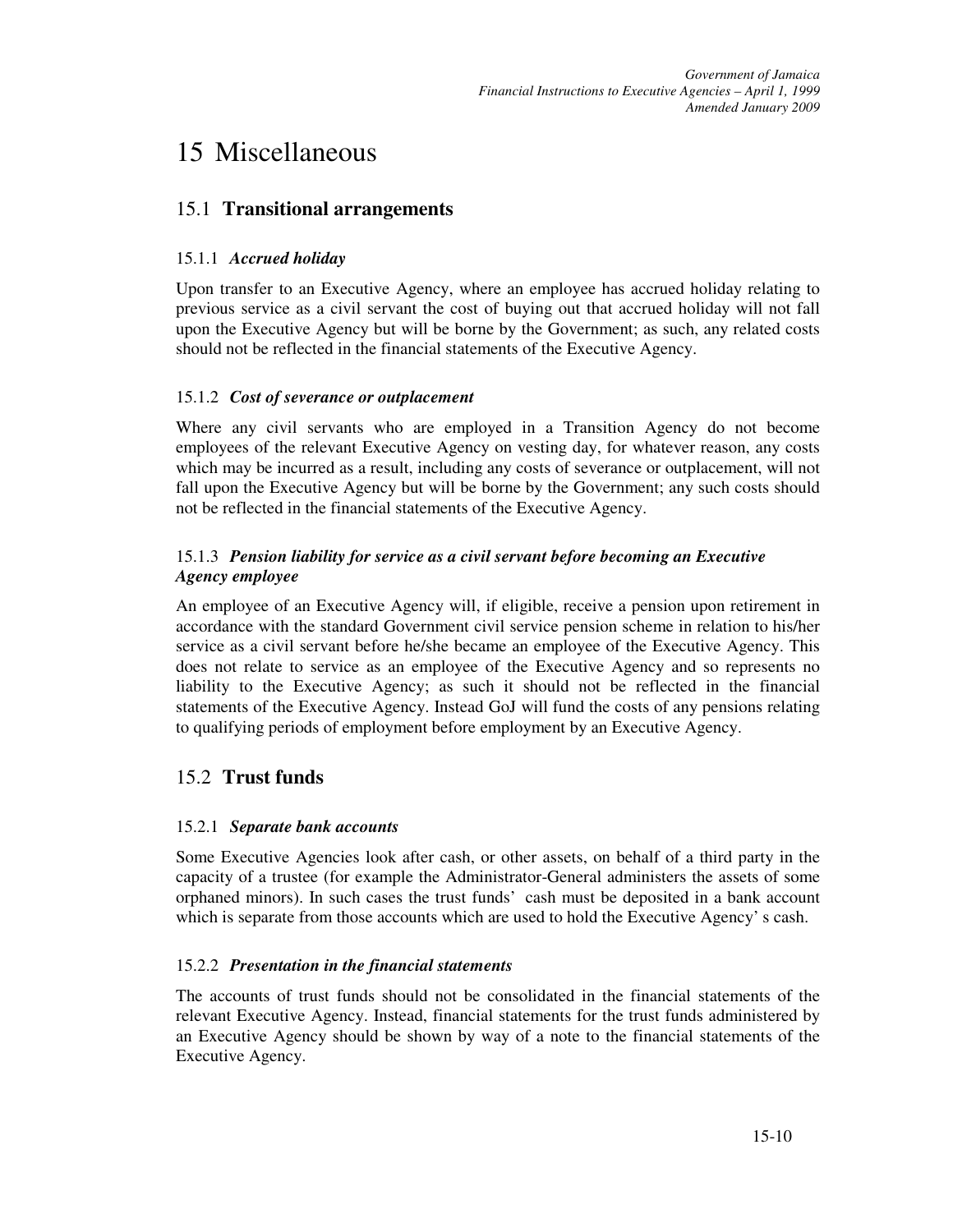# 15.3 **Taxes and duties payable**

## 15.3.1 *Position of Executive Agencies*

Executive Agencies are to be considered to be in the same position regarding the payment of taxes and duty as a department of government.

# 15.4 **Private sector funding**

#### 15.4.1 *Seeking funding from the private sector*

The Executive Agency may seek private sector funding through an agreement with a commercial entity. The nature of the funding will be in the form of a joint venture, risk sharing arrangement, where the private sector contributes, partially or wholly, to the costs (whether or not those costs are subsequently reimbursed by the Executive Agency) of:

- acquiring a fixed asset;
- developing or delivering an activity or service (including through the contracting out of the delivery of a service);
- joint product development and sale; or
- subsidising a product or service for advertising or promotional reasons.

#### 15.4.2 *Notification of exploratory discussions*

In cases where private sector funding is to be sought the Executive Agency must notify in writing, as soon as possible after exploratory discussions have commenced, the:

- Portfolio Minister;
- Portfolio Ministry Permanent Secretary; and
- Financial Secretary.

#### 15.4.3 *Details to be notified*

The notification required by Instruction 15.4.2 must give details of:

- the nature and scope of the funding;
- the commercial organisation(s) involved;
- the benefits and rewards;
- the basis of profit allocation;
- ownership of intellectual property rights and patents; and
- the level of risk to the Government and the value of any guarantees which would be required.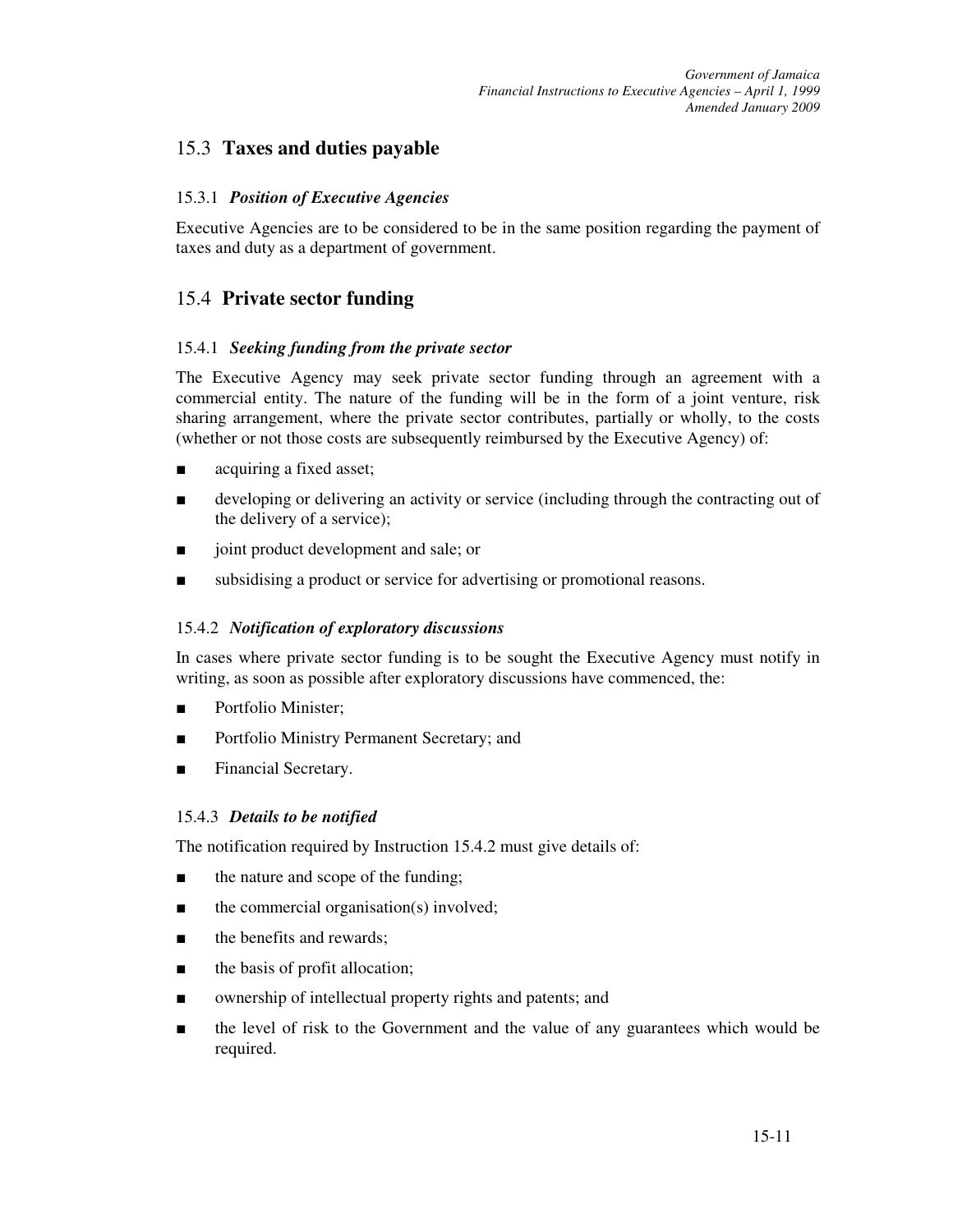## 15.4.4 *Approval to enter formal negotiations*

The Executive Agency cannot enter any formal negotiations relating to private sector funding without the prior approval in writing of the Minister of Finance.

### 15.4.5 *Approval to enter an agreement*

The Executive Agency cannot enter any binding agreement involving private sector funding without the prior approval in writing of the Minister of Finance.

# 15.5 **Market testing and contracting out**

#### 15.5.1 *Permission to market test and contract out*

Executive Agencies may market test or contract out any of their services (except those which are core services or of a regulatory nature as determined by the Financial Secretary) provided that it is reflected in their corporate plan and that it helps them achieve their key performance targets.

#### 15.5.2 *Making fair comparisons*

When market testing or contracting out, Executive Agencies must make comparisons fairly and on a consistent basis.

#### 15.5.3 *Private sector funding Instructions*

Any agreement to contract out a particular service will have to comply with the provisions concerning private sector funding set out in section 15.4.

# 15.6 **Insurance**

#### 15.6.1 *Requirement for insurance*

Executive Agencies are required to consider making appropriate arrangements for insurance in relation to:

- loss of or damage to their assets;
- public liability; and
- professional indemnity.

#### 15.6.2 *Safe custody*

In accordance with section 36 of Financial Administration and Audit Act, accounting officers shall be responsible, inter alia, for the "safe custody" of all government property. In this context "safe custody" is interpreted as including making appropriate arrangements for insurance of property.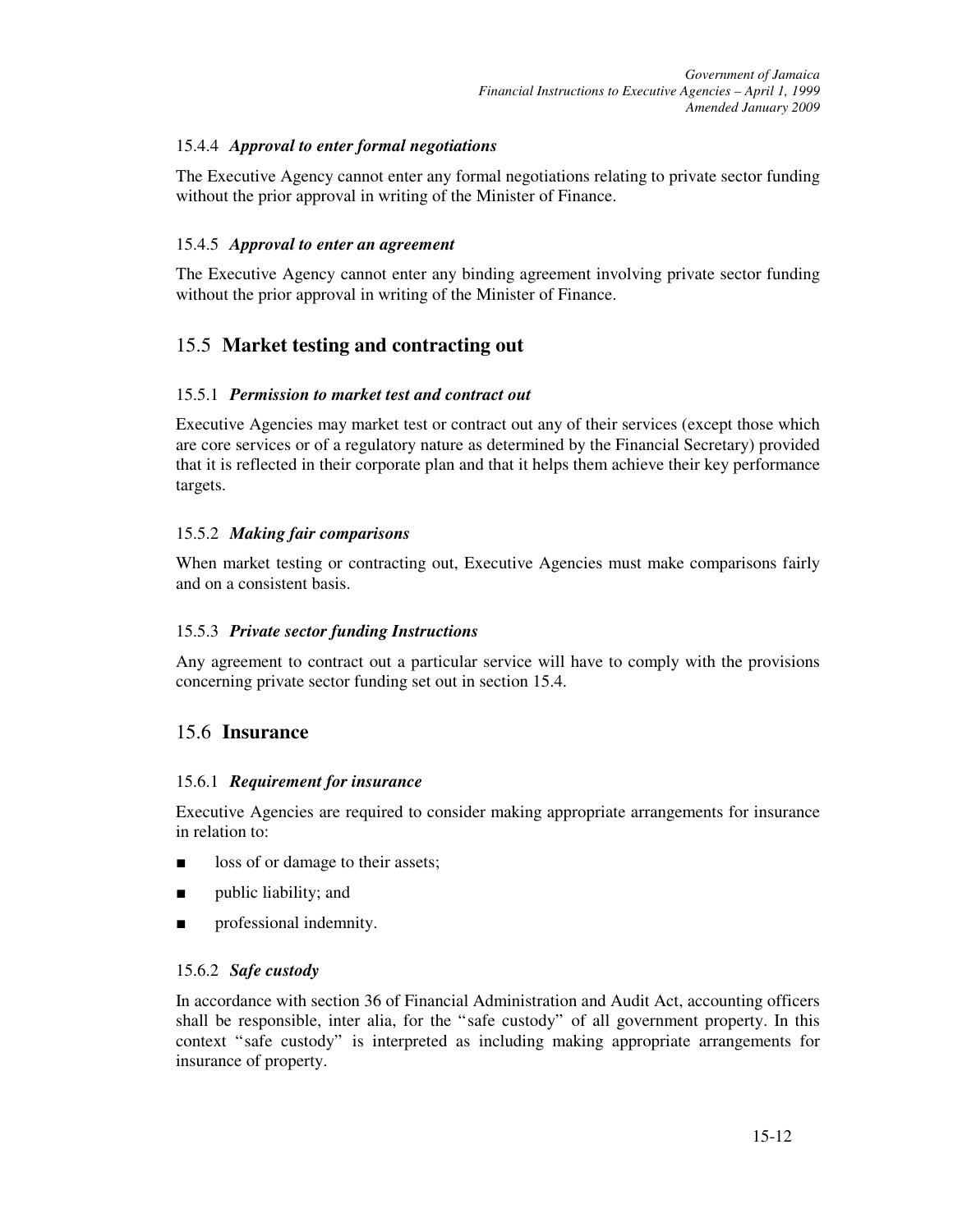#### 15.6.3 *Meeting the cost of premiums*

Where the risks involved are borne by the Government then the Executive Agency must pay to the Government an amount equivalent to the premium that would have been charged for similar cover as estimated by the Accountant-General. Where insurance is arranged through an insurance company, the premiums which are payable in respect of that insurance cover will be a proper charge to the income and expenditure account.